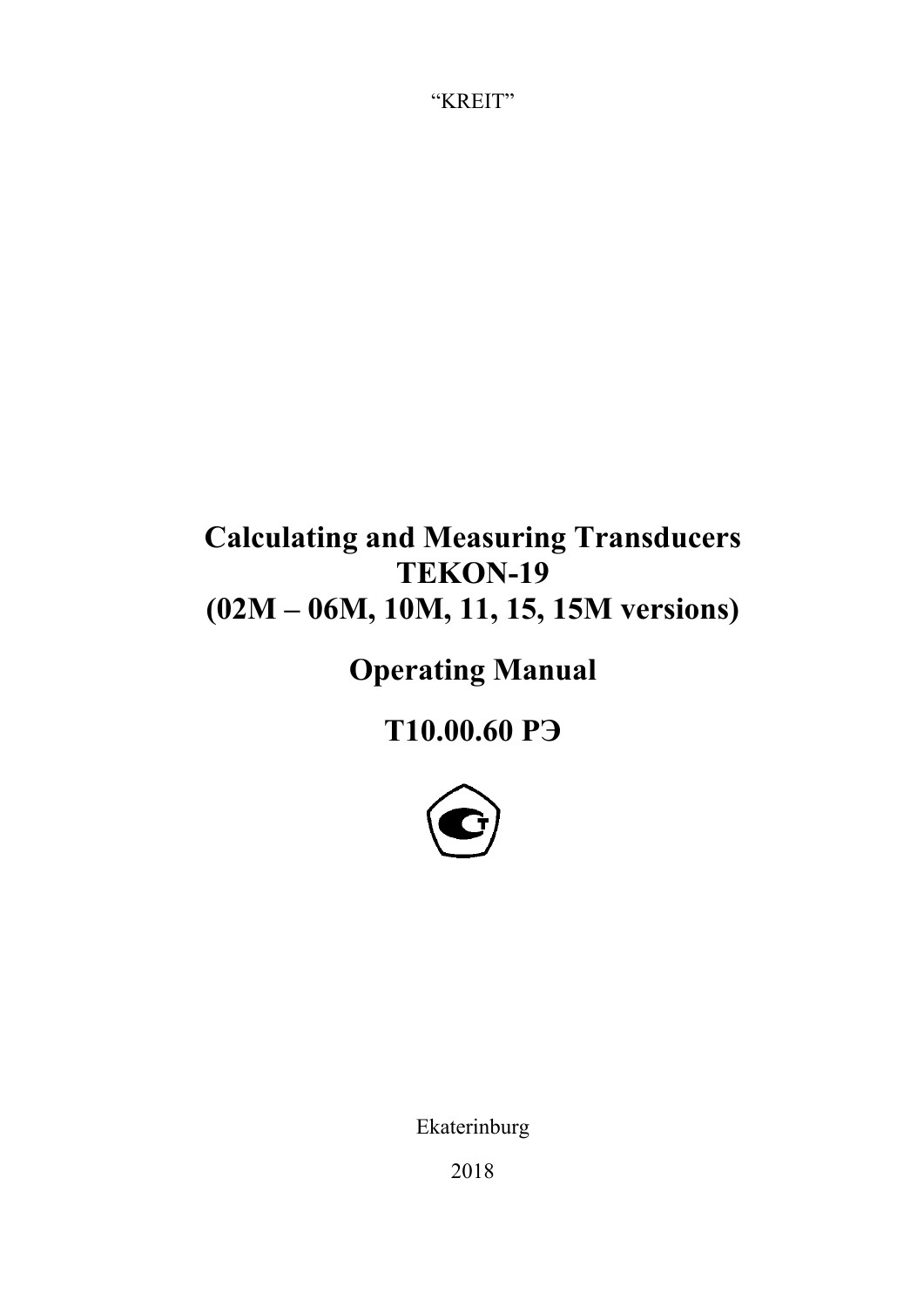# **TABLE OF CONTENTS**

| ANNEX A - List of regulatory and technical documents referenced in the |  |
|------------------------------------------------------------------------|--|
| <b>Operation Manual </b>                                               |  |
|                                                                        |  |
|                                                                        |  |
|                                                                        |  |
|                                                                        |  |
|                                                                        |  |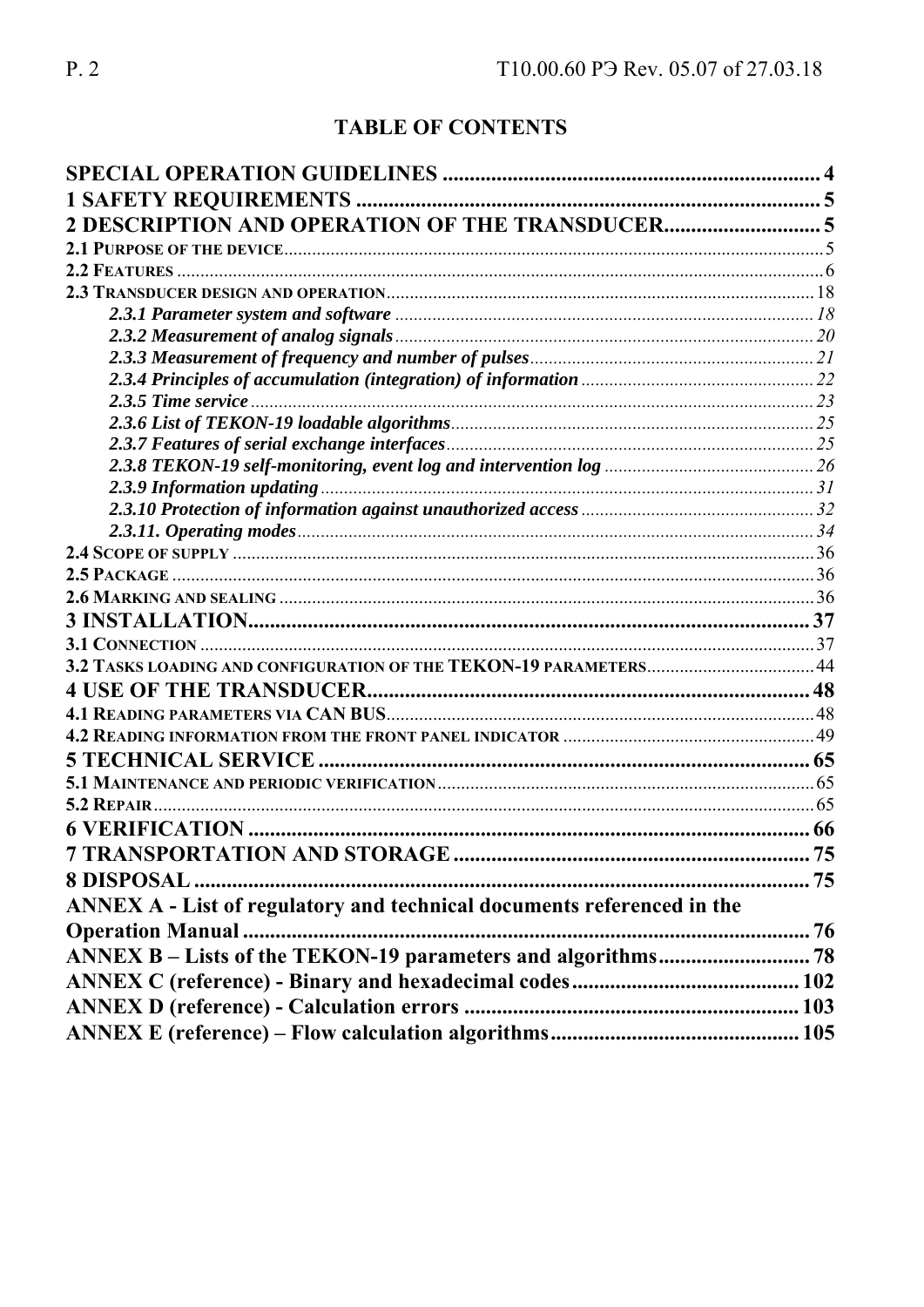T10.00.60 P<sub>3</sub> Rev. 05.07 of 27.03.18 P. 3

This Manual covers the TEKON-19 calculating and measuring transducers of **02M - 06M, 10M, 15M, 11, and 15 versions**, and the 'Verification' section is applied to **all versions and modifications** (hereinafter referred to as the 'TEKON-19' or the transducers).

This Manual (except for 'Verification' section) is not applicable to the TEKON-19 **with software version below 95.03.** 

The operational documentation for the TEKON-19 consists of this Operating Manual, including the verification procedure and Certificate T10.00.60 ПС.

In terms of stability and resistance to the impact of environmental conditions and mechanical loads, the TEKON-19 corresponds to the C3, P1, V1 versions according to GOST R 52931 (for the 'T' option and 15 - C2, P1, V1 versions).

Number in the National Register of Measuring Equipment of the Russian Federation: *61953-15.*

Certificate of compliance to Oil and Gas Industry Safety Regulations *No. C-EPB.001.TU.00553* for operation at hazardous production facilities regulated by Federal Service for Environmental, Technological and Nuclear Supervision**.** 

Customs Union (CU) Declaration *No. RU D-RU.A301.B.01004* of compliance with the requirements of TR CU 020/2011 "Electromagnetic compatibility of technical means".

**The TEKON-19 complies with the "Rules for the fiscal metering of heat energy and heat carrier" introduced by the Decree of the Government of the Russian Federation No. 1034 of 18/11/2013.** 

| <b>ADC</b>     | АЦП                | analog-to-digital converter                                                                   |
|----------------|--------------------|-----------------------------------------------------------------------------------------------|
| DB             | БД                 | data base                                                                                     |
| <b>MT</b>      | ИП                 | measuring transducer                                                                          |
| <b>MC</b>      | ИК                 | measuring channel                                                                             |
| <b>MS</b>      | ИС                 | measuring system                                                                              |
| $\mathbf{CS}$  | КC                 | control sum;                                                                                  |
| <b>SW</b>      | $\Pi$ <sup>O</sup> | software;                                                                                     |
| PC             | ПК                 | personal computer IBM/PC;                                                                     |
| MI             | CИ <sub></sub>     | measuring instrument;                                                                         |
| <b>RTC</b>     | <b>TCM</b>         | copper resistance thermotransducer;                                                           |
| <b>RTP</b>     | TCП                | platinum resistance thermotransducer;                                                         |
| G              |                    | consumption of the medium (energy);                                                           |
| $\mathbf{R}_0$ |                    | resistance value of RTC and RTP at a temperature of 0°C;                                      |
| $W_{100}$      |                    | ratio of the resistance of RTC and RTP at $100^{\circ}$ C to the resistance at $0^{\circ}$ C; |
| $\mathbf P$    |                    | pressure in the pipeline;                                                                     |
| Q              |                    | heat energy;                                                                                  |
| $\mathbf t$    |                    | temperature in the pipeline;                                                                  |
| τ              |                    | time.                                                                                         |
| <b>KREIT</b>   | КРЕЙТ              |                                                                                               |
| TEKON-19       | ТЭКОН-19           |                                                                                               |

**List of symbols and abbreviations:**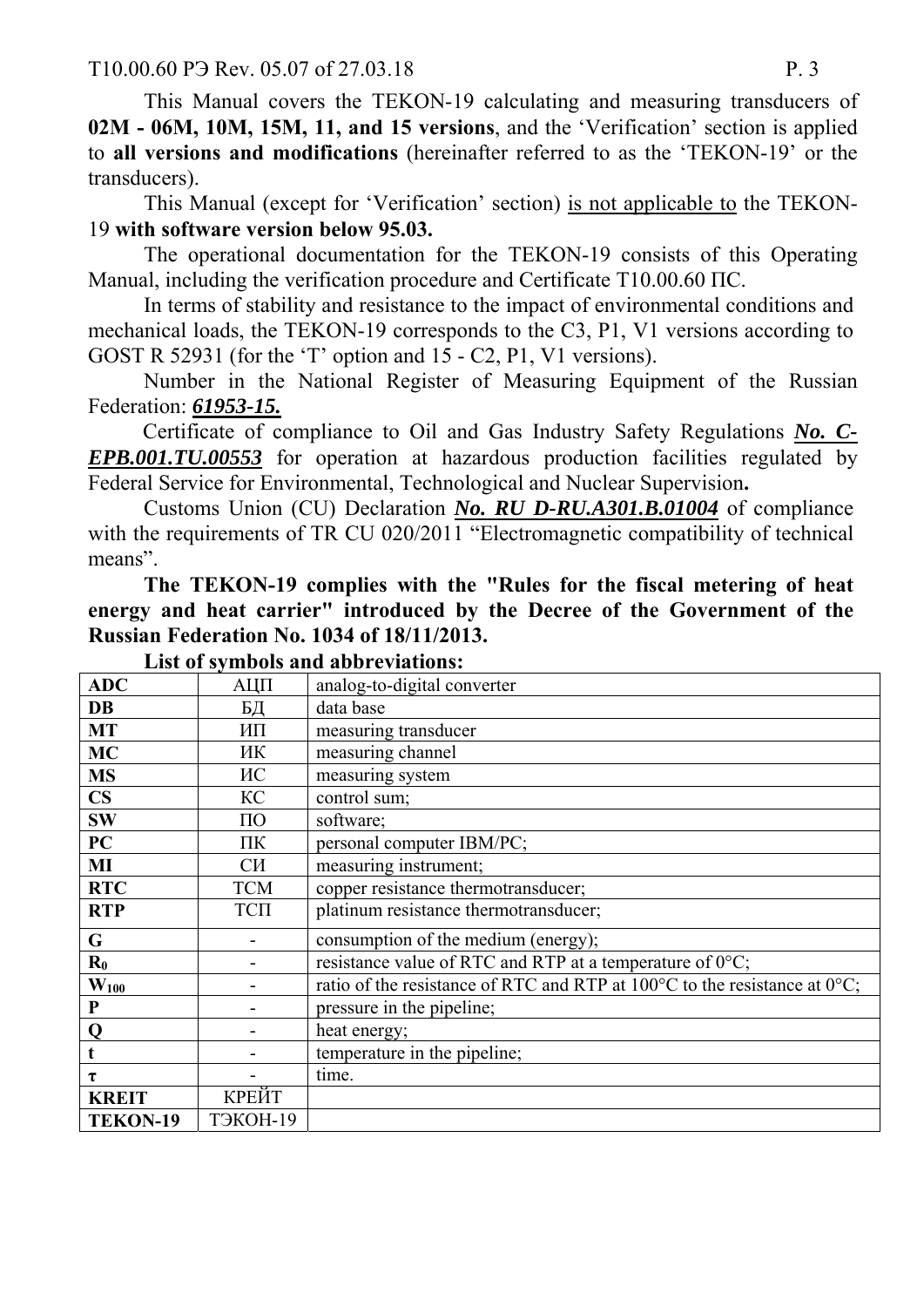#### **SPECIAL OPERATION GUIDELINES**

 The **main** digital CAN-BUS interface is used in order to address the TEKON-19 parameters during operation. It is an internal bus of measuring complexes based on the TEKON-19 controllers. The CAN-BUS interface is **NOT ALLOWED** to be used for direct connection of non-complex equipment; the connection to the PC should be performed **only** through the appropriate adapters manufactured by the manufacturer and the data communication equipment of data link channels.

The software that supports controller exchange protocols, for example, the Teleport technological program, software complex ISKRA, etc., supplied by the manufacturer, shall be used for operation.

 RS-232 TTL Interface is an **Optional (technological) interface. IT IS PROHIBITED** to use the technological interface to create dispatching systems, it is intended **only for connecting the technological data communication equipment of the manufacturer** RI-97 and RI-197 data recorders, RS-232 T20 T10.00.92 USB adapter)

 Digital filters on the pulsed measuring channels (MC) are designed to filter out high-frequency interference, for example, the contacts bounce of the measuring transducer (MT).

The digital filters of the corresponding MC for MT with a maximum pulse repetition rate **exceeding 100 Hz shall be switched off.**

The digital filters of the corresponding MC for MT with a maximum pulse repetition rate **below 100 Hz shall be switched on.**

Exero values shall be assigned to all accumulated parameters when commissioning. This procedure is performed by recording "1" in the parameter 0302 "XRAM information clearance". After this procedure, the value of the parameter 0302 is reset automatically. The fact of "clearance" is recorded in the system log.

 **IT IS PROHIBITED** to switch off the power supply of the transducer during entering parameters into the TEKON-19 through any digital interface. It can lead to transducer failure, and repair by the manufacturer may become necessary in order to resolve this issue.

It may be necessary to replace the stationary backup battery after long-term storage or service with a power outage of a total duration exceeding 10 months.

 The TEKON-19 repair is performed by the manufacturer or authorized service centers.

The preservation of settings and accumulated information in the device **memory is not guaranteed** in case of repair. It is necessary to carry out pre-commissioning activities before commissioning after the repair.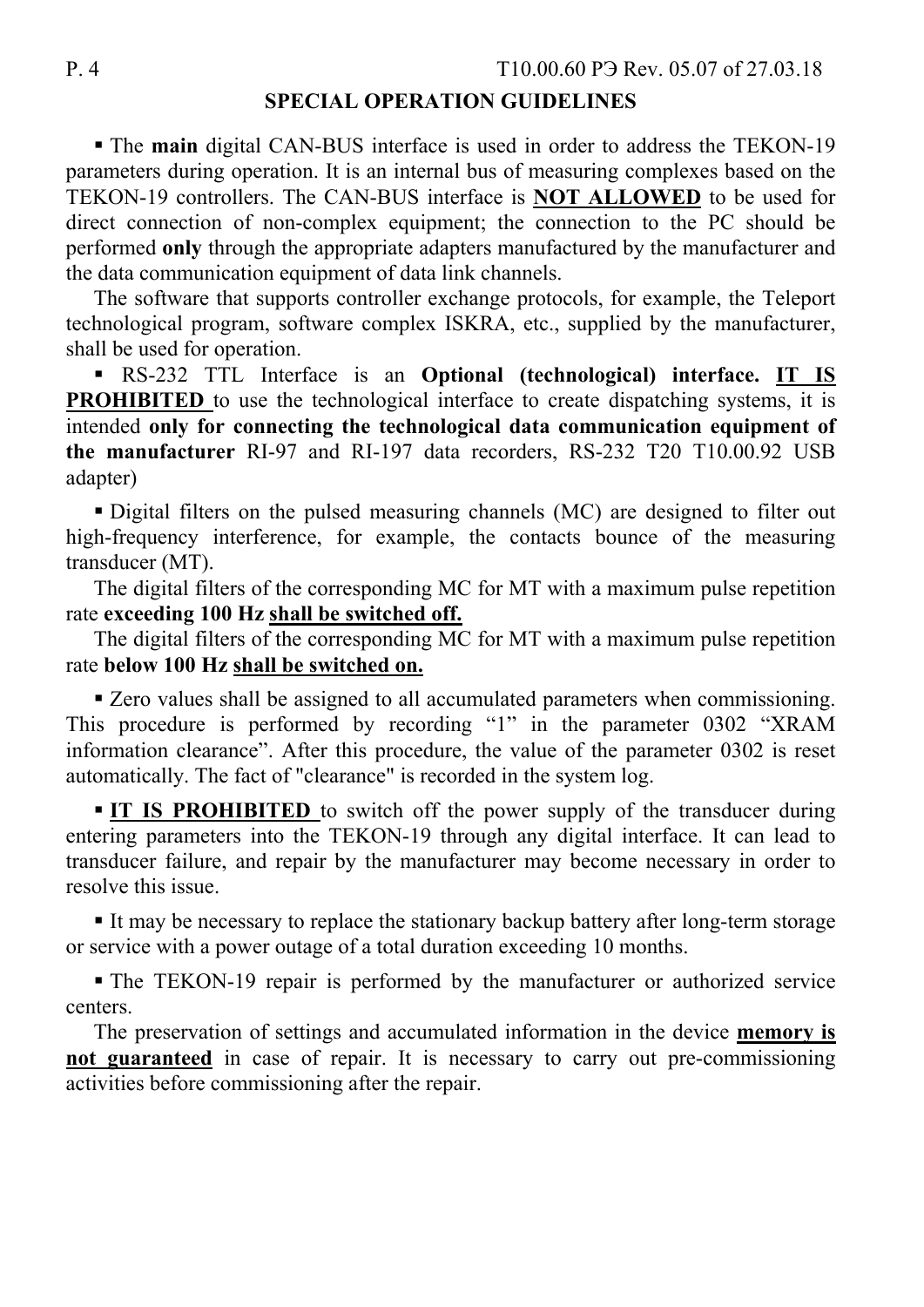#### **1 SAFETY REQUIREMENTS**

1.1 The TEKON-19 provides protection of personnel against electric shock according to class III of GOST 12.2.007.0.

 1.2 Only persons with at least secondary technical education, trained in electrical safety for operation with units under voltage of up to 1,000 V and familiarized with this Operating Manual are allowed to work with the TEKON-19 transducer.

 1.3 It must be communicated to the responsible authority that the protection provided by the transducer may be ineffective if it is operated in a manner not specified by the manufacturer.

### **2 DESCRIPTION AND OPERATION OF THE TRANSDUCER**

#### **2.1 Purpose of the device**

The TEKON-19 transducers are designed to measure the signals of primary measuring transducers (MT) and convert them into the corresponding physical values measured by the MT, with subsequent calculation of the flow rate, volume and mass of liquids, including water, oil and petroleum products, gases and gas mixtures, including the amount of water vapour, gas distillate and wet petroleum gas, oxygen, carbon dioxide, nitrogen, argon, hydrogen, acetylene, ammonia, bringing it to standard conditions, thermal energy, electricity, accumulation, averaging and archiving measured and calculated parameters at predetermined time intervals.

The field of application includes measuring systems of fiscal metering and automated and processes control at industrial enterprises, heat substations, heat stations, power plants, gas distribution stations, oil and gas producing enterprises, municipal enterprises and the refrigerating industry.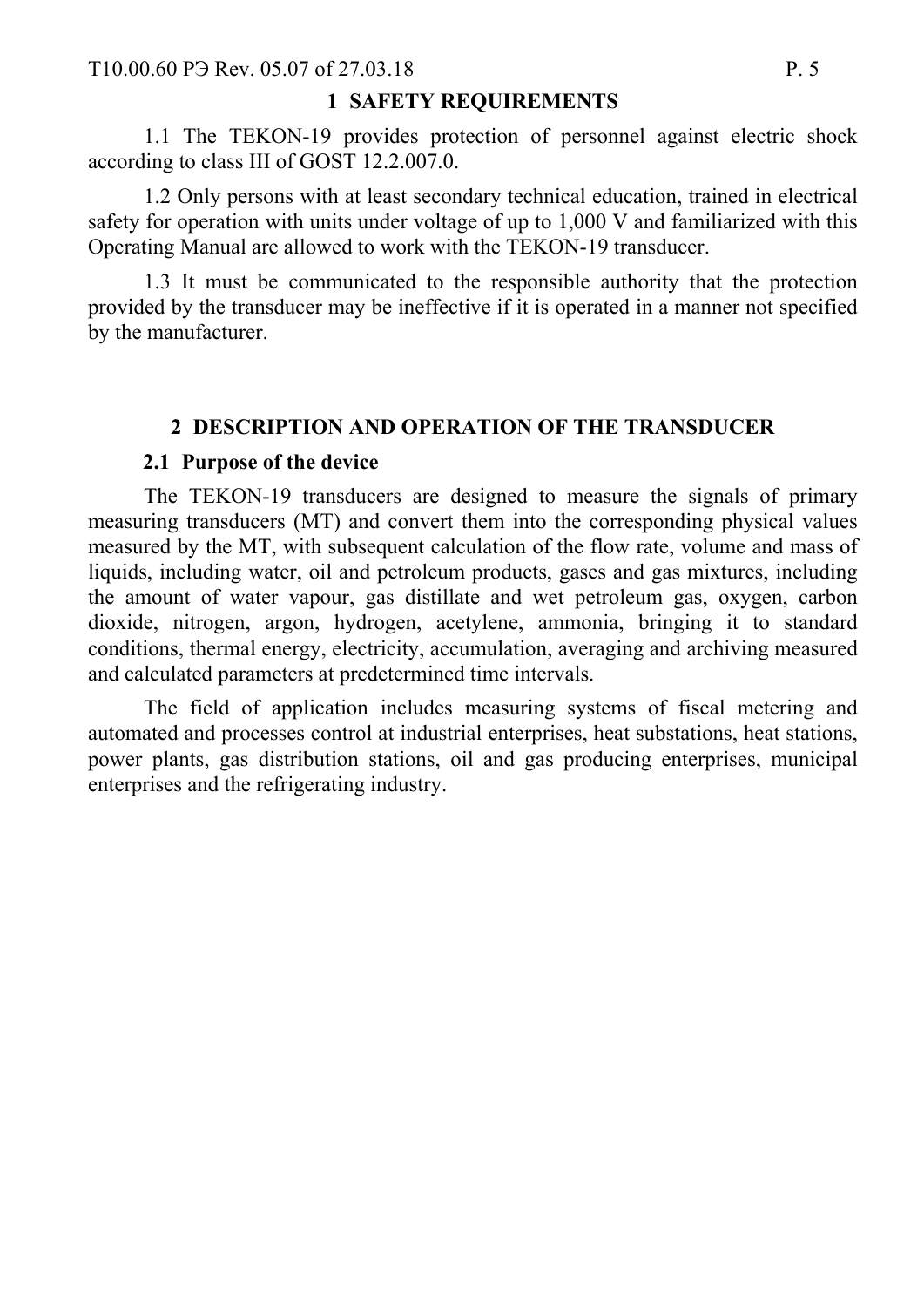### **2.2 Features**

2.2.1 The TEKON-19 versions

2.2.1.1 TEKON-19 with application as per cl. 2.1 is available in 9 versions - (02M - 06M), 10M, 11, 15, 15M, differing by sets of measuring channels (MC) and digital interfaces, availability of control and indication elements, as well as by sets of functions included in the software in accordance with tables 2.1 to 2.3.

Each version of the TEKON-19, except for version 15, is available in two versions - the basic version and the 'T' version differing by the range of ambient temperature within operating conditions. Version 15 is available only in an extended ambient temperature range.

2.2.1.2 The front panel appearance is shown in Figure 2.1. Terminals numbering is from left to right, firstly in the bottom row and then in the top row.

| Parameter description           | Parameter values (parameter availability) for |      |        |        |                 |              |                |        |     |
|---------------------------------|-----------------------------------------------|------|--------|--------|-----------------|--------------|----------------|--------|-----|
|                                 |                                               |      |        |        | versions        |              |                |        |     |
|                                 | 02M                                           |      |        |        | 03M 04M 05M 06M | 10M          |                | 15     | 15M |
| Body standard size, mm          | 70                                            | 70   | 70     | 70     | 105             | 105          | 70             | 70     | 70  |
| Number of resistance MC         |                                               | 3    |        | 2      | 4               | 4            |                |        |     |
| Number of current rate MC, pcs. | 3                                             |      |        | 2      | 3               |              | $\overline{4}$ |        |     |
| Number of frequency MC and      | 4                                             | 3    | 8      | 3      | $\overline{4}$  | 7            |                |        |     |
| number of pulses MC, pcs.       |                                               |      |        |        |                 |              |                |        |     |
| HART, RS-485 interfaces         |                                               |      |        |        |                 |              |                | $^{+}$ |     |
| Clock, keyboard, display,       | $^{+}$                                        | $^+$ | $\! +$ | $^{+}$ | $^{+}$          | $^{+}$       |                | $^{+}$ |     |
| technological interface         |                                               |      |        |        |                 |              |                |        |     |
| Figure 2.1 option               | a                                             | a    | a      | a      | с               | $\mathbf{c}$ | h              | a      | a   |

Table 2.1 – The TEKON-19 versions

2.2.2 The TEKON-19 software

2.2.2.1 The TEKON-19 uses embedded software. The software is divided into the metrologically significant part and the metrologically insignificant part. The identification data of the metrologically significant part of the software used in the TEKON-19 is specified in table 2.2.

Access required to change the parameters and configuration of the TEKON-19 is protected by passwords, which are 8-bit hexadecimal integers.

The TEKON-19 software protection level against unintended and deliberate modifications is "high" as per Recommendations P 50.2.077-2014.

The TEKON-19 software corresponds to the GOST R 8.654-2009 requirements.

2.2.2.2 The TEKON-19 software includes a set of algorithms to perform basic functions and various calculation, archive and other loadable user tasks depending on the version. An overview of the basic and loadable algorithms is specified in Table 2.3. A detailed list of algorithms is specified in Table B.2 of Annex B. The total number of loadable tasks is up to 256.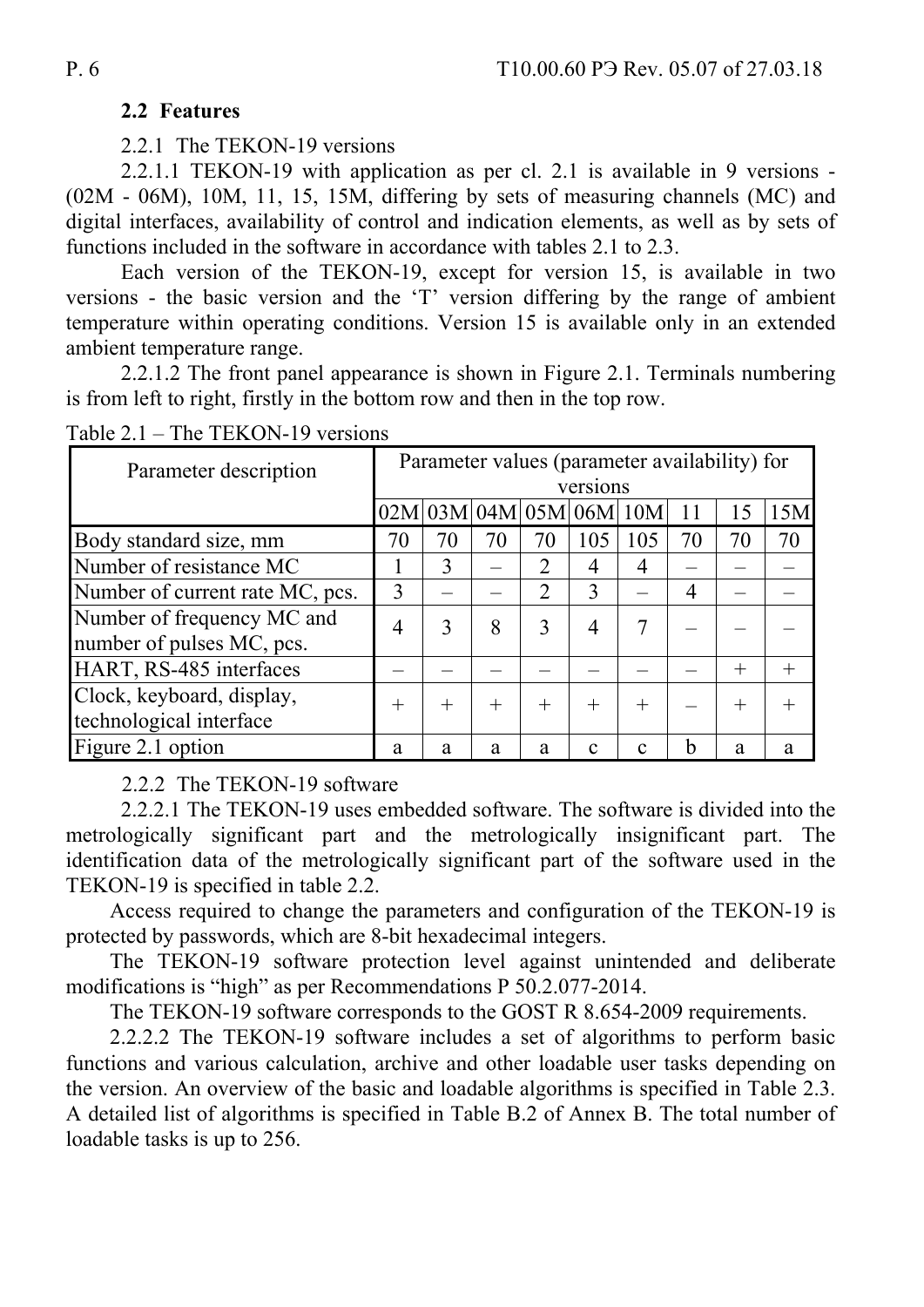

Figure 2.1 – The TEKON-19 front panel view and terminals numbering for various versions:

a) – body 70, b) – body 70 without indication, c) – body 105.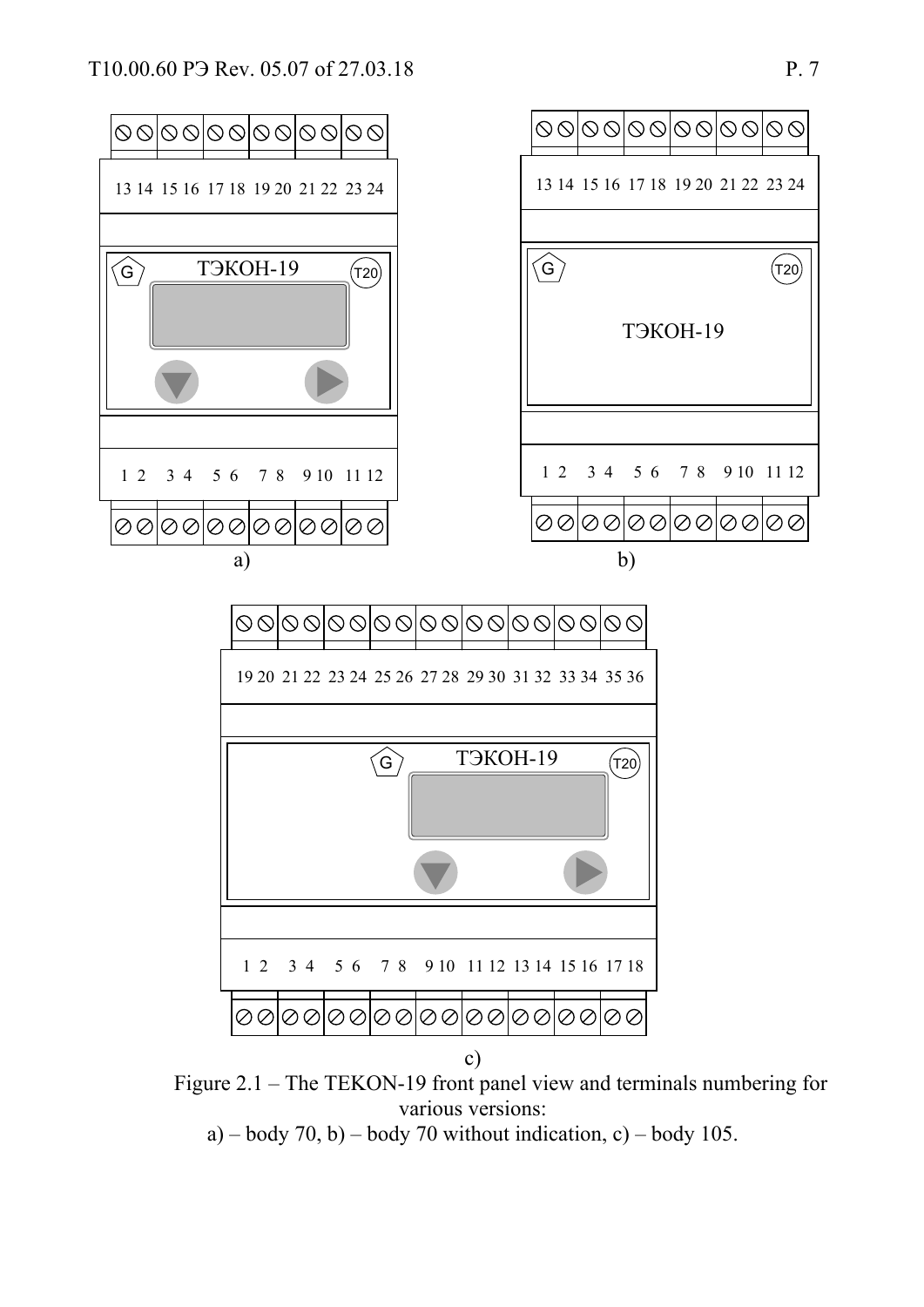| Identification details<br>(characteristics)              | Value                   |                          |                                                      |                 |  |
|----------------------------------------------------------|-------------------------|--------------------------|------------------------------------------------------|-----------------|--|
| Software Identification Name                             | TEKON19-M<br>T10.06.245 | TEKON19-M1<br>T10.06.292 | TEKON19-M1 TEKON19-M1<br>T10.06.292-04 T10.06.292-05 |                 |  |
| Software version number<br>(identification number)       | xx.04                   | xx.03                    | 04.xx                                                | 05.xx           |  |
| Software digital identifier                              | 39A1B57A                | 8BF2C4A6                 | 6CFB18A0                                             | <b>CF5A88D2</b> |  |
| Algorithm for software digital<br>identifier calculation | CRC32                   | CRC32                    | CRC32                                                | CRC32           |  |

# Table 2.2 – Software identification details

### Table 2.2 continuation

| Identification details<br>(characteristics)              | Value                                    |                        |                                 |                                    |  |
|----------------------------------------------------------|------------------------------------------|------------------------|---------------------------------|------------------------------------|--|
| Software Identification Name                             | TEKON19-M2   TEKON19-11<br>T10.06.362-05 | T <sub>10.06.170</sub> | <b>TEKON19-15</b><br>T10.06.319 | <b>TEKON19-15</b><br>T10.06.319-05 |  |
| Software version number<br>(identification number)       | 05.xx                                    | XX.03                  | 03.xx                           | $05$ xx                            |  |
| Software digital identifier                              | 4DA5342F                                 | 7AC358D4               | <b>BDD26C10</b>                 | 2C48153D                           |  |
| Algorithm for software digital<br>identifier calculation | CRC32                                    | CRC32                  | CRC32                           | CRC32                              |  |

# *(Revision, Amendment No. 3).*

Table 2.3 – The TEKON-19 main tasks

| Name                                                                    | Qty                               |
|-------------------------------------------------------------------------|-----------------------------------|
| <b>Basic tasks</b>                                                      |                                   |
| System functions, time, date and status indication on the screen        |                                   |
| Time measurement, calendaring                                           |                                   |
| Resistance and current measurement on analog MC                         | $\mu$ to 7 $\overline{1}$         |
| Frequency and number of pulses measurement on impulse-number MC         | up to $81$                        |
| Recording of the current condition of impulse-number MC                 | up to $81$                        |
| Receiving data from primary MTs directly via the HART interface         | up to $16^{1}$                    |
| channel                                                                 |                                   |
| Receiving data from primary MT with digital interface outputs (HART,    | lup to $16^{1}$                   |
| Modbus, etc.) via the Can Bus interface and the corresponding interface |                                   |
| adapters manufactured by the manufacturer                               |                                   |
| Receiving data from primary MT via the HART interface channel           | $\frac{\text{up}}{2}$ to $16^{1}$ |
| Information exchange through the Can Bus, RS-485 interface channels,    | up to $31$                        |
| and technological exchange                                              |                                   |
| Display and correction of the required parameters via the screen menu   | up to $200$                       |
| Viewing archived parameters via the screen menu                         | up to $56$                        |
| Viewing parameters in the screen cyclic menu                            | up to $10$                        |
| TEKON-19 self-monitoring, event and intervention logging                |                                   |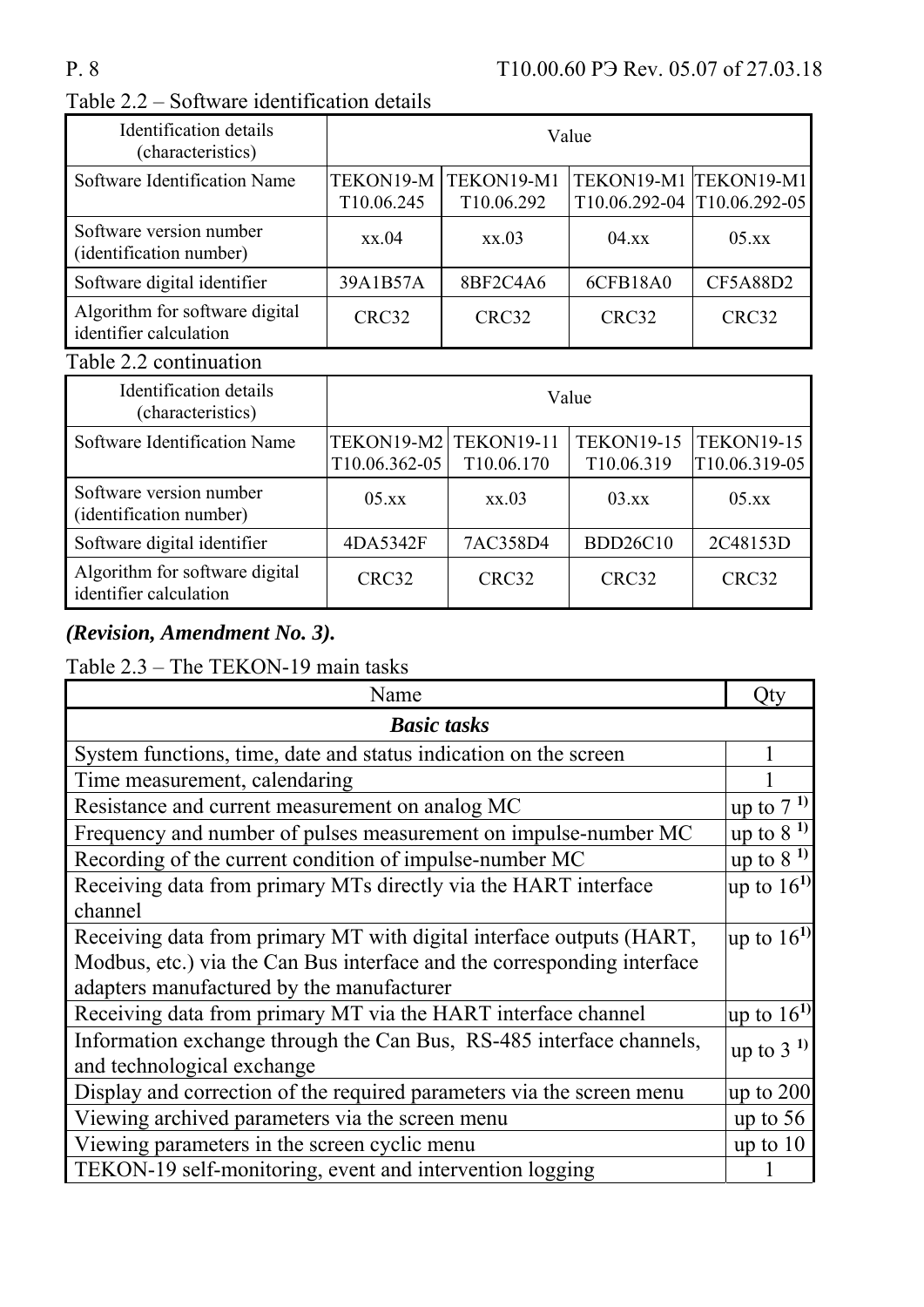# Table 2.3 continued

| Name                                                                                                                                 | Qty         |  |  |  |
|--------------------------------------------------------------------------------------------------------------------------------------|-------------|--|--|--|
| Set of functions for loadable tasks (in all versions except for 11)                                                                  |             |  |  |  |
| Calculation of temperature based on temperature resistance measured by<br>MT <sup>2</sup>                                            | up to $256$ |  |  |  |
| Calculation of physical values based on MT measured current (pressure,<br>differential pressure, flow, etc.) $^{2)}$                 | up to $256$ |  |  |  |
| Calculation of the medium flow rate in MT measurement units based on<br>MT frequency $^{2)}$                                         | up to $256$ |  |  |  |
| Calculation and accumulation of flow rate, volume and mass of fluids <sup>2)</sup> ,<br>gases and gas mixtures according to table 3: |             |  |  |  |
| - using an orifice plate according to GOST 8.586.5-2005                                                                              | up to $8$   |  |  |  |
| - using an ISA 1932 nozzle according to GOST 8.586.5-2005 <sup>2)</sup>                                                              | up to 8     |  |  |  |
| - using TORBAR averaging pitot tubes according to Procedure MI 3173                                                                  | up to $8$   |  |  |  |
| - using ANNUBAR 485 flow averaging tubes according to Procedure MI                                                                   | up to $8$   |  |  |  |
| 2667-2011                                                                                                                            | up to $8$   |  |  |  |
| - by the calculated volumetric flow rate, temperature and pressure <sup>2)</sup>                                                     | up to $8$   |  |  |  |
| - by the number of pulses from the MT, calculated temperature, pressure $^{2}$                                                       |             |  |  |  |
| Calculation of heat energy in a closed or open heat supply system, or in a                                                           | up to $8$   |  |  |  |
| separate heating pipeline based on calculated values of mass, temperature                                                            |             |  |  |  |
| and pressure in accordance with MI 2412-97, MI 2451-98 and the 'Rules                                                                |             |  |  |  |
| of fiscal metering of heat energy and heat carrier', approved by the Decree                                                          |             |  |  |  |
| of the Government of the Russian Federation No.1034 of 18.11.2013 <sup>2</sup>                                                       |             |  |  |  |
| Accumulation of electric energy based on the number of pulses from the                                                               | up to $8$   |  |  |  |
| electricity meter with impulse-number output <sup>2)</sup>                                                                           |             |  |  |  |
| Performing of arithmetic, algebraic and logical operations with the                                                                  | up to $256$ |  |  |  |
| parameters                                                                                                                           |             |  |  |  |
| Parameter conversion using piecewise linear interpolation method                                                                     | up to $2$   |  |  |  |
| Accumulation of cumulative values of the parameter by intervals, hours,<br>days, months                                              | up to $256$ |  |  |  |
| Calculation of parameters average values by intervals, hours, days, months                                                           | up to $256$ |  |  |  |
| Calculation of weighted-average flow and temperature values by intervals,                                                            | up to $256$ |  |  |  |
| hours, days, months                                                                                                                  |             |  |  |  |
| Archiving of parameters by intervals from 1 to 30 minutes, archive depth                                                             | up to $256$ |  |  |  |
| is from 1 day to 3 months $(1,440 \text{ values})$                                                                                   |             |  |  |  |
| Archiving of parameters by hours, archive depth is 16, 32 or 64 days                                                                 | up to $256$ |  |  |  |
| Archiving of parameters by days, archive depth is 1 year                                                                             | up to $256$ |  |  |  |
| Archiving of parameters by month, archive depth is 1 or 4 years                                                                      | up to $256$ |  |  |  |
| Calculation of parameters extreme values by intervals                                                                                | up to $256$ |  |  |  |
| Assessment of the MT condition and overrunning of controlled parameters                                                              | up to $256$ |  |  |  |
| over the technological settings                                                                                                      |             |  |  |  |
| Parameter input via CAN BUS interface from other modules                                                                             | up to $128$ |  |  |  |
| Time tracking of serviceable and malfunctioning operation                                                                            | up to $256$ |  |  |  |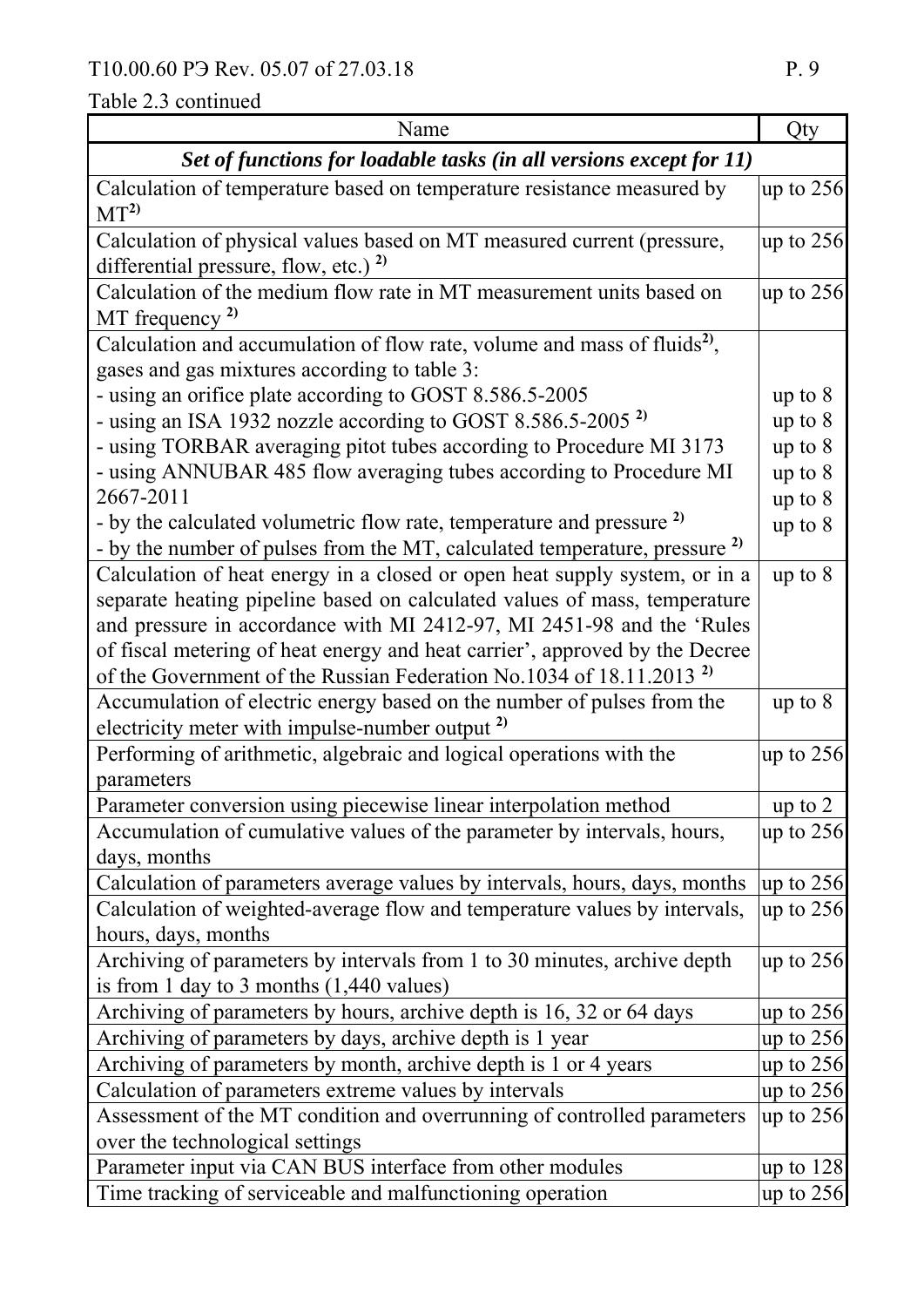Telesignalization provide the state of the state of the state of the state of the state of the state of the state of the state of the state of the state of the state of the state of the state of the state of the state of t

Note: 1) By the number of channels in the version

2) Only for versions (02М – 06М), 10М, 15М

2.2.2.3 The TEKON-19 performs calculations using the following methods:

 flow rate, volume and mass of gases and gas mixtures, including natural and wet petroleum gas, oxygen, carbon dioxide, nitrogen, argon, hydrogen, acetylene, ammonia based on the MT measured signals of flow rate, pressure, temperature and density data under standard conditions calculated or obtained via digital information channel, atmospheric pressure and gas composition converted to standard conditions according to GOST R 8.740-2011, GOST 8.611- 2013, MI 3213-2009, GOST 30319.1-3-2015, Reference data GSSSD MR 113-03, GSSSD MP 118-05, GSSSD MP 134-07

 flow rate, volume and mass of fluids, including water according to MI 2412-97, petroleum and petroleum products in accordance with R 50.2.076-2010, using MT measured signals or flow rate, pressure and temperature data obtained via digital information channel.

 flow rate, volume and mass of fluid, gases and gas mixtures using diaphragms and an ISA 1932 nozzle in accordance with GOST 8.586.5-2005 using MT measured signals or pressure, differential pressure on the diaphragm (nozzle) and temperature data obtained via digital information channel.

 flow rate, volume and mass of liquids, gases and gas mixtures using TORBAR and ANNUBAR 485 averaging pitot tubes in accordance with MI 3173-2008, MI 2667- 2011 using the MT measured signals or pressure, differential pressure and temperature data obtained via digital channel;

 flow rate, volume and mass of water vapour based on the MT measured signals or flow rate, pressure and temperature data obtained via digital information channel with the ability to calculate pressure based on measured temperature and temperature based on measured pressure on the saturation curve.

 thermal energy produced or consumed in an element of a heating supply or cooling system based on results of mass, temperature and pressure determination in accordance with GOST R 51649-2014, GOST R EN 1434-1-2011, GOST R 8.728-2010, MI 2412-97, МI 2451-98 and the 'Rules of Fiscal Metering of Heat Energy and Heat Carrier', approved by the Decree of the Government of the Russian Federation No. 1034 of 18.11.2013.

 electric energy in case of application of two-rate metering separately for each rate interval. *(Revision, Amendment No. 3).*

2.2.2.4 Calculation of the volumetric flow rate of all types of gases carried out by bringing its value to standard conditions in accordance with GOST 2939-63 (temperature: 20° С, atmospheric pressure: 760 mm Hg).

2.2.3 Metrological and technical features of the TEKON-19 are represented in table 2.4.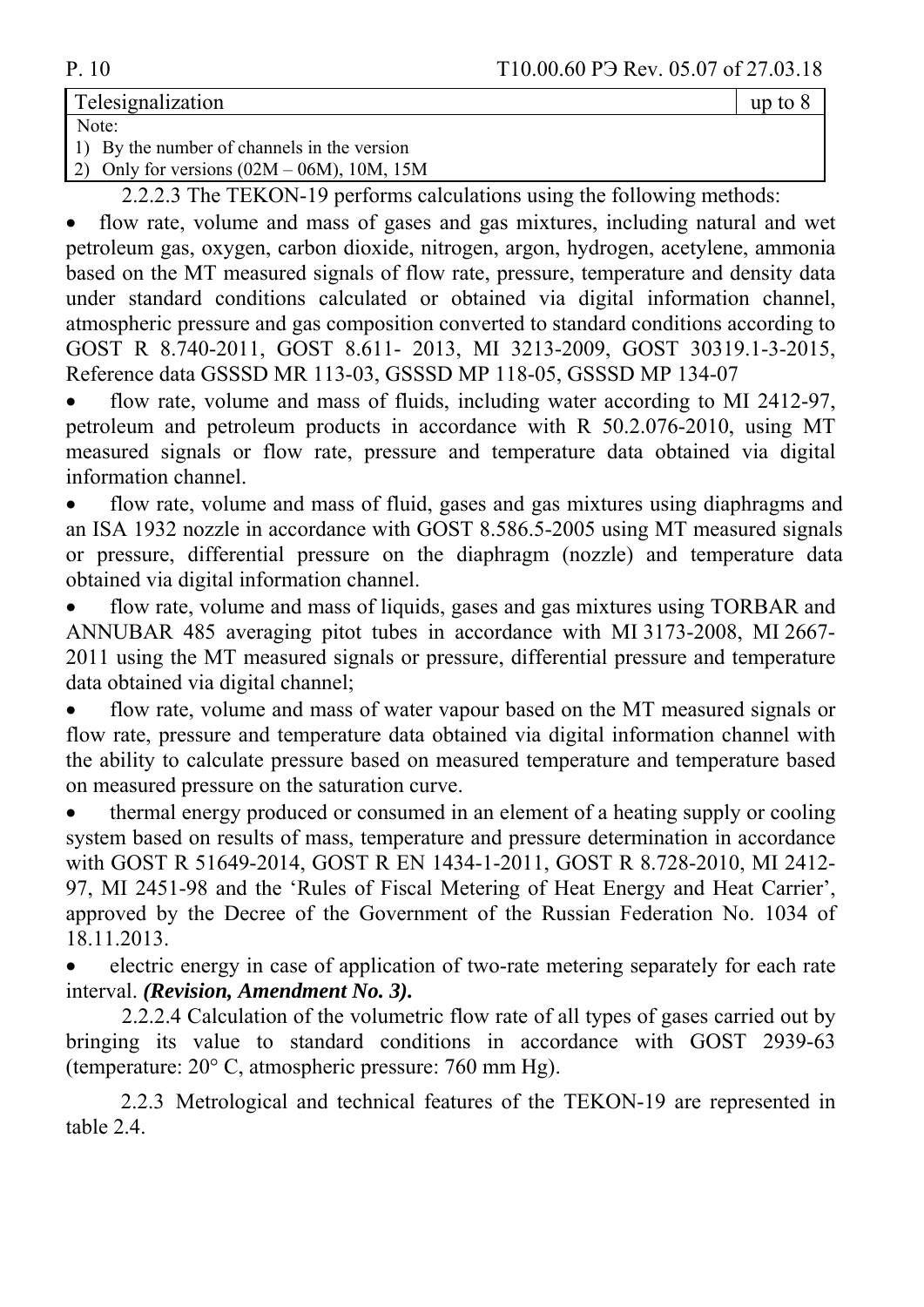| Feature description                                                                                                           | Value       |  |  |  |
|-------------------------------------------------------------------------------------------------------------------------------|-------------|--|--|--|
| Permissible absolute error limits:                                                                                            |             |  |  |  |
| - Resistance MC, Ohm, ranging (from 50 to 250) Ohm                                                                            | $\pm 0.04$  |  |  |  |
| - Resistance MC, Ohm, ranging (over 250 and up to 1,000) Ohm                                                                  | $\pm 0.2$   |  |  |  |
| - Resistance MC, Ohm, ranging (over 1000 and up to 4,000) Ohm                                                                 | $\pm 2$     |  |  |  |
| - Current rate MC, mA, ranging (from 0 to 5) mA                                                                               | $\pm 0.005$ |  |  |  |
| - Current rate MC, mA, ranging (over 5 and up to 20) mA                                                                       | $\pm 0.02$  |  |  |  |
| - Frequency MC, Hz, ranging (from 0 to 1,000) Hz                                                                              | $\pm 0.2$   |  |  |  |
| (pulse duration not less than 200 $\mu$ s)                                                                                    |             |  |  |  |
| - Impulse quantity MC, ranging (from 0 to $10^6$ ) pulses                                                                     | $\pm$ 1     |  |  |  |
| (pulse frequency (from 0 to 100) Hz, duration not less than 4 msec)                                                           |             |  |  |  |
| Permissible conventional error limits for temperature calculation, %                                                          |             |  |  |  |
| RTC according to GOST 6651-2009 ranging (from -73.15 to +200) $\degree$ C                                                     | $\pm 0.002$ |  |  |  |
| RTP, according to GOST 6651-2009 ranging (from -73.15 to +600) °C                                                             | $\pm 0.004$ |  |  |  |
| The limits of the permissible conventional error for calculating of                                                           |             |  |  |  |
| pressure, differential pressure and other physical values measured by the                                                     | ± 0.0001    |  |  |  |
| MT including unified current output signals with a linear characteristic                                                      |             |  |  |  |
| based on the MT measured current value, %, within the measuring range                                                         |             |  |  |  |
| of the MT                                                                                                                     |             |  |  |  |
| Watch rate permissible error limits, sec                                                                                      | ±9          |  |  |  |
| Permissible relative error limits for calculations of, %:                                                                     |             |  |  |  |
| - flow, volume and mass of gases and gas mixtures brought to standard                                                         |             |  |  |  |
| conditions, ranging (from $10^{-6}$ to $10^{6}$ ) m <sup>3</sup> /h, m <sup>3</sup> , t, t/h when measuring the               |             |  |  |  |
| flow:                                                                                                                         | $\pm 0.005$ |  |  |  |
| - with an orifice plate in accordance with GOST 8.586.5-2005                                                                  | $\pm 0.03$  |  |  |  |
| - IRVIS-K-300 flow meters                                                                                                     |             |  |  |  |
| - gas flow or volume MT with unified linear output signals, including                                                         |             |  |  |  |
| turbine, rotary and vortex flow meters and counters according to GOST                                                         | $\pm 0.005$ |  |  |  |
| R 8.740-2011                                                                                                                  | $\pm 0.1$   |  |  |  |
| - with flow averaging tubes ANNUBAR 485 according to MI 2667                                                                  | $\pm 0.1$   |  |  |  |
| - with averaging pitot tubes TORBAR according to MI 3173                                                                      |             |  |  |  |
| - flow, volume and mass of crude oil and refined products ranging                                                             | $\pm 0.03$  |  |  |  |
| (from $10^{-6}$ to $10^{6}$ ) m <sup>3</sup> /h, m <sup>3</sup> , t, t/h                                                      |             |  |  |  |
| flow, volume and mass of fluids, including water, and water vapor,<br>$\blacksquare$                                          | $\pm 0.05$  |  |  |  |
| ranging (from $10^{-6}$ to $10^{6}$ ) m <sup>3</sup> /h, m <sup>3</sup> , t, t/h                                              | $\pm$ 0.15  |  |  |  |
| - thermal energy, ranging (from $10^{-6}$ to $10^{6}$ ) Mcal, Gcal, MJ, GJ $^*$ )                                             | ± 0.0001    |  |  |  |
| - electrical energy ranging (from $10^{-6}$ to $10^{6}$ ) kWh                                                                 | ± 0.0001    |  |  |  |
| - when performing arithmetic operations with the parameters<br>Note:                                                          |             |  |  |  |
| *) In an open heat supply system when the ratio of the mass of water in the supply (msup) and                                 |             |  |  |  |
| reverse (m <sub>REV</sub> ) pipelines is expressed in the same measurement units: $m_{\text{SUP}}/m_{\text{REV}} \leq 0.96$ ) |             |  |  |  |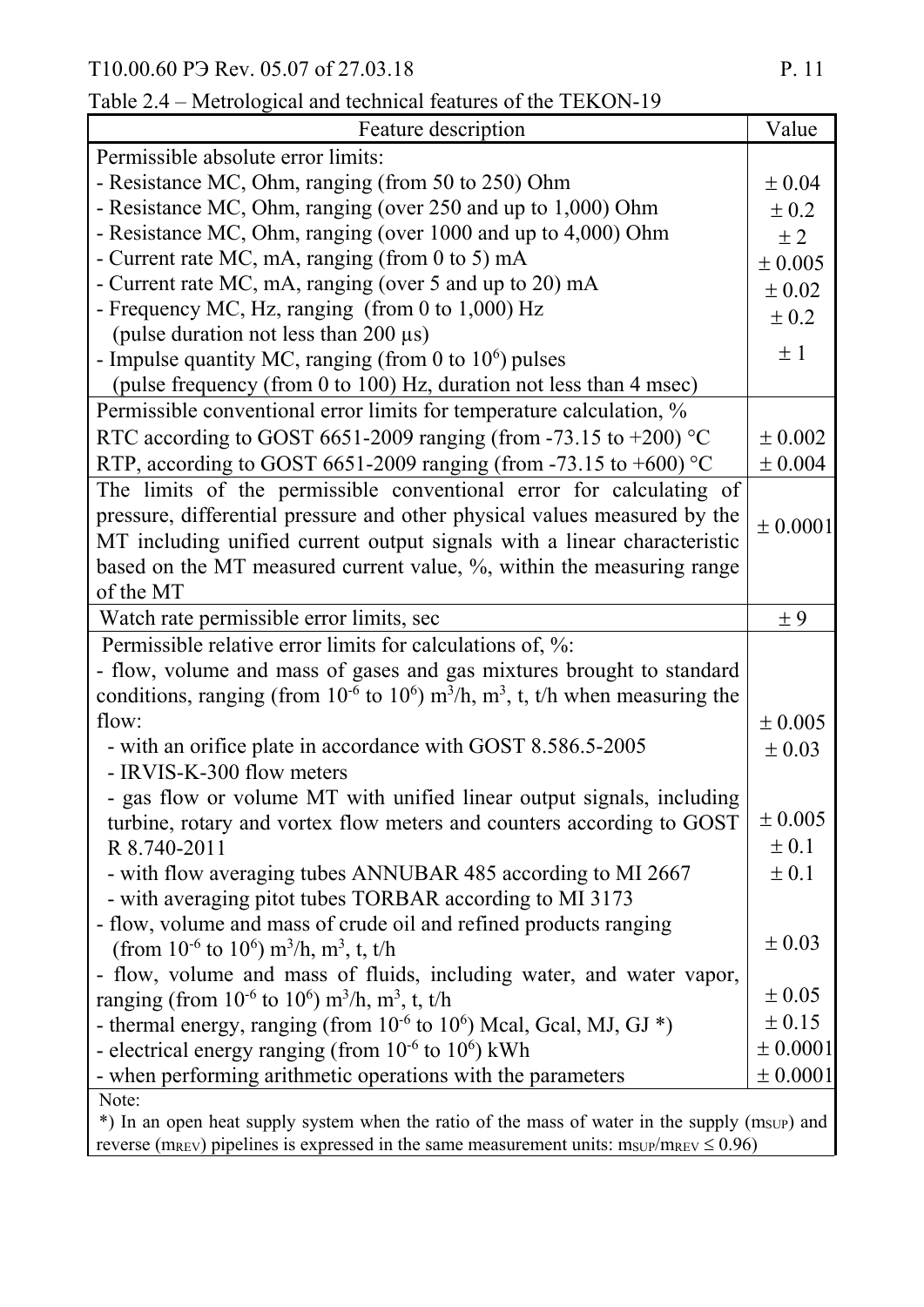2.2.4 The total error of the TEKON-19 when measuring temperature, pressure, differential pressure, flow rate, volume, and other physical values measured by primary MT connected to the MC of the transducer are calculated using the following formulas:

$$
\Delta(t_{\rm rc}) = \pm \sqrt{\left(\frac{\Delta(R)}{A \cdot R_0}\right)^2 + \left(\frac{\gamma_{\rm n}(t) \cdot (t_{\rm max} - t_{\rm min})}{100}\right)^2},\tag{2.1}
$$

where  $\Delta(t_{\text{rc}})$  – permissible absolute error limits of the TEKON-19 when measuring temperature  $(RT)$ ,  $°C$ ,

 $\Delta(R)$  – limit of permissible absolute error of resistance measurement according to table 2.4, Оhm,

 $R_0$  – resistance of temperature MT at  $0^{\circ}$ C, Ohm,

**А** – equation coefficient in accordance with GOST 6651, equal, for example, to 0.0039692 °C<sup>-1</sup> for RTP with W<sub>100</sub>=1.391 and 0.00428 °C<sup>-1</sup> for RTC with W<sub>100</sub>=1.428,

 $\gamma_{\Pi}(t)$  – limit of permissible conventional error of temperature measurement according to table 2.4, %.

T<sub>max</sub>, t<sub>min</sub> – upper and lower limits of the temperature measurement according to table  $2.4, °C$ .

$$
\gamma(P) = \pm \sqrt{\left(\frac{\Delta(J)}{J_{\text{max}} - J_{\text{min}}} \cdot 100\right)^2 + \gamma_{\text{II}} (J \to P)^2},\tag{2.2}
$$

where  $\gamma(P)$  – limits of permissible conventional error of the TEKON-19 when measuring pressure, differential pressure and other physical values measured with primary MT with current output signal, %,

**J<sub>min</sub>**, **J**<sub>max</sub> – values of an MT output signal at minimum and maximum value of the measured value, accordingly, mA,

 $\Delta$ (J) – limit of permissible absolute error of current measurement within the range corresponding to the range of the MT signal, according to table 2.4, mA,

 $\nu_{\text{II}}(J\rightarrow P)$  – limit of permissible conventional error for calculation of pressure, differential pressure and other physical values measured with MT with unified linear current output signals based on the MT measured current rate value according to table  $2.4, \%$ .

$$
\delta(G) = \pm \sqrt{\left(\frac{\Delta(F) \cdot \tau_{\text{max}}}{F_{\text{min}} \cdot \tau_{\text{ycp}}} \cdot 100\right)^2 + \delta_{\pi}(X)^2},\tag{2.3}
$$

where  $\delta(G)$  – limits of the permissible conventional error of the TEKON-19 when measuring the flow rate with flow meter with a frequency output, %,

 $\Delta$ (F) – limit of the permissible absolute error for frequency measurement according to table 2.4, Hz,

**Fmin** – frequency value at minimum estimated flow rate value, Hz,

**τмгн** – measurement time for instantaneous frequency determination (8 s),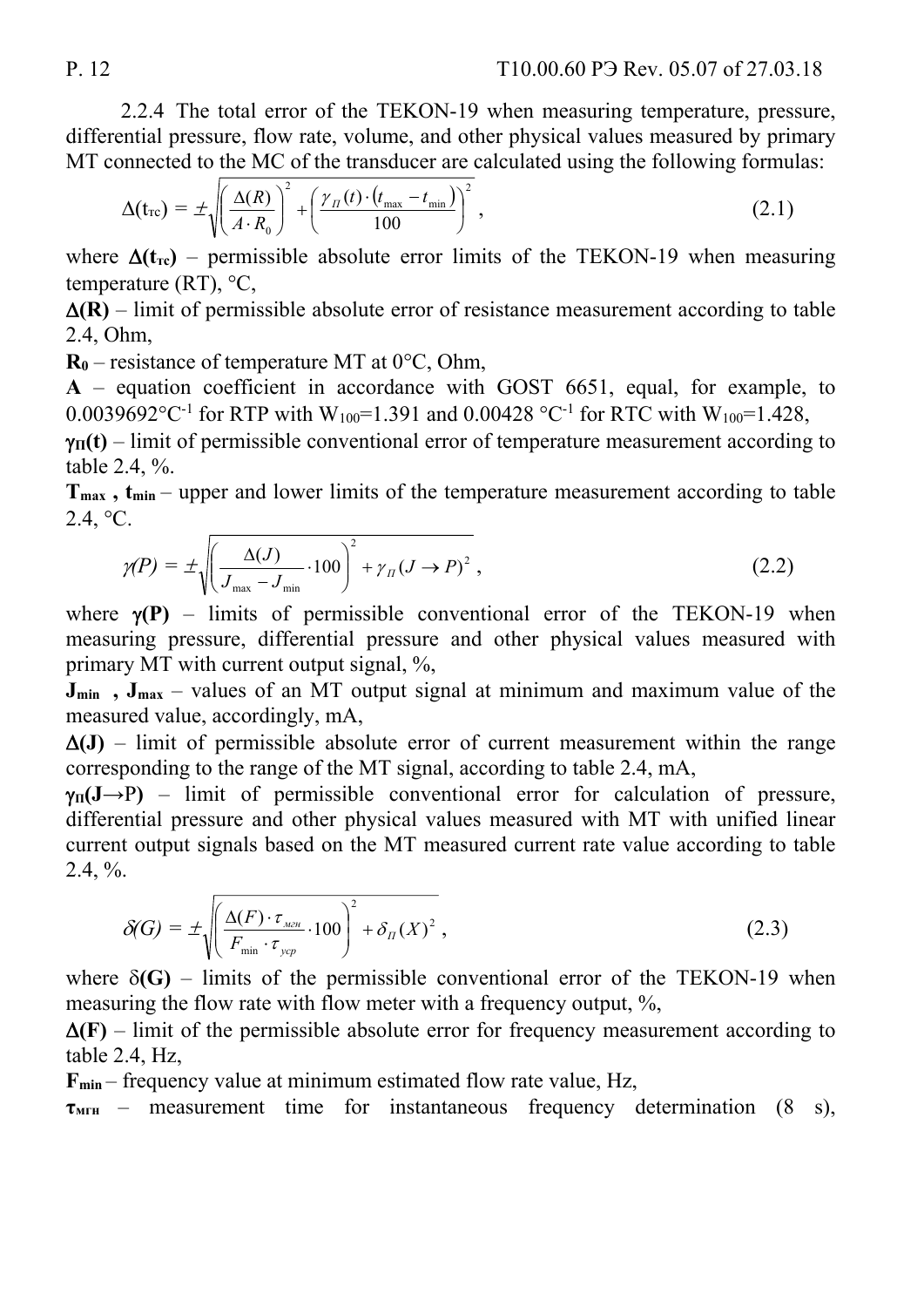T10.00.60 P<sub>3</sub> Rev. 05.07 of 27.03.18 P. 13

**τуср** – estimated period of flow value averaging (5 minutes, hours, day, month, year), s,  $\delta_{\Pi}(X)$  – limit of the permissible relative error when performing arithmetic operation with the parameters in accordance with table 2.4, %.

$$
\delta(V) = \pm \sqrt{\left(\frac{\Delta(N) \cdot V_{\text{num}}}{G_{\min} \cdot \tau_{\text{num}}} \cdot 100\right)^2 + \delta_{\Pi}(X)^2},\tag{2.4}
$$

where  $\delta$ (V) – limits of the permissible relative error of the TEKON-19 when measuring the volume (mass) with a flow meter with an impulse-number output, %,

 $\Delta(N)$  – limit of the permissible absolute error for measuring the number of pulses according to table 2.4, pcs.,

 $G_{\text{min}}$  – minimum estimated flow rate value,  $m^3/h$ ,

 $V_{\text{HMI}}$  – weight of MT impulse,  $m^3$ ,

**τизм** – estimated period of volume measurement (5 minutes, hour, day, month, year), h,  $\delta_{\Pi}(X)$  – limit of the permissible relative error when performing arithmetic operation with the parameters in accordance with table 2.4, %.

 The limits of permissible error calculated using formulas (2.1 - 2.4) for certain types of primary MTs are shown in table 2.5.

The ranges of the medium measured parameters within which calculations are performed are shown in table 2.6.

The limits of the permissible relative error for calculation of parameters of certain media depending on the type of the measurement medium and method are shown in table D.1 of Appendix D.

| Parameter measured,         |                                  |                |                         | <b>Permissible error limits</b> |                 |
|-----------------------------|----------------------------------|----------------|-------------------------|---------------------------------|-----------------|
| <b>UM</b>                   | Name and type of                 |                | Range                   |                                 |                 |
|                             | MT                               | <b>MIN</b>     | <b>MAX</b>              | <b>Designation</b>              | <b>Interval</b> |
| Temperature, <sup>o</sup> C | RTC-50, $W_{100}$ =1.428         | $\theta$       | 200                     | $\Delta(t_{\rm rc})$ , °C       | $\pm 0.2$       |
|                             | RTP-50, $W_{100}$ =1.391         | $\theta$       | 400                     |                                 |                 |
|                             | RTC-100, W <sub>100</sub> =1.428 | $-50$          | 200                     | $\Delta(t_{\rm rc})$ , °C       | $\pm 0.1$       |
|                             | RTP-100, $W_{100}$ =1.391        | $-50$          | 400                     |                                 |                 |
|                             | RTP-500, $W_{100}$ =1.391        | $-50$          | 400                     |                                 |                 |
|                             | RTP-1000, $W_{100}$ =1.391       | $-50$          | 400                     | $\Delta(t_{\rm rc})$ , °C       | $\pm 0.5$       |
| Pressure,                   | MT with outputs                  | $\theta$       | $P_{max}$               | $\gamma(P)$ , %                 | ± 0.1           |
| kgf/cm <sup>2</sup> , MPa   | $ 0-5, 0-20$ mA                  |                |                         |                                 |                 |
| Differential pressure,      | MT with outputs                  | $\overline{0}$ | $\Delta P_{\text{max}}$ | $\gamma(\Delta P)$ , %          | $\pm 0.1$       |
| kgf/cm <sup>2</sup> , kPa   | $0-5, 0-20$ mA                   |                |                         |                                 |                 |
| Pressure,                   | MT with outputs                  | $\theta$       | $P_{max}$               | $\gamma(P)$ , %                 | $\pm$ 0.13      |
| kgf/cm <sup>2</sup> , MPa   | $4-20$ mA                        |                |                         |                                 |                 |
| Differential pressure,      | MT with outputs                  | $\theta$       | $\Delta P_{max}$        | $\gamma(\Delta P)$ , %          | $\pm$ 0.13      |
| $kgf/cm^2$ , $kPa$          | $4-20$ mA                        |                |                         |                                 |                 |

| Table 2.5 – Permissible error limits for conversion of signals of certain primary MTs. |  |  |
|----------------------------------------------------------------------------------------|--|--|
|                                                                                        |  |  |

Table 2.6 – Ranges of the medium parameters being measured

|--|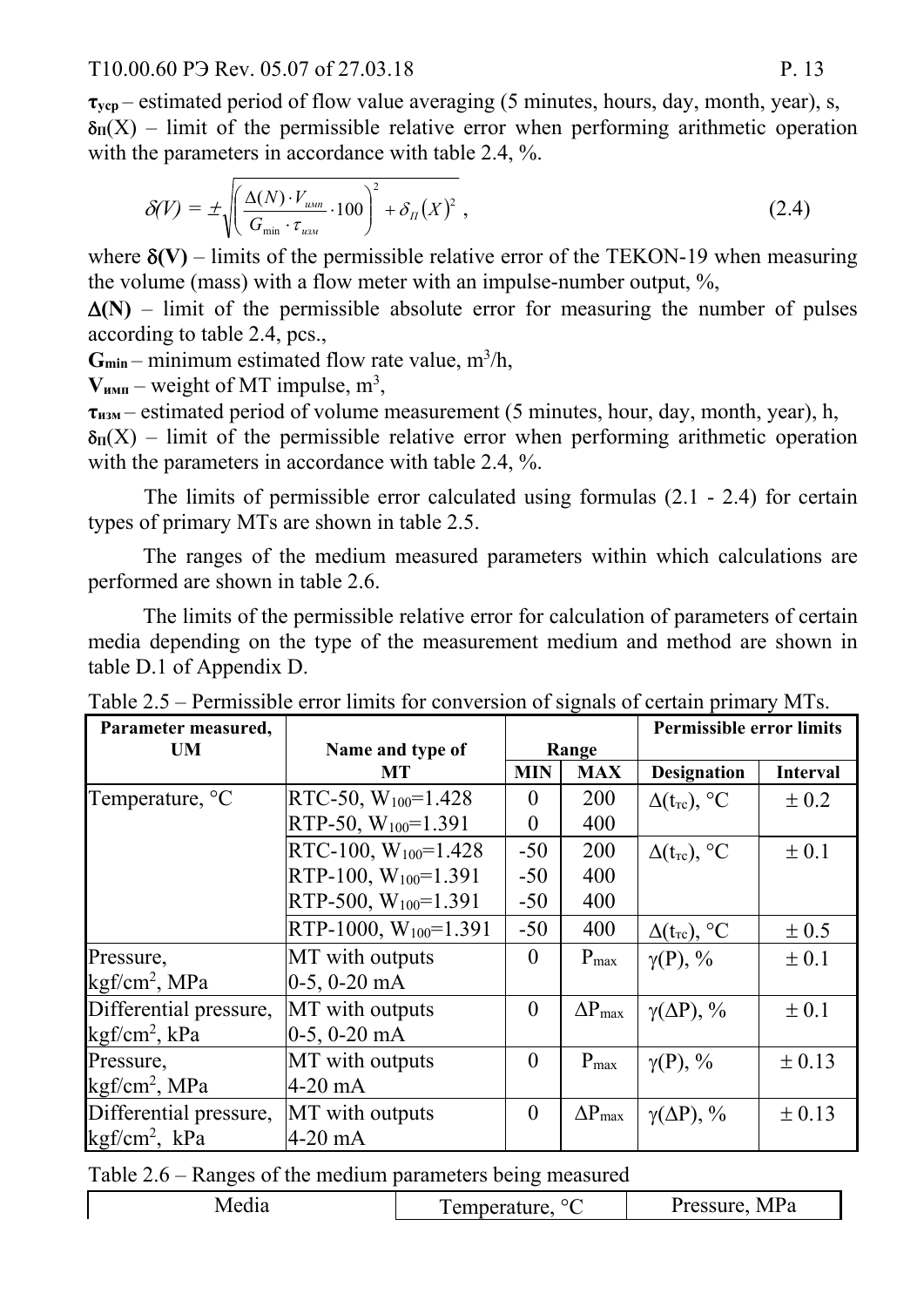P. 14 T10.00.60 P Rev. 05.07 of 27.03.18

|                                                | minimum  | maximum               | minimum | maximum           |
|------------------------------------------------|----------|-----------------------|---------|-------------------|
| Water                                          | $\theta$ | 200                   | 0.1     | 5.0               |
| Vapour                                         | 100      | 600                   | 0.1     | 30.0              |
| <b>Natural Gas</b>                             | $-23.15$ | $76.85$ <sup>1)</sup> | 0.1     | 30.0 <sup>1</sup> |
| Pressurised Air                                | $-50$    | $120^{5}$             | 0.1     | $20.0^{5}$        |
| Petroleum Gas                                  | $-10$    | 226                   | 0.1     | 15.0              |
| Oxygen, azote, argon, hydrogen<br>ammonia $3)$ | $-73.15$ | 151.85                | 0.1     | 10.0              |
| Carbon dioxide, acetylene <sup>2)</sup>        | $-53.15$ | 151.85                | 0.1     | 10.0              |
| Gas mixture $4$ )                              | $-73.15$ | 126.85                | 0.1     | 10.0              |
| Crude oil and refined products                 | $-50$    | 100                   | 0.1     | 10                |
| $\sim$ $\sim$ $\sim$                           |          |                       |         |                   |

Notes:

1) For transducers equipped with software 'TEKON19-M1 T10.06.292-05', 'TEKON19-M2 T10.06.362-05', 'TEKON19-15 T10.06.319-05' version 05.xx; for other transducers or when measuring flow rate with an IRVIS-K-300 flow meter, the pressure measurement range is (from 0.1 to 7.5) MPa, the temperature measurement range is (from  $-23.15$  to  $+50$ )  $\rm ^{\circ}C$ .

2) The lower limit of permissible temperature is determined by the pressure value.

3) The physical state of ammonia (gas or liquid) for any combination of temperature and pressure in the specified range is determined automatically.

4) The lower limit of temperature is determined by the composition of gas mixture and pressure.

5) For the Annubar tube, the maximum temperature is  $100^{\circ}$ C, pressure – 9 MPa.

#### *(Revision, Amendment No. 3).*

2.2.5 The TEKON-19 (except version 11) provides programming (adjusting) for a specific technological facility using a PC by setting the desired project, i.e. an executable set of tasks and a list of parameters to be displayed, as well as types and features of primary MTs. Type projects recommended for use for most customers are contained in the database (DB) supplied on the CD together with the TEKON-19. There is an opportunity to create a project independently, which is different from the standard one.

The TEKON-19 can be connected to a PC for programming via RS-232 TTL technological interface, the CAN-BUS basic digital interface, or an additional RS-485 interface (versions 15, 15М) via the corresponding adapters manufactured by the manufacturer and communication equipment of information communication channels.

2.2.6 The TEKON-19 provides the ability to calculate the average time values of any calculated parameters at specified intervals of time – estimated intervals with a duration from 1 to 30 minutes, hours, days, months.

2.2.7 The TEKON-19 provides the ability to calculate the flow-weighted average of temperature and pressure of the measured medium for specified intervals of time – calculation intervals from 1 to 30 minutes, hours, days, months.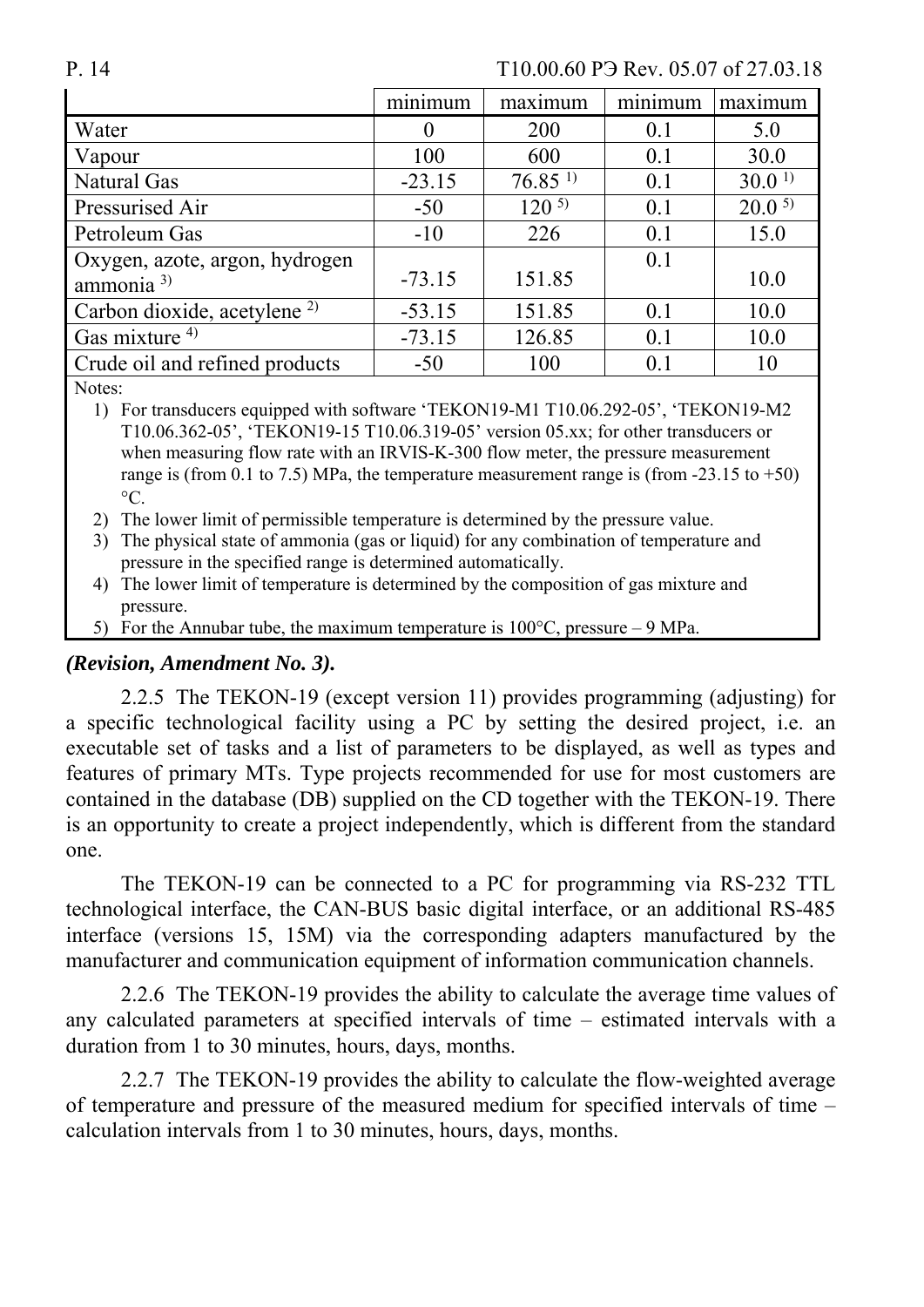2.2.8 The TEKON-19 provides the ability to archive values of any calculated parameters for specified intervals of time – calculation intervals from 1 to 30 minutes, hours, days, months.

2.2.9 The TEKON-19 provides the ability to accumulate any integral parameters in the range of 0 to  $10^6$  units. When the corresponding integral meter exceeds  $10^6$ , the parameter integer part is counted again from zero, the fractional part is retained.

2.2.10 The TEKON-19 provides bit signs recording of the current state of each of the input frequency-number-pulse MC.

2.2.11 The TEKON-19 provides communication of any measured and calculated parameters via the main digital CAN-BUS interface or the additional RS-485 interface (versions 15, 15M) via the corresponding adapters produced by the manufacturer and communication equipment of information communication channels on the PC request.

2.2.12 The TEKON-19 (except version 11) provides the ability to display date and time on the two-line screen, as well as the selected parameters along with their names, in the main menu, the archive menu and the cyclic menu. The main menu can include up to 200 parameters, and the archive menu can include up to 56 archive parameters with possible view of each archive to the full depth. The displayed parameter is selected by means of two menu scroll buttons located on the front panel. The cyclic menu can include up to 10 parameters. All menu types are set up at the commissioning stage. The display format is configured for each item separately, the number of decimals (from decimal point) is from 0 to 4, and the total number of characters is up to 8. The name length is up to 12 characters of the Russian and Latin alphabets. The parameters of the main menu can be adjusted if necessary after obtaining the appropriate level of access.

2.2.13 The TEKON-19 provides keeping the system log with information on the last 256 events – power on and off, recording of new parameter values, occurrence and disappearance of failures, keeping of intervention log with modification of parameter values (see 2.3.8). It is possible to generate one or several user event logs with information on the events of status change of the bit parameters set duting configuration.

2.2.14 The TEKON-19 ensures that information on the entered constants, tasks and characteristics entered in the reprogrammable read-only memory with electric information erasure and recording (Data ROM, Program ROM) is stored without distortion during the whole service life. The number of overwriting cycles is up to 100,000.

2.2.15 The TEKON-19 ensures that information on all measured, calculated, accumulated and archive parameters as well as date and time are stored in the randomaccess memory provided with the lithium battery (External RAM) backup power without distortion for 10,000 hours since the power supply cut off.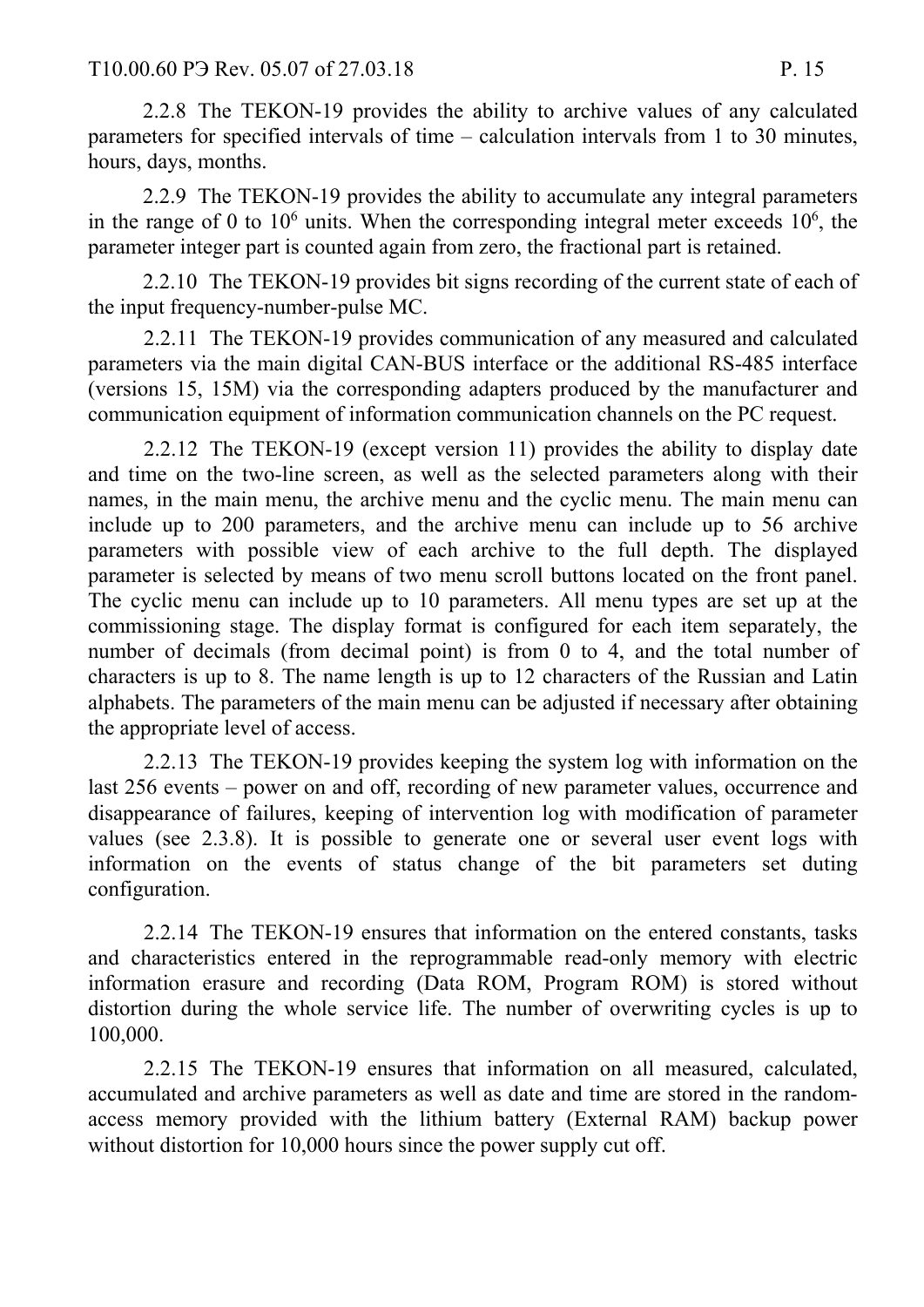2.2.16 The TEKON-19 main power supply is an external DC source with voltage Uп from 18 to 36 V. Maximum power consumption for any version is 6 W.

Table 2.7 – Standard current consumption at the main power input depending on the version and the supply voltage (Uп)

|                                       | Current consumption,                  |     |  |  |
|---------------------------------------|---------------------------------------|-----|--|--|
| The TECON 19 versions                 | mA                                    |     |  |  |
|                                       | $U_{\Pi} = 24$ V $ $ $U_{\Pi} = 18$ V |     |  |  |
| 02M, 03M, 04M, 05M, 06M, 10M, 15, 15M | 90                                    | 110 |  |  |
|                                       | $120.240$ *) $120.240$ *)             |     |  |  |
| Note:                                 |                                       |     |  |  |
|                                       |                                       |     |  |  |

\*) depends on the number of connected MTs powered by the TEKON-19-11, and the current growth at the moment

Table 2.8 – Standard current consumption at power input of frequency MC depending on MC configuration, input voltage (Uпд) and MT input condition

|                                                      | Current consumption, mA/channel |    |               |     |  |  |  |
|------------------------------------------------------|---------------------------------|----|---------------|-----|--|--|--|
| MC configuration                                     | $U_{\Pi\Pi}$ = 24 V             |    | $U$ пд = 12 V |     |  |  |  |
|                                                      |                                 | 2) |               |     |  |  |  |
| MC is configured according to fig. 3.3, A            |                                 | 15 |               |     |  |  |  |
| $\vert$ MC is configured according to fig. 3.3, B, C |                                 |    |               | 2.5 |  |  |  |
| $\vert$ MC is configured according to fig. 3.3, D    |                                 | 10 | 2.5           | 4.5 |  |  |  |
| Notes:                                               |                                 |    |               |     |  |  |  |
| 1) open-circuit MT output (in passive condition)     |                                 |    |               |     |  |  |  |
| 2) closed MT output (in active condition)            |                                 |    |               |     |  |  |  |

There is a separate power input for this MC type from an external source with voltage Upd from 10 to 28 V in TEKON-19 versions with measuring channels of frequency and number of pulses. Maximum power consumption is 0.5 W per a channel. Typical current consumption values depending on the version and other conditions are shown in tables 2.7 and 2.8.

2.2.17 The TEKON-19 (version 11 only) provides galvanic isolation of analog measuring channels from each other (and not only from power supply circuits). The insulation parameters are similar to 2.2.18. To power the measuring transducers connected to these MCs, the TEKON-19-11 generates four mutually isolated secondary voltages from its own supply voltage. Thus, the TEKON-19-11 can function as a MT power supply unit. Secondary power supplies have the rated (stabilized) voltage of  $24V±1V$ , the permissible load current is up to 50 mA.

2.2.18 Insulation of measuring electric circuits in relation to the power supply circuits withstands a test voltage of almost sinusoidal shape with the amplitude of 500 V, frequency from 45 to 65 Hz during 1 minute under normal climatic conditions.

2.2.19 The minimum permissible electrical resistance of the electrical power circuits insulation in relation to the body is at least 20 MOhm under normal climatic conditions.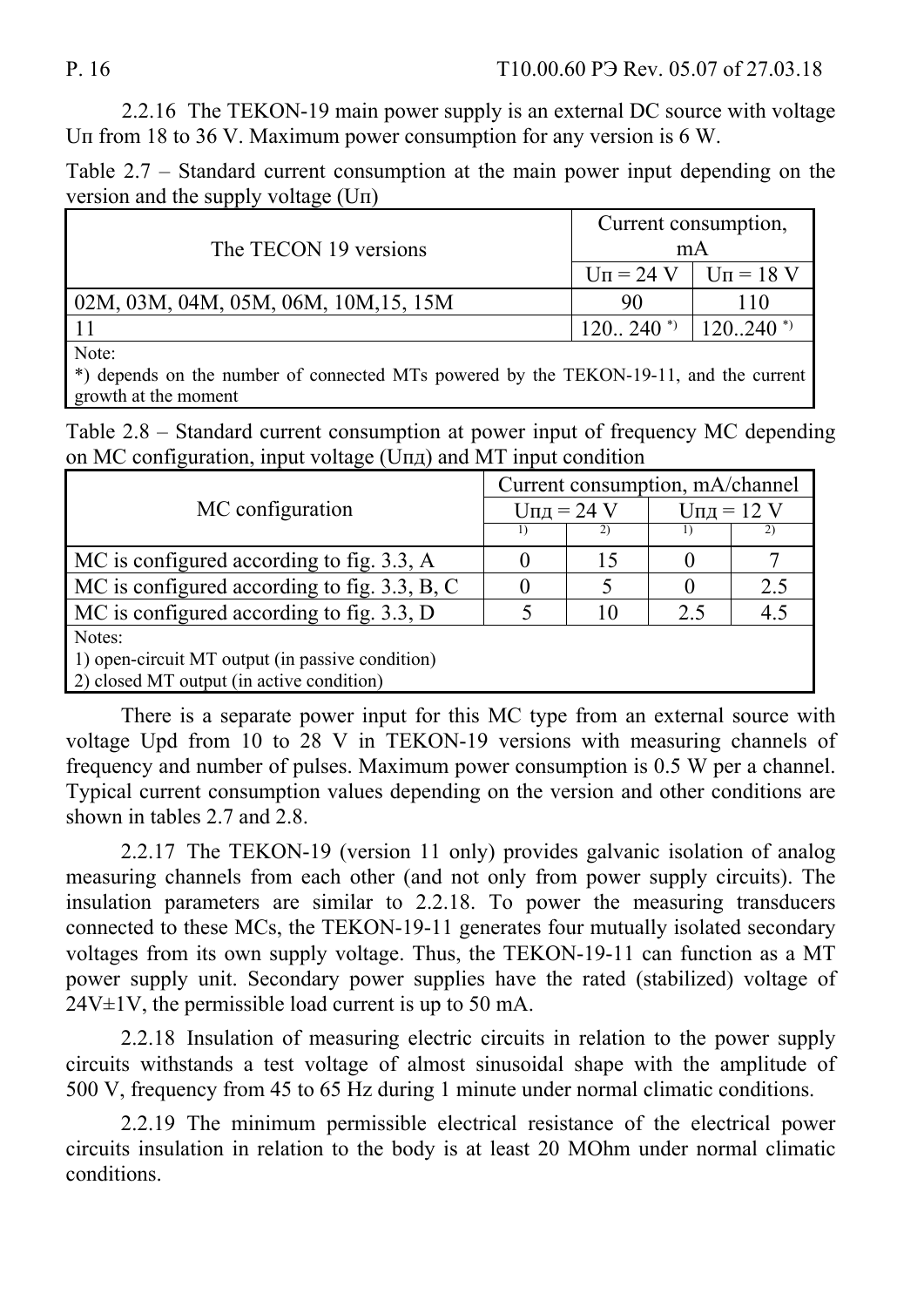T10.00.60 P<sub>3</sub> Rev. 05.07 of 27.03.18 P. 17

2.2.20 The TEKON-19 is ambient temperature and humidity resistant according to design category C3 as per GOST R 52931 (for the "T" option and version 15 to C2 category).

2.2.21 The TEKON-19 is atmospheric pressure resistant according to design category Р1 as per GOST R 52931.

2.2.22 The TEKON-19 is mechanical loads resistant according to design category V1 as per GOST R 52931.

2.2.23 TEKON-19 ingress protection corresponds to protection degree IP20 as per GOST 14254.

2.2.24 The TEKON-19 is resistant to the climatic factors and mechanical loads effects in transport packaging during transportation by road and railroad, as well as by airsraft transport in sealed and heated compartments in accordance with GOST R 52931.

2.2.25 The TEKON-19 meets the electromagnetic compatibility requirements of TR CU 020/2011

*(Revision, Amendment No. 3).* 

2.2.26 The TECON-19 overall dimensions do not exceed 105х110х60 mm.

2.2.27 The TECON-19 mass does not exceed 0.5 kg.

2.2.28 Mean time between failures is 70,000 h. Failure criterion is nonconformance to the TV 4213-060-44147075-02 requirements.

2.2.29 The average service life is 12 years. The limit state criterion is the repair costs exceeding 50% of a new unit price.

2.2.30 Mean time to recovery does not exceed 4 h.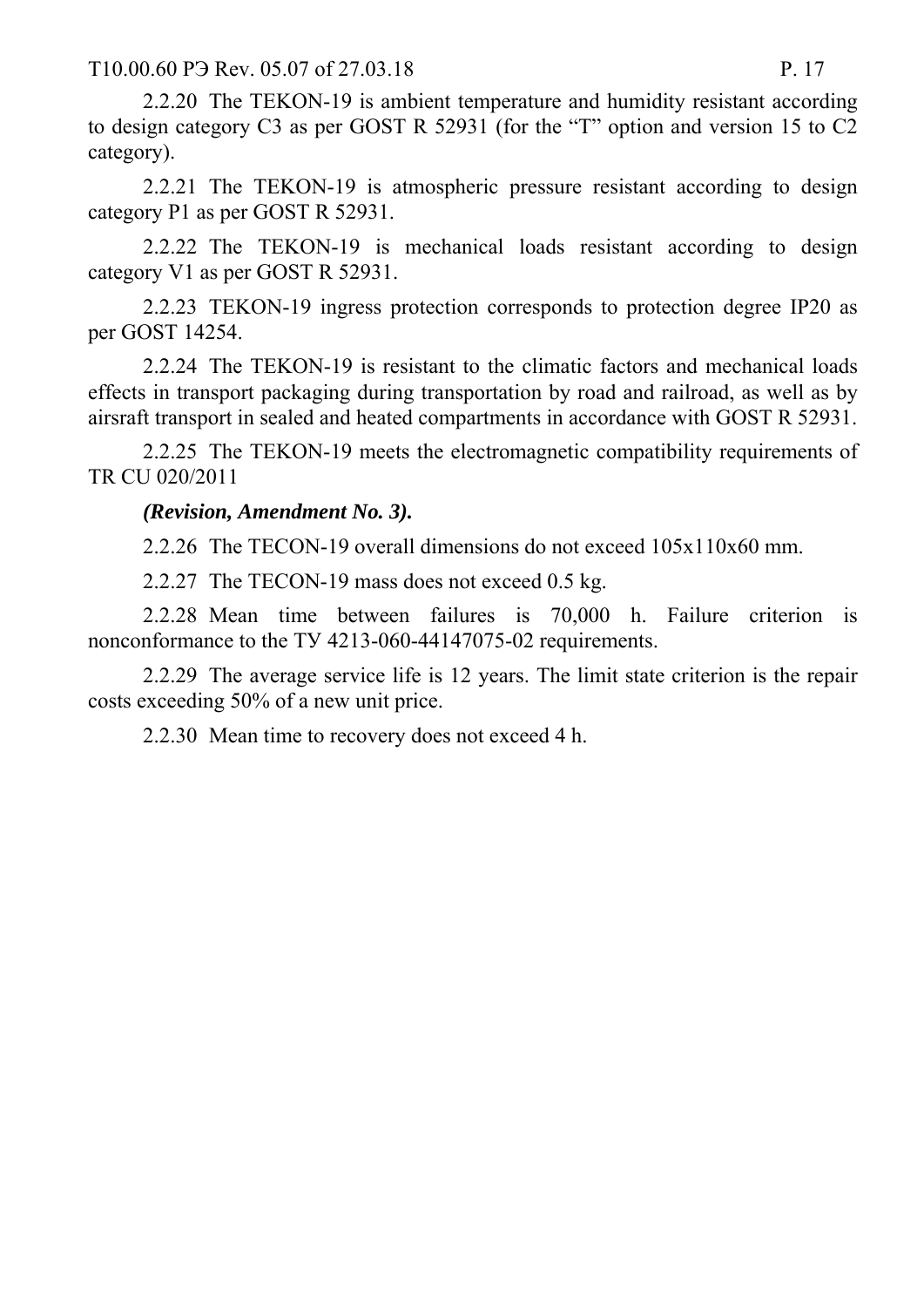### **2.3 Transducer design and operation**

#### *2.3.1 Parameter system and software*

2.3.1.1 All data necessary for configuring the TEKON-19 and getting results of its work during operation are available through its interfaces using a **parameter system** stored in the PC database. Each transducer within the system is considered to be the T20 system **module**. Its software consists of a set of **tasks** that process **input parameters** and **constants** following specified **algorithms**, and result in the **output parameters**.

Parameters and tasks are divided into **basic** and **loadable** ones.

2.3.1.2 A **constant** is a numerical value set at the stage of creating a loadable project (the first stage of configuration) unavailable for reading and modification after loading the project into the controller.

2.3.1.3 A **parameter** is a unit of data available for reading and recording. Each **parameter** inside the module is characterized by two names (full and short), its number, purpose, access level, memory location and internal representation. Parameters of **basic** tasks have uniquely defined **hard** numbers that are the same for all the TEKON-19 transducers of this version. Parameters used to make a **loadable** project have **flexible** numbers that are assigned to them at the stage of creating a loadable project and may vary in different projects.

**Parameter** values, including constant ones, as opposed to **constants**, can be set or changed during the second stage of configuration or during operation.

Parameters are grouped according to their tasks and they form the so-called **parameter tree**.

PC access to a parameter is performed through its number. The parameter numbers correspondence to their name, access level, internal representation and location in the transducer memory is described in the T20 system database located on the PC disk and can be specified in the project loaded into the transducer which can also be stored on the PC disk for convenience.

2.3.1.4 **Basic** tasks are included in the TEKON-19 **basic** software and are components of its operating system. Composition of basic tasks is unchanged for each transducer version. All input and output parameters of basic tasks are **hard (basic).** A summary list of basic tasks and version parameters is specified in Table. B.1 of Annex B.

2.3.1.5. **Loadable** tasks included in the project are loaded at the first stage of the TEKON-19 configuration for each specific application. They compose the **task queue**  executed during operation, which forms all the required output parameters. Most parameters for loadable tasks are **flexible**. A loadable task queue is generated based on the database **algorithms**. A summary list of the TEKON-19 algorithms is specified in Table B.2 of Annex B.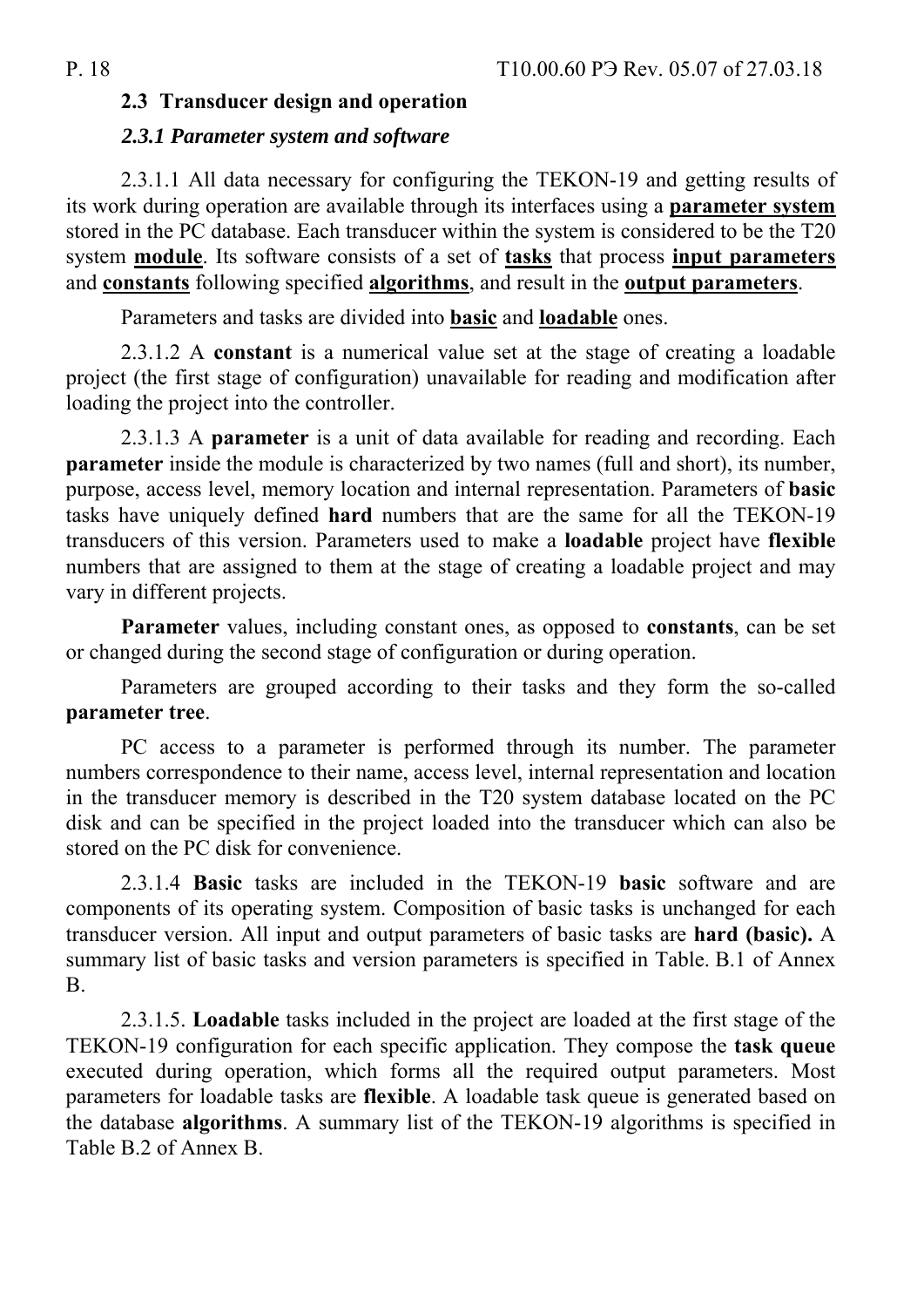2.3.1.6 The loadable tasks are performed by the TEKON-19 operating system in the **background** cycle in accordance with their position in the queue. The program background cycle duration depends on the number and type of loadable tasks, ranges from 1 to 15 seconds, and the basic software always rounds it to an integer number of seconds.

2.3.1.7 All parameters of any module can be accessed via the RS-232 TTL technology interface for their configuration, or via the CAN-BUS digital interface using the corresponding adapters produced by the manufacturer and communication equipment of data link channels for configuration and dispatching.

The PC software for setting the parameter values is supplied on a CD in set with the TEKON-19 (software Teleport T10.06.208). Dispatch software should be purchased separately.

The most important operation parameters can be displayed on the screen via the screen "menu" on the TEKON-19 front panel.

2.3.1.8 All the parameters are divided into the groups according to their application:

Factory constants ("FC" in the list of parameters tables) characterizing the design features and electrical characteristics of the transducer equipment. The FC values are entered by the TEKON-19 manufacturer and do not change in the process of operation.

Configuration parameters ("CP" in the list of parameters tables) ensuring the TEKON-19 programming for a specific technological object within the the project being implemented. These include a list of tasks to be performed, the MT characteristics, method of pressure measurement, flow rate units of measurement, time parameters, settings for exchange interfaces, a list of parameters displayed in the menu, etc. These parameters are PC entered either by the manufacturer according to the specification of a particular customer, or by the consumer during the commissioning at the facility. Their multiple overwring is possible during operation.

Calculated parameters ("C" in the list of parameters tables), which are the result of the tasks operation that are loaded into the TEKON-19. These are, for example, the instantaneous and accumulated value of the flow rate, heat and electrical energy, average temperature and pressure, current time and date, etc. The most important parameters for the user can be displayed in the screen menu.

Archival parameters ("A" in the list of parameters tables) as per calculated intervals, hours, days, months.

Service parameters ("S" in the list of parameters tables) containing intermediate results of calculations for all tasks, self-check results, as well as information that can be used to assess the correctness of the TEKON-19 work during operation, adjustment and maintenance and repair works.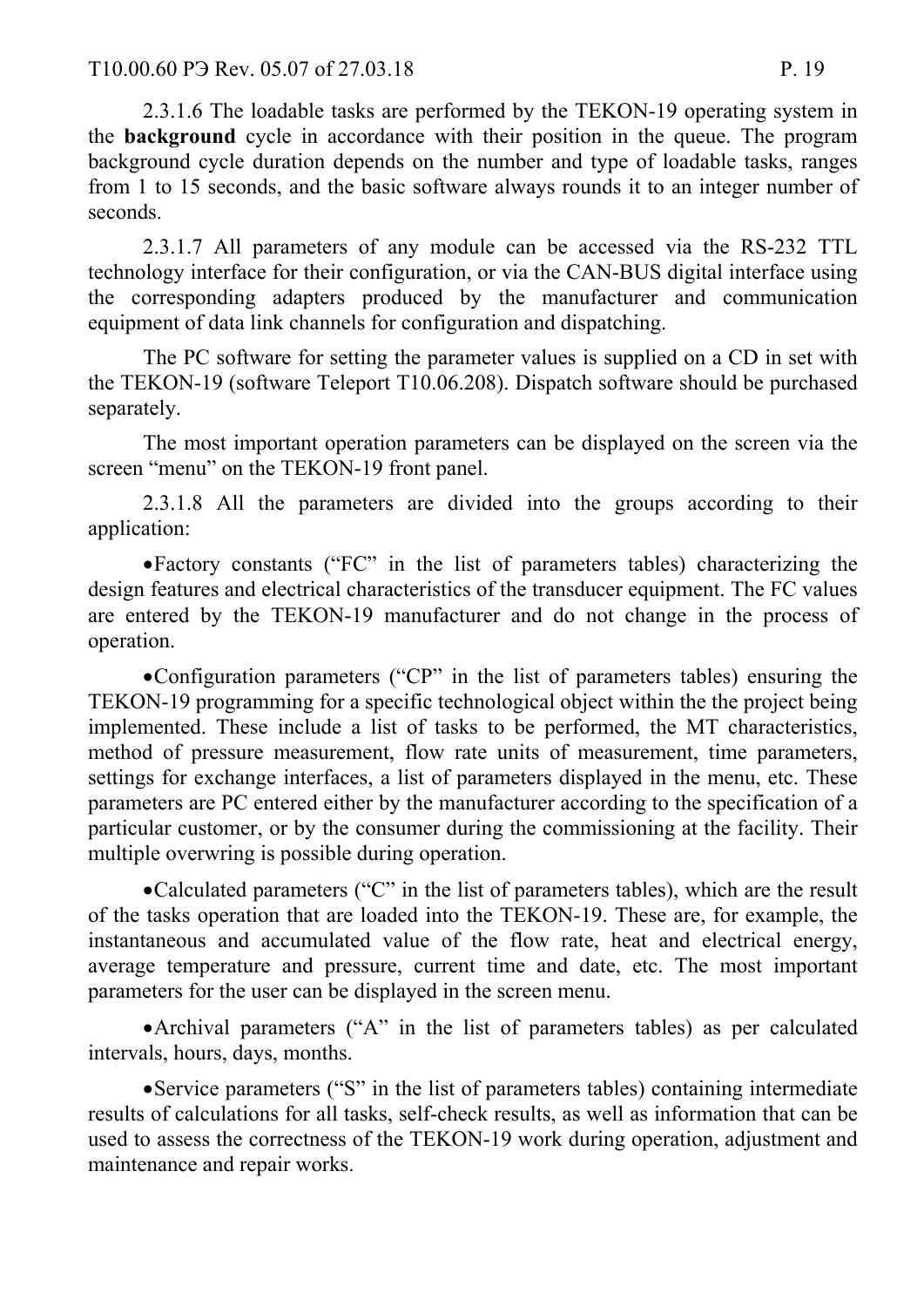2.3.1.9 Several levels that are given below in order of increasing priority can be outlined following the parameters access:

*User*, the lowest priority. The user can read parameters, which reading access code is equal to "1". There is no option to record the parameters.

*Service Engineer* performs the TEKON-19 configuration for a specific technological object. The service engineer can read and record parameters, which access codes are equal to "1" or "2", including the loadable tasks queue.

*Customer Engineer and Developer* performs the TEKON-19 initial configuration at the manufacturer. The customer engineer can read and record parameters, which access codes are equal to "1" through "3".

For additional access levels information see 2.3.10.

### *2.3.2 Measurement of analog signals*

2.3.2.1 If there are analog MCs in this TEKON-19 version (resistance and current rate MCs), they are numbered separately by channel types, "Ti" is for resistance measurement with indices "i" from 0 to the maximum value and "Ji" is for current rate measurement also with indices from 0 to the maximum value. Availability and quantity of each type MCs depends on the version (see Table 2.1).

2.3.2.2 To measure voltage at analog MCs, an analog-to-digital converter with a conversion time (from 120 to 160) ms per each MC is used. The start of conversion and readout is performed through the processor interrupt system, which slightly affects the duration of the background cycle. The measured voltages are converted to the float point form and placed in circular buffers of 8 positions each.

2.3.2.3 Voltage digital filtering of each MC is performed for noise smoothing and accidental runouts. For this reason, the arithmetic average of the last 8 measurements is calculated once at the beginning of each background cycle. It is stored as "measured voltage" parameters 011C-0123. Further for each of them one of the two main parameters, the resistance or the current rate, is calculated depending on the MC purpose.

2.3.2.4 The obtained values of the MT current rate (parameters 0400-0403) and the thermal transducer resistance (parameters 0404-0407) can be input for the loaded tasks of physical parameters calculation, that are actually measured by sensors connected to the channels. The person that was in charge of the commissioning shall be responsible for control of the correct use of parameters.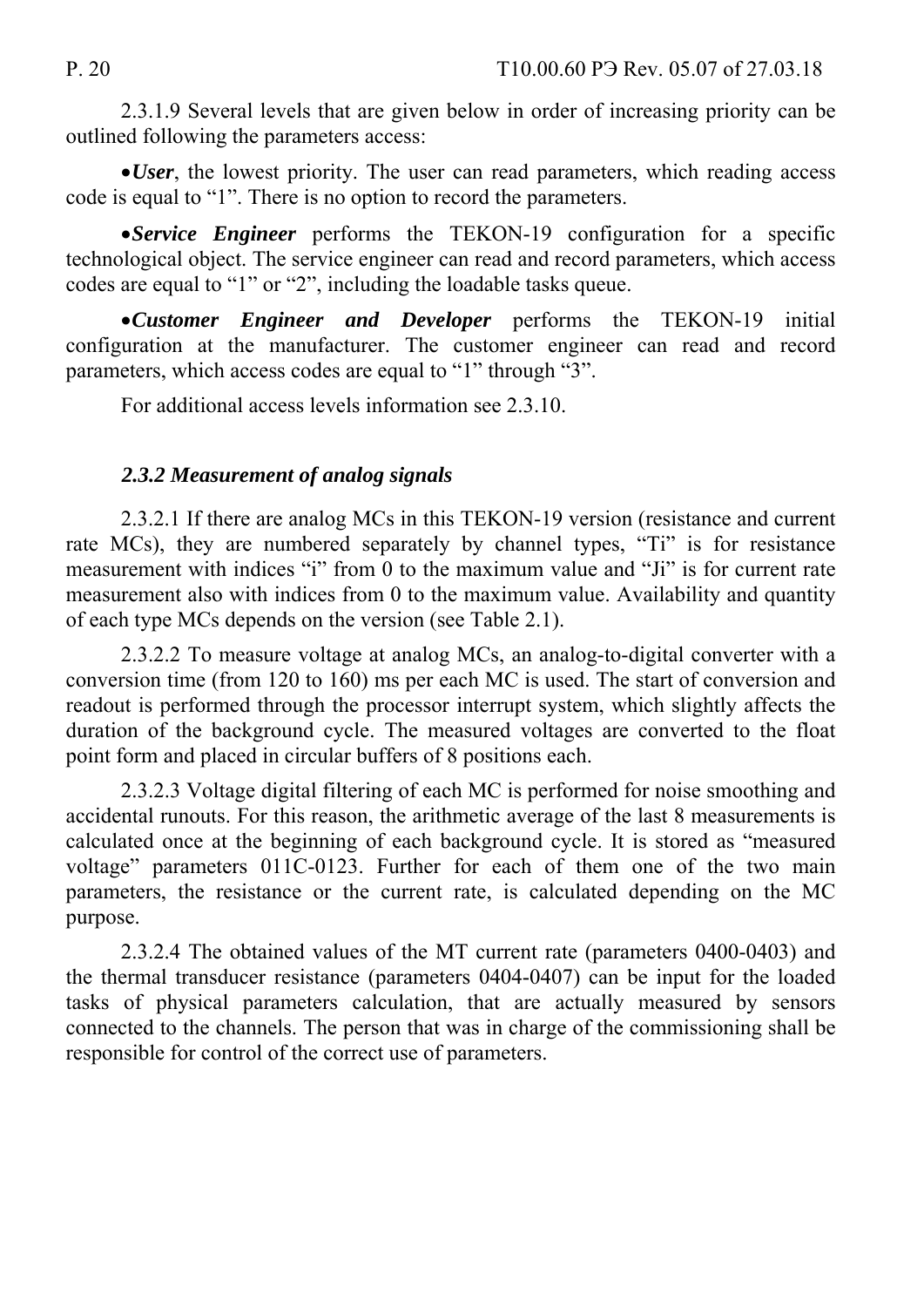# *2.3.3 Measurement of frequency and number of pulses*

2.3.3.1 The availability and number of discrete parameters MCs (MC of frequency and pulse numbers) "Fi" depends on the version (see Table 2.1). MCs are numbered, starting from zero, without missing numbers.

The current state of each discrete MC is reflected in 0506 - 050D bit parameters, however, the update rate for these parameters in the software is low and allows to evaluate signals that change maximum once per cycle ((1 - 15) seconds).

2.3.3.2 To avoid false responses of pulse meters caused by short-term pulse noise and "bounce" of the MT contacts with a reed output, hardware-software filtering of pulses can be enabled in the TEKON-19 by means of their decimation at a frequency of about 250 Hz. It is switched on for each channel separately by setting the single value of bit parameters 0200 - 0207 "250 Hz digital filter on". Filtering is permissible only in the case when the maximum frequency of pulses on a given MC does not exceed 100-120 Hz.

2.3.3.3 Three independent counters of the number of pulses are programmed using software and hardware to measure the number of pulses and the frequency for each MC.

2.3.3.4 The first counter (parameter 0410-0417) determines the number of pulses received at the input during the last cycle of the main program. It is a two-byte unsigned integer (from 0 to 65,535), the counting starts on each program cycle beginning from zero. The parameter is updated at the beginning of each program cycle and can be used by loadable tasks to calculate the flow rate from the sensors readings with the pulsenumber outputs.

2.3.3.5 The second counter (parameter 0208-020F) keeps the total count of incoming pulses. It is a two-byte unsigned integer, with ring counting performed from 0 to 65,535, and then again from zero. It has a purely service purpose for a single transducer; operating as part of a module system, it can be used by external modules to calculate the flow rate. The parameter is updated once during each program cycle.

2.3.3.6 The third counter is used to determine the frequency of the input pulses and counts the number of pulses received at the input during the last second. At the end of each second its value is copied to parameters 0210-0217 as an instantaneous frequency value on the corresponding channel used only for debugging purposes, and represented by a two-byte unsigned integer. In addition, the same values for each input are recorded every second into circular buffers of 8 positions each. Once at the beginning of each background cycle, the data from the buffers are converted to floating point and digitally filtered by calculating the arithmetic average of the 8 most recent frequency samples. The averaging result is stored until the end of the cycle as parameter 0408-040F and can be used by loadable tasks to calculate the flow rate by readings of sensors with frequency outputs ("power" sensors).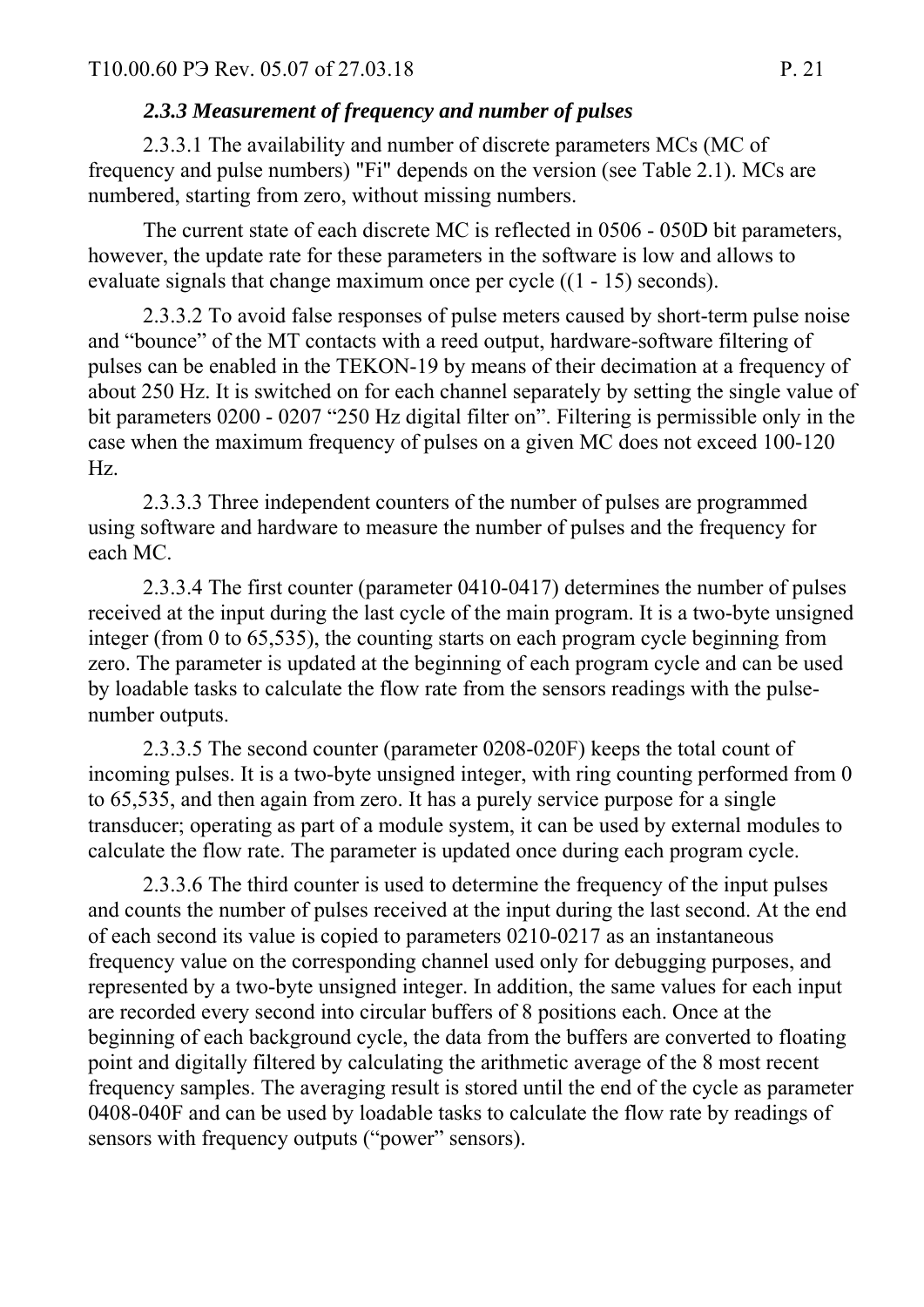### *2.3.4 Principles of accumulation (integration) of information*

The following principles are used for integration of any accumulated parameters (flow, thermal energy, operating time):

2.3.4.1 Integration is performed by adding the previous value of the accumulated parameter with its increment corresponding to a given cycle.

2.3.4.2 Flow calculation algorithms using MT signals with pulse-frequency outputs, the flow increment for each cycle are calculated directly by the number of pulses received during the cycle. The instantaneous flow "power" value (units/hour) is not calculated. For most media, the increment is calculated and the flow is accumulated both in units of volume and in units of weight.

2.3.4.3 Flow calculation algorithms using MT signals with current or frequency outputs that measure the instantaneous value of pressure drop on the restriction device or the flow "power" calculate the "flow power" corrected value normalized to an hour for most media both in volume and in mass units. To obtain an increment for a cycle, it is multiplied by the cycle duration, expressed in hours, and then added to the previous value of the accumulated flow.

2.3.4.4 To improve the summarization accuracy, any accumulated values are stored as three separate parameters, each in a floating-point format. Two interconnected internal parameters that are inaccessible to the user, store the integer and fractional parts of the accumulated value separately. The integer part is incremented only if the sum of the increment for the cycle and the previous fractional part exceeds one. In parallel, the third parameter is used in the algorithm, which is the current sum of the integer and fractional parts of the accumulated value; it is the actual output commercial parameter. When correcting the value of the accumulated commercial parameter, its integral and fractional parts are adjusted automatically.

2.3.4.5 If the integer part of any accumulated parameter exceeds  $10<sup>6</sup>$ , its counting starts again from zero without loss of the fractional part.

2.3.4.6 It is possible to calculate the flow weighted mean values of a parameter (for example, temperature or pressure) with the calculated interval ranging from 1 to 30 minutes, per hour, day, and per month.

NOTE: if within the given time period the flow equals zero, the "not a number" code is set as a weighted mean value, and is shown as "\*\*\*\*" when viewed on the display indicator.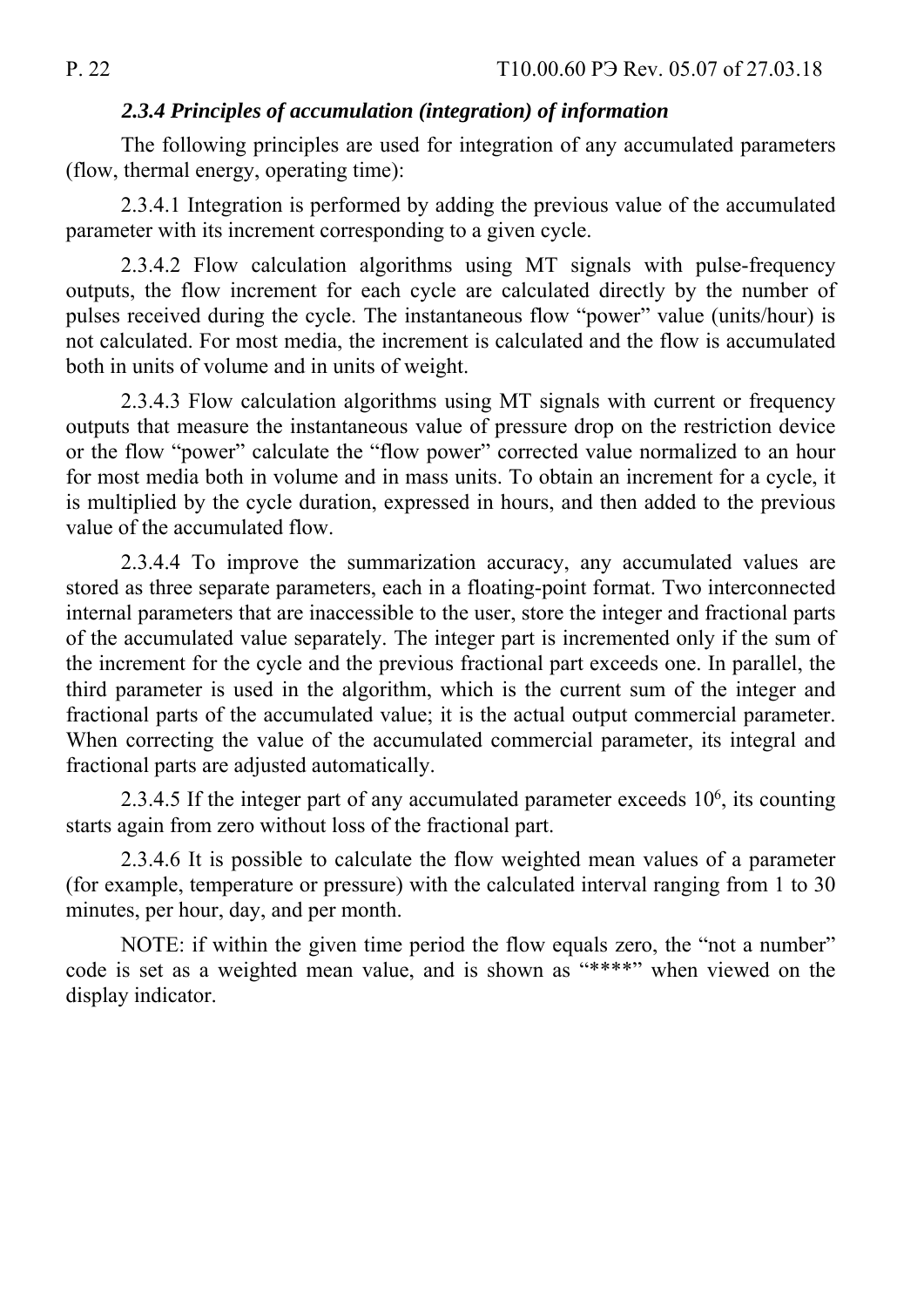### *2.3.5 Time service*

2.3.5.1 The TEKON-19 (except for version 11) has an internal clock powered from an internal power source, which keeps current timing and the current date counting, including the day of the week and two last digits of the year.

2.3.5.2 Automatic switch to daylight saving time and back to standard time is enabled or disabled during commissioning. If the switch is enabled, it is carried out:

 to daylight saving time: on the last Sunday of March, setting the clock forward, from 2:00 to 3:00 a.m.;

 to standard time - on the last Sunday of October, setting the clock back from 2:00 to 1:00 a.m.

When switching to daylight saving time, a "gap" with no information is generated from 02:00 to 03:00 a.m. in the hour and interval archives. When switching back to standard time, the time archive from 01:00 to 02:00 a.m. contains data from 01:00 a.m. daylight saving time to 01:59:59 standard time, i.e. data corresponding to two hours. For averaged parameters, it is an average of two hours; for accumulated parameters, the accumulated value for two hours, i.e. a double value. The interval archives, recorded initially during the period from 01:0n:00 to 02:00:00 daylight saving time, are overwritten with their new values during the same period of the standard time (here 'n' is the interval duration in minutes).

Since the swich to daylight saving time has been canceled since the spring of 2015 in the Russian Federation, the automatic switch character should be removed.

2.3.5.3 The start of accumulation and averaging operations for specified time intervals, transcription of parameters "corresponding to the current time interval" into the parameter "corresponding to the previous time interval" is carried out during a work cycle, at the beginning of which the following time conditions are met:

 By calculated intervals – the moment of the next interval end. Duration of the calculated intervals is set at the commissioning stage via the F020 parameter within the range from 1 to 30 minutes and is common for all tasks. It is recommended to choose such duration that an hour could contain an integer number of intervals (1, 2, 3, 4, 5, 6, 10, 12, 15, 20, 30 minutes).

 $\bullet$  By 30-minute periods – the moment of next period change, i.e. at moments of time 00 minutes and 30 minutes of each hour.

By hours – the end of the next astronomical hour.

 By days – the end of the next calculation day, i.e. beginning of the calculation hour set via the F023 parameter ranging from 0 to 23.

 By months – the end of the next calculation month, i.e. beginning of the calculation hour of the calculation day of the month, set via the F022 parameter, ranging from 01 to 31. If there is no set date in the current month (for example, the 30th day in February), the last day of the month will be taken as the set date.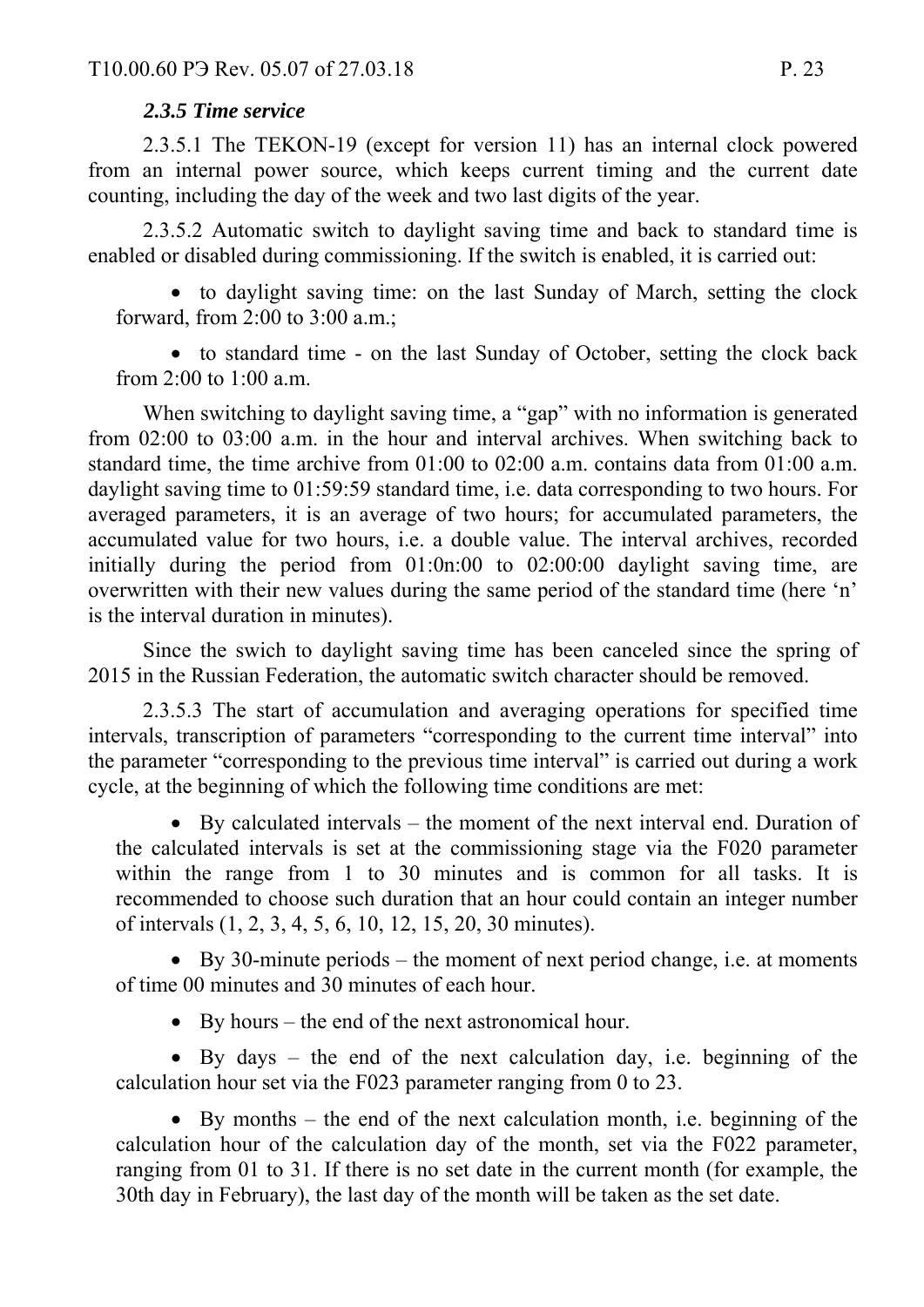The corresponding period is archived during the next cycle.

2.3.5.4 To perform two-rate electricity metering, it is necessary to include into the project the tasks based on two-rate metering algorithms 021E and/or 020E in an amount equal to the number of metering circuits and, once, the task of choosing a rate by time and date (algorithm 0201). The duration of the discount rate on working days and canceled weekends is from HNB (hours of nighttime beginning) to HDB (hours of daytime beginning). On Saturdays, Sundays and holidays (according to the legislation of the Russian Federation as of the date of the device release or software version update), postponed weekends (they can be changed in a timely manner), the discount rate for natural persons is valid around the clock, for legal entities – as on working days.

2.3.5.5 During breaks in the transducer power supply, the "not a number" code is entered into all the archives in which recording moments were missed during the power outage, which is displayed as '\*\*\*\*' when viewed on the display indicator. Dyring this time, no information is accumulated, except for the transducer malfunction time; the entire period of the power failure (plus one cycle after power recovery) is activated during malfunction. When recorded to the archive, any information in the first moment after power restoration will be referred to the recording period during which the power was off.

Let us examine this by the example of hourly archives. Let them archive the average water temperature per hour, the water consumption per hour and from the beginning of the day, the time of successful operation and malfunctioning of the metering station per hour and from the beginning of the day. Let us assume that the actual water temperature and the current flow are approximately constant, and the transducer is in good condition. At 13:20:45 the network power supply disappeared, and at 16:51:10 of the same day, it was restored. When viewing the archives, for example, after 18 hours, their condition may look like this:

| Time      | Temperat | Flow, $m^3$ |         | Successful operation, |         | Faulty operation, |         |
|-----------|----------|-------------|---------|-----------------------|---------|-------------------|---------|
|           | ure, °C  |             |         | hours                 |         | hours             |         |
|           |          | per hour    | per day | per hour              | per day | per hour          | per day |
| $12 - 13$ | 63.15    | 6.00        | 72.10   | 1.00                  | 13.00   | $\theta$          |         |
| $13 - 14$ | 63.09    | 2.13        | 74.23   | 0.34                  | 13.34   | 3.51              | 3.51    |
| $14 - 15$ | ****     | ****        | ****    | ****                  | ****    | ****              | ****    |
| $15 - 16$ | ****     | ****        | ****    | ****                  | ****    | ****              | ****    |
| $16 - 17$ | 63.25    | 0.85        | 75.08   | 0.15                  | 13.49   | 0                 | 3.51    |
| $17 - 18$ | 63.16    | 6.12        | 81.20   | 1.00                  | 14.49   |                   | 3.51    |

It is evident that the period of power fail (approximately 3.5 hours) is taken into account only as the time of malfunction and is archived to the hour during which the power was off. The accumulated value of water consumption for part-time hours is taken into account only from 13:00:01 to 13:20:45 and from 16:51:10 to 17:00:00, therefore during these hours its value in the archive is less than the real one. The partial time of the hour is practically not reflected in average values (in this case, for temperature), since averaging occurs constantly.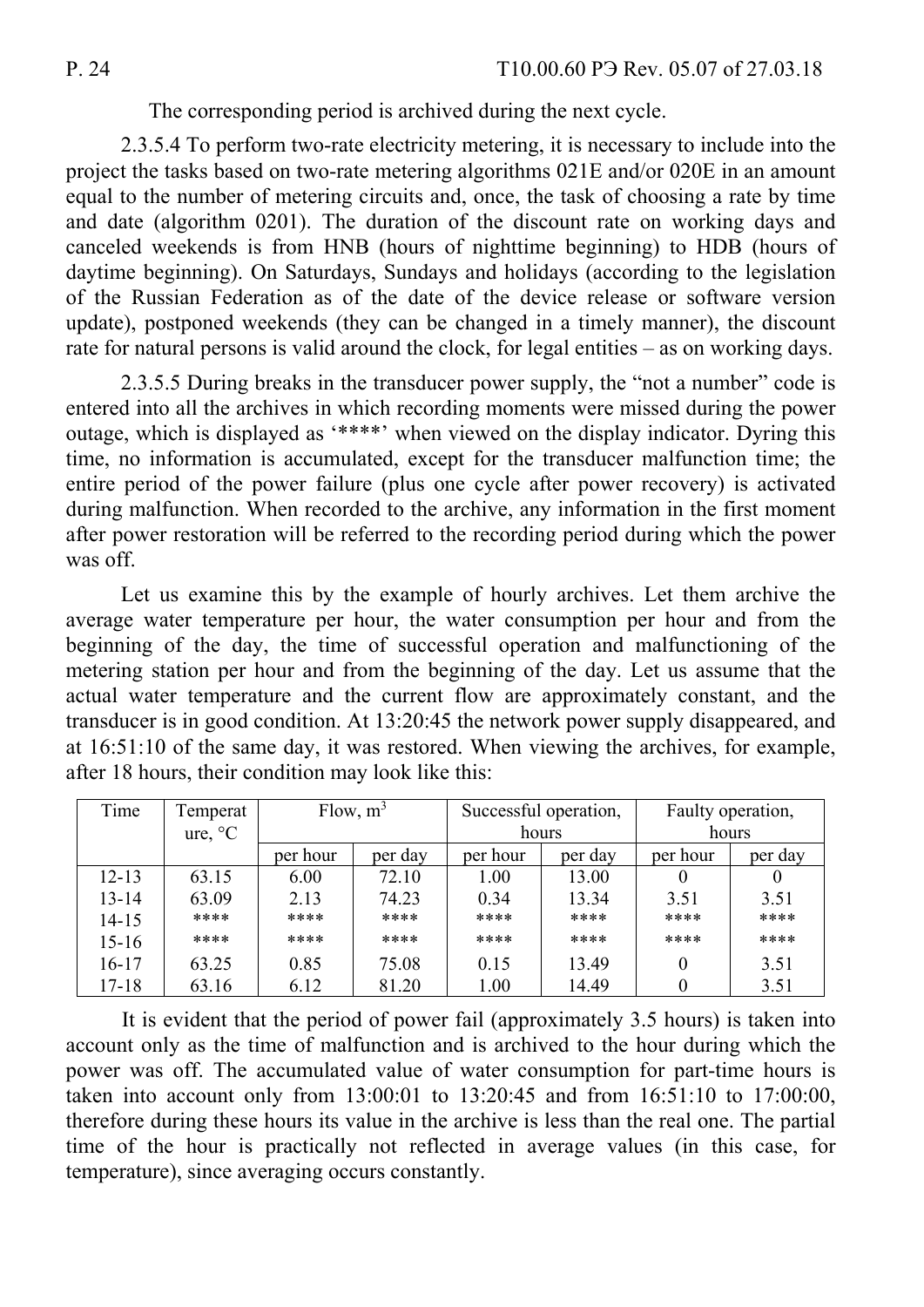2.3.5.6 Similarly, the archives are also filled in when the transducer is temporarily swiched to the STOP process mode and back into the OPERATION mode (see 2.3.11).

#### *2.3.6 List of TEKON-19 loadable algorithms*

2.3.6.1 Software configuration, i.e. selection of loadable algorithms from the database, compilation of a list of loadable tasks, setting up and loading into the TEKON-19, is performed via a PC using the Dialog-19 and Teleport software (delivered on CD with TEKON-19). Principles of working with programs are set out in the embedded help functions.

2.3.6.2 A complete list of the TEKON-19 algorithms that are available in the database is specified in Table B.2, Appendix B. Input and output parameters of the loadable tasks, as a rule, have "flexible" numbers and names assigned during the configuration process. Only those input parameters of loadable tasks have "hard" numbers that are used to enter information from the input channels (MT currents and frequencies, number of pulses per cycle, etc.).

2.3.6.3 During configuration, tables of loadable tasks and their parameters, as well as the screen menu are loaded, stored and used in the TEKON-19 program ROM. For display indication, the standard name of the created task queue and a user-defined arbitrary object name are loaded and stored.

In addition, a list of "short" task names is loaded for storage, which is used only when a lost project task queue file is restored from the controller into the PC. It is not used for operation of the controller itself.

The remaining information about the set of tasks loaded into the TEKON-19 is stored only in the PC database.

#### *2.3.7 Features of serial exchange interfaces*

2.3.7.1 The **main** information channel for recording and reading data of all the TEKON-19 versions is a high-speed interface under the CAN BUS international standard, data transfer rate is up to 300 kBaud.

2.3.7.2 The CAN BUS interface features are set using parameter number 0004. Parameter 0004 defines the configuration and the exchange rate, and, as a rule, it must be equal to 41E0 (see table 2.10). See also 4.1.3.3.

2.3.7.3 RS-232 TTL is an **additional (technological)** interface (except version 11). The exchange rate can be assigned within the range from 1,200 to 28,800 Baud, the exchange protocol corresponds to standard FT1.2 of GOST R IEC 870-5-1-95 with features described in working documentation T10.06.59 РД (T10.06.59 RD)and Appendix 1 thereto.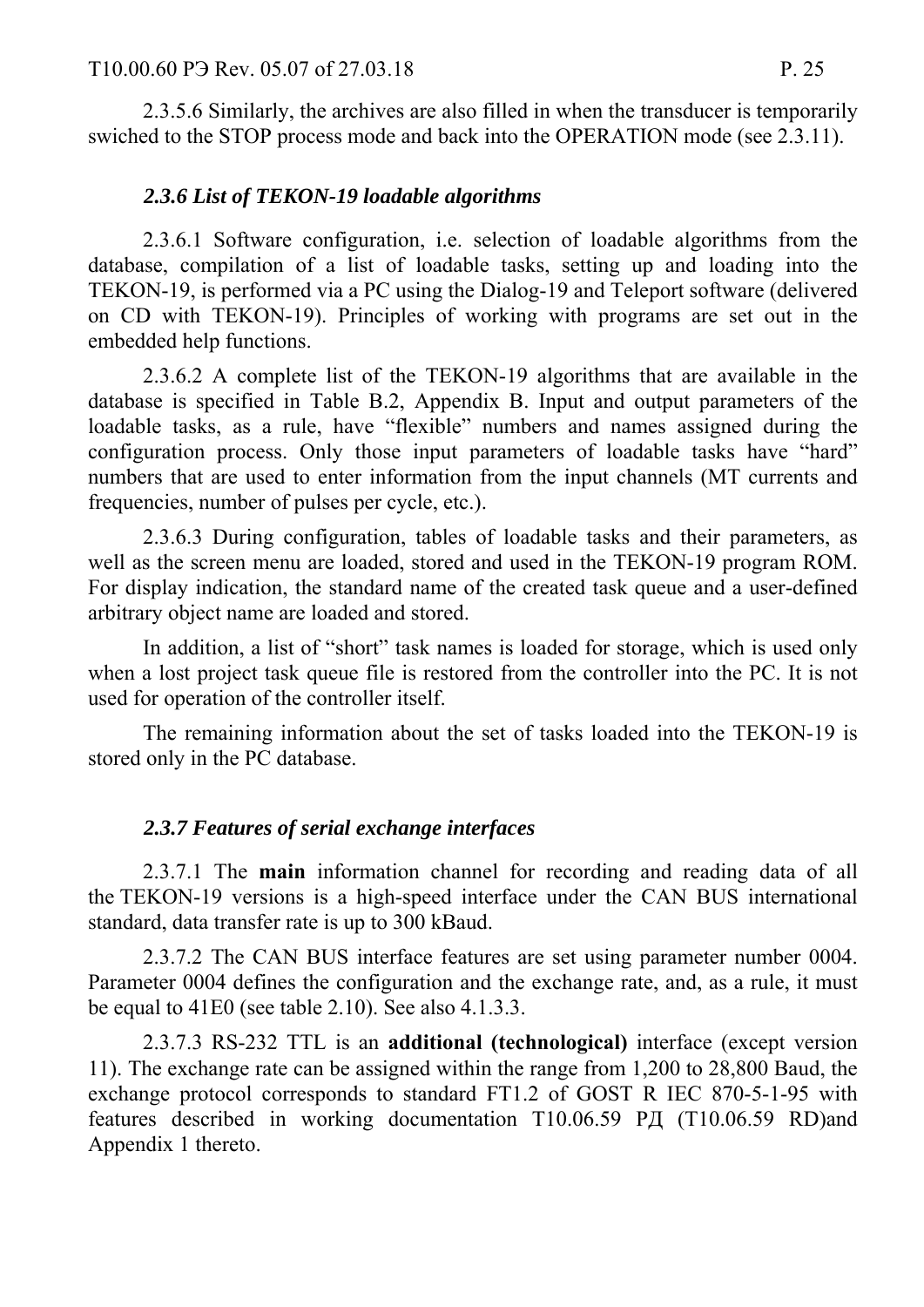**IT IS PROHIBITED** to use the technological interface to create dispatching systems; it is **intended only for connection of manufacturer technological communication equipment** (information recorders РИ-97 and РИ-197, USB adapter - RS-232 T20 T10.00.92).

2.3.7.4 The RS-232 TTL interface is configured via parameters 0005 – 0007. The 0005 parameter means a transducer network number; it is recommended to assign it within the range from 01 to FE. The binary representation of parameter 0006 sets the implemented protocol features (for identification, see T10.06.59 РД):

- Digit 3 protocol FT1.1 (= 0) or FT1.2 (= 1);
- Digit 2 without CRC  $(= 0)$  or with CRC  $(= 1)$ ;
- Digit 1 CRC instead of CS  $(= 0)$  or CRC in the data body  $(= 1)$ ;
- The remaining digits are not used.

It is recommended to set the FT1.2 protocol without CRC, i.e. to set code 08. Network number codes 00 or FF are invalid and are perceived as setting up exchange for the FT1.2 protocol without CRC with network number 01. The number of stop bits is not configurable and always equals to one. Table  $2.10$ 

| 100102                          |                      |                          |                     |  |  |  |  |  |
|---------------------------------|----------------------|--------------------------|---------------------|--|--|--|--|--|
|                                 | RS-232 TTL interface | <b>CAN BUS interface</b> |                     |  |  |  |  |  |
| Rate, Baud                      | 0007 parameter code  | Rate, kBaud              | 0004 parameter code |  |  |  |  |  |
| $115,200$ <sup>*</sup>          | <b>FF84</b>          |                          |                     |  |  |  |  |  |
| $57,600$ <sup>*)</sup>          | <b>FF80</b>          |                          |                     |  |  |  |  |  |
| 28,800                          | FF <sub>00</sub>     |                          | 41 <sub>E0</sub>    |  |  |  |  |  |
| 19,200<br><b>FD80</b>           |                      | 150                      | 43E0                |  |  |  |  |  |
| 9,600<br>FD <sub>00</sub>       |                      | 100                      | 45E0                |  |  |  |  |  |
| 4,800                           | <b>FA00</b>          |                          | 4BE <sub>0</sub>    |  |  |  |  |  |
| 2,400<br>F400                   |                      | 20                       | 5DE <sub>0</sub>    |  |  |  |  |  |
| 1,200                           | E800                 |                          |                     |  |  |  |  |  |
| Note: $*)$<br>- not recommended |                      |                          |                     |  |  |  |  |  |

2.3.7.5 The 0007 parameter sets the exchange rate constant according to table 2.10. Any code of this parameter other than those listed in the table, is automatically perceived as exchange setting up for the RS-232 TTL interface at 9,600 Baud, network number 01, the FT1.2 protocol without CRC.

2.3.7.6 To read and record the TEKON-19 parameters via a PC the 'Teleport' T10.06.208 software is delivered on a CD as a set with the TEKON-19.

### *2.3.8 TEKON-19 self-monitoring, event log and intervention log*

2.3.8.1 TEKON-19 has an extensive system of periodic software self-test. According to the self-test results, the two-byte 0500 parameter 'failure condition' is generated; its binary digits are characteristics of current serviceability (condition '0') or fault (condition '1'), in accordance with tables 2.11 and 2.12. The 0513 parameter 'additional failures' was added in version 11, in other versions there is the 4-byte 0516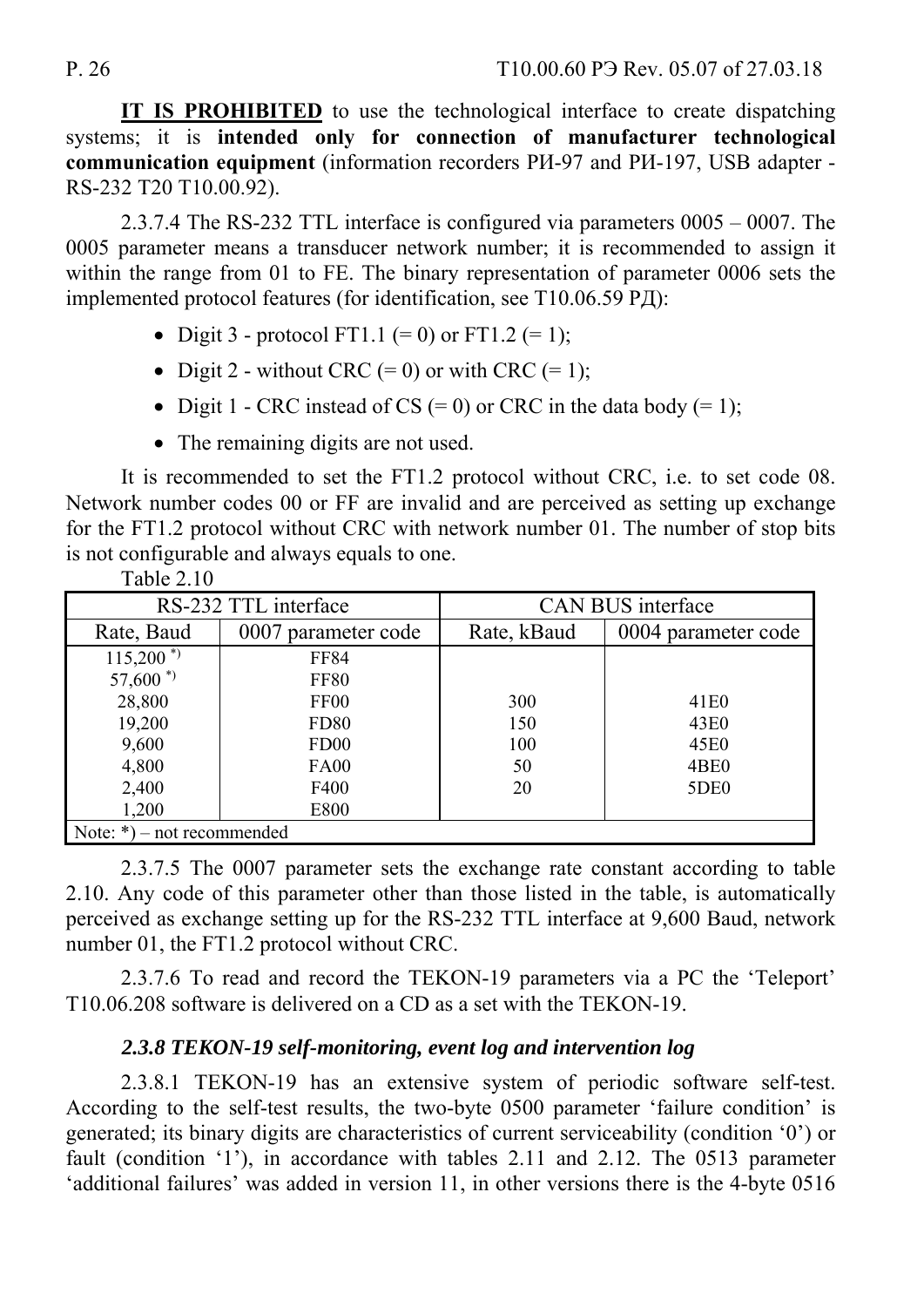T10.00.60 P<sub>3</sub> Rev. 05.07 of 27.03.18 P. 27

parameter 'extended failures', the first two bytes of which coincide with parameter 0500. For numbering of digits, see Appendix B.

The digit with number 1 of byte 0 'factory default settings error' is set by the 'OR' operation from three low-order digits of byte 2.

When viewing the values of these parameters via the 'Teleport' software, the failures decoding on the PC screen is performed automatically.

Тable 2.11 – Bit-by-bit decoding of parameters 0500 "failure condition" and 0516 "extended failures"

| By<br>te       | Digi           | Characteristic                                 |                             | Period   Possible reason                                | Elimination method                                                                                                    |
|----------------|----------------|------------------------------------------------|-----------------------------|---------------------------------------------------------|-----------------------------------------------------------------------------------------------------------------------|
| $\overline{0}$ | $\mathbf{0}$   | Restart (power on)                             | 1 cycle<br>after<br>restart | Power on, WDT<br>watchdog restart                       | Eliminate power failures. If the power<br>is known to work properly and the<br>failure still occurs, send for repair. |
|                | $\mathbf{1}$   | Factory default<br>settings error              | 256<br>cycles               | Failures during<br>recording,<br>equipment failure      | Send for repair.                                                                                                      |
|                | $\overline{2}$ | $CS$ error of the user 256<br>settings area    | cycles                      | Failures during<br>settings recording                   | Check the settings parameters, re-<br>record the corrupted ones. If the failure<br>persists, send for repair.         |
|                | 3              | Task queue error                               | each<br>cycle               | Queue creation<br>errors                                | Check the task queue correctness, re-<br>record it. If the failure persists, send<br>for repair.                      |
|                | $\overline{4}$ | <b>ADC</b> failure                             | constantl<br>у              | ADC is not ready<br>during more than<br>1 <sub>s</sub>  | If failure occurs frequently, send for<br>repair.                                                                     |
|                | 5              | Failure of recording during<br>in flash-memory |                             | Record failure or<br>recording program ROM<br>failure   | Send for repair.                                                                                                      |
|                | 6              | Invalid parameter                              | constantl                   | Setup errors                                            | Check task settings, re-record<br>incorrect parameters.                                                               |
|                | $\tau$         | CS error of settings 256<br>menu               | cycles                      | Failures during<br>recording of the<br>menu description | Check the menu setting, re-record<br>corrupted parameters. If the failure<br>persists, send for repair.               |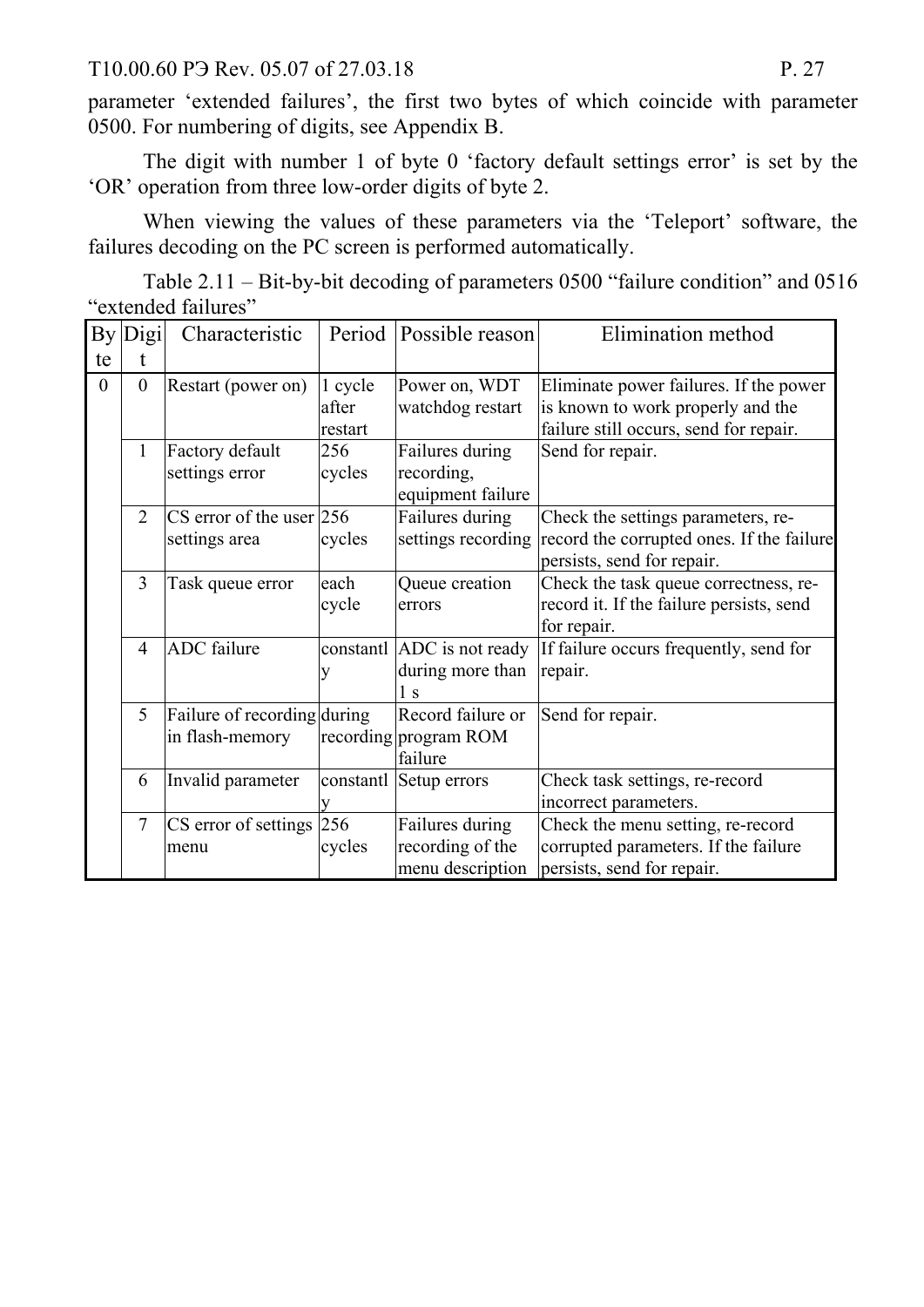|                | By Digi          | Characteristic           | Period | Possible reason    | Elimination method                                       |
|----------------|------------------|--------------------------|--------|--------------------|----------------------------------------------------------|
| te             |                  |                          |        |                    |                                                          |
| $\mathbf{1}$   | $\boldsymbol{0}$ | Algorithmic failure each |        |                    | Parameter 0501 is Find out the causes and eliminate them |
|                |                  |                          | cycle  | equal to 1         |                                                          |
|                | $\mathbf{1}$     | CS error of the          | 256    | Task queue         | Re-record task names from the DB. If                     |
|                |                  | program ROM task         | cycles | recording failure  | the failure persists, send for repair                    |
|                |                  | name space               |        |                    |                                                          |
|                | $\overline{2}$   | Stop                     | each   | Technological      | It is set and deleated through the                       |
|                |                  |                          | cycle  |                    | exchange channels or the service                         |
|                |                  |                          |        |                    | menu; it does not appear on its own.                     |
|                | $\overline{3}$   | Technological            | 256    | The jumper is not  | Remove the technological jumper and                      |
|                |                  | jumper                   | cycles | removed            | switch the power off and on                              |
|                | 4                | <b>CAN</b> failure       |        | Failure            | Switch the power off and on                              |
|                | 5                | Task queue               | 256    | Task queue and     | Check the task queue, re-record the                      |
|                |                  | mismatch with its        | cycles | its ID recording   | incorrect parameters from the                            |
|                |                  | ID                       |        | failure            | database. If the failure persists, send                  |
|                | 6                | Task queue CS            | 256    | Task queue         | for repair                                               |
|                |                  | error                    | cycles | recording failure  |                                                          |
|                | $\overline{7}$   | General failure          | each   | Formed by OR       | Eliminate the failure causes in other                    |
|                |                  | (parameter 050E)         | cycle  | from the rest      | digits                                                   |
| $\overline{2}$ | $\boldsymbol{0}$ | Factory default          | 256    | Recording failure, | Send for repair                                          |
|                |                  | settings CS error        | cycles | equipment failure  |                                                          |
|                | $\mathbf{1}$     | Program CS error         |        |                    |                                                          |
|                | $\overline{2}$   | Software version         |        |                    |                                                          |
|                |                  | number error             |        |                    |                                                          |
|                | $\overline{3}$   | Invalid integral         | each   | Settings failure,  | Check the tasks settings, take special                   |
|                | $\overline{4}$   | Invalid increment        | cycle  | equipment failure  | care that there is no dividing by zero                   |
|                |                  |                          |        |                    | and invalid integral values, record the                  |
|                |                  |                          |        |                    | correct values.                                          |
|                | $7_{-.}5$        |                          |        |                    |                                                          |

### Table 2.11 continued

Table 2.12 – Bit-by-bit decoding of the 0513 parameter 'additional failures' (only for the TECON 19-11)

|    | $\sum_{i=1}^{n}$ | Characteristic       | Period   Possible reason | Elimination method                     |
|----|------------------|----------------------|--------------------------|----------------------------------------|
| te |                  |                      |                          |                                        |
|    |                  | $0-3$ ADC failure of | constantl Channel ADC is | If failure occurs frequently, send for |
|    |                  | channels I0-I3       | not ready during         | repair.                                |
|    |                  |                      | more than 1 s            |                                        |
|    |                  | <b>CAN</b> failure   | CAN controller           | Send for repair                        |
|    |                  |                      | failure                  |                                        |
|    | $5 - 7$ –        |                      |                          |                                        |
|    | $0 - 7$          |                      |                          |                                        |

2.3.8.2 During each work cycle, the TEKON-19 basic software analyzes the state of parameter 0516 and performs three basic operations:

 It generates a general serviceability/malfunction symptom for the TEKON-19 as the 050E bit parameter. The TEKON-19 is serviceable during the current cycle and parameter 050E is set to condition '0' if there is no failure got in the analyzed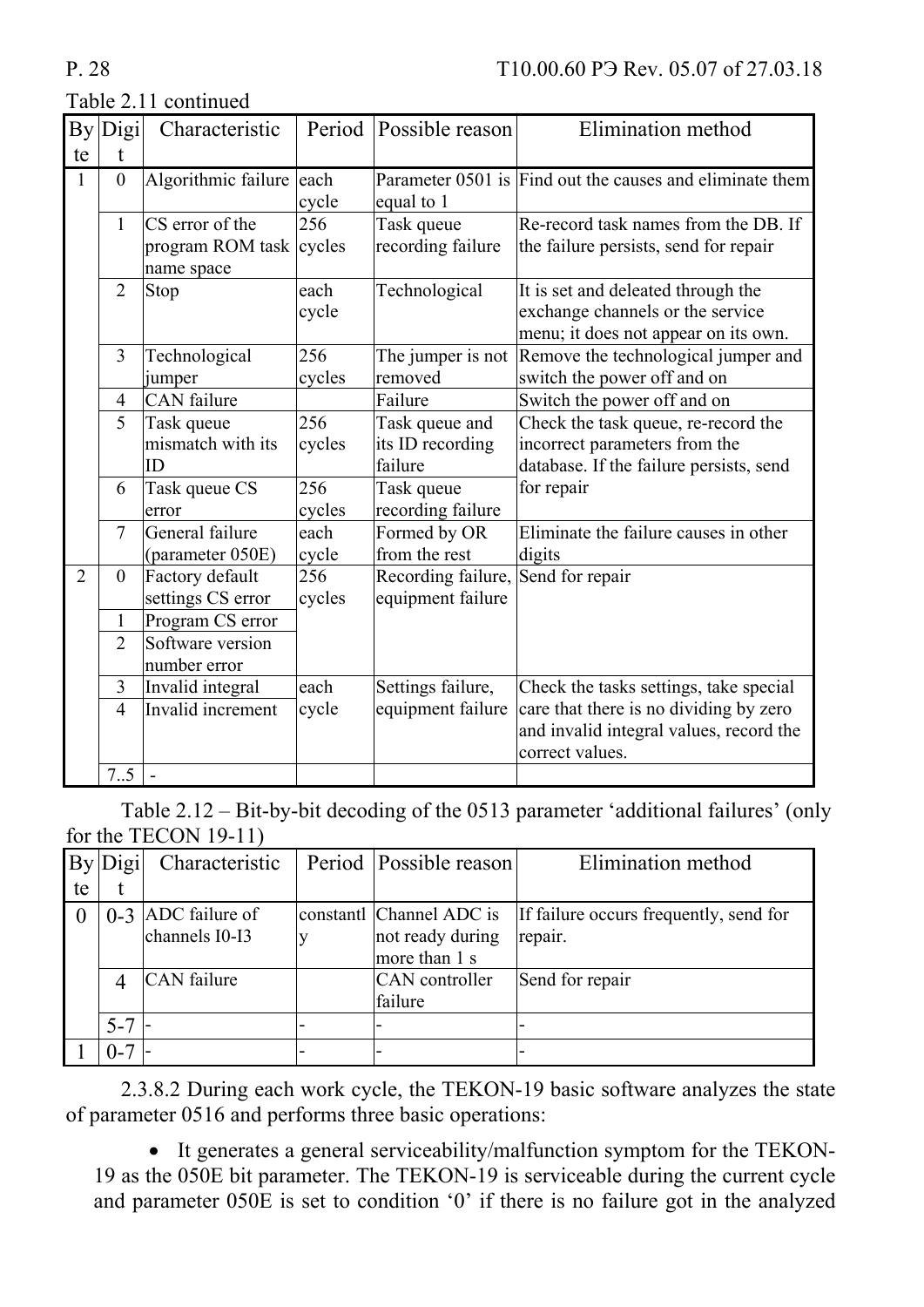T10.00.60 P3 Rev. 05.07 of 27.03.18 P. 29

parameter. Otherwise, the TEKON-19 is faulty during the current cycle, and parameter 050E is set to condition '1'. This parameter is recommended for time management control of the TEKON-19 servicability/malfunction.

 It records the possible fact of a change in the failures condition in the analyzed parameter, i.e. generation of 'new' or removal of 'old' failures, in the system event log (some events are additionally recorded immediately at the moment of their occurrence).

 It reflects the malfunction symptom status on the front panel indicator (see 4.2.2.4).

2.3.8.3 Some of the loadable tasks may form additional bit malfunction symptoms that no longer relate to hardware failures of the TEKON-19 itself, but that are external failures that violate the logically normal operation of one of the metering units. These features include, for example:

• features of the external measuring circuits opening, generated by algorithms of the (current and frequency) linear sensors and temperature calculation algorithms of the thermal transducers;

bit signs of any parameter exceeding the technological tolerances;

 bit signs of lack of response to an external parameter request from another module in the CAN-BUS line, generated by algorithms of the external parameters input and archiving;

• other bit signs at the request of the user.

If the user wants to combine external symptoms of failures with the general TEKON-19 failures system, he should assign the bit parameter 0501 'Algorithmic failure' as an output symptom of external failures collected according to the logical 'OR' sense from individual failure symptoms. The condition of this parameter is checked by the basic software, but not set.

2.3.8.4 In order to form the serviceability/malfunction time each metering unit implemented in the TEKON-19 should combine the total TEKON-19 failure (parameter 050E) according to the logical 'OR' principle with bit signs of malfunction related to this metering unit, and submit the resulting serviceability/malfunction symptom to the input of the 'operating time' task (algorithm 0200). In case of the resulting symptom zero condition, the serviceability time counter for the metering unit will be incremented during the current cycle, in case of a single condition – the malfunction time counter.

2.3.8.5 The TEKON-19 system event log is made following the principle of a ring stack and it saves information about 256 recent events at any time. It is available only for reading through index parameters 0901 - 0904. Parameters with index '0' contain information about the most recent event, with index '1' – about the last but one, etc. The event log has a complex structure and is decoded when viewed by the 'Teleport' software.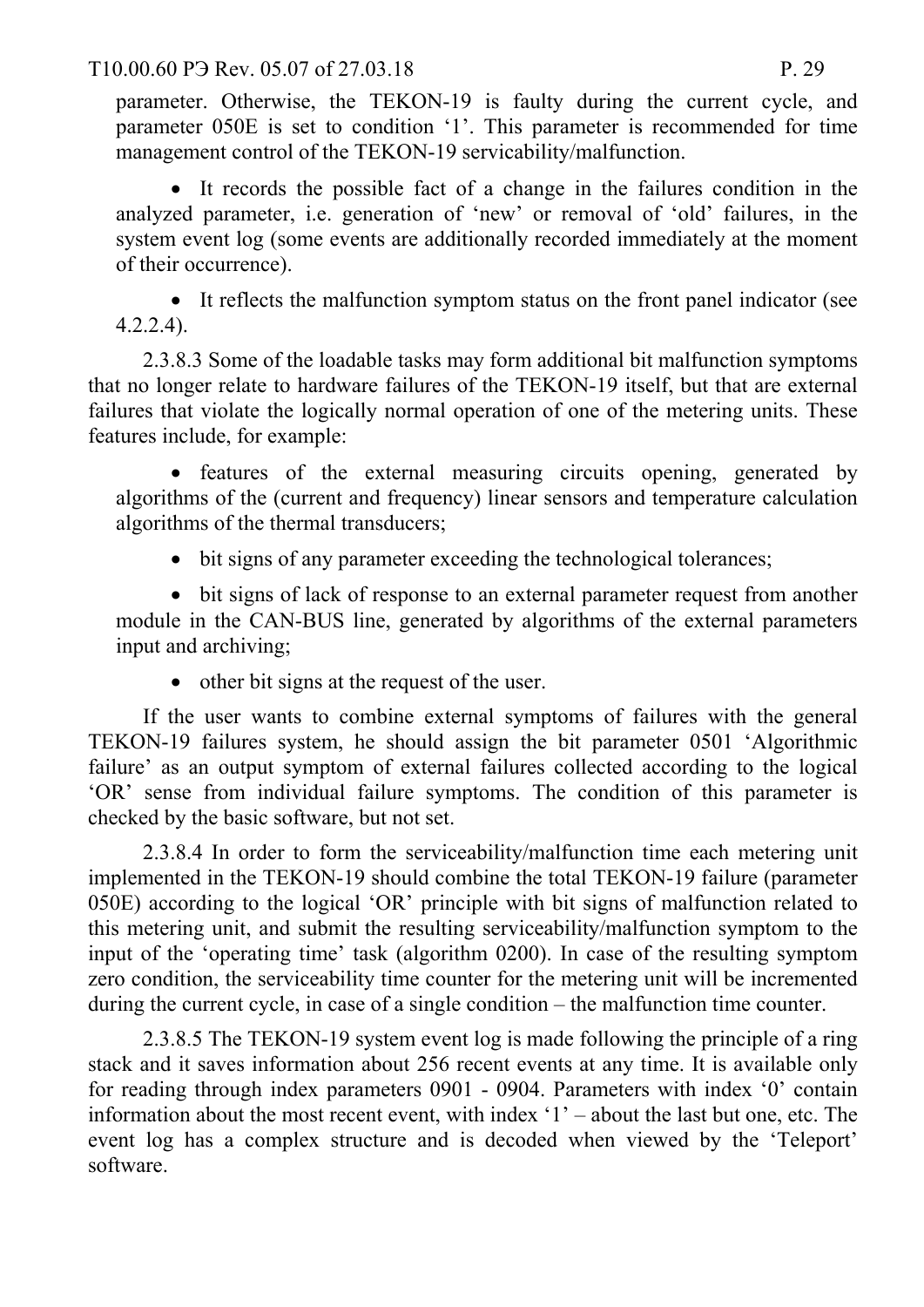Recordable events include in particular:

- Initial launch of the program, cleaning of the external memory, full test of the external memory, erasing of the original content.
- Powerup and powerdown (including restart due to hardware and software issues).
- Recording of any parameter with a record access level not lower than '2'. In the STOP mode, the number of recorded parameters is simply counted.
- Change in the number of the current TEKON-19 failures.
- Attempt of a background task to either call for an unknown parameter for reading or recording or to record into a parameter located in the read-only memory (program ROM, data ROM).
- The program switch over to the OPERATION and STOP modes.
- Retrofit of the basic software version (first power-up after software retrofit).
- Detection of unacceptably large numbers during the calculation process.

2.3.8.6 The TEKON-19 intervention system log is is made following the principle of a ring stack and it saves information about last 1,024 changes in the parameter values at any time. It is available only for reading through index parameters 0905 – 090B. Parameters with '0' index '0' contain information on the most recent intervention, those with index '1' – on the last but one, etc. The intervention log has a complex structure and is decoded when viewed by means of the 'Teleport' software.

This log records date and time of the parameter change, parameter number as well as its previous and new value.

2.3.8.7 The TEKON-19 controls the occurrence of unacceptably large numbers in arithmetic calculations that appear, as a rule, when an attempt to divide by zero is made. A detected large number is automatically replaced by a zero value. Due to absence of free bits in the 0500 parameter, the fact of the large number occurrence is recorded only in digits 3 or 4 of the second byte of the 0516 extended failure parameter, but it is also reflected in parameter 050E and is entered into the system event log.

**ATTENTION!** If the internal battery is discharged below the permissible level (see 8.1.3), information in the event and intervention logs may be distorted.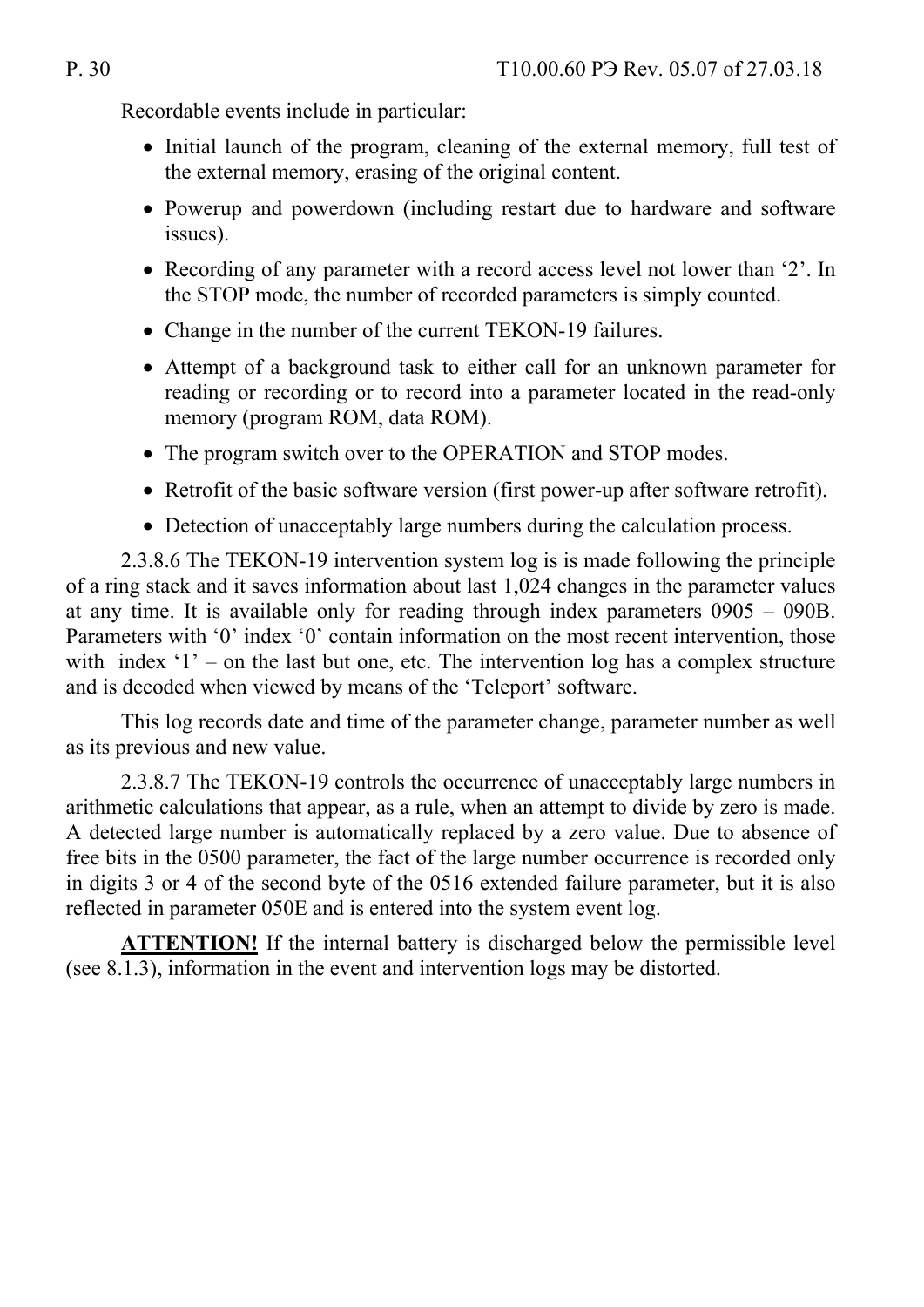### *2.3.9 Information updating*

2.3.9.1 During each program cycle, the following is updated:

- instantaneous values of all measured and calculated parameters;
- all accumulated and average parameters, entitled as 'during the cycle', 'during the current interval', 'during the current 30 minutes', 'during the current hour';
- all accumulated values of flow entitled as 'during the current interval', 'during the current 30 minutes', 'during the current hour', 'during the current day', 'during the current month', integral flow.

2.3.9.2 At the time of the next calculation interval change, all the information entitled as 'during the previous interval' is updated as well as the average values for the current day. The information is entered into the intervals archives, with the index of an element in the archive referring to the time of HH:MM of the completed interval **end**.

2.3.9.3 At the time of the next 30-minute period change, all the information entitled as 'during the previous 30 minutes' is updated. The information is entered in the 30-minute archives, with the index of an element in the archive referring to the time of HH:MM of the completed interval **end**.

2.3.9.4 At the time of each hour change the following is updated:

- all information entitled as 'during the previous hour';
- average values for the current month;
- information is recorded in the clock archives, with the index of an element in the archive referring to the 'HH' number of a **completed** hour.

2.3.9.5 At the time of the calculation day change, at the moment of  $HH_{CALC}$  hours 00 minutes, all the information entitled as 'during the previous day' is updated. The information is entered in the archives of the day, with the index of an element in the archive referring to a **completed** date. This should be considered when viewing the archive through the menu (see 4.2.5.6).

2.3.9.6 When the calculation month changes, at the moment of  $HH<sub>CALC</sub>$  hours 00 minutes of  $DD<sub>CALC</sub>$  of each month, all information entitled as 'during the previous month' is updated. Information is entered in the archives of the months. The index of the element in the archive refers to the **completed** month, if the calculation date is before the 20th day, and to the **current** month otherwise. This should be taken into account when viewing the archive through the menu (see 4.2.5.6).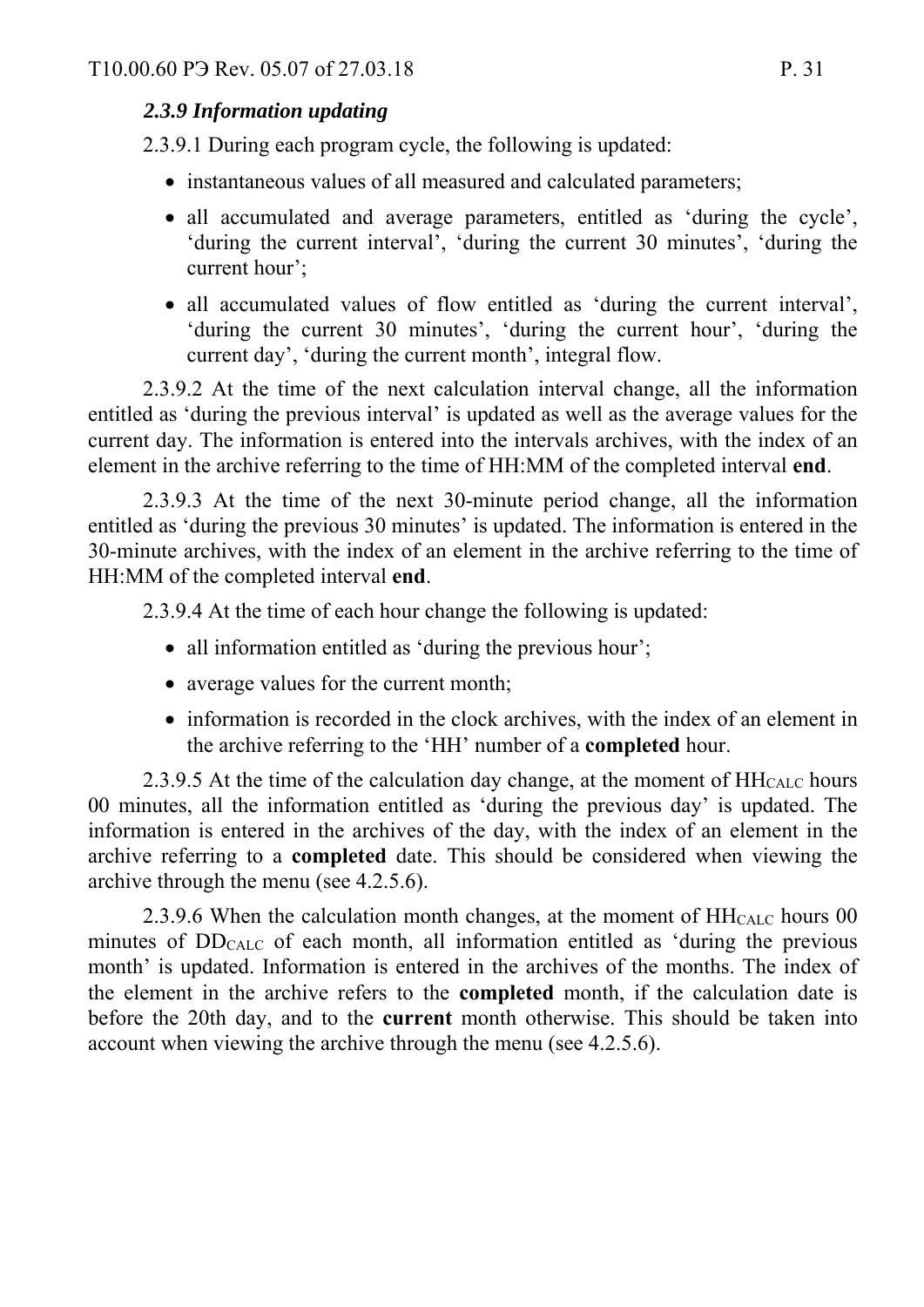#### *2.3.10 Protection of information against unauthorized access*

2.3.10.1 Access to any TEKON-19 information included in the system of its parameters is regulated by the specified level of access to it for reading and recording operations: 'User', 'Service Engineer', 'Customer Engineer', as described in 2.3.1.10 and table B.1, and the current level of access for the channel. The specified access level to "hard" parameters is set in the TEKON-19 program itself and cannot be changed (see table B.1). The specified level of access to the parameters of the loadable tasks is set when the project is created, and it must be chosen so that the parameters of interest for the 'User' are available for him to read (level 1), but, as a rule, not available for recording, with the possibility of their correction only by the 'Service Engineer' (Level 2). It ensures that the most important parameters, configuration and commercial ones are protected from unauthorized changes.

2.3.10.2 Since the main way to read and record any TEKON-19 parameters is to exchange data via serial channels, CAN BUS line or RS-232 TTL interface, PC running exchange programs supply the TEKON-19 with data on the level of current access via a channel. If this level is lower than the level assigned to a specific parameter, the operation of its reading or recording into the TEKON-19 is blocked. PC notice on the level of current access is given through a system of program passwords; methods of their application are described in the documentation for the corresponding application. When energized, the TEKON-19 program automatically sets the current access level for all channels to '1', i.e. 'User'.

2.3.10.3 Channel access levels are declared independently of each other. If an increased level of access was announced via the CAN BUS line, access with such a level will be allowed only to the module that declared it (let's call this module the first one); for other modules, the access level remains at '1'. Another module can change the access level only after the first module either reduced the access level to '1' or did not perform exchange with the TEKON-19 during 256s. If an increased level of access was announced through the RS-232 TTL interface, it allows access for any module connected to the interface. After no interface exchanges within 256s, the current access level is automatically reduced to '1'.

2.3.10.4 For additional protection of the TEKON-19 commercial and setting parameters against unauthorized recording, the possibility of internal protection is provided by means of a built-in password system, which blocks arbitrary increase in the current level of access for the channels. There are two levels of internal password – the customer engineer password protecting the factory default settings (parameter F026), blocking access to level 3, and the service engineer password protecting the commercial parameters (parameter F025), blocking access to level 2. Both passwords are eight-digit hexadecimal numbers stored in the non-volatile memory with a high degree of protection. Thus, the total number of different combinations for each password is  $2^{32}$ , i.e. 4,294,967,296.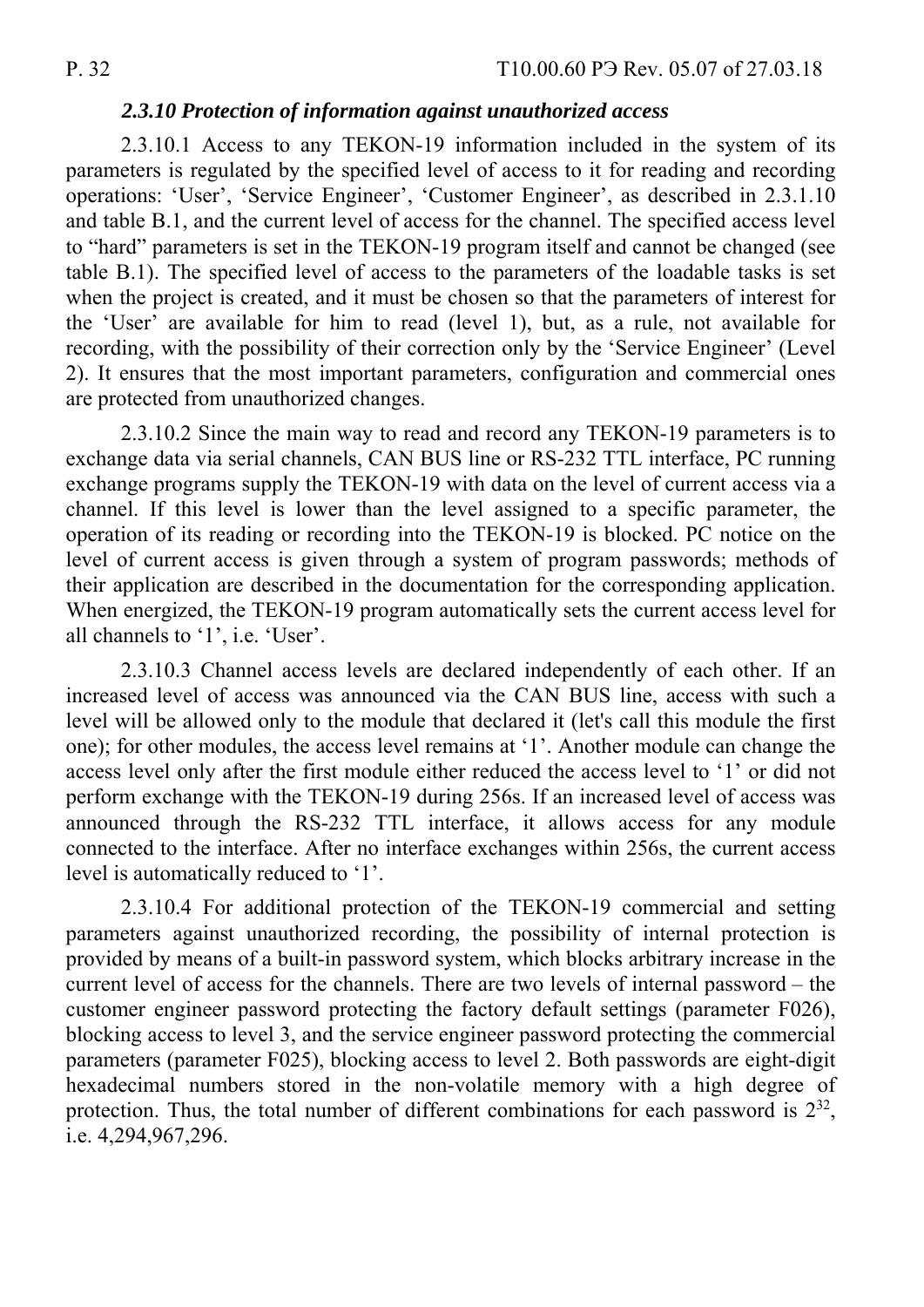If the password value differs from two reserved codes 00000000 or FFFFFFFF, the appropriate access level can be set only by first sending the required password through the channel using the access authorization procedure. This procedure is included in the channel exchange protocol, the method of entering the password is set out in the documentation for the PC software, but the password value itself should be known only to the person protecting the information of this level.

2.3.10.5 The customer engineer factory password is set when the transducer is released by the manufacturer, it protects the factory default settings, and is not reported to the operating organizations.

Upon release by the manufacturer, the service engineer password is removed (it is usually FFFFFFFF), and, if necessary, is set by the operating or supervising organization upon completion of commissioning and acceptance of the transducer into operation, either via a channel or via the service menu.

2.3.10.6 It follows from the above that it is only possible to read or change the service engineer password, as well as any parameters with the specified access level '2', if the access level is already set to not lower than the "Service Engineer", i.e. this can only be done by a person who knows the current value of the service engineer password. It is also possible to switch the transducer into the STOP technological mode only if you know the service engineer password. The memory area, in which the passwords are located, is unavailable for reading by conventional methods.

The factory password is known only to the representative of the manufacturer; reading and recording with the access level below the "Customer Engineer" level is not available.

2.3.10.7 To exclude the possibility of password mining for the purpose of unauthorized access to commercial information and password-protected task settings, after several wrong passwords are entered consecutively, further attempts to change the access level over the channel are blocked for a long time, only parameter read and record commands are executed at the current access level.

2.3.10.8 If the value of a set password is unknown, the password can be removed or its value can be restored only at the manufacturing factory, and this operation is not covered by the warranty.

2.3.10.9 In order to protect the program and data against task queue errors caused by errors during queue creation, failures during its recording or due to incorrect configuration, the following types of program controls are implemented:

- If the format of a loaded queue does not meet the standard requirements, execution of the task queue is completely blocked with a failure indication 'task queue error' (see table 2.11).
- If a parameter specified in the task queue to be read or recorded is unknown, operation involving it is not performed, the 'invalid parameter' failure symptom is registered (see table 2.11), but the task and the queue as a whole continue to run until the end.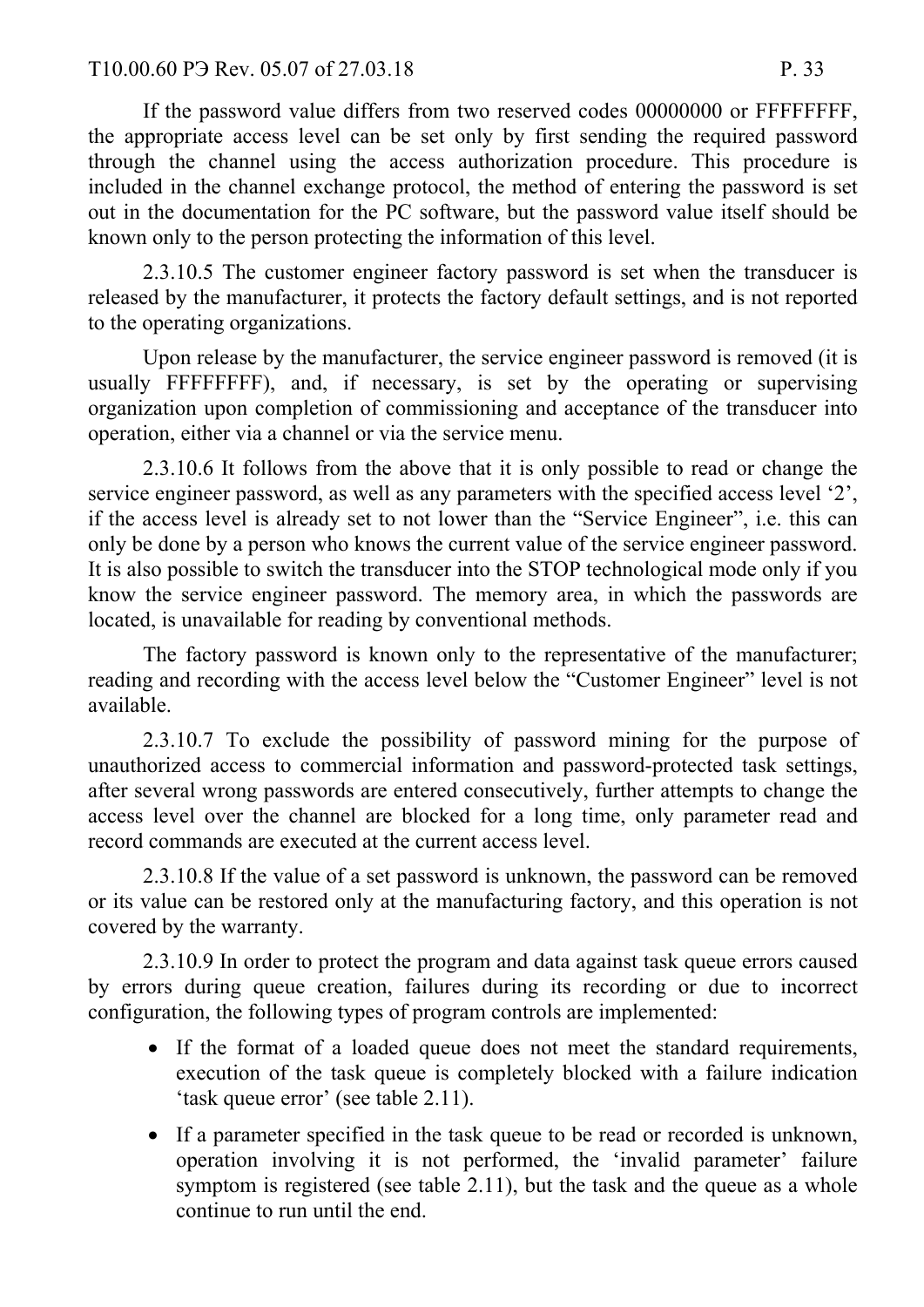- If a parameter assigned in the task for recording is placed in one of the ROM types, the recording operation is not performed, the 'invalid parameter' failure symptom is registered (see table 2.11), but the task and the queue as a whole continue to run until the end.
- If the background cycle duration has exceeded 128 seconds, the TEKON-19 program automatically restarts, as if a power failure has occurred.
- The input task is not executed if the number of the external module specified in it iquals 00 or FF, or the response from the module is not received within 1 second. The exchange failure is registered, the queue continues to run until the end.

In all the above cases, except for input task errors, information about the failure situation is registered in the system event log, where it can be viewed and decoded using the 'Teleport' software.

2.3.10.10. To ensure the required 'high' level of software protection as per Guidelines R 50.2.077-2014, the integrity of the metrologically significant software is periodically monitored based on the calculation of the program checksum using the CRC32 algorithm and comparing the result with the reference standard. If the CRC32 does not match, as well as in case of factory default settings CS failure or a failure of the main program version number, the corresponding symptoms are generated in byte 2 of parameter 0516 (see 2.3.8.1) with registration made in the system event log. Execution of all measurements, as well as execution of the task queue is stopped, and the '#' sign is displayed on the indicator as a symbol of the operation mode (see 4.2.2.5).

# *2.3.11. Operating modes*

2.3.11.1 The TEKON-19 can be in one of the two modes of operation: OPERATION and STOP. Change of modes can be performed either through the serial exchange channel or through the service menu of the front panel display. In order to change the mode it is necessary to know the "Service Engineer" level password.

2.3.11.2 During operation, the TEKON-19 should always be in the OPERATION mode. In this mode, all the transducer functions are performed; all rigid algorithms are carried out, including measurement of input values; the loaded task queue is executed, including input, accumulation and archiving of information; operations with any display menu items are possible.

NOTES: when the technological jumper is set as well as in case of factory default settings failure (see 2.3.10.10), execution of the task queue is blocked.

2.3.11.3 The STOP mode is a technological one. It runs all the rigid algorithms, including measurement of input values, but the loaded task queue is not executed. The mode is applied in two cases:

 When loading a task queue, menu description and in some other configurationrelated cases, the corresponding PC programs automatically switch the transducer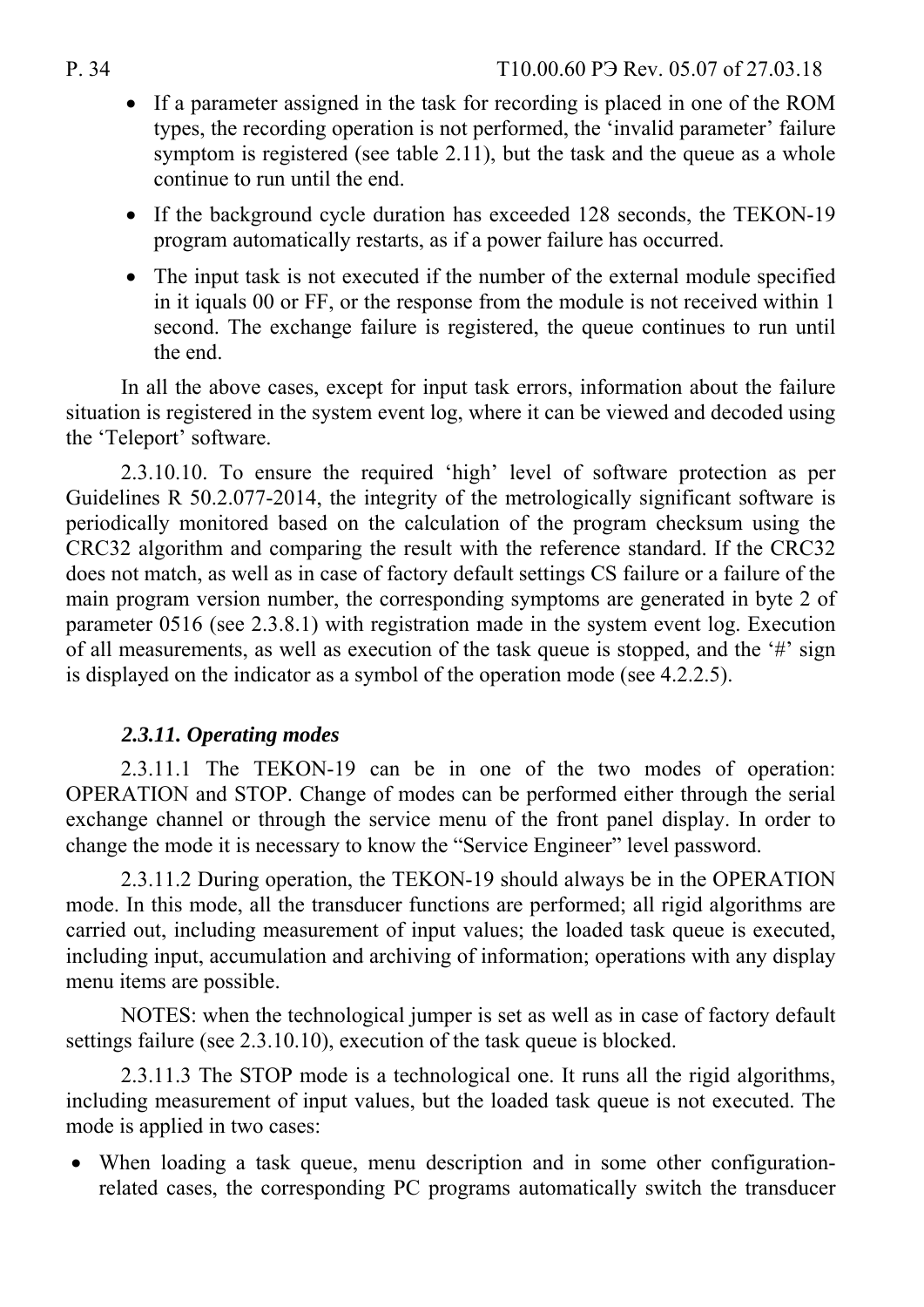T10.00.60 P<sub>3</sub> Rev. 05.07 of 27.03.18 P. 35

into the STOP mode briefly and then return it to the OPERATION mode. Menu operations are not recommended at these times.

• During the operation stage, when removing the transducer from its working position for verification or repair, it is recommended to switch the TEKON-19 to the STOP mode preliminarily via the display service menu (see 4.2.6) entering the password. The transducer records the date and time of shutdown, accumulation of integral values and the archiving is stopped. After this, the transducer can be turned off and sent for repair or verification operations. Special PC programs used at the manufacturer and authorized service centers guarantee preliminary saving of the information accumulated in the transducer and its subsequent restoration, with the transducer again being in the STOP mode. Upon the return of the transducer to the place of operation and connection of all circuits, it is required to switch the TEKON-19 to the OPERATION mode. Accumulated integral values did not change during the repair, and archives of all kinds from the memorized moment of switching to STOP until the moment of switching to the OPERATION mode will be filled with the code 'not a number'.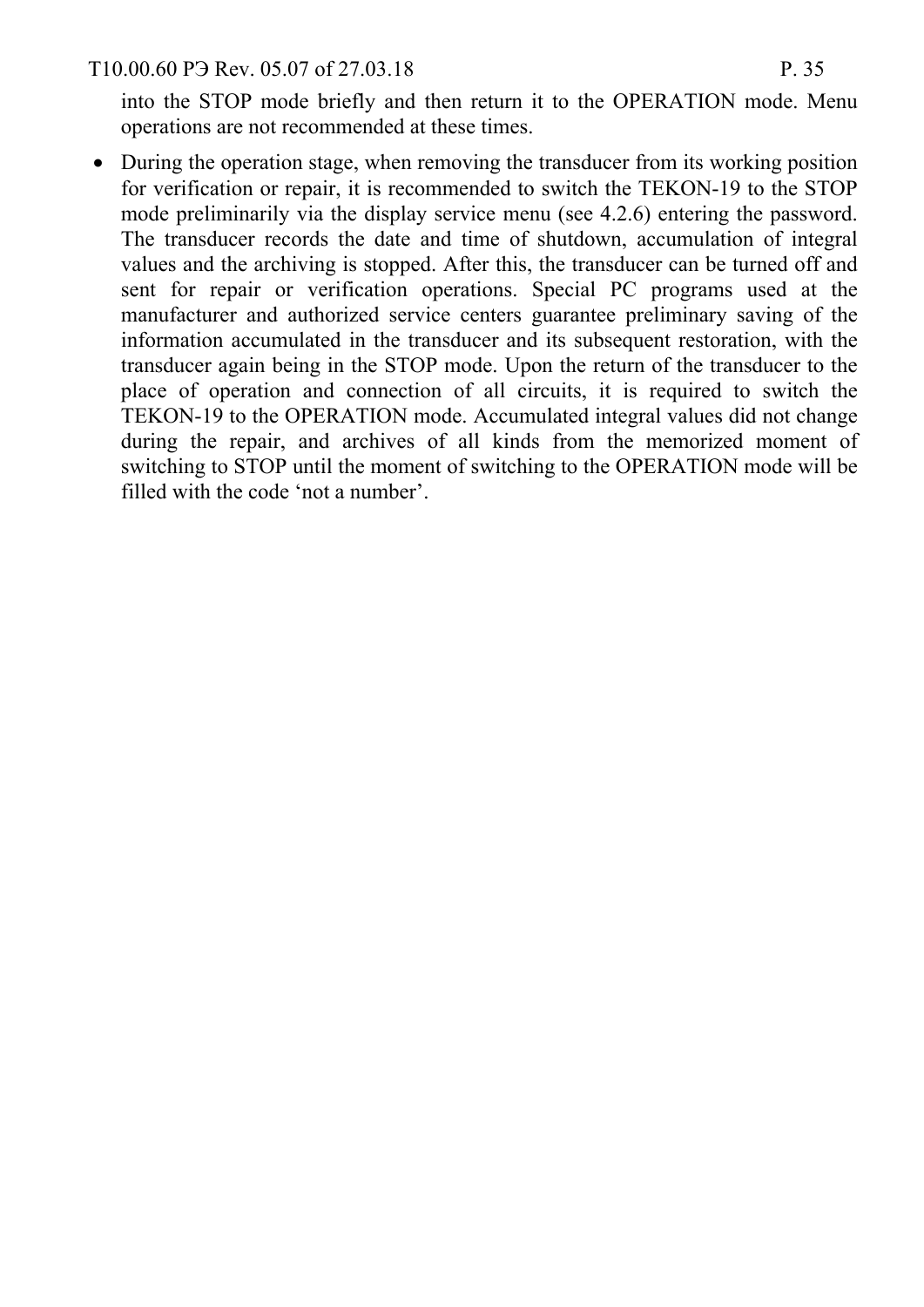### **2.4 Scope of supply**

The TEKON-19 scope of supply is specified in Table 2.14.

Table 2.14 – The TEKON-19 scope of supply

|                                                        |                        | Quantity |      |
|--------------------------------------------------------|------------------------|----------|------|
| Name                                                   | Designation   As per   |          | Act. |
| <b>TEKON-19</b> calculating and measuring transducer   | T <sub>10.00.60</sub>  |          |      |
| Certificate                                            | T10.00.60PS            |          |      |
| Operation manual with the verification method provided | [T10.00.60RE]          |          |      |
| in Section 6 'Verification' (on CD)                    |                        |          |      |
| CD with software and operational documentation         | T <sub>10.06.295</sub> |          |      |

### *(Revision, Amendment No. 3).*

NOTE: Power supply source for the TEKON-19 and connecting cables are not included in the scope of supply and must be purchased separately.

# **2.5 Package**

2.5.1 The TEKON-19 is packed in a box of corrugated cardboard.

2.5.2 Before stacking in the box, the TEKON-19 is packed in a plastic bag.

2.5.3 Accessories and maintenance documentation are placed in a plastic bag in a packing box with the transducer.

2.5.4 After packing, the TEKON-19 is compacted with auxiliary materials.

# **2.6 Marking and sealing**

2.6.1 The TEKON-19 bears the following marking on the front panel:

- measuring device type approval mark;
- logo of the manufacturer 'KREIT';
- transducer name 'TEKON-19'.
- 2.6.2 The TEKON-19 bears the following marking on the rear panel:
	- manufacturer product code;
	- version;
	- series and serial number;
	- rated value and supply voltage range;
	- maximum power consumption in watts.

2.6.3 Sealing is carried out at the junction of the front panel with the base of the body by gluing the label with the manufacturer logo.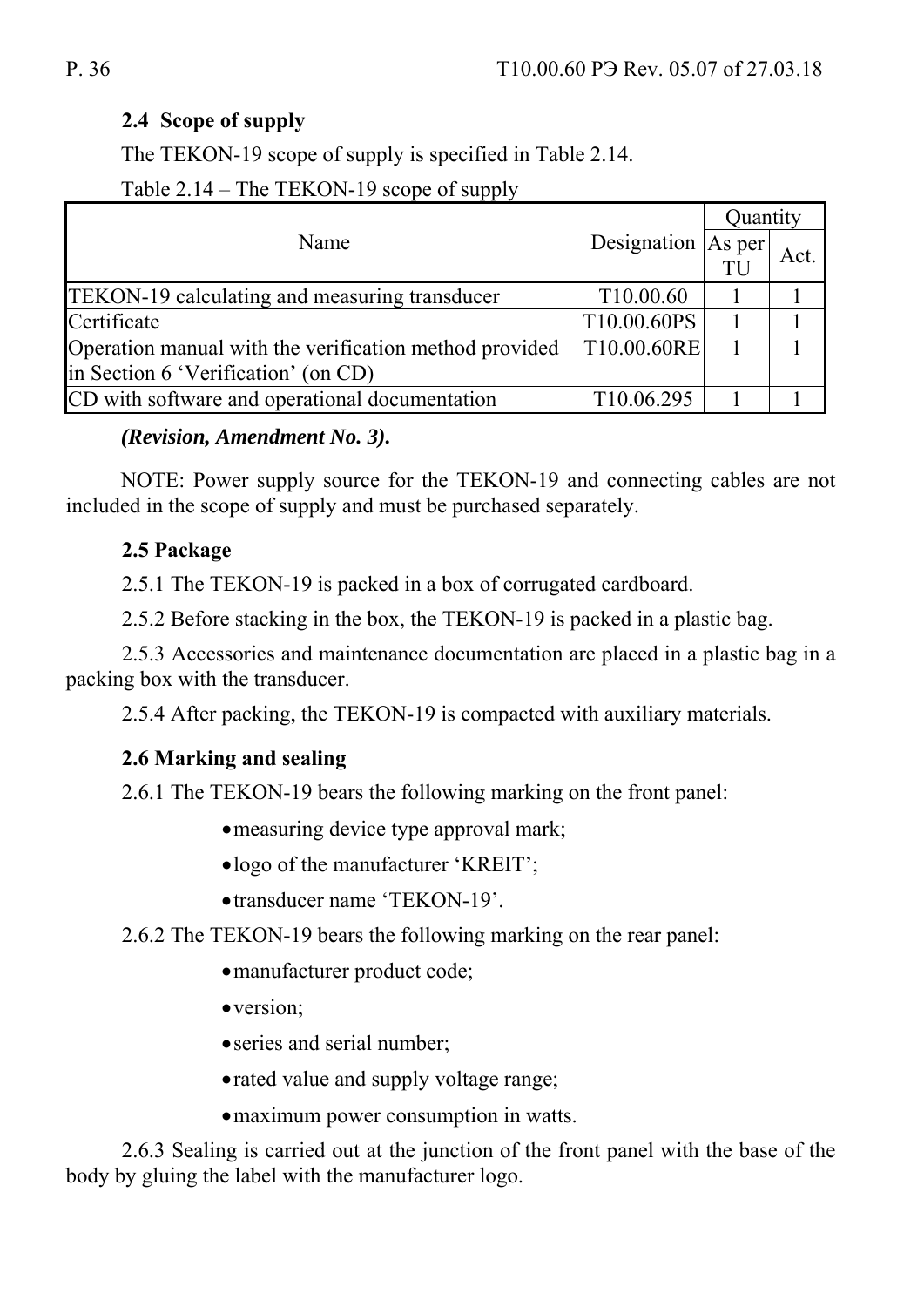#### **3 INSTALLATION**

#### **3.1 Connection**

3.1.1 The TEKON-19 is installed in a cabinet on a DIN-rail.

3.1.2 An external power supply, measuring transducers, exchange line and power outputs for galvanically isolated circuits are connected to detachable screw terminals for easy dismantling during system debugging and scheduled verification. For installation, it is recommended to use MKESh (МКЭШ) type cable (PVC sheathed shielded cable) according to GOST 10348-80 (or similar) with the required number of cores with a minimum cross section of  $0.35$  mm<sup>2</sup>.

The terminals designation and the circuits name are shown in tables 3.1.a and 3.1.b. For designation of the MT power supply polarity, the '+' symbol indicates the source current from the TEKON-19, the '-' symbol indicates the sink current. For location and numbering of terminals, see Figure 2.1.

3.1.3 The TEKON-19 power supply is provided by connecting an external DC power source to the 'Uп' terminals. Power should be connected after all other circuits have been installed. Electrical equipment of a building should include a switch or a circuit breaker installed in a cabinet near the TEKON-19 and its power source, marked as a shutdown device. Installation and dismantling of the TEKON-19 and its external circuits should be carried out with the transducer itself and all primary MTs connected to it de-energized.

3.1.4 The RS-232 TTL interface is connected to the computer's USB port using the USB adapter RS-232 T10.00.92 via a 4-pin USB-A socket located under the front panel of the TEKON-19.

#### *3.1.5 MT connection*

3.1.5.1 Connection of the temperature MT of RTC and RTP types is made to the resistance MC labeled 'Тi', where 'i' is the MC number. Connection is carried out only using a four-wire circuit in accordance with the diagrams shown in Figure 3.1, to the terminals numbered as per in Table 3.1.a. Connection of the Ji+ circuit with the  $U_t$ i+ circuit and the Ji– circuit with the Uri– circuit is performed directly at the point of connection to the MT. For connection, it is recommended to use a four-wire shielded cable with a minimum core cross-section of  $0.35 \text{ mm}^2$ , the cable length should not exceed 100m. Shields of all cables should be connected to the grounding bus at one point at the TEKON-19 side as close to the power supply source as possible.

**ATTENTION!** On the vacant (not used) resistance MC, it is **obligstory** to interconnect the Ji+, Ji-, U<sub>r</sub>i+ and U<sub>r</sub>i-circuits as shown in Figure 3.1, b. Total resistance of all temperature MT of RTC and RTP type connected to one transducer over the entire operating range of measured temperatures should not exceed 4,000 Ohm.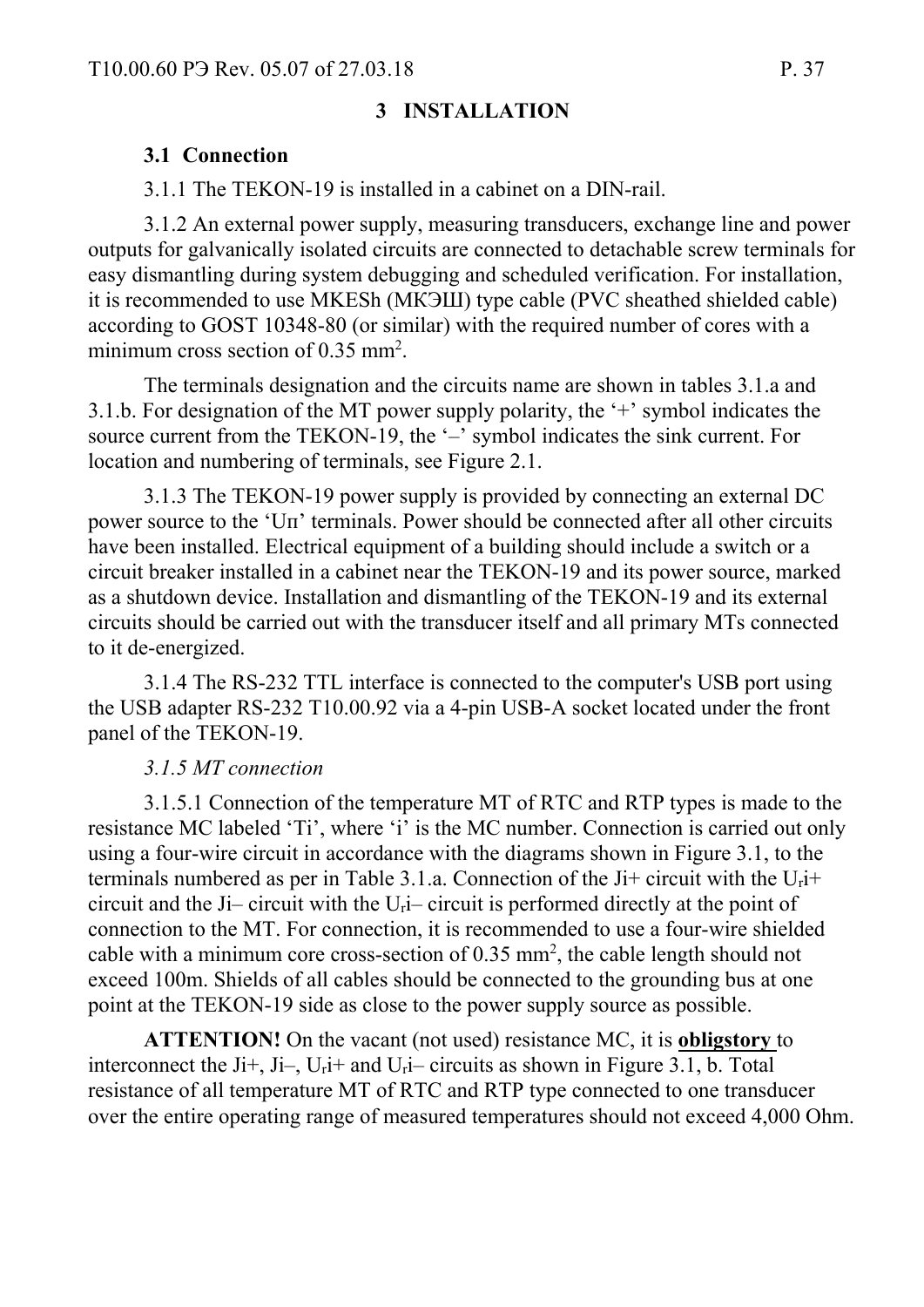3.1.5.2 Connection of the MT with standard current outputs is carried out to the current rate MC marked 'Ji', where 'i' is the MC number, according to the diagrams shown in Figure 3.2. For connection, it is recommended to use a two-wire shielded cable with a minimum core cross-section of 0.35 mm<sup>2</sup>. Cable length should not exceed 150m. Shields of all cables should be connected to the grounding bus at one point at the TEKON-19 side as close to the power supply source as possible.

**Note.** When connecting sensors using spark protection barriers, the transfer resistance of the barriers should be taken into account in the sensor supply circuit.

In case of a transducer of the TEKON-19-11 version, each MT should be powered from a separate isolated power source in order to ensure mutual galvanic isolation of the measuring channels. It is recommended to use MT connected using the two-wire circuit – in this case, the power can be obtained from an isolated source of  $4 \times$ 24V, that is embedded into the TEKON-19-11 (diagram in Fig.3.2, c) If, nevertheless, a four-wire connection diagram is chosen, power should be supplied to the MT from an external power supply unit as shown in Figure 3.2, a.

*3.1.6 Connection of flow MT and energy meters with number-pulse or frequency outputs.* 

3.1.6.1 Connection is made based on a two-wire circuit by connecting the samenamed MT circuits with the TEKON-19 terminals marked 'Fi', where 'i' is the MC number and the numbers according to Table 3.1.a with observation of the polarity. It is possible to connect MT of three types:

- with an active output signal from -24V to 24V (MC input resistance is 50 kOhm)
- with a passive output signal designed for currents of up to 10 mA.
- with a passive output signal designed for currents of up to 0.5 mA.

The MT type is chosen by installing jumpers located under the terminals of a corresponding MC. Options for the jumpers installation are shown in Figure 3.3. For a MT with a passive dry contact output, the polarity of the circuits connection does not matter.

3.1.6.2 **ATTENTION!** The MC are combined into groups (see Table 3.1.a), each of these groups has one power input for all the channels of the group. When connecting the MT to at least one MC in the group, voltage from an external **insulated** power source must be connected to the power input of the group. In this case, all channels within the group are galvanically connected to each other, but they are galvanically isolated from the MC of the other group and the transducer power supply circuit.

**It is possible** to combine the power supply circuits of the MC groups with the transducer power supply circuit with observance of the polarity, provided that the characteristics of the power sources provided in 2.2.15 are observed. In this case, the measuring circuits of all MT will be galvanically connected with each other and with the transducer power supply circuit.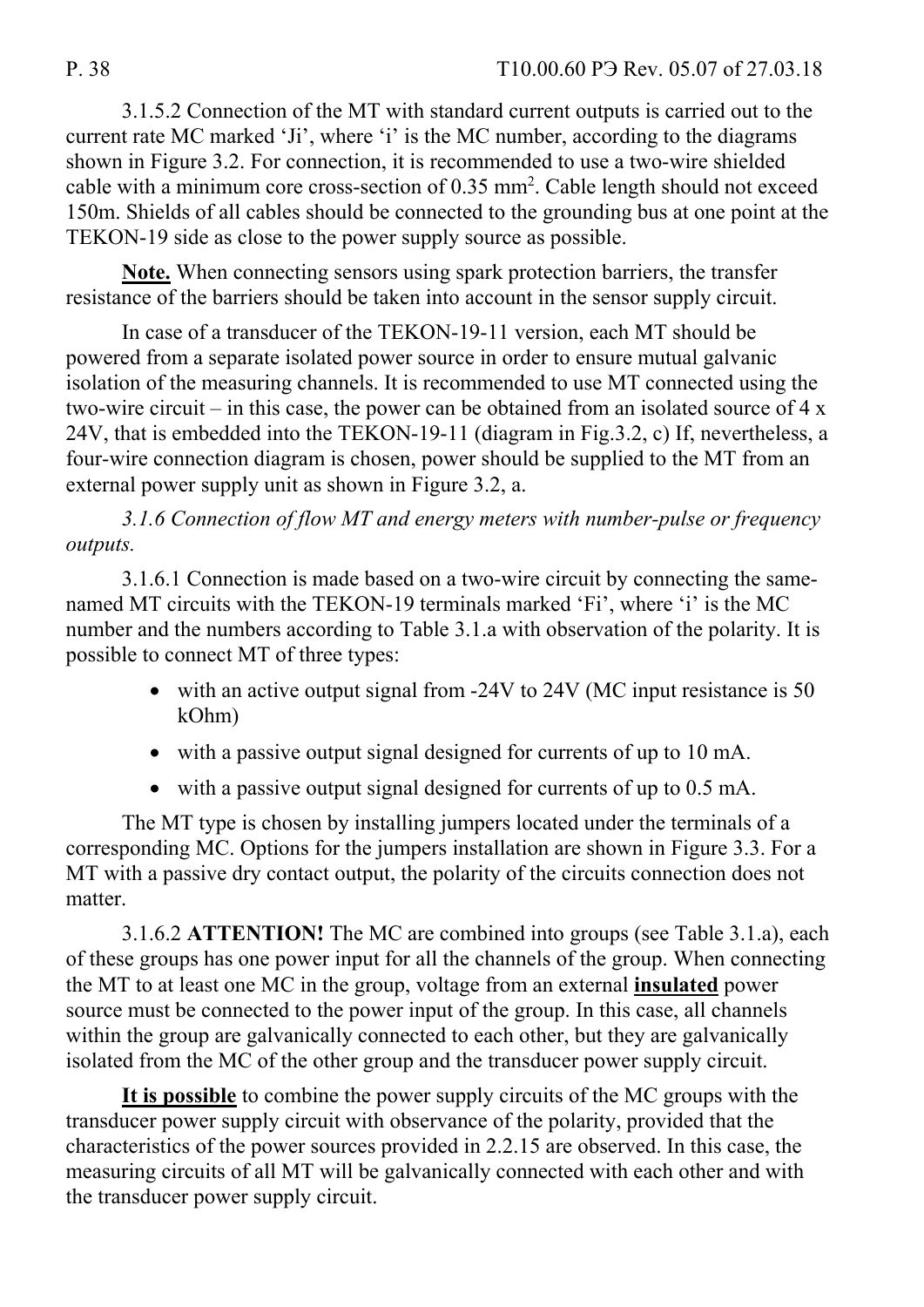#### T10.00.60 P3 Rev. 05.07 of 27.03.18 P. 39

3.1.6.3 The use of MT with the maximum pulse repetition rate exceeding 100 Hz requires **mandatory disconnection** of digital filters of corresponding MC when setting up the transducer (see 2.3.3.2). Connection of such MT should be carried out by means of a separate two-wire shielded cable for each MC. MT power circuits are made separately. The length of connection lines in this case should not exceed 100 m.

**It is possible** to perform the MT connection with a four-wire cable, combining signal circuits and power circuits of one MT in it.

3.1.6.4 It is **recommended to enable** digital filters of the corresponding MC when setting up the transducer, when using a MT with a maximum pulse repetition rate of less than 100 Hz (see 2.3.3.2). Connection of such power supply devices is **allowed to be** carried out by multi-conductor shielded cable, positioning the signal lines together with other measuring circuits. The length of connection lines in this case should not exceed 300 m.

3.1.7 The transducer is connected to the CAN BUS information exchange line by connecting CAN L and CAN H terminals with the line buses of the same name. Terminal numbers for connection are given in tables 3.1.a, 3.1.b.

**ATTENTION!** The line topology shall satisfy a "common bus" type scheme. It is **necessary** to install the "TRM" jumper located under the CAN L and H terminals on two transducers that are located at the opposite ends of the line, the jumpers shall be removed **mandatorily** on all other transducers connected to this line. Normal operation of the data exchange system in the line composed, based on the topologies like "Star", "Cluster", etc., is not guaranteed. The length of one CAN line segment with a point-topoint connection type should not exceed 50m. When connecting two or more segments that include several endpoints, it is recommended to use "RS-62 line segment separators" that match the physical characteristics of the communication line and distributed loads. It is recommended to use the RS-485 AI-80 adapter in case of a sufficiently remote location of distributed segments.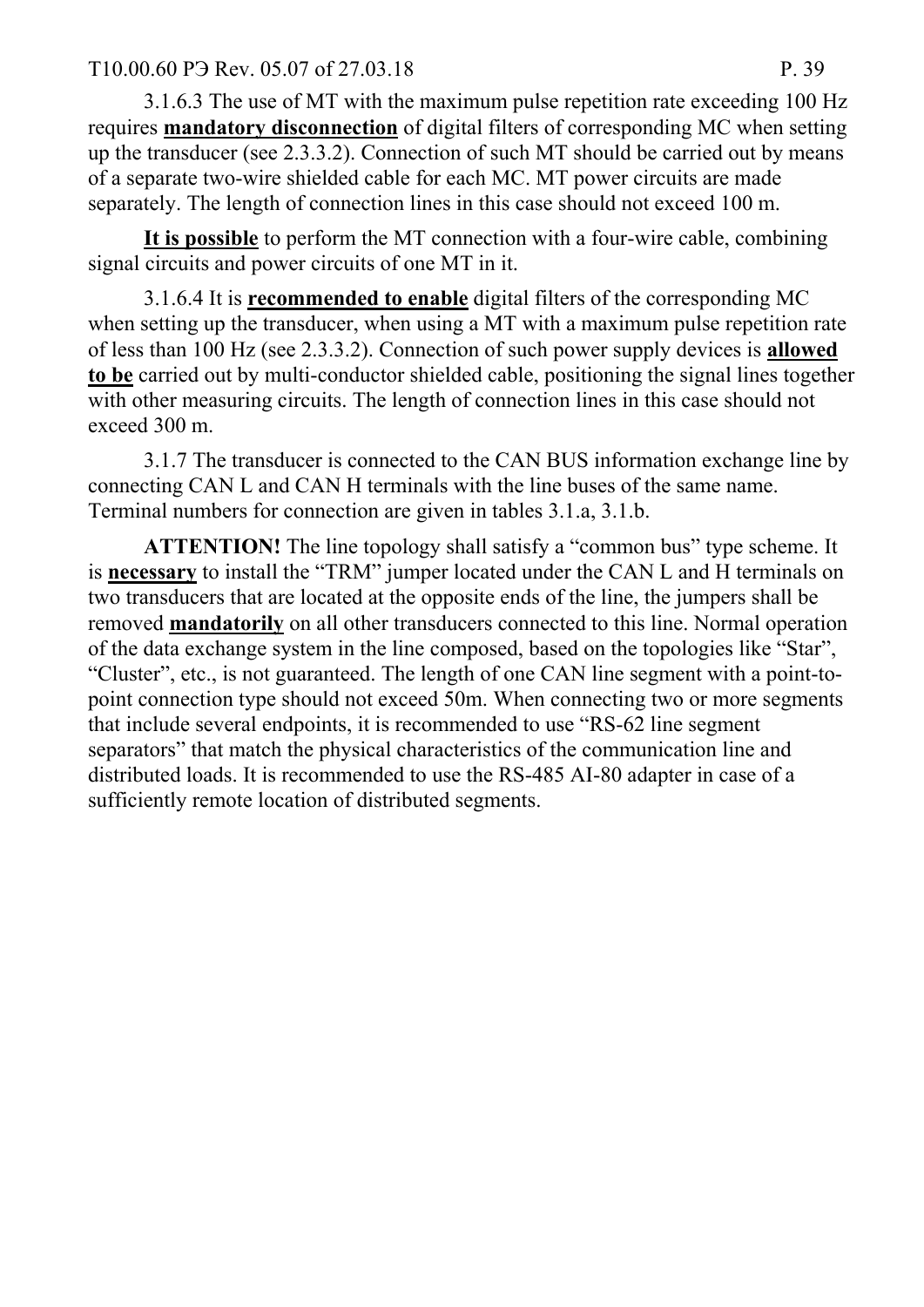|               |  | Table $3.1.a$ – Designation of terminals and name of signals for versions (02M - |  |  |  |  |  |
|---------------|--|----------------------------------------------------------------------------------|--|--|--|--|--|
| 06M), 10M, 11 |  |                                                                                  |  |  |  |  |  |

| Signal and body marking |                                     | Circuit and its designation in |            | Terminal No. for each version |                          |                          |                          |                |                          |                          |
|-------------------------|-------------------------------------|--------------------------------|------------|-------------------------------|--------------------------|--------------------------|--------------------------|----------------|--------------------------|--------------------------|
|                         |                                     | the diagrams                   |            |                               |                          |                          | 02M 03M 04M 05M 06M 10M  |                |                          | 11                       |
|                         |                                     | Current circuit                | $J_R0+$    | 8                             | 8                        |                          | 8                        | 8              | 36                       |                          |
| Resistance MC No.0      |                                     |                                | $JR0-$     | 5                             | 5                        | $\overline{\phantom{0}}$ | 5                        | 5              | 33                       | $\overline{\phantom{0}}$ |
|                         | T <sub>0</sub>                      | Measuring circuit              | $U_R0+$    | $\overline{7}$                | $\overline{7}$           |                          | 7                        | $\overline{7}$ | 35                       | $\overline{\phantom{0}}$ |
|                         |                                     |                                | $U_{R}0-$  | 6                             | 6                        | $\overline{\phantom{0}}$ | 6                        | 6              | 34                       | $\overline{\phantom{0}}$ |
|                         |                                     | Current circuit                | $J_R$ 1+   | $\overline{\phantom{0}}$      | $\overline{4}$           | $\overline{\phantom{0}}$ | $\overline{4}$           | $\overline{4}$ | 32                       | $\qquad \qquad -$        |
| Resistance MC No.1      |                                     |                                | $J_R$ 1-   | $\overline{\phantom{0}}$      | 1                        |                          | 1                        |                | 29                       | $\overline{\phantom{0}}$ |
|                         | T1                                  | Measuring circuit              | $U_R1+$    | $\overline{\phantom{0}}$      | $\overline{3}$           | $\overline{\phantom{0}}$ | 3                        | 3              | 31                       | $\overline{\phantom{0}}$ |
|                         |                                     |                                | $U_{R}1-$  | $\overline{\phantom{0}}$      | $\overline{2}$           | $-$                      | $\overline{2}$           | $\overline{2}$ | 30                       | $\equiv$                 |
|                         |                                     | Current circuit                | $J_R2+$    |                               | 16                       | $\overline{\phantom{0}}$ | $\equiv$                 | 26             | 28                       | $\overline{\phantom{0}}$ |
| Resistance MC No.2      |                                     |                                | $J_R2-$    | $\overline{\phantom{0}}$      | 13                       | $\overline{\phantom{0}}$ | -                        | 23             | 25                       | $\overline{\phantom{0}}$ |
|                         | T <sub>2</sub>                      | Measuring circuit              | $U_R2+$    | $\overline{\phantom{0}}$      | 15                       |                          |                          | 25             | 27                       | $\overline{\phantom{0}}$ |
|                         |                                     |                                | $U_R2-$    | $\overline{\phantom{0}}$      | 14                       | $\overline{\phantom{0}}$ | $\overline{\phantom{0}}$ | 24             | 26                       | $\qquad \qquad -$        |
|                         |                                     | Current circuit                | $J_R3+$    |                               |                          |                          |                          | 22             | 24                       | $\equiv$                 |
| Resistance MC No.No. 3  |                                     |                                | $J_R3-$    |                               |                          |                          |                          | 19             | 21                       | $\overline{\phantom{0}}$ |
|                         | T <sub>3</sub>                      | Measuring circuit              | $U_R3+$    | $\overline{\phantom{0}}$      | $\equiv$                 | $\overline{\phantom{0}}$ | $\overline{\phantom{0}}$ | 21             | 23                       | $\qquad \qquad -$        |
|                         |                                     |                                | $U_R$ 3-   | $\overline{\phantom{0}}$      |                          |                          | $\overline{\phantom{0}}$ | 20             | 22                       | $\overline{\phantom{0}}$ |
| Current rate MC No.0    |                                     | Power supply output            | $U\pi 0+$  | $\overline{\phantom{0}}$      |                          |                          |                          |                | $\qquad \qquad -$        | 16                       |
|                         | $U$ $\Pi$ <sup><math>0</math></sup> |                                | $Um0-$     |                               |                          |                          |                          |                |                          | 15                       |
|                         |                                     | Measuring circuit              | $U_0 +$    | $\overline{4}$                | $\overline{a}$           | $\overline{\phantom{0}}$ | 16                       | 14             | $\overline{\phantom{0}}$ | 14                       |
|                         | J <sub>0</sub>                      |                                | $U$ J $0-$ | 3                             |                          |                          | 15                       | 13             | $\qquad \qquad -$        | 13                       |
| Current rate MC No.1    |                                     | Power supply output            | $U\pi$ 1+  |                               |                          |                          |                          |                |                          | 20                       |
|                         | $U\Pi1$                             |                                | $U\Pi1-$   | $\overline{\phantom{0}}$      | -                        | $\overline{\phantom{0}}$ | $\equiv$                 |                | $\qquad \qquad -$        | 19                       |
|                         |                                     | Measuring circuit              | $U_1$ 1+   | $\overline{2}$                |                          |                          | 14                       | 12             | $\overline{\phantom{0}}$ | 18                       |
|                         | J1                                  |                                | $UJ1-$     | $\mathbf{1}$                  |                          |                          | 13                       | 11             | $\equiv$                 | 17                       |
| Current rate MC No.2    |                                     | Power supply output            | $U\pi2+$   | $-$                           | $\overline{\phantom{0}}$ | $\overline{\phantom{0}}$ |                          |                | $\equiv$                 | 24                       |
|                         | $U\Pi2$                             |                                | $UII2-$    | $\overline{\phantom{0}}$      | $\overline{\phantom{0}}$ | $\overline{\phantom{0}}$ | $-$                      |                | $\overline{\phantom{0}}$ | 23                       |
|                         |                                     | Measuring circuit              | $U_12+$    | 14                            | $\overline{\phantom{0}}$ | $\equiv$                 | $\overline{\phantom{0}}$ | 10             | $\qquad \qquad -$        | 22                       |
|                         | J2                                  |                                | $U_{J}2-$  | 13                            |                          |                          |                          | 9              |                          | 21                       |
| Current rate MC No.3    |                                     | Power supply output            | $U\pi$ 3+  |                               |                          |                          |                          |                |                          | $\overline{4}$           |
|                         | $U\pi3$                             |                                | $U\pi3-$   |                               |                          |                          |                          |                |                          | $\overline{3}$           |
|                         |                                     | Measuring circuit              | $U_1$ 3+   |                               |                          |                          |                          |                |                          | $\overline{2}$           |
|                         | J3                                  |                                | $UJ3-$     |                               |                          |                          |                          |                |                          | $\mathbf{1}$             |
| Group of frequency MC   |                                     | Power supply input             | $U$ пд $1$ | 24                            | 24                       | $\overline{2}$           | 24                       | 36             | 20                       |                          |
| and number of pulses MC | Uпд                                 |                                |            |                               |                          |                          |                          |                |                          |                          |
| No.03                   | 1                                   |                                | $U$ пд $1$ | 23                            | 23                       | $\mathbf{1}$             | 23                       | 35             | 19                       |                          |
|                         |                                     |                                |            |                               |                          |                          |                          |                |                          |                          |
|                         |                                     |                                | $F0+$      | 22                            | 22                       | 8                        | 22                       | 34             | 14                       | $\overline{\phantom{0}}$ |
|                         | F <sub>0</sub>                      | MC input No. $0^*$             | $F0-$      | 21                            | 21                       | $\overline{7}$           | 21                       | 33             | 13                       |                          |
|                         |                                     |                                | $F1+$      | 20                            | 20                       | 6                        | 20                       | 32             | 12                       |                          |
|                         | F1                                  | $MC$ input No. $1^*$           | $F1-$      | 19                            | 19                       | 5                        | 19                       | 31             | 11                       |                          |
|                         |                                     |                                | $F2+$      | 18                            | 18                       | 4                        | 18                       | 30             | 10                       |                          |
|                         | F2                                  | MC input No. $2^*$             | $F2-$      | 17                            | 17                       | 3                        | 17                       | 29             | 9                        |                          |
|                         |                                     |                                | $F3+$      | 16                            |                          |                          |                          | 28             |                          |                          |
|                         | F3                                  | MC input No. $3^*$             | $F3-$      | 15                            |                          |                          |                          | 27             |                          |                          |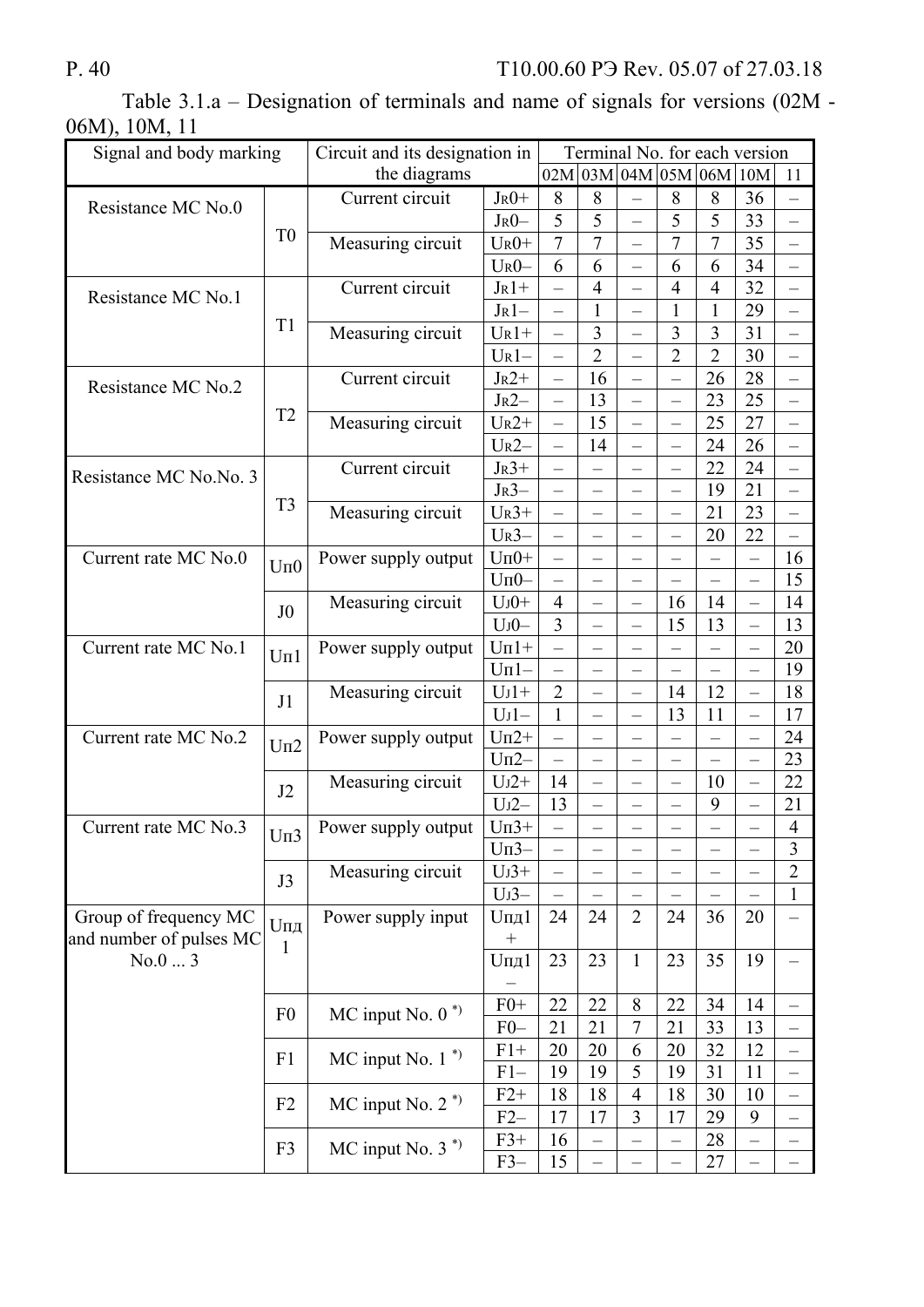# T10.00.60 P<sub>3</sub> Rev. 05.07 of 27.03.18 P. 41

### Table 3.1.a continued

| Signal and body marking | Circuit and its designation in<br>the diagrams |                     | Terminal No. for each version |                             |    |    |    |    |                |    |
|-------------------------|------------------------------------------------|---------------------|-------------------------------|-----------------------------|----|----|----|----|----------------|----|
|                         |                                                |                     |                               | $02M$ 03M $04M$ 05M 06M 10M |    |    |    |    | 11             |    |
| Group of frequency MC   | Uпд                                            | Power supply input  | $U$ пд $2+$                   |                             |    | 14 |    |    | 20             |    |
| and number of pulses MC | $\overline{2}$                                 |                     | <b>Uпд2-</b>                  |                             |    | 13 |    |    | 19             |    |
| No.37                   | F <sub>3</sub>                                 | MC input No. $3^*$  | $F3+$                         |                             |    | 24 |    |    | 8              |    |
|                         |                                                |                     | $F3-$                         |                             |    | 23 |    |    | 7              |    |
|                         | F <sub>4</sub>                                 | MC input No. $4^*$  | $F4+$                         |                             |    | 22 |    |    | 6              |    |
|                         |                                                |                     | F4–                           |                             |    | 21 |    |    | 5              |    |
|                         | F <sub>5</sub>                                 | MC input No. $5^*$  | $F5+$                         |                             |    | 20 |    |    | 4              |    |
|                         |                                                |                     | $F5-$                         |                             |    | 19 |    |    | 3              |    |
|                         | F <sub>6</sub>                                 | MC input No. $6^*$  | $F6+$                         |                             |    | 18 |    |    | $\overline{2}$ |    |
|                         |                                                |                     | $F6-$                         |                             |    | 17 |    |    |                |    |
|                         | F7                                             | MC input No. $7^*$  | $F7+$                         |                             |    | 16 |    |    |                |    |
|                         |                                                |                     | $F7-$                         |                             |    | 15 |    |    |                |    |
| $U$ $\Pi$               |                                                | Power supply input  | $U\Pi^+$                      | 12                          | 12 | 12 | 12 | 18 | 18             | 12 |
|                         |                                                |                     | $Um-$                         | 11                          | 11 | 11 | 11 | 17 | 17             | 11 |
| <b>CAN</b>              |                                                | <b>CAN-BUS</b> line | H                             | 10                          | 10 | 10 | 10 | 16 | 16             | 10 |
|                         |                                                |                     |                               | 9                           | 9  | 9  | 9  | 15 | 15             | 9  |

Note: \*) The polarity corresponding to connection of equipment with a passive output signal is indicated (Fig. 3.3, A and B). For equipment with an active output signal (Fig. 3.3, C and D) the polarity is opposite, i.e. "+" of signal source is connected to the "-" of the TEKON-19 input

Table 3.1.b – Designation of terminals and name of signals for the 15, 15M versions

| Signal name                   | Desig.     | Terminal No.   |                |  |
|-------------------------------|------------|----------------|----------------|--|
|                               |            | 15             | 15M            |  |
| 18.36 V DC power supply       | $+U\Pi$    | 12             | 12             |  |
|                               | $-U$ $\Pi$ | 11             | 11             |  |
| <b>CAN-BUS</b> communication  | Can H      | 10             | 10             |  |
| exchange line                 | Can L      | 9              | 9              |  |
|                               | Can H      | 16             | 16             |  |
| RS-485 communication exchange | Can L      | 15             | 15             |  |
| line                          | $Term +$   | 14             | 14             |  |
|                               | $Term -$   | 13             | 13             |  |
|                               | $Hart1+$   | 8              | 8              |  |
| HART1 interface               | Hart1-     | 7              | 7              |  |
|                               | $Prm1+$    | 6              | 6              |  |
|                               | $Prm1-$    | 5              | 5              |  |
|                               | Hart1+     | $\overline{4}$ | $\overline{4}$ |  |
| HART2 interface               | Hart1-     | 3              | 3              |  |
|                               | $Prm1+$    | $\overline{2}$ | $\overline{2}$ |  |
|                               | $Prm1-$    | $\mathbf{1}$   | $\mathbf{1}$   |  |
| Control key 1                 | $+K1$      | 24             | 24             |  |
|                               | $-K1$      | 23             | 23             |  |
| Control key 2                 | $+K2$      | 22             | 22             |  |
|                               | $-K2$      | 21             | 21             |  |
| Control key 3                 | $+K3$      | 20             | 20             |  |
|                               | $-K3$      | 19             | 19             |  |
| Control key 4                 | $+K4$      | 18             | 18             |  |
|                               | $-K4$      | 17             | 17             |  |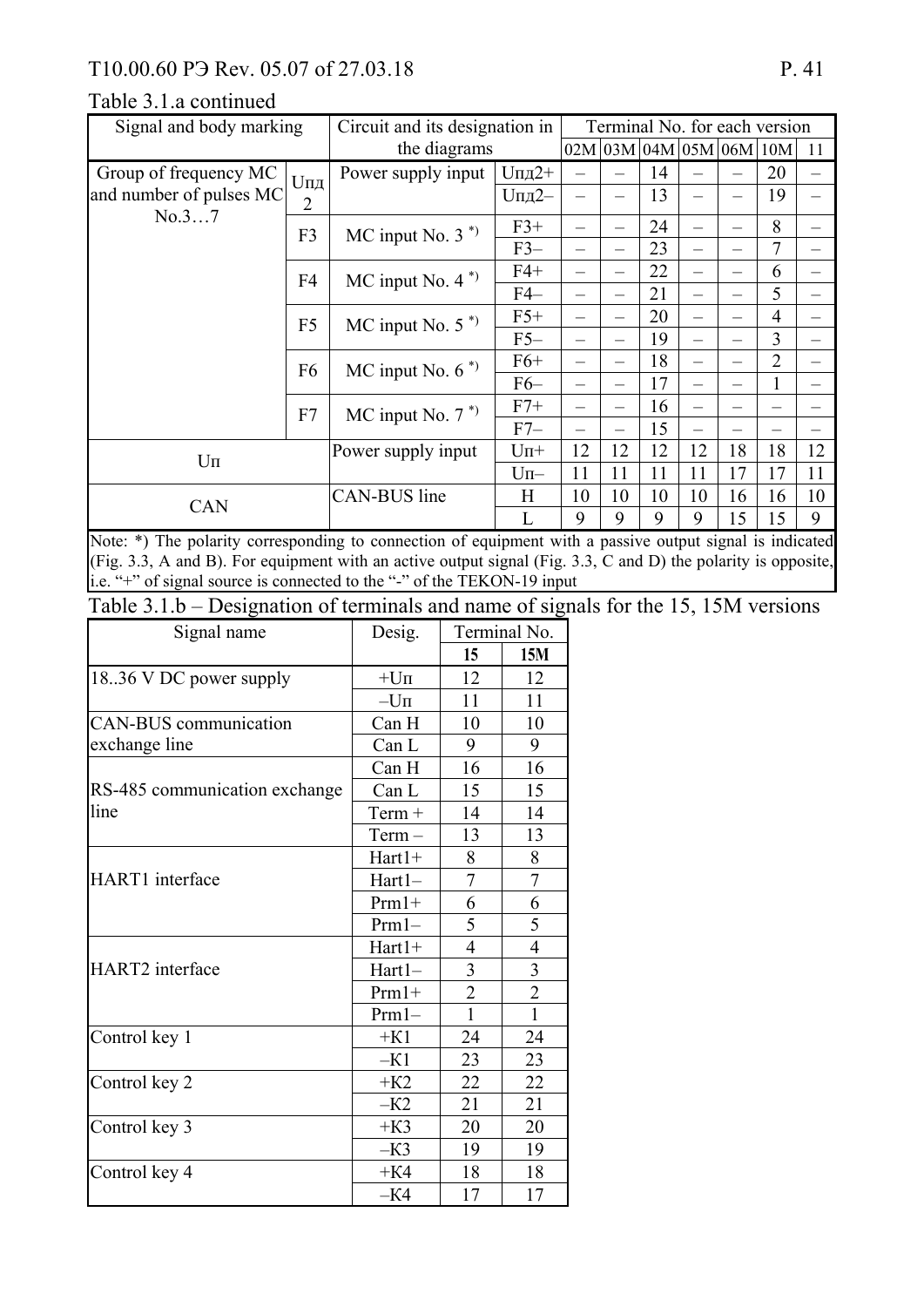P. 42 T10.00.60 PH Rev. 05.07 of 27.03.18



a) Wiring diagram b) Vacant channel

Figure 3.1 – Wiring diagram of the temperature MT of RTC and RTP type i – channel number, MT – temperature measuring transducer,

\*) – terminal numbers as per table 3.1.a.







c) two-wire (TEKON-19-11)

Figure 3.2 – Wiring diagrams of MT with current output i – channel number, MT – measuring transducer with current output,

DC – direct current power supply,

\*) – terminal numbers as per table 3.1.a.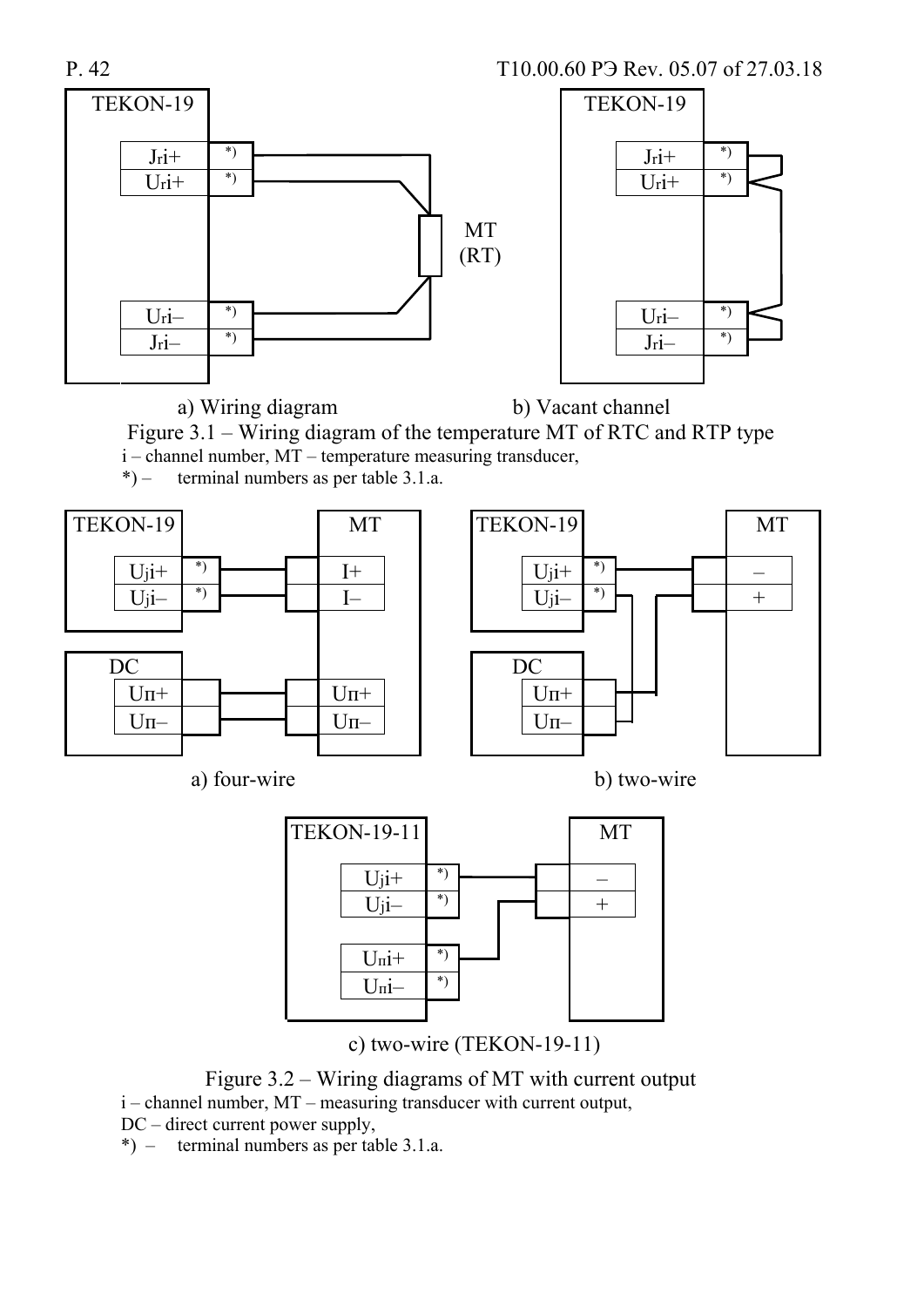

Figure 3.3 – Options of jumper installation when connecting MT with a number-pulse or frequency output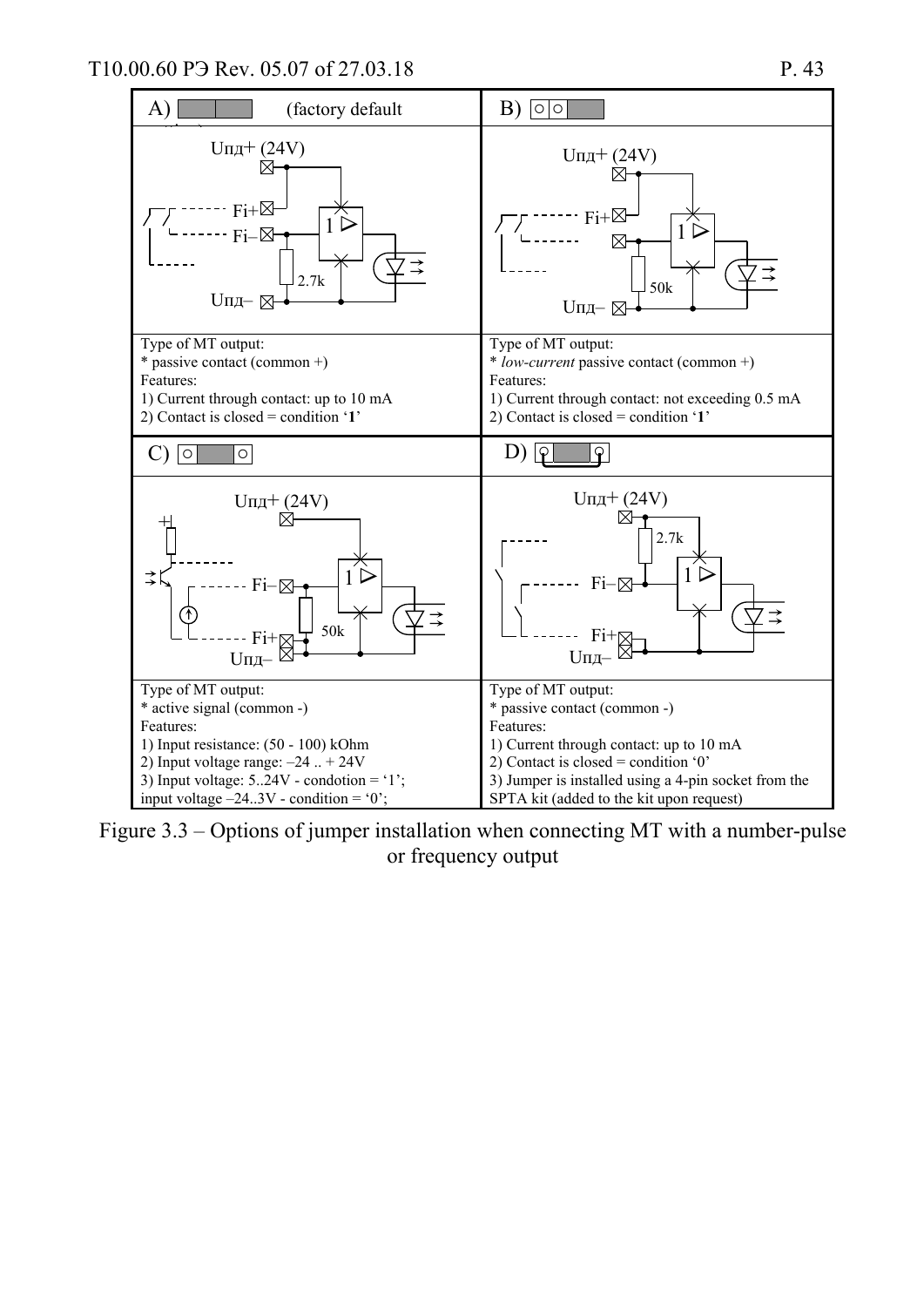## **3.2 Tasks loading and configuration of the TEKON-19 parameters**

3.2.1 The main way to access the TEKON-19 parameters for their configuration is to exchange with a PC via the CAN BUS line using the 'Teleport' T10.06.208 software supplied on a disk with the transducer. The ways to work with the program are described in its documentation and in the help function (HELP) section included in the program.

3.2.2 Configuration of the TEKON-19 for a specific facility is generally performed in three stages. In the following description, it is assumed that all factory constants are already set at the manufacturing plant, exchanges are performed with a PC via the CAN BUS interface. The TEKON-19 is released from the manufacturer set up to network number 01 (parameter 0000 is 01) according to Table 7.2 and the exchange rate is 300 kBaud (parameter 0004 is equal to 41E0).

# *3.2.3 The first stage: creation of the project (except version 11)*

3.2.3.1. During this stage, the project is designed, i.e. the list of loadable tasks required for a specific application is generated based on the set of algorithms available in the database; the project files are saved onto the PC hard disk in the database.

3.2.3.2 For most customers, this step is not required when setting up the transducer. The TEKON-19 manufacturer has developed an extensive library of standard projects, and a ready-made project file from among those stored in the database on disk T10.06.152, supplied together with the transducer, can be used for operation.

3.2.3.3 As a rule, development of cutomized projects is carried out at the TEKON-19 manufaturer according to the customer specification. In some cases, this stage can be performed by the customer itself, provided that it has sufficient qualification. For the first stage, the 'Dialogue-19' T10.06.200 software is used, which is supplied on the disk with the device. The rules for working with it can be studied based on the built-in help functions.

# *3.2.4 The second stage: loading of the project*

3.2.4.1 The stage suggests selecting a project from the database, which includes the queue of loadable tasks and a description of the display menu, and loading it into the TEKON-19.

3.2.4.2. The stage can be performed either at the TEKON-19 manufacturer according to the customer specifications, or by the customer himself. For implementation of the stage, the software 'Teleport' T10.06.208 version not lower than 2.61 or 'Dialogue-19' T10.06.200 can be used. Access level is the *Service Engineer.* Loading and configuration can be carried out via CAN BUS from a PC both in the laboratory and at the facility itself. During loading of the queue, the TEKON-19 is automatically switched to the technological mode STOP, after which it returns to the mode in which it was before loading.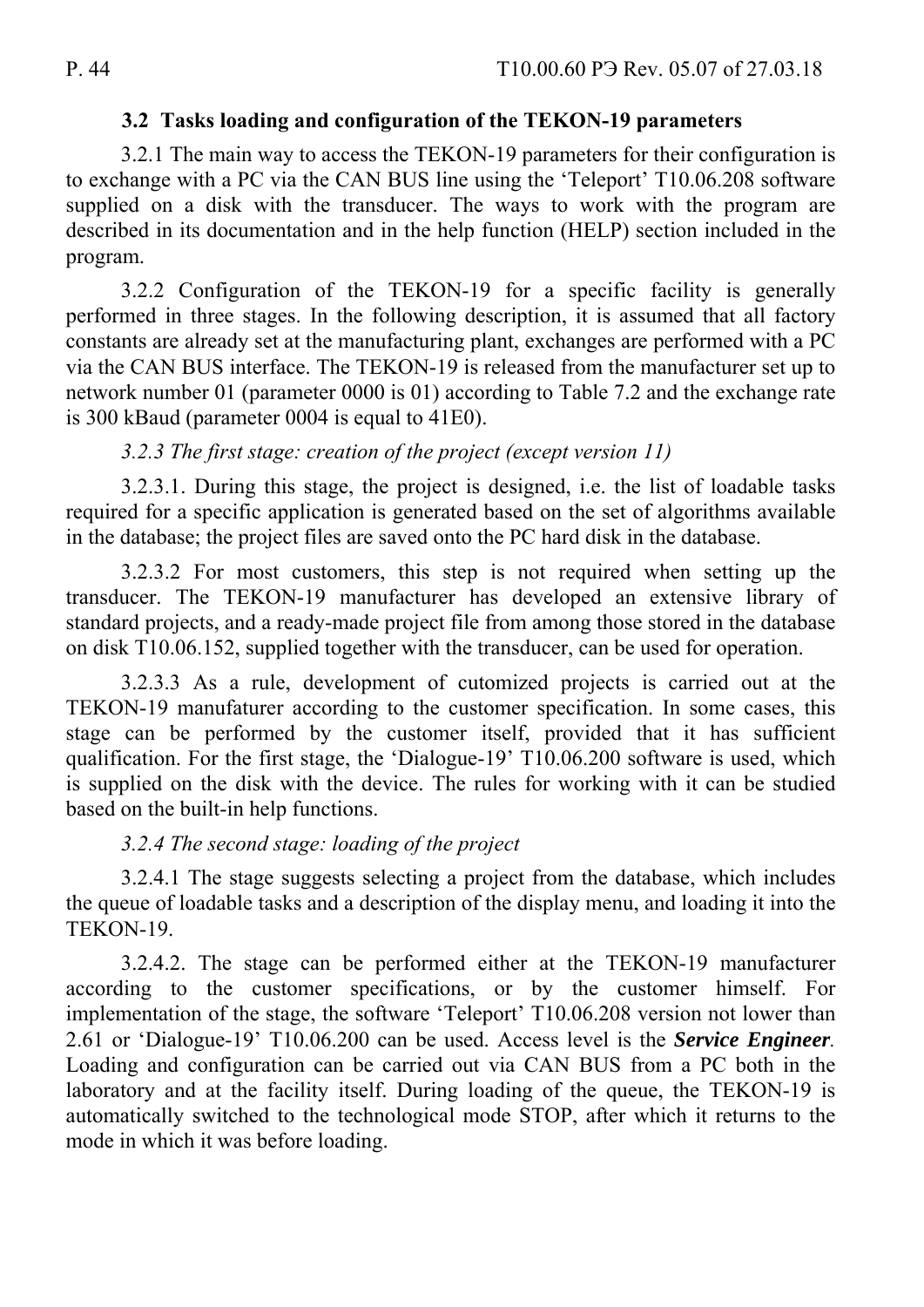**ATTENTION!** During the whole procedure of the project recording in the TEKON-19, the power cut of the transducer is **NOT ALLOWED**. This may lead to distortion of information and failure of the transducer, leading to the need of repair at the manufacturer's site in order to resolve the issue.

# *3.2.5 The third stage: setting of the parameter values.*

3.2.5.1 The third and final stage of setting the TEKON-19 consists in assigning numerical values to all configuration parameters.

3.2.5.2 The stage is carried out, as a rule, by the specialists of the organization conducting the commissioning works at a specific facility, or by the user himself. To complete the stage, software 'Teleport' T10.06.208 is also used, as a rule.

**ATTENTION!** During recording into the TEKON-19 the value of any parameter located in the program ROM or data ROM reprogrammable memory (for parameter allocation see Appendix B, table B.1), de-energizing of the transducer is **NOT ALLOWED**. In addition, it is **NOT allowed** to simultaneously record one list of parameter values located in different areas of the memory (program ROM and data ROM). These actions may lead to distortion of information and failure of the transducer, leading to the need of repair at the manufacturer's site in order to resolve the issue.

3.2.5.3 In general, specific numerical values must be assigned to the following 'rigid' parameters present in this TEKON-19 version (excluding factory constants):

- Features of the CAN BUS interface (parameters  $0000 0004$ ).
- If exchange via the RS-232 TTL channel is intended, its features (parameters 0005-0007).
- Control parameters for pulse decimation (250 Hz filters) 0200-0207. When using a MT with a number-pulse output in the form of a reed switch and a pulse frequency not exceeding 100-120 Hz, it must be turned on, otherwise it must be turned off.
- Common configuration for calculation of thermal energy is the temperature of the cold source Тхи (Tcs), in relation to which it is calculated. If its value is assumed to be constant, the numerical Тхи (Tcs) value is entered in the parameter 0300 'standard temperature Txu'(Tcs), and in the parameter 0306 'number of the parameter used as Тхи (Tcs)', the 0300 code (reference to constant) must be entered. If temperature Тхи (Tcs) is supposed to be measured, then the value of parameter 0300 can be arbitrary, and the code of the number of that parameter from the queue of loadable tasks, which represents the measured temperature Тхи (Tcs), should be entered in parameter 0306.
- Common configuration for calculation of absolute pressure and calculation of thermal energy is atmospheric pressure Ратм. If its value is assumed to be constant, the numerical Ратм value is entered in the parameter 0301 'standard atmospheric pressure', and in the parameter 0307 'number of the parameter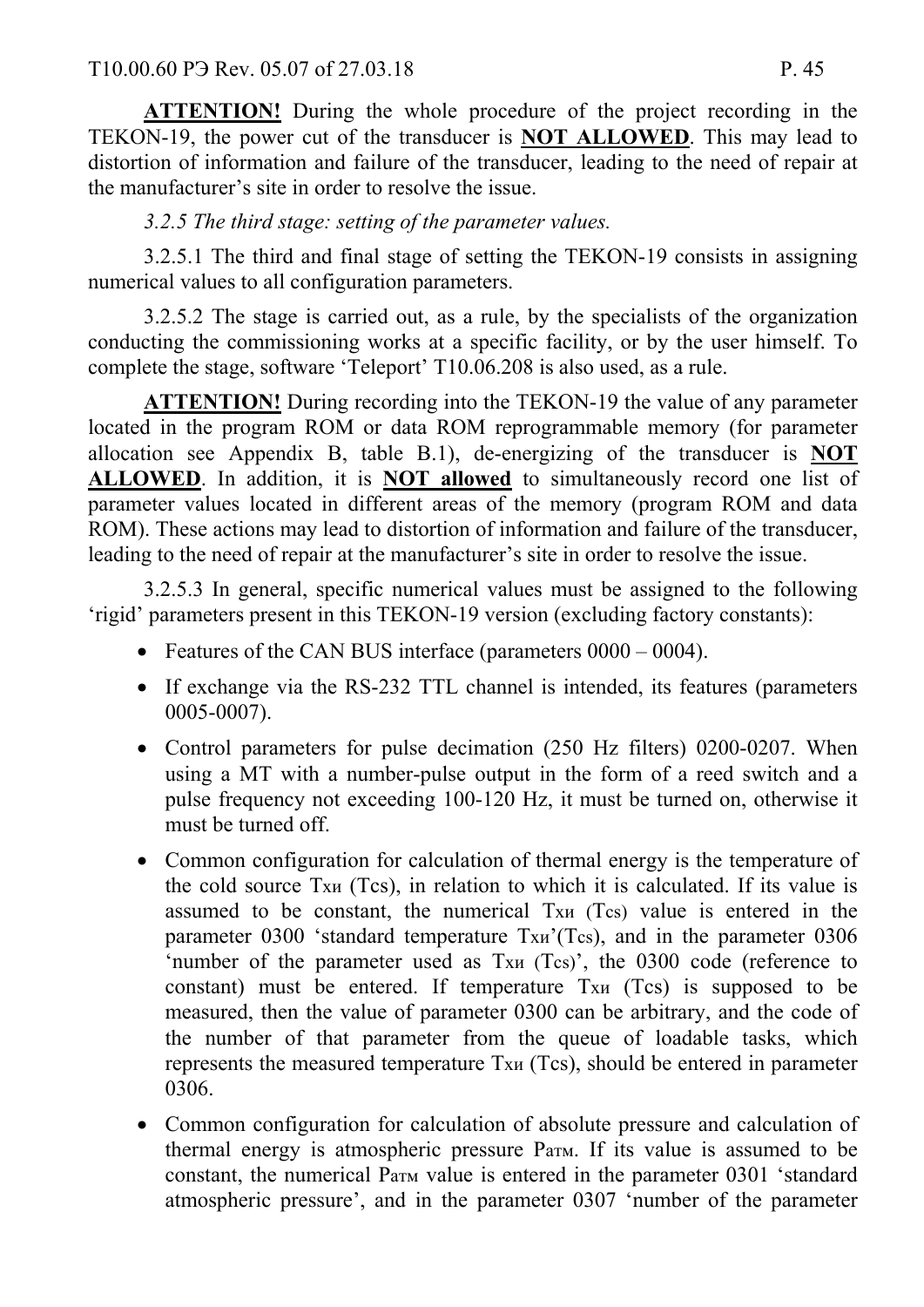used as Ратм', code 0301 should be entered (reference to the constant). If the pressure Ратм is supposed to be measured, then the value of parameter 0301 can be arbitrary, and in parameter 0307 the code of the number of that parameter from the queue of loadable tasks should be entered, which represents the measured pressure Ратм. In any case, both when specifying by means of a constant, and when measuring of Ратм, its value can be expressed in millimeters of mercury, kilograms per square centimeter or megapascals. To inform the program about the units of measurement used, they must be indicated via the parameter 0304 'Ратм units of measurement', which takes one of three values:  $0 \text{ (mm Hg.)}, 1 \text{ (kgf/cm}^2), 2 \text{ (MPa)}.$ 

- The remaining settings for commercial calculations are the estimated time interval in minutes (F020), the calculation hour (F023), the calculation day (F022), the current date (F017), the current time (F018), the daylight saving time ban / permission (0303).
- Settings of up to 200 items of the display main menu with numbers 'N' from 00 to 199.
- $\bullet$  Settings of up to 56 archives menu items with numbers 'N' from 00 to 55.
- Settings of up to 10 items of the display cyclic menu.

It is allowed to assign the displayed items not in a row, but with gaps, which will be automatically bypassed when displayed.

Values of the facility settings made by the manufacturer are shown in Table 3.2. The values of the remaining parameters are not defined.

| No.              | Parameter name                                | Value               |
|------------------|-----------------------------------------------|---------------------|
| 0000             | CAN-BUS network number                        | 01                  |
| 0004             | CAN-BUS configuration                         | 41 <sub>E0</sub>    |
| 0005             | RS-232 TTL network number                     | 01                  |
| 0006             | RS-232 TTL interface descriptor               | 08                  |
| 0007             | RS-232 TTL frequency constant                 | FD00 (9600Hz)       |
| 02000207         | 250 Hz digital-data filter at the input is on | $\theta$            |
| 0300             | Heat sink reference temperature               | 0.0                 |
| 0306             | Parameter number used as Txu                  | 0300                |
| 0301             | Standard atmospheric pressure                 | 745.0               |
| 0307             | Parameter number used as Parm                 | 0301                |
| 0304             | Parm units of measurement                     | $0 \text{ (mm Hg)}$ |
| 0303             | Daylight saving time permission               | 0 (prohibited)      |
| F017             | Date                                          | Current values are  |
| F018             | Time                                          | set                 |
| F <sub>020</sub> | Calculation time interval                     | 05                  |
| F <sub>023</sub> | Calculation hour                              | 00                  |
| F022             | Calculation date                              | 01                  |
| F025             | Service engineer password                     | FFFFFFFF (no)       |

Table 3.2 – Facility configuration parameter values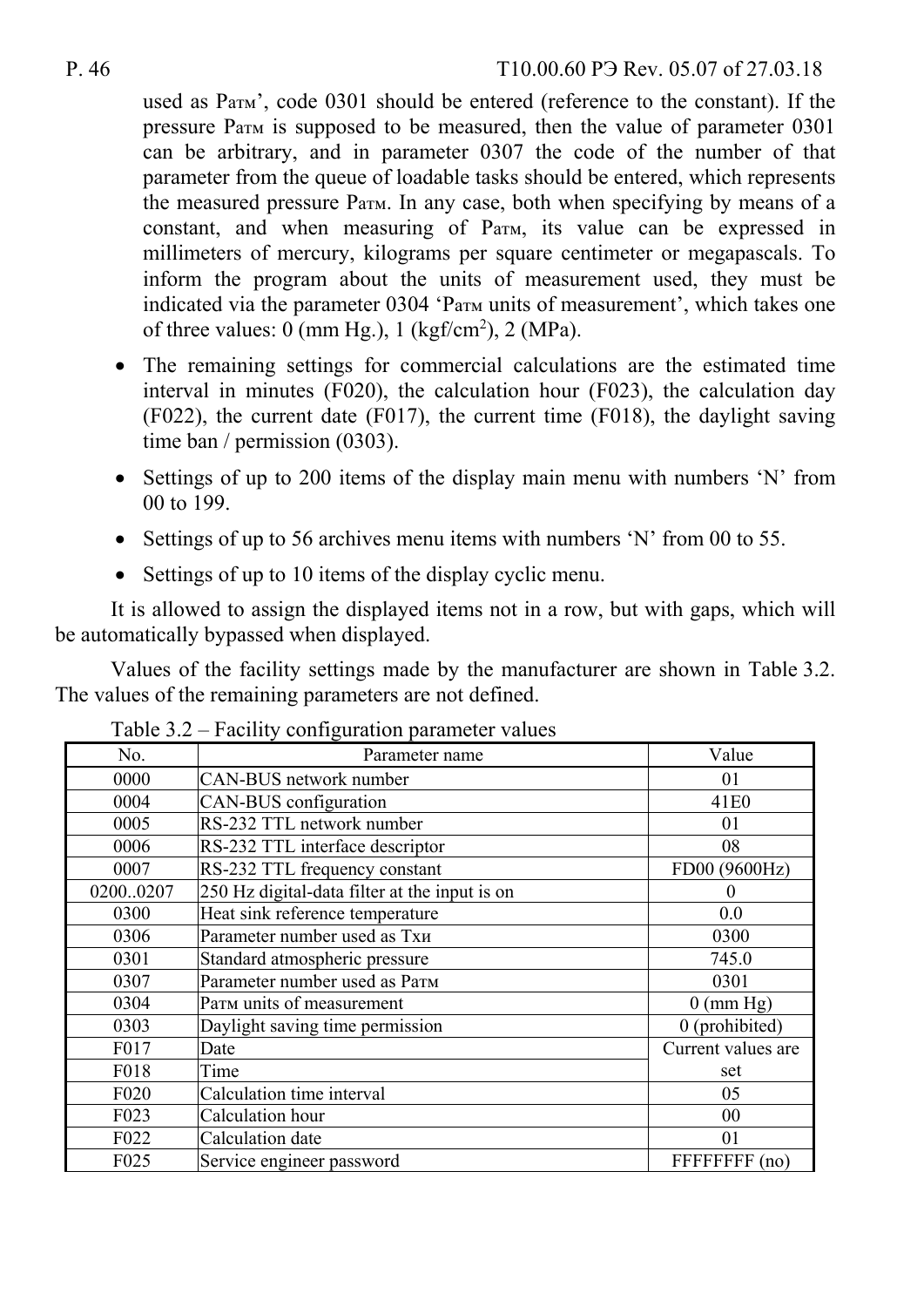#### T10.00.60 P<sub>3</sub> Rev. 05.07 of 27.03.18 P. 47

3.2.5.4 For all **loaded** tasks, specific numerical values of the setting parameters (features of sensors, narrowing devices and pipelines, units of measurement, etc.) should be specified.

3.2.5.5 The output accumulated parameters of all tasks must be assigned initial values, usually zero. This can be done either by assigning directly to each parameter of number '0.0', or by thoroughly cleaning the area of the external RAM allotted for parameters of loadable tasks. The second method is more preferable and is performed by setting a single value of the bit parameter 0302 'clearing of information of the external RAM'. The TEKON-19 program performs cleaning of the entire external RAM area allocated for storing the parameters of loadable tasks, sets markers of all archive types, after which parameter 0302 is reset. The cleaning event is entered into the system event log.

3.2.5.6 In exceptional cases, it is possible to perform the initial start-up operation of the TEKON-19 program (except version 11). It is also performed by recording '1' into the bit parameter 0302, but only when the technological jumper is installed in the RS-232 TTL connector. A full cleaning of all TEKON-19 RAM, including the system area, is performed with a time setting of 23:59:00 and a conventional program development date on January 1, 2013. The initial launch fact is recorded in the system event log. Next, the jumper should be removed, and the time and date – reset.

3.2.5.7 In order for all accumulation, archiving and display tasks to start working normally after commissioning, it is sufficient after completing the commissioning works to perform the memory clearing operation in accordance with the instructions given in 3.2.5.5.

3.2.5.8 Upon completion of the configuration, the TEKON-19 programming cards can be issued, for example, using the 'Teleport' software.

3.2.5.9 The programmed TEKON-19 is ready for operation at the facility. If necessary, after completing the setup and putting the transducer into operation, a service engineer password can be set, which protects the task settings and commercial parameters from unauthorized changes.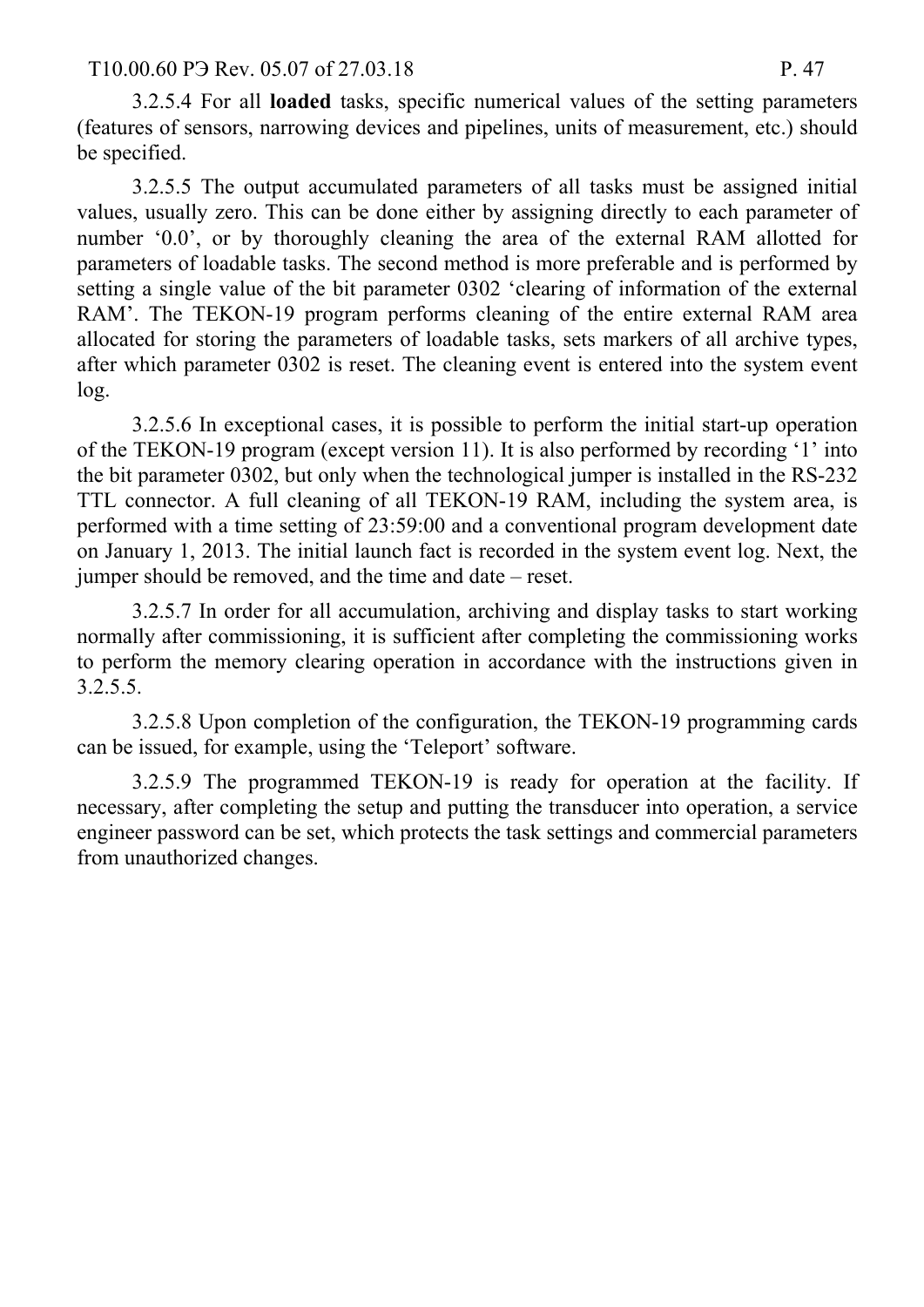### **4 USE OF THE TRANSDUCER**

#### **4.1 Reading parameters via CAN BUS**

4.1.1 The main way to access the TEKON-19 parameters in operation is to exchange with a PC via the main digital CAN-BUS interface through the corresponding adapters produced by the manufacturer and the communication equipment of information communication channels using various software that support the controller exchange protocols (for example, the 'Teleport' software, dispatching software complex 'ISKRa', etc.). The ways of programs usage are set out in the documentation thereto and in their help functions (HELP).

4.1.2 When working in operation as part of an automated information collection system at the 'User' access level, all calculated values for all assigned tasks are displayed; their correction is impossible.

4.1.3 If after executing all the necessary connections and settings, the exchange program launched on the PC (for example, the 'Teleport' software) cannot establish the connection to a specified network address, the following actions should be performed:

4.1.3.1 Check the integrity of the cables, polarity of connections, reliability of the contacts, operability of the PC port, correct installation of the COM port number in the program and try communication again;

4.1.3.2 In the program, launch the function of searching for connected modules of the system by automatically searching for network numbers along the whole range from 00 to FF. If a response is received for one of the numbers, the cause of the malfunction is the incorrectly set network address in parameter 0000. Contacting the address found, replace it with the desired one.

4.1.3.3 If the search function did not find the connected module, it is possible that in the TEKON-19 the configuration parameter 0004, which sets the speed and information characteristics of the interface is distorted. In this case, turn off the TEKON-19 power supply and install a special plug in the RS-232 TTL connector (you can make it yourself from a cable plug by connecting pins 2 and 3 to each other). After powering on the TEKON-19, regardless of the condition of the memory addresses associated with the parameters 0000 and 0004, these parameters acquire the default values: address 00, configuration 41E0. By contacting the address 00 at 300 kBaud, correct the configuration settings.

4.1.3.4 After switching off the power again, **it is obligatory** to remove the plug, and after turning on the power, check again the connection with the address already set.

4.1.3.5 Network addresses and baud rates received by the TEKON program for execution can also be monitored via the display service menu (see 4.2.11).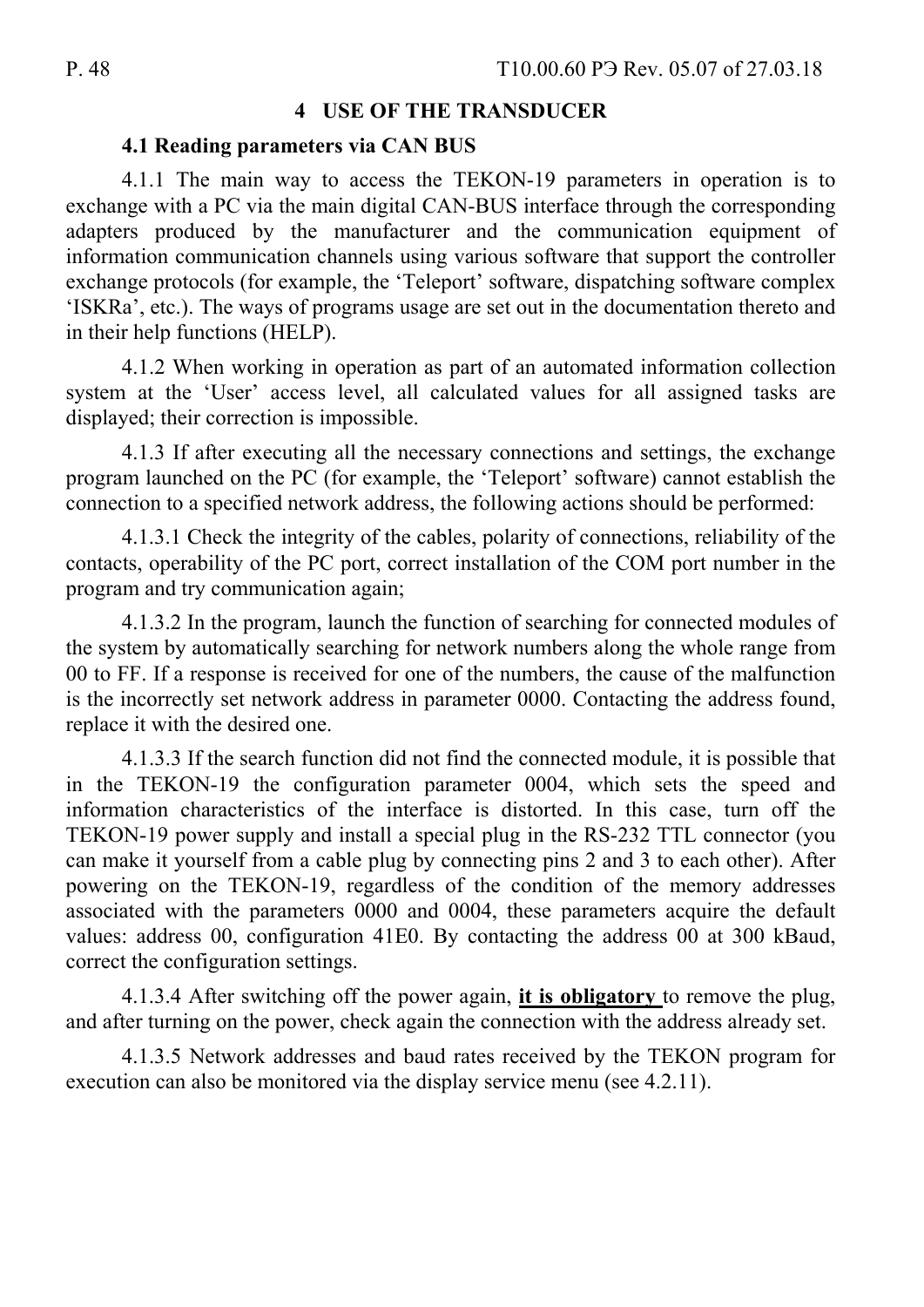## **4.2 Reading information from the front panel indicator**

#### *4.2.1 General*

4.2.1.1 The TEKON-19 (except version 11) are equipped with an alphanumeric display located on the front panel with two control buttons. The display has 2 lines of 12 symbols each. Using the display, the user can view the condition of a number of parameters and their names, which have been pre-programmed to be read using a special 'menu'. The menu consists of three levels – the initial level (constant starting point), the intermediate level of titles and the level of operations. In turn, the level of operations consists of three parts: the main menu, the archive menu and the service menu. The overall menu structure is shown in figure 4.1. Partial correction of parameters displayed in the main menu is possible after performing some auxiliary operations in the service menu.

**NOTE:** The TEKON-19 in version 15 has its own unique menu structure, its description is provided in the OD to the measuring complex, which includes it. It is not described in this document.



Figure 4.1 – Display menu structure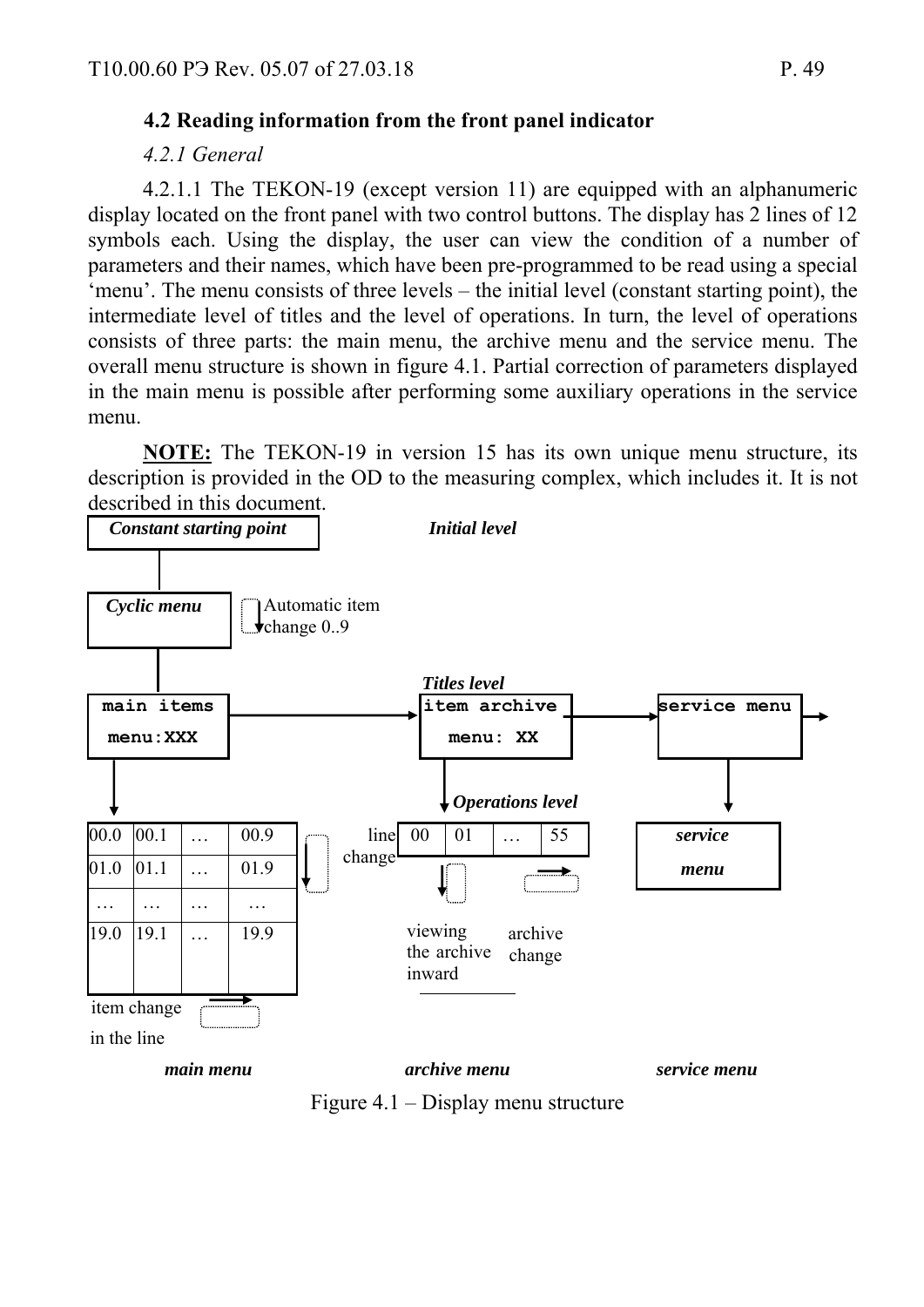4.2.1.2 In general, the movement through the menu, i.e. transition from one menu item to another is performed by briefly pressing the control buttons on the front panel, labeled 'down arrow', '▼' and 'right arrow' '►/. When pressing, the service symbol lights up in the first position of the bottom line (an analogue of the 'beeper' on the keyboards of many devices). At the level of operations, movement occurs only across active items (which displayed parameter code is different from FFxx) with automatic omission of inactive items (the displayed parameter code of the in which is equal to FFxx), both upwards and downwards in terms of the item number.

4.2.1.3 The TEKON-19 parameters, which have an internal representation in the form of float-point numbers, are usually assigned to the display in the menu. Display accuracy, i.e. the number of decimal places after the comma, is set when setting within the range from 0 to 4. The range of displayed numbers is from  $-10^6$  to  $+10^7$ ; otherwise, an overflow sign (\$) appears on the indicator. If the value of the displayed parameter is a special code 'not a number' (hexadecimal code FFFFFFFF), the symbols of four asterisks (\*\*\*\*) are displayed on the indicator. The '+' sign is not displayed. Numbers smaller than  $10^{-7}$  in modulus are displayed to be strictly equal to zero, without decimal places. The number on the display is rounded upwards if the first discarded order is 5 or more.

4.2.1.4 If necessary, it is allowed to include in the main menu parameters that have an internal representation in the form of unsigned one- and two-bit integers within the range from 0 to 65,535, as well as bit parameters and hexadecimal numbers (one, two and four bytes). The principle is as follows:

- The parameter is displayed as a float-point number if its internal representation is 4 bytes long, and the 'display accuracy' is set within the range from 0 to 4 symbols.
- A parameter of any length (one-, two-, and four-byte) is displayed as a hexadecimal number (see tables B.1 and B.2) if the conditional 'display accuracy' for it is set to more than 4. If the display accuracy is set to FF, the multibyte number is displayed entirely and so that the 'high' byte is located on the left, for example, 8825FD13. If the accuracy is set within the range from 05 to FE, the multibyte number is displayed byte-wise and so that the lowest byte is located on the left, for example, 12 FD 25 88.
- A parameter of 1 or 2 bytes in length is displayed as an unsigned integer decimal number if the conditional 'display accuracy' for it is 4 or less. If the accuracy of 0 is set for a two-byte number, it is displayed entirely within the range from 0 to 65,535. The accuracy within the range from 1 to 3 determines the byte-wise number indication, with the high byte located on the left.
- The bit parameters are automatically recognized, for them the 'display accuracy' is not analyzed.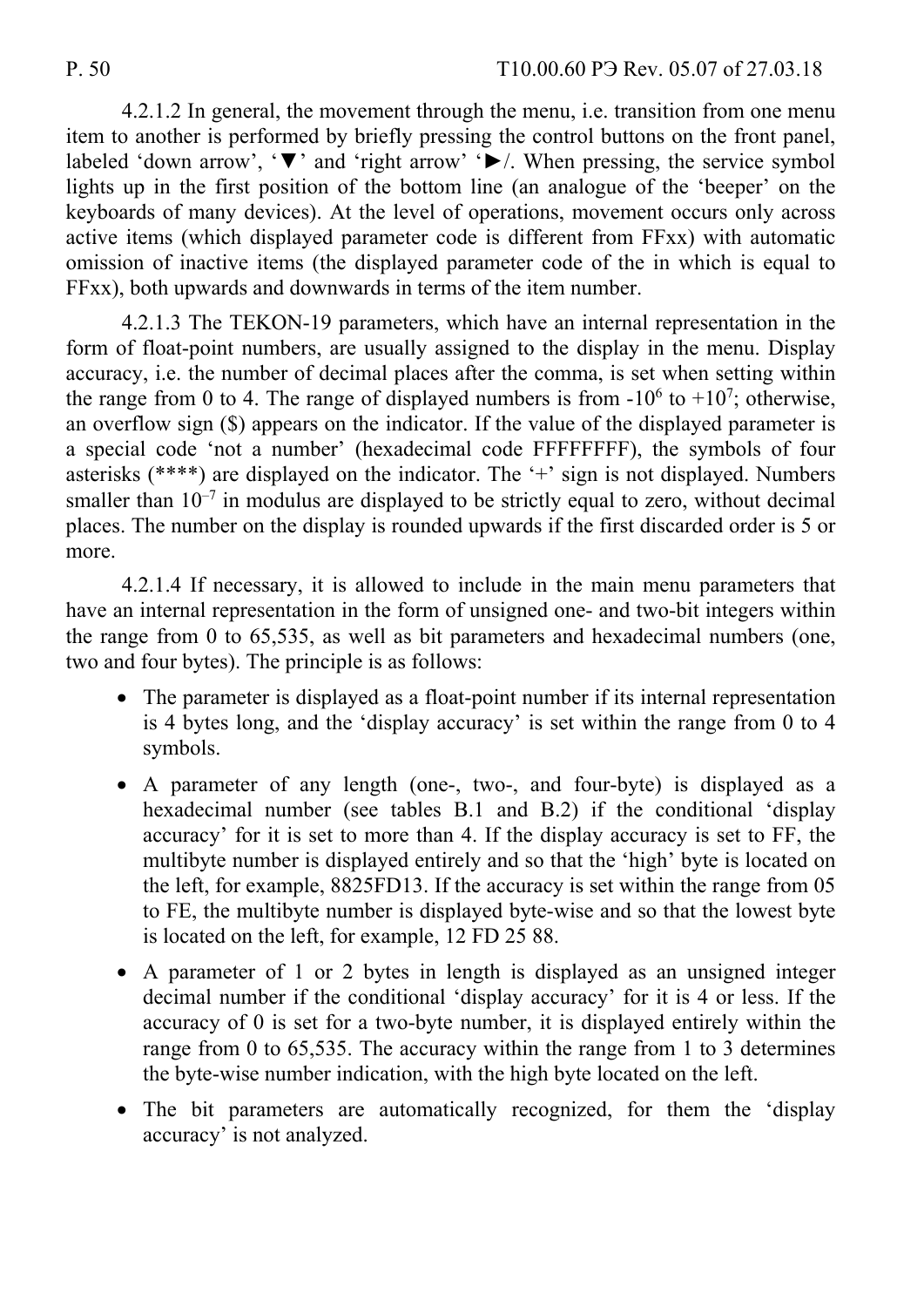4.2.1.5 The main direction in the menu is the movement in the direction of increase of the item number. Using the right button '►', you move along the line from left to right, using the left button ' $\nabla$ ' – you move along the column from top to bottom or view the archive from the current moment deeper into the archive. To change the direction of movement, you must hold down the corresponding button for 2 seconds. The change of direction is performed in a similar way; a reverse transition is also possible. The current direction of movement is periodically displayed on the display in the form of arrow symbols upwards ' $\uparrow$ ', downwards ' $\downarrow$ ', to the right '>', to the left '<'. If there are no keystrokes within 256 seconds and also when entering the initial level of the menu, the direction of movement automatically switches to the main one (right and down).

**NOTE**: in the service menu, as well as after the start of correction (see 4.2.10), the possibility of changing the direction is blocked, only the main direction of movement remains.

4.2.1.6 Since the operations performed by the button depend on the duration of pressing, the menu item is changed not at the moment of pressing, but at the moment of releasing the button (except exit to the permanent menu item, see 4.2.2.1).

### *4.2.2 Initial menu level*

4.2.2.1 The initial level of the menu is the original one at power-on of the TEKON-19. It is also transitioned to from any item in the menu by simultaneously pressing both buttons. The level consists of three consecutive automatic steps. The duration of the first and second steps is 5 seconds each, the duration of the third one is not limited.

4.2.2.2 At the first step, the general information identifying this transducer is displayed: in the top line: transducer version (02M, 03M, 04M, 05M, 06M, 10M), then –series and serial number in the form of an 8-digit number 'XXXXYYYY', where XXXX is the series, YYYY is the serial number. The bottom line shows the software version number as 'XX.YY' (for the algorithm set 03) or 'YY.XX' (for algorithm set 04), where XX is the version number of the basic software, YY is the version number of the calculation algorithm library (metrologically significant software), i.e. 03 or 04, for example:

|  | 06M 00011234  |
|--|---------------|
|  | version 82.03 |
|  | 06M 00011234  |
|  | версия 82.03  |

|  | 05M 00014321  |
|--|---------------|
|  | version 04.01 |
|  | 05M 00014321  |
|  | версия 04.01  |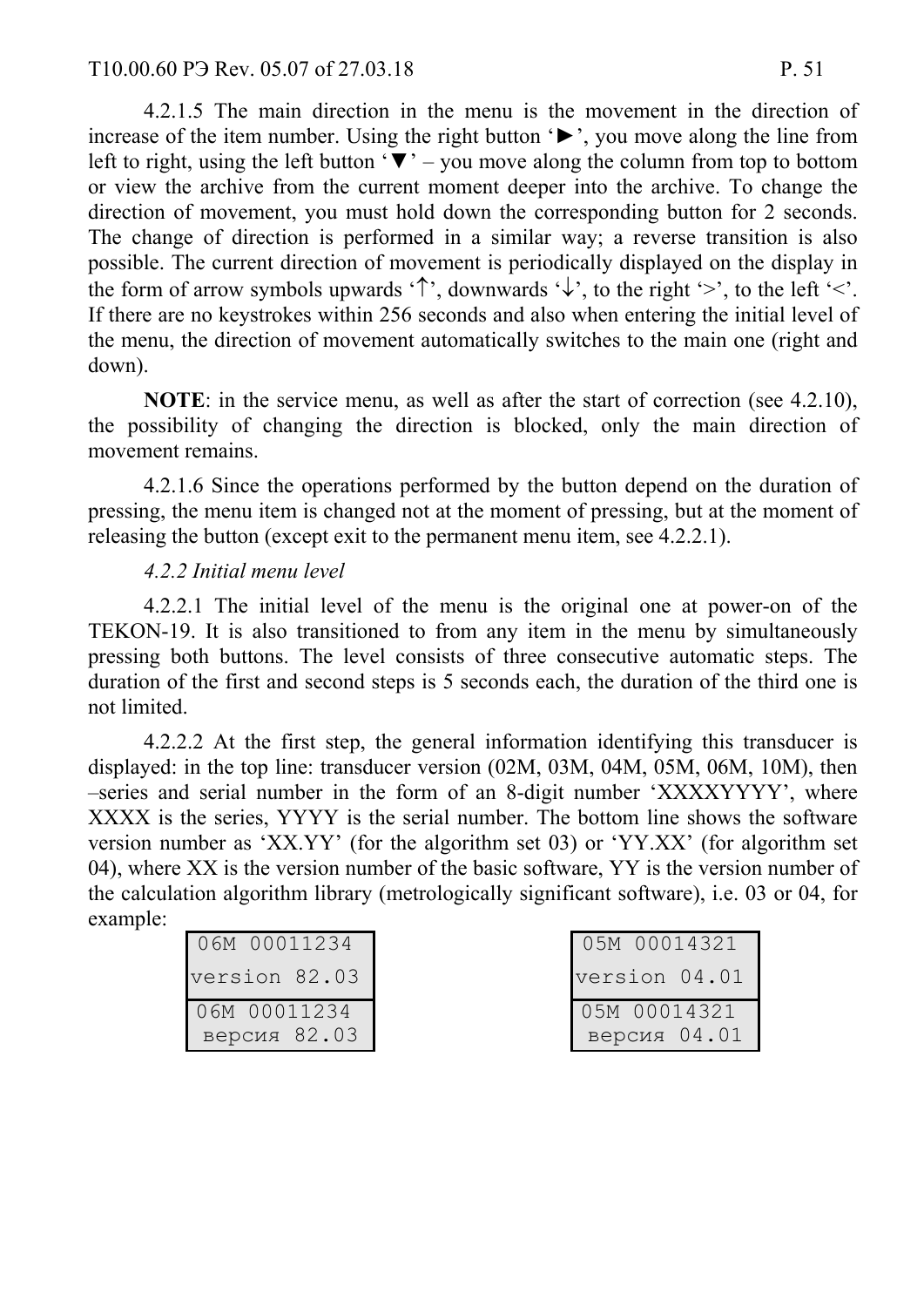4.2.2.3 During the second step, the standard name formed during the stage of creating a task queue, consisting of two lines of 12 characters each, is displayed, for example:

| 2 heating | 12 трубы    |
|-----------|-------------|
| pipes     | • отопление |

This name is loaded along with the task queue. If the name is not loaded, i.e. the space allocated to it in the device's memory begins with two consecutive codes '00' or 'FF', then, the message «очередь без имени» ('queue without a name') is displayed. If no tasks are loaded, «задач: НЕТ» ('tasks: NONE') is displayed in the top line, the bottom line is empty. If the queue is loaded with errors, the top line displays  $\frac{\alpha}{2}$ ОШИБКА» ('tasks: ERROR'), the bottom line shows the queue identifier.

4.2.2.4. During the third step, the current date in the form of DD.MM.YY and the day of the week are displayed in the top line. The bottom line shows the current time in the form of HH:mm:ss and three service symbols, reflecting the current operating mode of the TEKON-19, for example:

| $18.05.15$ Mon $18.05.15$ $\overline{m}$ |                              |  |
|------------------------------------------|------------------------------|--|
| $15:36:54$ $\blacksquare$ *)             | $15:36:54$ $\blacksquare$ *) |  |

In the last position of the bottom line in the «РАБОТА» (OPERATION) mode, symbols of the left '(' and right ')' parenthesis are alternately displayed. The indication change occurs at the end of the next cycle of the TEKON-19 program account. In the «ОСТАНОВ» (STOP) mode, and also when the technological jumper is in place (see 4.1.3.3), the minus sign is constantly displayed in this position, i.e. '–'. For further information, see 2.3.10.10.

The asterisk '\*' in the penultimate position of the bottom line indicates the absence of failures (zero state of the bit parameter of common failure 050E). If there are failures, instead of the asterisk the question mark '?' will be displayed. If there is at least one failure in the 0th bit of the parameter 0500 (see table 2.9), the question mark is lit permanently, which indicates critical failures of the equipment or the program of the TEKON-19 itself. If the 0th bit is clear, and there are signs of failure only in bit 1, the question mark flashes with a periodicity of 1 s.

The symbol in the previous position of the bottom line, other than a space, is displayed only if there are loaded tasks of two-rate electricity metering. During the main rate (daytime on working days) a transparent hexagon symbol is displayed. At the time of the discount rate at night, a black rectangle symbol is displayed. In the daytime on holidays and weekends the indicated symbols are displayed alternately with a periodicity of 1 second.

4.2.2.5 If there is a cyclic menu, the third step of the initial menu is automatically included in the cyclic menu. In this case, the duration of this step is 5 seconds.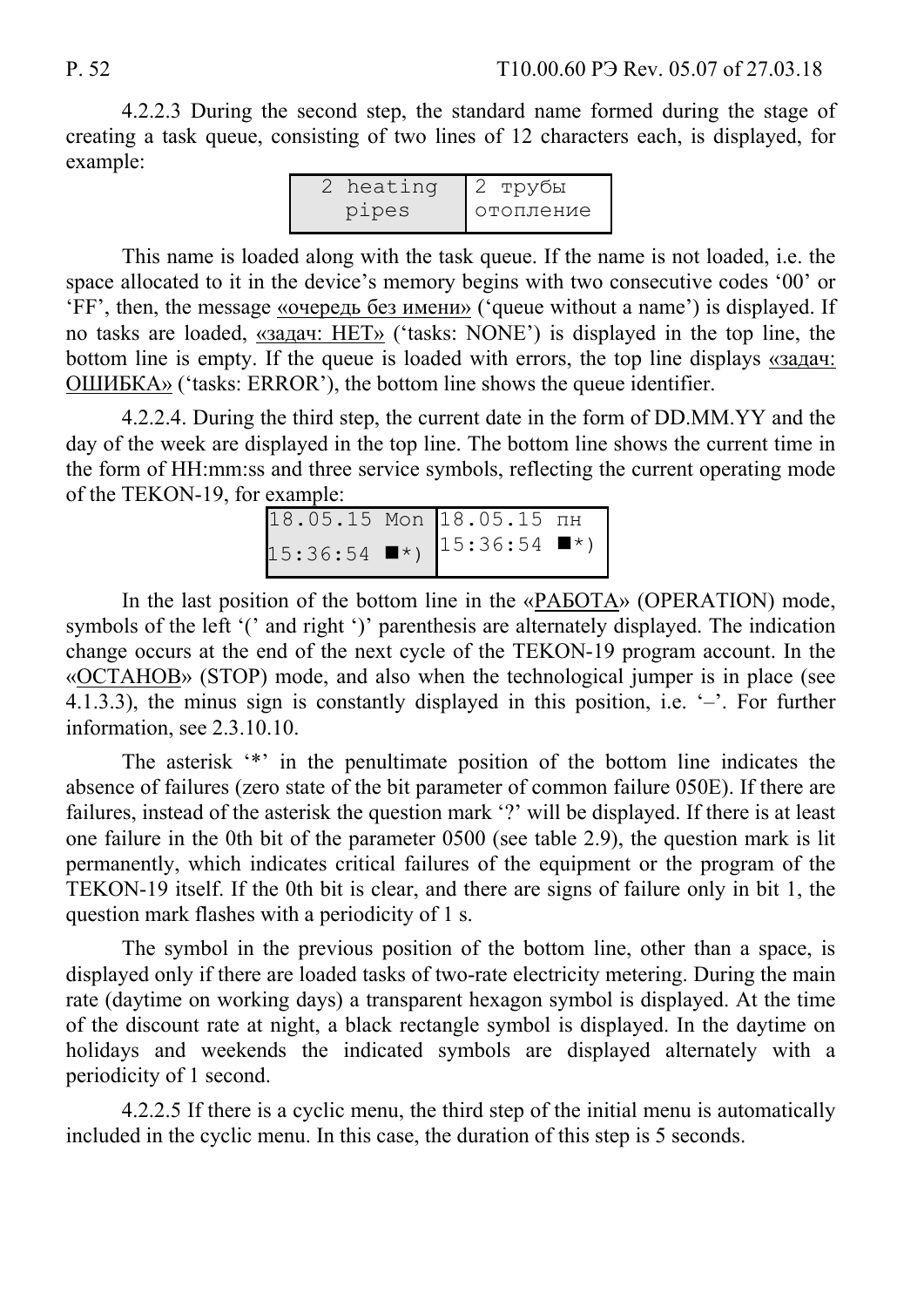#### *4.2.3 Title level*

4.2.3.1 Exit from the initial level of the menu to the intermediate level of titles occurs when pressing any button at any step of the initial item or cyclic menu. At the intermediate level, there are three items that represent the titles of the menu level of operations. Changing the item is done by pressing the right button, the items change in a loop.

4.2.3.2 The first two items of the title level «меню основн» ('main menu') and «меню архивов» ('archive menu') are intended for users. Under the title, the number of active items in the corresponding menu is displayed. If it is different from zero, pressing the down arrow key takes the menu to the performance level.

4.2.3.3 The last item of the title level «меню служебн» ('service menu') is the service one, and users, as a rule, should skip it by pressing the right button. Pressing the left button will take you to the service menu.

#### *4.2.4 Main menu*

4.2.4.1 The main menu contains 200 individual items with decimal numbers 'MN' from 000 to 199 inclusive, arranged in a table of 20 lines with 10 elements in each, as shown in figure 4.1. In this case, the two-digit number 'M' from 00 to 19 determines the line number, the 'N' number from 0 to  $9 -$  the element number in the line. Placement of active items by numbers is selected during configuration and can be arbitrary. The availability of inactive items anywhere in any line, and the presence of entirely empty lines are allowed.

4.2.4.2 Entering the main menu is possible from the «меню основн» (main menu) item of the title level if the main menu contains at least one display parameter, which code is different from FFxx, and is performed by single pressing of the 'down arrow' button. The first item to be displayed will be the active item with the minimum number.

4.2.4.3 In all active points in the top line, the name line entered when creating the menu is displayed, and in the bottom line – the numerical value of the specified parameter with the specified accuracy. Periodically, every few seconds, and also after pressing any button or holding it for 2s, instead of the last six characters of the top line of the display, the number of the current menu item is displayed as the number of the menu line and the element number in the line, separated by a dot symbol, as well as the current direction of movement by buttons. For example, if the pressure in the return pipeline is  $2.3467 \text{ kg/cm}^2$ , then at the exit to item 21, the display will take the following form:

| Prev, $kq/cm2$<br>2.35                  | Prev, $\sqrt{02.1}$<br>2.35 |
|-----------------------------------------|-----------------------------|
| Робр, $\kappa\Gamma/\text{CM2}$<br>2.35 | Робр, $\sqrt{02.1}$<br>2.35 |

4.2.4.4 When in the main menu, the 'right arrow' button is used to move within the current line only (scrolling the line to the right or left, see 4.2.1.5). Pressing it once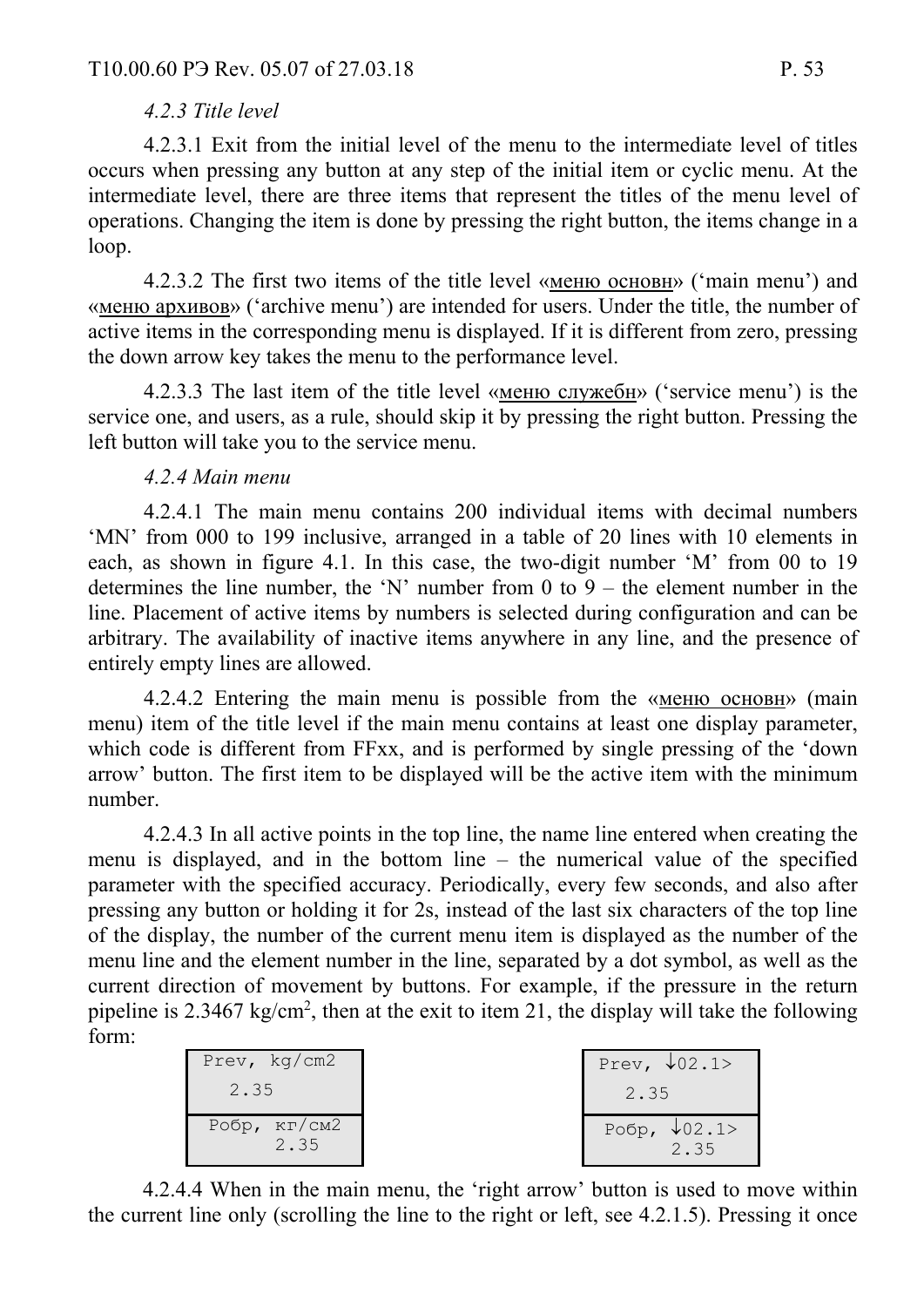brings up the next active item in the line. After the last active item of the line, it automatically returns to the first active item of the current line.

4.2.4.5 When in the main menu, the 'down arrow' button is used to change lines (scroll up or down the column, see 4.2.1.5). Pressing it once causes transition to the next line containing the active item in this column. After the last line, it automatically returns to the first active line.

4.2.4.6 The update of the parameter value indication in any menu item occurs initially at the moment of entering a new item, and then periodically from one to several times per second.

# *4.2.5 Archive menu*

4.2.5.1 The archive menu contains 56 separate items with decimal numbers 'MN' from 00 to 55, inclusive, arranged in one line, as shown in figure 4.1. Allocation of active items by number is selected during configuration and can be arbitrary. The availability of inactive items anywhere in the line is allowed.

4.2.5.2, It is allowed to include in the archive menu the parameters of loadable tasks only, which are output for loaded tasks of archives of months (for 1 and 4 years), archives of days, archives of hours (for 16, 32 and 64 days), archives of user's events. In addition, the inclusion of the 'rigid' parameter 0904, which is the output for the system event log, is allowed. Other options and other types of archives are not allowed.

4.2.5.3 You can enter the archive menu from the «меню архивов» ('archive menu') item of the title level if there are at least one display parameter in the archive menu, the code of which matches the number of the output parameter of one of the loaded archive tasks or is equal to 0904, and it is performed by pressing the left button 'down arrow' once. The first active item with the minimum number is displayed.

4.2.5.4 When you exit to any menu item, following is indicated first of all:

- $\bullet$  in the top line of the display the name entered when setting the item. Periodically, once every few seconds, instead of the last three characters in the top line, the number of the current menu item and the direction of movement are briefly displayed when changing the archive (see 4.2.1.5);
- $\bullet$  in the bottom line of the display the type of archive automatically determined when displaying («месячный 12м» 'monthly 12m', «месячный 48м» 'monthly 48m', «суточный» 'daily', «часовой 16дн» 'hourly 16d', «часовой 32дн» 'hourly 32d', «часовой 64дн» 'hourly 64d', «события сист» 'sys events', «события» 'events'), e.g.:

| $Q$ 135 school          | $Q$ 135 sc 25<           |
|-------------------------|--------------------------|
| daily                   | daily                    |
| О 135 школа<br>СУТОЧНЫЙ | Q 135 WK 25<<br>СУТОЧНЫЙ |

4.2.5.5 Viewing the contents of an archive is performed by repeatedly pressing the 'down arrow'. Viewing is performed in the direction from the last moment of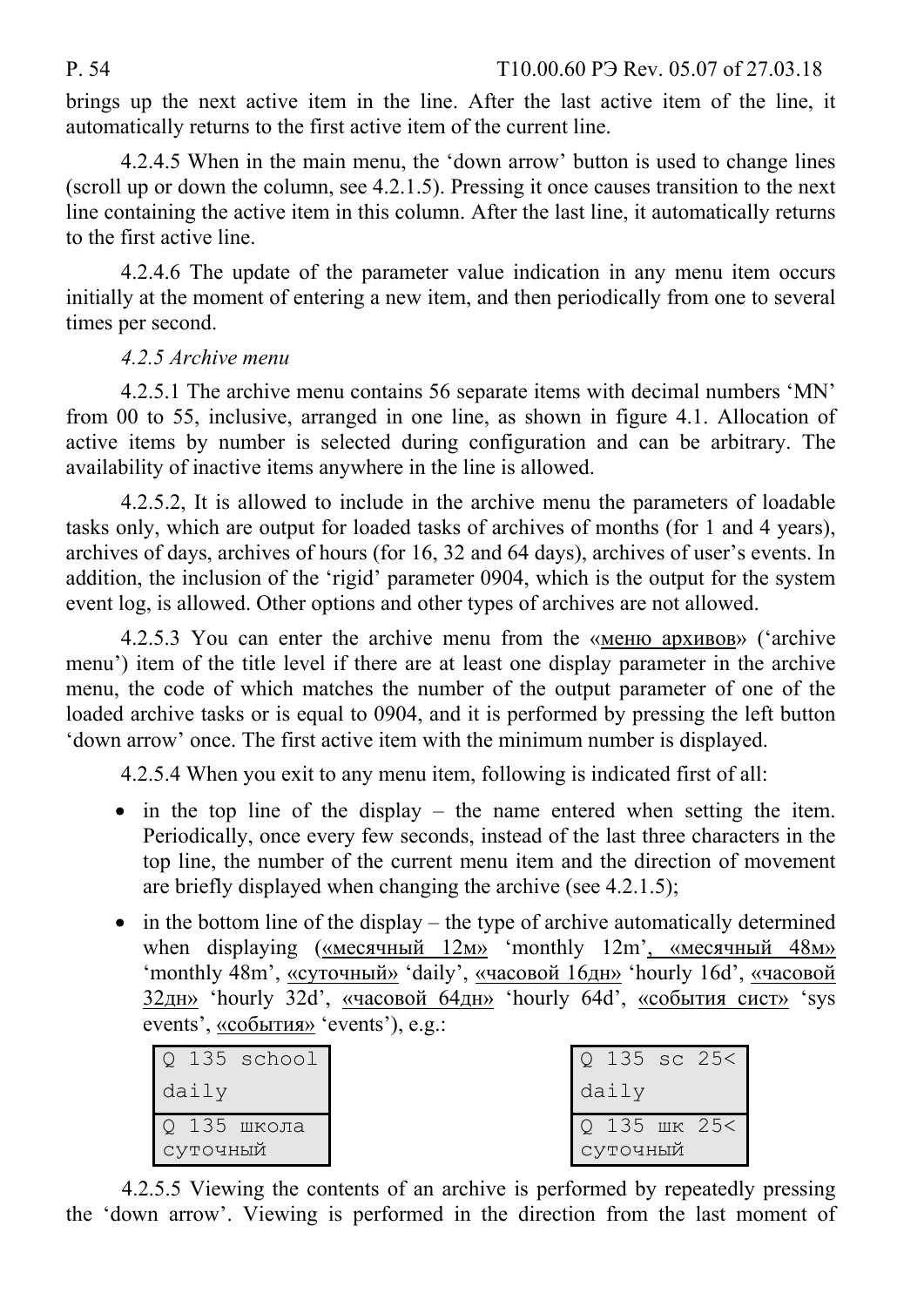#### T10.00.60 P<sub>3</sub> Rev. 05.07 of 27.03.18 P. 55

recording of information in this type of archive deeper into the archive, to its end, with a circular transition in time from end to beginning. Each pressing of the 'down arrow' button shifts the archive viewing point by one record unit of the corresponding archive type (by month, day or hour). The viewing direction can be reversed by holding down the 'down arrow' for 2 seconds according to 4.2.1.5.

4.2.5.6 When viewing any numeric archive, the bottom line displays the numerical value of the archive contents with a given accuracy, and the top line shows the viewing direction (depthward  $\psi$ , backward  $\hat{\tau}$ , time and date of the archive. For the months archives there are the month number MM and the year YYYY, for the archive of days – the full date in the form of DD.MM.YYYY, for the archive of hours – the date in the form of DD.MM and the hour of recording (its beginning and end in the form of  $HH - HH+1$ ), for example:

| monthly                     | daily                              | hourly                            |
|-----------------------------|------------------------------------|-----------------------------------|
| 04 2015 $\sqrt{ }$          | $15.06.2015 \downarrow$            | $15.09$ 16-17 $\downarrow$        |
| 182.6                       | 45400.0                            | 7.66                              |
|                             |                                    |                                   |
| месячный                    | суточный                           | часовой                           |
| 04 2015 $\sqrt{ }$<br>182.6 | $15.06.2015 \downarrow$<br>45400.0 | $15.09$ $16-17\downarrow$<br>7.66 |

It should be noted that the time and date of the archives are not really stored in the archives themselves and are formed only by the display program, based on the current time and date, the type of archives and the current viewing depth.

4.2.5.7 In the archive menu, the 'right arrow' button is used to change the displayed archive. Pressing it once at any current viewing depth of the current archive causes a transition to the beginning of the next active item (right or left – by long pressing the button according to 4.2.1.5) with an indication of the archive title according to 4.2.5.4 and automatically returning to the archive view mode. After the last active item, it automatically returns to the first active item.

4.2.5.8 Since the information stored in the archives is not updated during the viewing time, the display is generated for each menu item of the archives only at the moment when the button is pressed to change the archive, depth or viewing direction; then the value on the indicator is simply saved.

4.2.5.9 When viewing archives of events, the top line displays the date of the event in the form of DD.MM and the moment with an accuracy of minutes HH:mm. The bottom line on the right displays the content of the event as an 8-digit hexadecimal number. The code of the event type is displayed on the left in the system log (see table 2.13), and in the user archive – the current viewing depth relative to the last record marker, on a loop from 0 to 255. If less than 256 events are recorded, when accessing the blank area, the bottom line displays the message «исчерпан» ("no events").

*4.2.6 Service menu*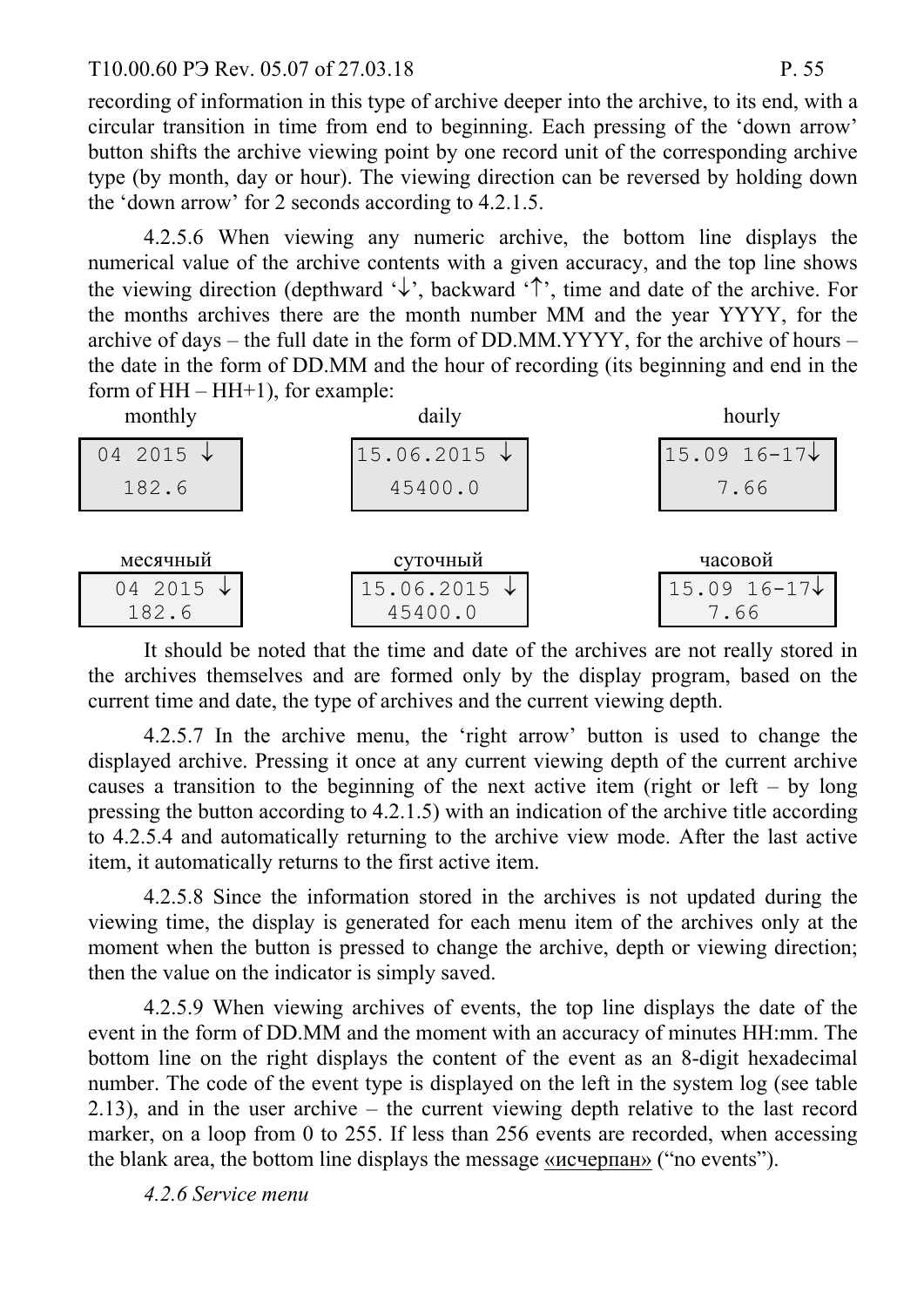#### P. 56 T10.00.60 P Rev. 05.07 of 27.03.18

The last item of the intermediate level «меню служебн» ('service menu') is the service one. At the level of operations, it has at least two main points: «состояние» ('condition') and «доступ» ('access'), which let you know or change the current mode of operation of the transducer and set a password of the 'Service Engineer' level. The «коррекция» 'correction' item allows or prohibits the correction of parameters in the main menu. The «настройки каналов» item 'channel settings' displays network numbers and baud rates via the CAN and RS-232 TTL channels. Further, there is transition to three items of names and numerical characteristics of the task queue and the item about software integrity.

The transition from one item to another is carried out by pressing the right button. Transitions are made in circles, the movement is only from left to right, the reversal direction of movement is blocked.

*4.2.7 «Состояние»('Condition') item of the service menu* 

4.2.7.1 In the «состояние» ('condition') item, the current TEKON-19 mode of operation is displayed, i.e. in operation mode – «РАБОТА» ('OPERATION').

| Condition | Состояние |
|-----------|-----------|
| operation | работа    |

No other actions in this item are RECOMMENDED for users. The exit from the item is made by pressing the right button (to the «доступ» 'access' item) or by simultaneously pressing both buttons (on the constant initial point).

4.2.7.2 The «состояние» 'condition' item allows changing the current mode of operation, i.e. to switch the TEKON-19 to the «ОСТАНОВ» (STOP) technological mode and back to the «РАБОТА» OPERATION mode. This may be required when the transducer is temporarily taken out of service, for example, for verification or repair, with the possibility to preserve the information accumulated in the transducer (see 2.3.11).

4.2.7.3 The first pressing of the left button takes the «состояние» 'condition' item to the next level, preparing the mode change to the opposite one:

| condition | состояние |
|-----------|-----------|
| change?   | изменить? |

If there is no such need, press the 'right arrow' button, and you will go back to the service menu title level. If the mode really needs to be changed, click the 'down arrow' button.

This button starts the next level of the service menu, which requires entering the correct value for the service engineer password (see 2.3.10). Initially, the original password code consisting of eight points, the blinking cursor in the left position of the bottom line and the word 'yes' in the right part of the bottom line light up:

| ent. password: вв. пароль: |       |
|----------------------------|-------|
|                            | ⊪… да |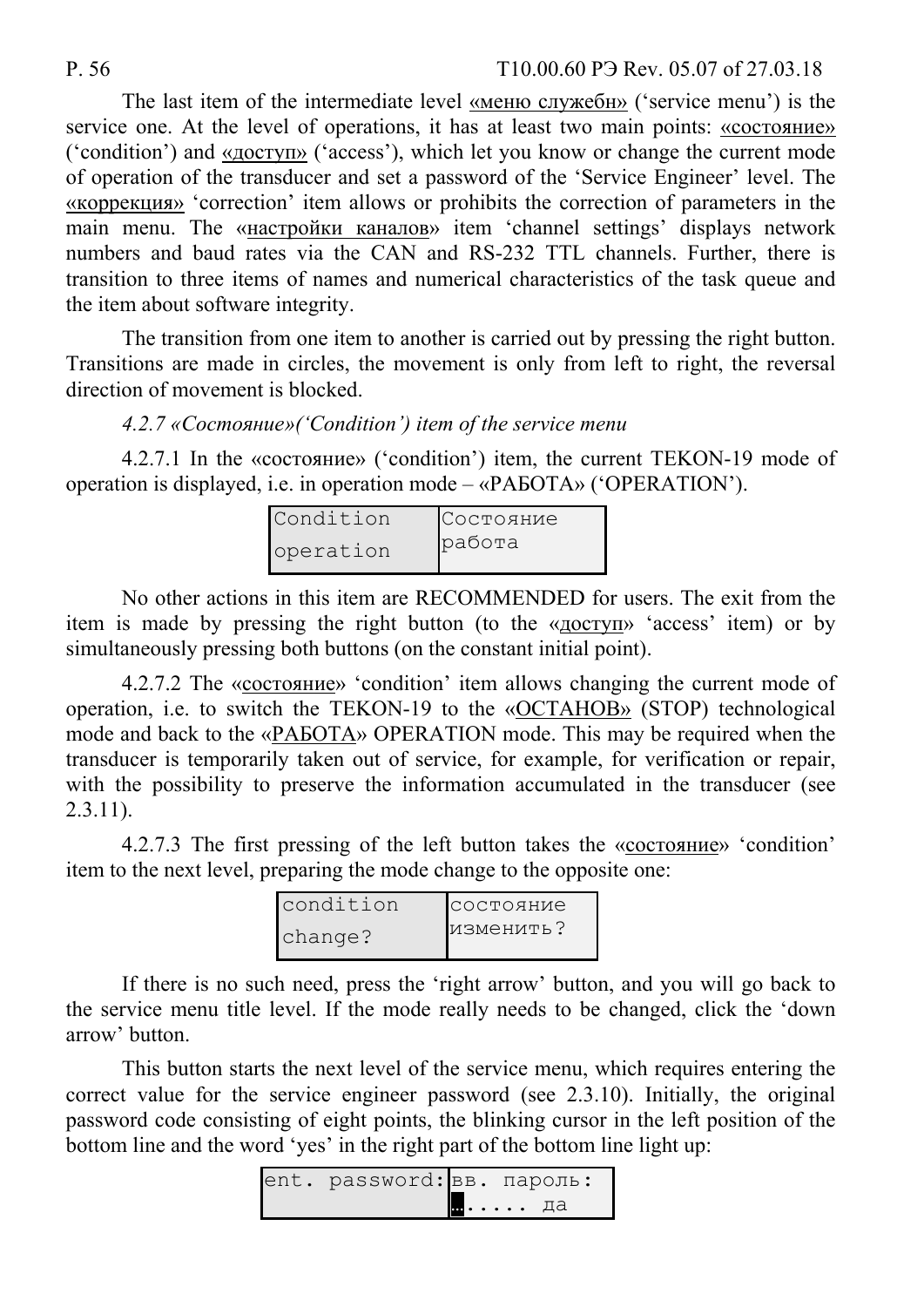Password entry rules:

- Each pressing of the left button changes the value of the digit in the position indicated by the cursor by one (the initial symbol of the point is replaced by a zero). All numbers are hexadecimal, changing upwards in a circle-like form:  $0.1, ..., 9, A, ... F, 0, ...$
- Each pressing of the right button shifts the cursor one position to the right. Shifting to the left is impossible, the reverse function does not work.
- If the transducer has not been supplied with a service engineer password, i.e. its real value is 00000000 or FFFFFFFF, it is allowed to enter an arbitrary combination of numbers, as long as there is not a single point in all positions.
- After entering all eight digits, the cursor is immediately placed on the first character of the word «да» ('yes'). Each pressing of the left button changes the word « $\overline{u}$ a» ('yes') to the word « $\overline{u}$ er» (' $\overline{u}$ o') and back.

The result of pressing the right button depends on the word displayed after the password. If 'no', the mode change operation is not performed, the menu returns to the title level of the service menu. If 'yes', when the password is entered correctly, the mode change operation is actually performed, the menu goes to the result indication level. In the upper line, a new mode is displayed, in the lower line - the word 'executed', for example:

| stop     | <b>ІОСТАНОВ</b> |
|----------|-----------------|
| executed | исполнено       |

Mode change is accompanied by a notice in the system event log. Pressing any button returns to the title level of the service menu.

4.2.7.6 If the password is entered incorrectly, the message 'no access' is displayed. Pressing any button returns the menu to the title level of the service menu, and if necessary, all actions to change the mode of operation must be performed again.

*4.2.8 The «доступ» ('access') item of the service menu* 

4.2.8.1 If the transducer was not supplied with a service engineer password, i.e. its real value is 00000000 or FFFFFFFF, the word «свободный» ('vacant') is displayed in the «доступ» ('access') section; otherwise – the words «с паролем» ('with password'), for example:



No other actions in this item are RECOMMENDED for users. Exit the item by pressing the right button (to the «состояние» 'condition' item), or by simultaneously pressing both buttons (to the constant starting point).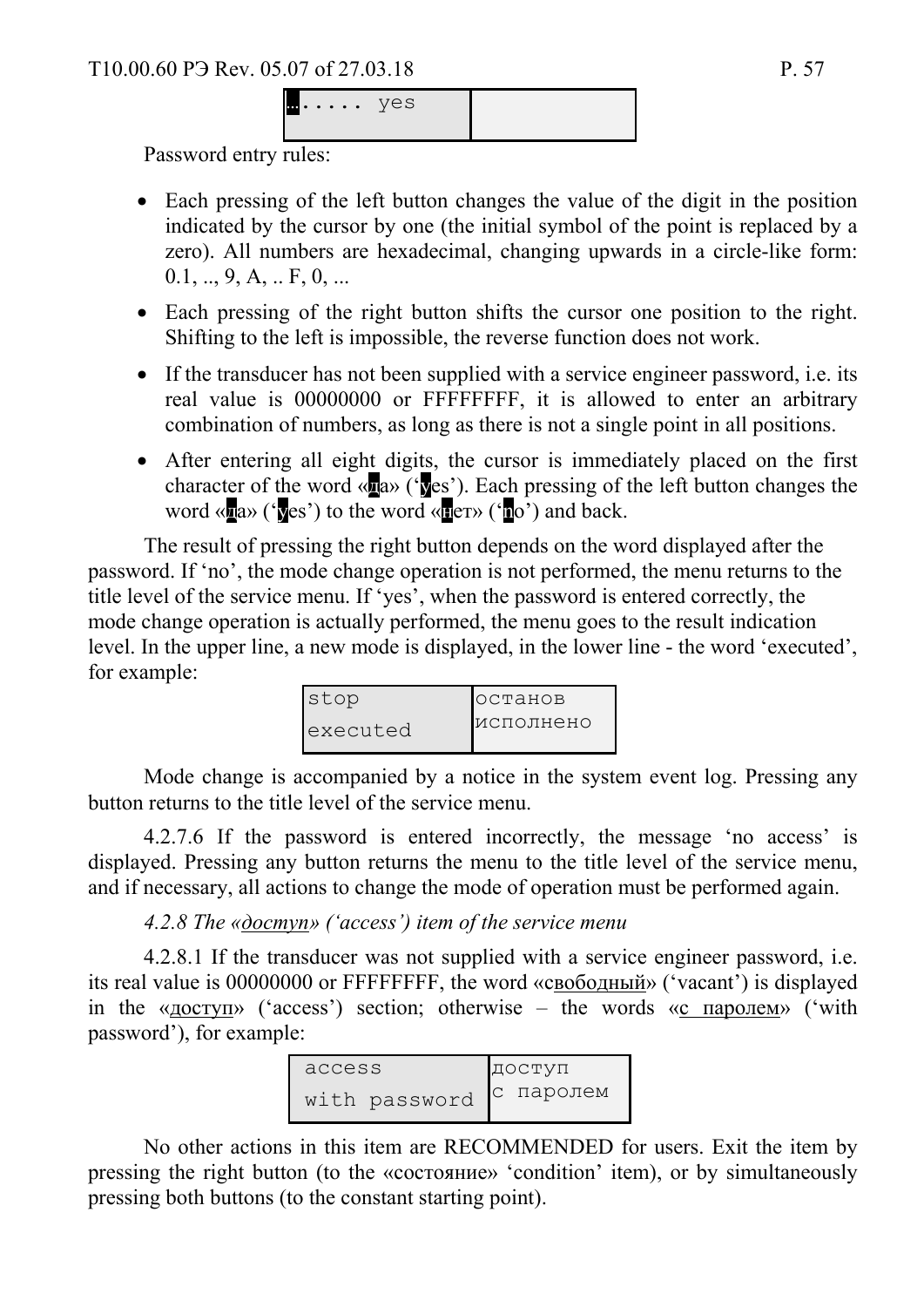4.2.8.2 The «доступ» ('access') item allows you to change the current password value. This may be required when commissioning the transducer after precommissioning has been completed.

4.2.8.3 The first pressing of the left button takes the «доступ» 'access' item to the next level, preparing the possibility of checking and changing the password:

| access  | ДОСТУП    |
|---------|-----------|
| change? | изменить? |

If there is no such need, press the 'right arrow' button, which will take you back to the title level of the service menu. If the password really needs to be changed, click the 'down arrow' button.

4.2.8.4 This button starts the next level of the service menu, which requires entering the correct value for the service engineer password (see 2.3.10). The indications and rules for entering the current password are similar to those described in 4.2.7.4.

4.2.8.5 The result of pressing the right button after entering the current password depends on the word displayed after the password. If «нет» ('no'), the further operations are canceled, and you will be returned to the title level of the service menu. If «да» ('yes'), but the password is entered incorrectly, the message «нет доступа» ('no access') is displayed, and any button returns to the title level of the service menu. If the password is entered correctly, this message is displayed:

| access   | ДОСТУП    |
|----------|-----------|
| executed | исполнено |

If you are still sure that you need to set a new password, press the left button. A flashing cursor appears in the first position of the bottom line, and the display takes the following form:

|          |     | new password новый пароль |  |
|----------|-----|---------------------------|--|
| XXXXXXXX | yes | <b>X</b> XXXXXXX да       |  |

Here, ХХХХХХХХ is the value of the current password. Using the left button to scroll the value of each digit, and the right – to change the position, enter the value of the new password and, without changing the word «да» ('yes'), press the right button again. An indication appears indicating that the new password value has been accepted:

|          | new password новый пароль |           |  |
|----------|---------------------------|-----------|--|
| executed |                           | исполнено |  |

The fact of changing the password is noted in the system event log. Pressing any button returns to the header level of the service menu.

*4.2.9 The «коррекция» 'correction' item of the service menu*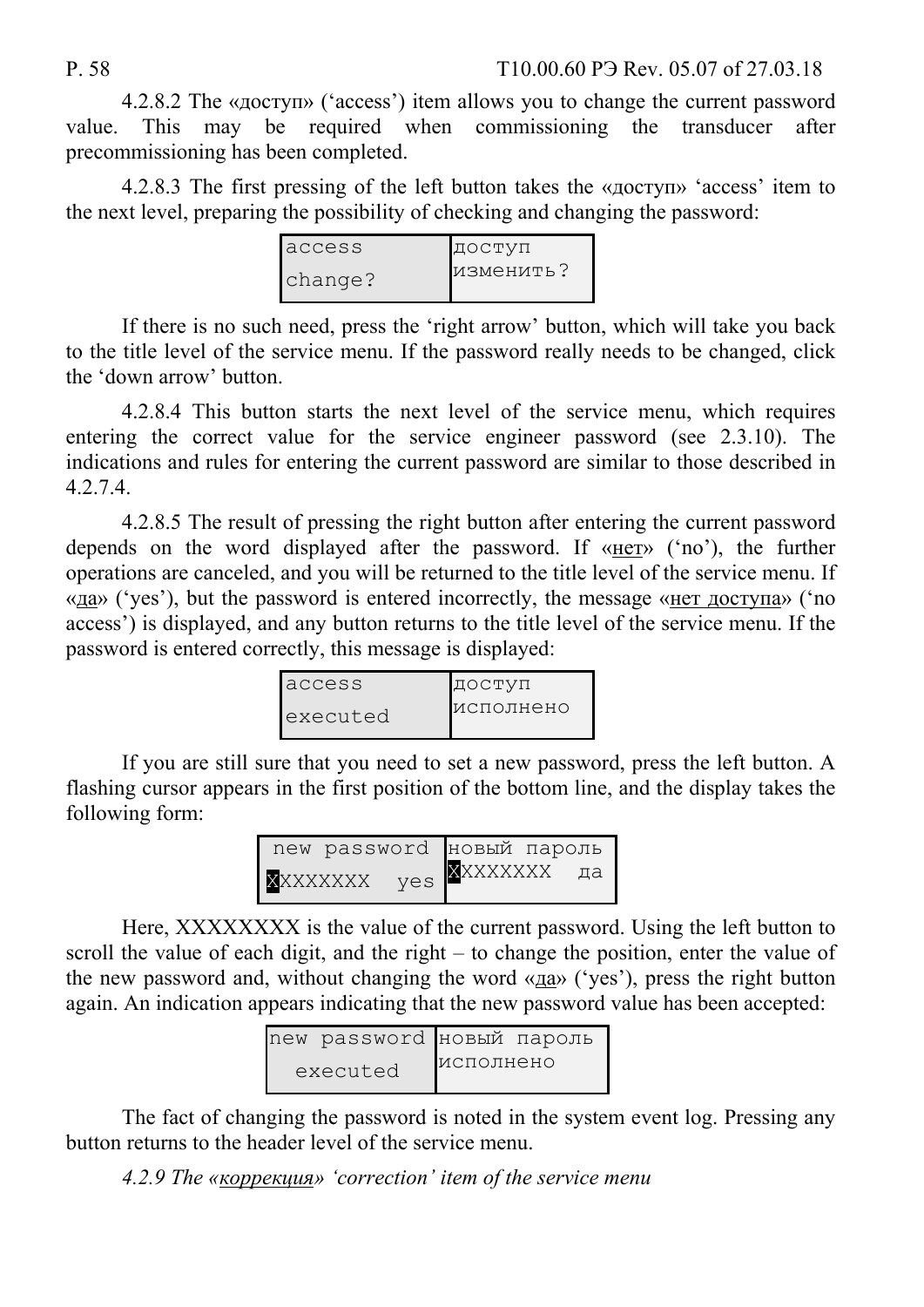#### T10.00.60 P3 Rev. 05.07 of 27.03.18 P. 59

4.2.9.1 In the «коррекция» ('correction') item, the current mode of the possibility of parameters' correction is displayed through the transducer's main menu, i.e. usually in the mode of operation – «запрещено» ('prohibited').

| Correction | Коррекция |
|------------|-----------|
| prohibited | запрещено |

No other actions in this item are RECOMMENDED for users. Exit from the item is made by pressing the right button (to the «состояние» 'condition' item) or by simultaneously pressing both buttons (to the constant starting point).

4.2.9.2 In principle, the «коррекция» ('correction') item allows permitting or prohibiting the correction of float-point parameters included in the display of the main menu and having an access level not higher than the "Service Engineer". This may be required for the rapid change of some settings without using a PC.

4.2.9.3 The first pressing of the left button takes the «коррекция» 'correction' item to the next level, preparing the ability to verify the password:

| correction | коррекция |
|------------|-----------|
| change?    | изменить? |

If there is no need to change the correction mode, press the 'right-arrow' button, it will take you back to the title level of the service menu. If you really need to change the mode, click the 'down arrow'.

4.2.9.4 This button starts the next level of the service menu, which requires entering the correct value for the service engineer password (see 2.3.10). The indication and rules for entering the current password are similar to those described in 4.2.7.4.

4.2.9.5 The result of pressing the right button after entering the current password depends on the word displayed after the password. If «нет» ('no'), further operations are canceled, and return to the title level of the service menu takes place. If «да» ('yes'), but the password is entered incorrectly, the message «нет доступа» ('no access') is displayed, and any button returns to the title level of the service menu. With a correctly entered password, a new state of the correction mode is displayed, for example:

| lallowed! | разрешена! |
|-----------|------------|
| executed  | Исполнено  |

4.2.9.6 When the correction is allowed, a special internal marker is installed in the software. Further, proceed as described in 4.2.10.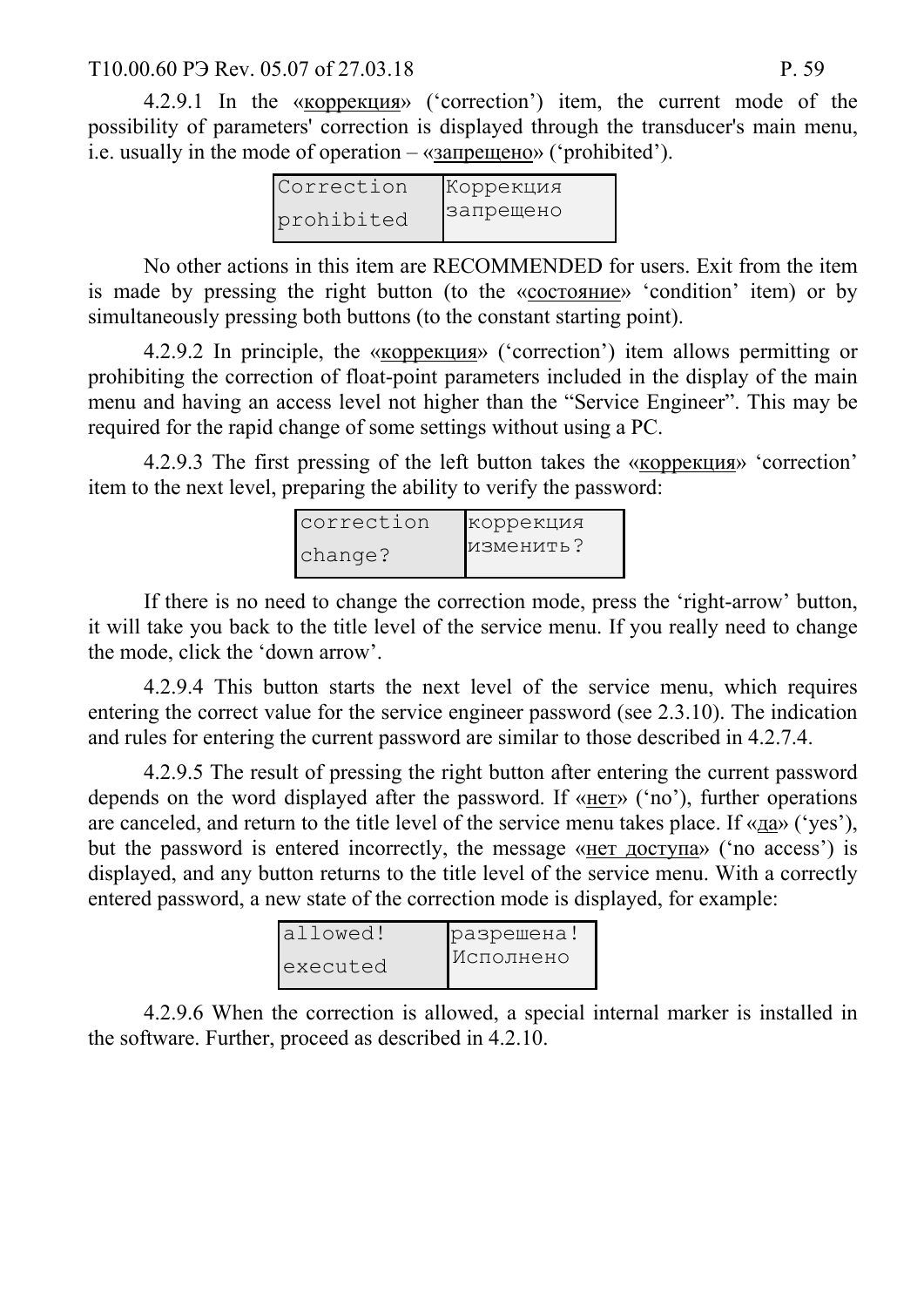#### *4.2.10 Parameter correction procedure*

4.2.10.1 It is possible to correct the value of only single parameters that have a float-point representation and recording access level not higher than the "Service Engineer". The corrected modulo number may not exceed 1,000,000, after the decimal point 4 decimal places. The real accuracy of the number representation does not exceed 7-8 decimal digits, i.e. for large numbers the fractional part will be introduced with a noticeable error. In order to correct, perform the operations described below.

4.2.10.2 Through the service menu, allow the correction in accordance with the instructions of 4.2.9. Double-click the 'right arrow' to go to the title level of the main menu. Going through the constant starting point by pressing two buttons does not make sense, because this resets the set indication of the correction permission.

4.2.10.3 Enter the main menu and go to the display item of the desired parameter. The reversal of the movement direction using the buttons when the correction is enabled is blocked, movement is only possible in the main direction. Please note that, if the correction is enabled in all the menu items that contain parameters that can be adjusted (see 4.2.10.1), together with the item number and the direction of movement, an exclamation point symbol is periodically displayed, for example:

| Ратм !↓01.3> |
|--------------|
| 735.00       |

After selecting the desired item, press the left button for a long time (at least 2 seconds). The beginning of the correction is indicated by a change in indication. The word «коррекция» ('correction') is displayed in the top line, and the value symbols appear in the bottom line in all positions of the line, including the sign of the number, non-significant zeros before the number, all 4 decimal places after the comma and the blinking cursor in the first position of the bottom line:

| correction  | коррекция    |
|-------------|--------------|
| 000735.0000 | 1000735.0000 |

**NOTE**: if the original modulo number was equal to or exceeded 1,000,000, it would appear on the indicator as "+999999.9999" and can be corrected starting from this value.

Correction rules:

- Each short pressing of the left button changes the value of the digit in the position marked by the cursor by one. All digits are decimal, changing in the direction of increasing in a ring-like manner:  $0.1, \ldots, 9.0, \ldots$  At the position of the number sign, the '+' symbol changes to '-', and vice versa.
- Each short pressing of the right button shifts the cursor one position to the right. The decimal point position is bypassed automatically. Shifting to the left is impossible, the reverse function does not work, but when the extreme right position is reached and the right button is pressed, the cursor moves to the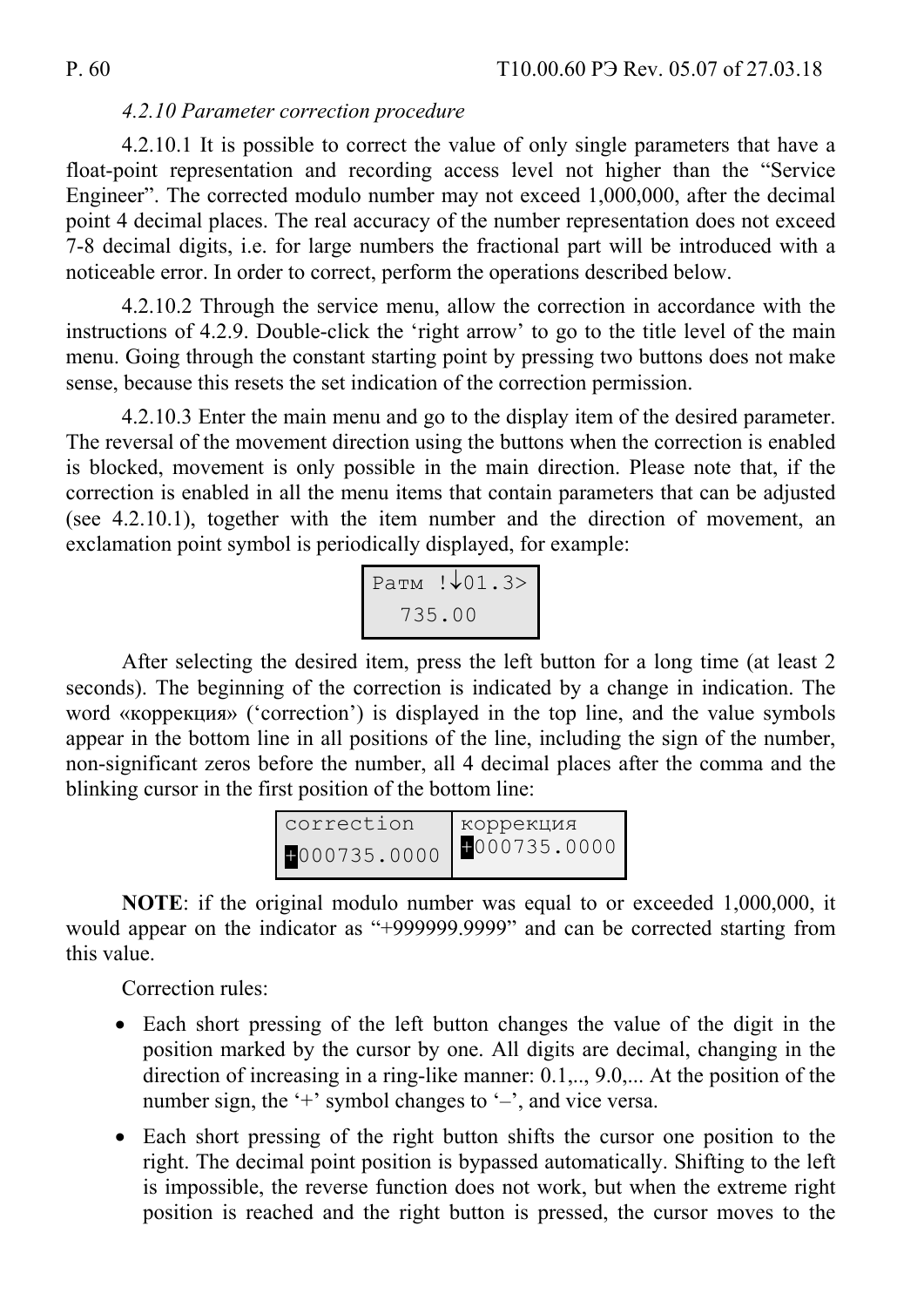T10.00.60 P<sub>3</sub> Rev. 05.07 of 27.03.18 P. 61

leftmost position again, which allows correcting of the number in several passes if necessary.

After completing the correction, press the left button for a long time (at least 2 seconds). The corrected parameter will be copied from the indicator to the microprocessor memory, which is accompanied by a brief indication on the indicator of the following message:

| Correction            | коррекция          |
|-----------------------|--------------------|
| recording in progress | <b>ИДЕТ ЗАПИСЬ</b> |

After that, the original indication display shown in 4.2.10.3 is restored, but with the new value of the corrected parameter.

4.2.10.7 If there is another parameter that requires correction, go to the menu containing the item and adjust it according to 4.2.10.4 - 4.2.10.6.

4.2.10.8 If due to any reason it is necessary to cancel the started correction (i.e., being in 4.2.10.5), press the right button for a long time, more than 2 seconds. The correction process of this parameter will be interrupted, preserving the original value of the parameter and the possibility of performing correction of other parameters.

4.2.10.9 As in case of parameters recording via serial exchange channels, the fact of correction is noted in the system event log according to table 2.10, if the recording access level to the corrected parameters was the "Service Engineer".

4.2.10.10 After completing the correction of all the required parameters, remove the sign of permission of correction in one of the following ways:

- Simultaneous pressing of two buttons with exit to the permanent menu item (recommended).
- Prohibition of correction through the service menu (possible, but inconvenient).
- Power switching.
- No button pressing for 256 seconds automatically prohibits the correction.

*4.2.11 The «настройка каналов»'channel setting' item of the service menu* 

The item does not have a special title, the current settings of the communication channels are immediately displayed, i.e. network addresses in hexadecimal form and exchange rate in kilobauds for example:

| CAN 01 300 |     |     | CAN 01 300                  |    |     |
|------------|-----|-----|-----------------------------|----|-----|
| I RS.      | ()E | 9.6 | $\overline{\phantom{a}}$ RS | OE | 9.6 |

The top line refers to CAN-BUS, the bottom line to RS-232 TTL. Not set values of parameters, but real channels settings are displayed, taking into account, for example, the installed technological jumper.

*4.2.12 Indication of names and numerical characteristics of the task queue*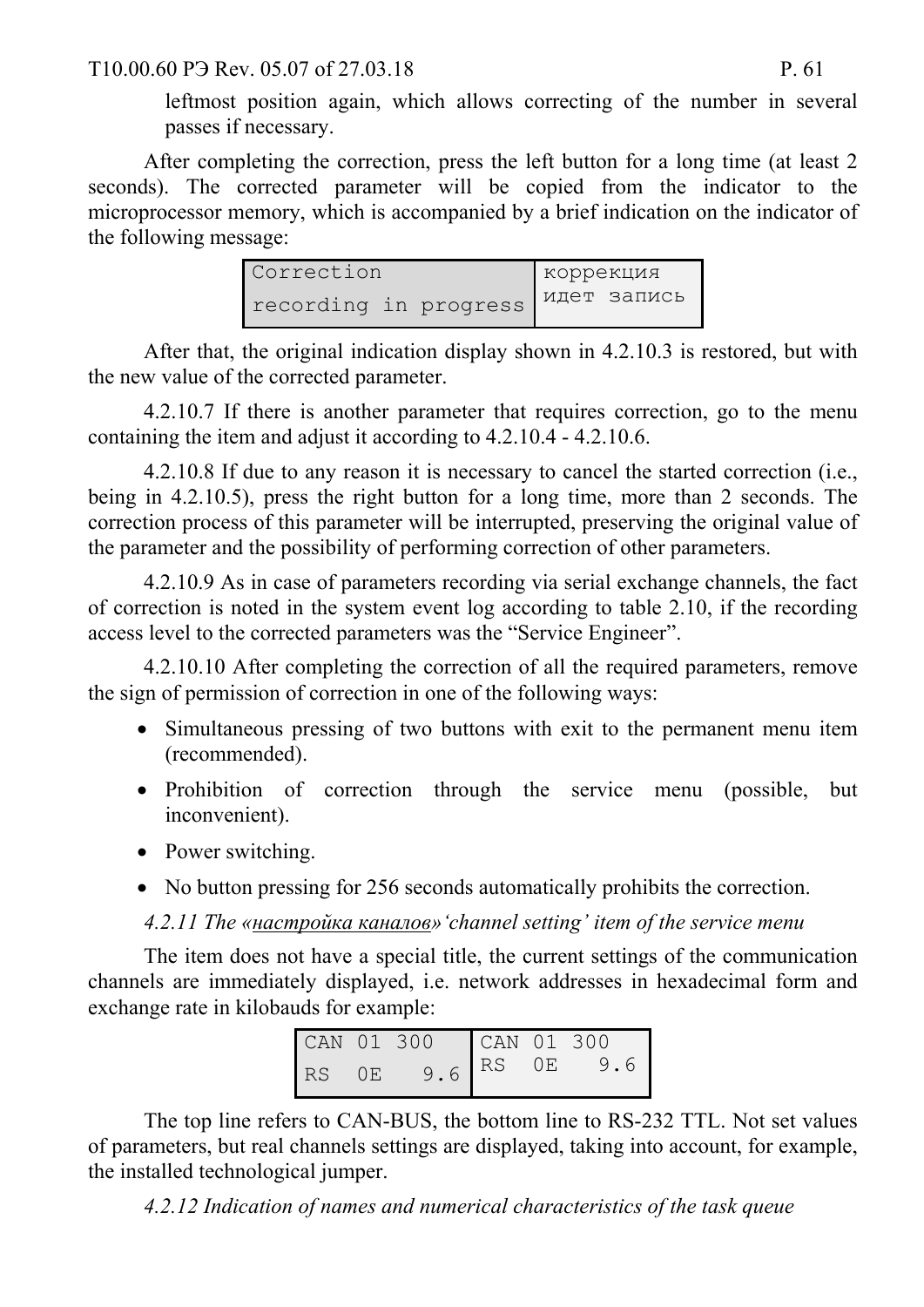4.2.12.1 Consists of three items:

- The standard task queue name. Fully repeats the indication of the second menu step in the same way as 4.2.2.4.
- An arbitrary object or queue name assigned by the user during configuration and containing two lines of 12 symbols each. If the name is not assigned, i.e. the first two characters of the first line have codes '00' or 'FF' in the device memory, then the message 'object without a name' is displayed.
- Numerical characteristics of the task queue, i.e. their number and code, similar to 4.2.2.3<sup>.1</sup>

If at the moment the TEKON-19 is functioning without failures, i.e. all binary digits of the parameter 0500 (or 0516) are cleared (see table 2.11), the display of the standard or user name lasts indefinitely. If there are failures, a failure message is periodically displayed according to table 4.1.

If there are several failures of different priority simultaneously, only one message is displayed, the conditional priority of which has a lower numerical value.

This indication due to its blinking should only attract the attention of the attendants to the occurrence of failures. For more detailed diagnostics, you can view the system event log or, by including the parameter 0500 or 0516 in the main menu, view its condition.

| Conventional | Indication           |                              | 6      |      | 4      | 3      |     |        | $\theta$ |                          | 6      |        |        |        |        |        |  |
|--------------|----------------------|------------------------------|--------|------|--------|--------|-----|--------|----------|--------------------------|--------|--------|--------|--------|--------|--------|--|
| priority     |                      | Byte 0 of parameter 0500     |        |      |        |        |     |        |          | Byte 1 of parameter 0500 |        |        |        |        |        |        |  |
|              | Нет счета            |                              |        |      |        |        |     | $^{+}$ |          |                          |        |        |        | $^{+}$ | $^{+}$ |        |  |
|              | (No account)         |                              |        |      |        |        |     |        |          |                          |        |        |        |        |        |        |  |
|              | Отказ прибора        |                              |        | $^+$ | $^{+}$ |        |     |        |          |                          |        |        | $^{+}$ |        |        |        |  |
|              | (Instrument failure) |                              |        |      |        |        |     |        |          |                          |        |        |        |        |        |        |  |
| 3            | Отказ настроек       |                              | $^{+}$ |      |        | $^{+}$ | $+$ |        |          |                          | $^{+}$ | $^{+}$ |        |        |        | $^{+}$ |  |
|              | (Settings failure)   |                              |        |      |        |        |     |        |          |                          |        |        |        |        |        |        |  |
|              | Отказ алгоритмич     |                              |        |      |        |        |     |        |          |                          |        |        |        |        |        |        |  |
|              | (Algorithm failure)  |                              |        |      |        |        |     |        |          |                          |        |        |        |        |        |        |  |
|              |                      | Byte 2 of the parameter 0516 |        |      |        |        |     |        |          |                          |        |        |        |        |        |        |  |
| 4            | Большое число        |                              |        |      | $^{+}$ | $^{+}$ |     |        |          |                          |        |        |        |        |        |        |  |
|              | (Large number)       |                              |        |      |        |        |     |        |          |                          |        |        |        |        |        |        |  |

Table 4.1

4.2.13 The menu item «КС метрол ПО» ('KS Metrol Software') allows assessing the software integrity. The display type is as follows:

|                         |  | KS Metrol Software KC Merpon $\overline{10}$ |
|-------------------------|--|----------------------------------------------|
| $x \times 0$ Ommmmmmmmm |  | $x \times 00$ mmmmmmmm                       |

Indication in the bottom line is hexadecimal. The last eight characters 'mmmmmmmm' indicate the value of the CRC32 checksum of the metrologically significant part of the program. The first two characters 'xx' are service ones, the next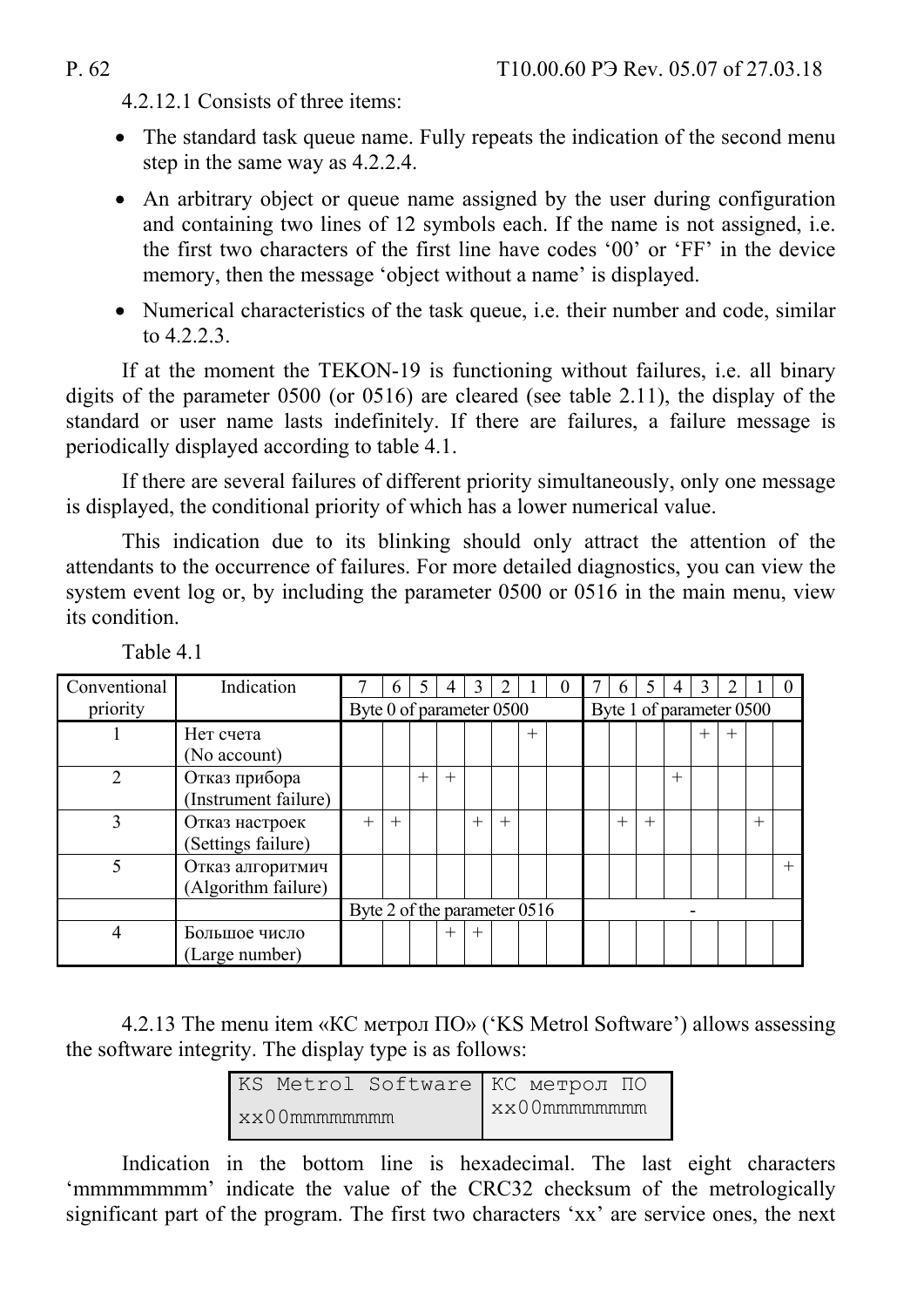#### T10.00.60 P3 Rev. 05.07 of 27.03.18 P. 63

two characters reflect the condition of bit 2 of parameter 0516 (see 2.3.8.1) and are displayed as '00' when the program is operational.

4.2.14 The following are the menu items that allow you seeing the information on the MC. If the TEKON-19 frequency MC and pulse number MC are present in this version, the following message (for example) can be seen on the indicator:

|    |       |     | Frequency, Hz Частота, Гц |
|----|-------|-----|---------------------------|
| F0 | 23, 2 | F() | 23,2                      |

F0 – frequency and pulse number MC No. 0.

View all MC by pressing the 'down arrow'.

When you press the 'right arrow' button, you can go to view the resistance values and then the current rate (if there are analog MC in this version of the TEKON-19). You can also view all the MCs by pressing the 'down arrow'.

The display type is as follows:

| Resistance, Ohm Сопротивл, Ом |       |    |       |
|-------------------------------|-------|----|-------|
| T <sub>0</sub>                | 104,7 | TO | 104,7 |

| Current rate, mA Сила тока, мА |                 |      |
|--------------------------------|-----------------|------|
| 16, 5<br>I IO                  | 10 <sup>7</sup> | 16,5 |

T0 – resistance MC No. 0, I0 – current rate MC No. 0.

The last menu item that can be accessed by pressing the 'right arrow' button is the number of pulses per MC. Viewing of all the MCs is similar.

The display type is as follows:

|    | Num. pulses  |    | <b>Кол импульс</b> |
|----|--------------|----|--------------------|
| F0 | $12^{\circ}$ | F0 | $12^{\circ}$       |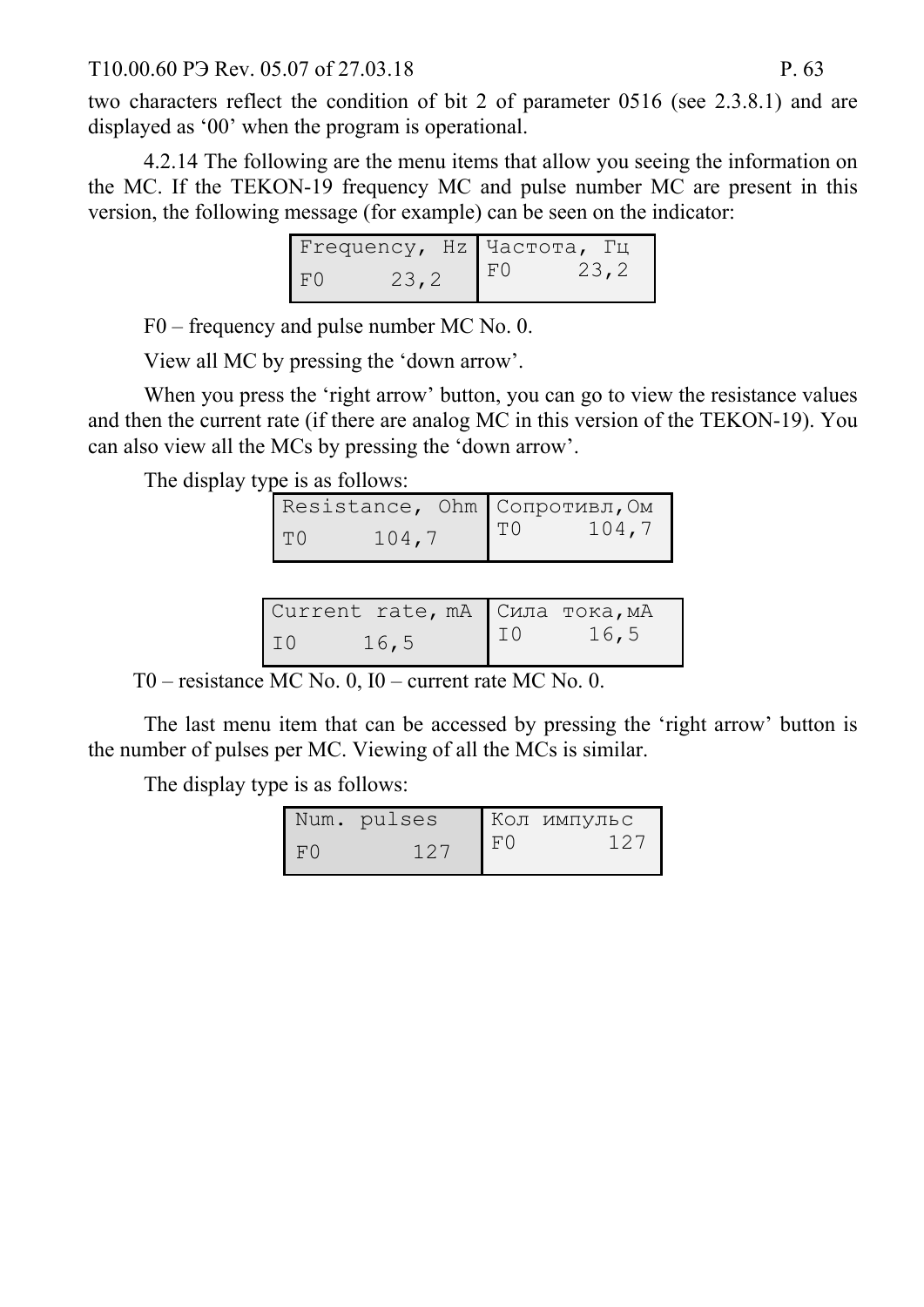## *4.2.14 Cyclic menu*

4.2.14.1 In the TEKON-19, it is possible to assign a cyclic menu, in which each parameter from the specified list is displayed alternately with an automatic change in time.

4.2.14.2 The list can include up to 10 parameters. The assignable parameters must meet the same requirements as the main menu parameters (see 4.2.4). Indication rules are also similar to those of the main menu.

4.2.14.3 Each assigned parameter from the list is displayed for 5 seconds. In addition, each cycle begins with a transition to the third step of the initial menu item, where the current time and date are displayed (see 4.2.2.5). Thus, if there is an assigned parameter in the list  $N + 1$ , the frequency of indication of all parameters will be  $5 * (N + 1)$ 1) seconds.

4.2.14.4 The cyclic menu is entered automatically after all the steps of the initial indication have been completed, if at least one parameter is specified in the cyclic menu. Time of being in a cyclic menu is indefinite. Exit is possible either to the title level by pressing any button or to the level of the starting point by simultaneous pressing of two buttons.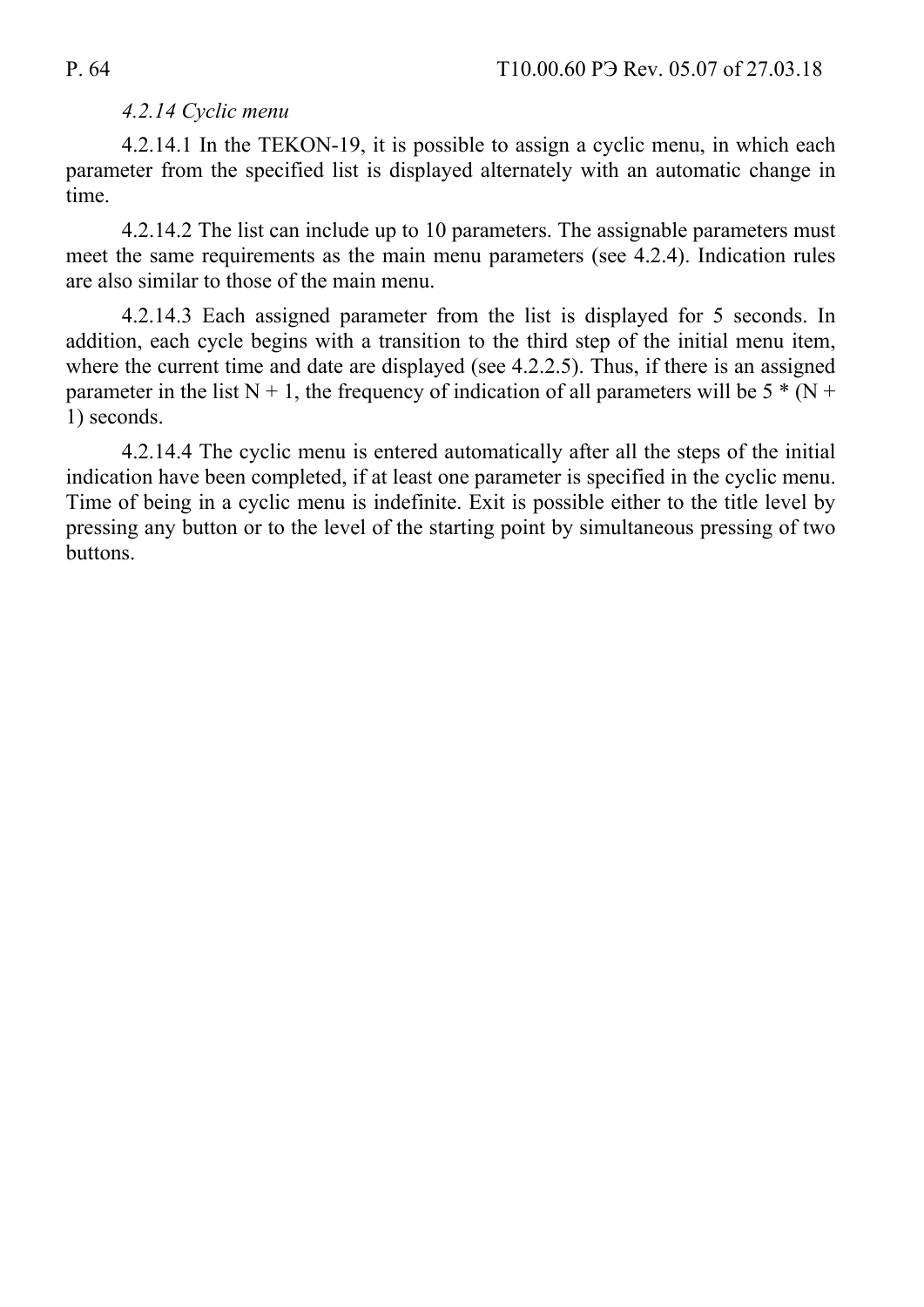# **5 TECHNICAL SERVICE**

#### **5.1 Maintenance and periodic verification**

5.1.1 During operation, the TEKON-19 is subject to periodic verification. Verification is carried out in accordance with the requirements of Section 6. The results of periodic verification and initial verification after repair are recorded in the corresponding print form.

5.1.2 It is necessary to follow recommendations of 2.3.11.3 before disconnecting the transducer for verification, as well as before its commissioning after the verification. The transducer is mounted and dismounted according to the requirements of 3.1.

5.1.3 It may be necessary to replace the stationary backup battery after long-term storage or service with a power outage of a total duration exceeding 10 months. A battery discharge below an acceptable level may lead, amongst others, to resetting the clock, distorting the event log and accumulated archival information.

Maintenance in order to determine the level of charge and, if necessary to replace the battery, is performed at the manufacturer site or authorized service centres.

#### **5.2 Repair**

5.2.1 The TEKON-19 repair is performed at the manufacturer site or authorized service centres.

5.2.2 The transducer should be sent to the repair complete with the filled service log, a cover letter describing the fault following no particular form, **without terminal connectors**, as well as fixing and other elements not included in the scope of supply.

5.2.3 The preservation of settings and accumulated information in the device memory **is not guaranteed** in case of repair. It is necessary to carry out precommissioning activities before commissioning after repair.

5.2.4 It is necessary to carry out the initial verification in accordance with the requirements of section 6 after repair.

5.2.5 Information on each repair performed, factory default settings after the repair and service centre warranties are recorded in the service log and attached repair certificates.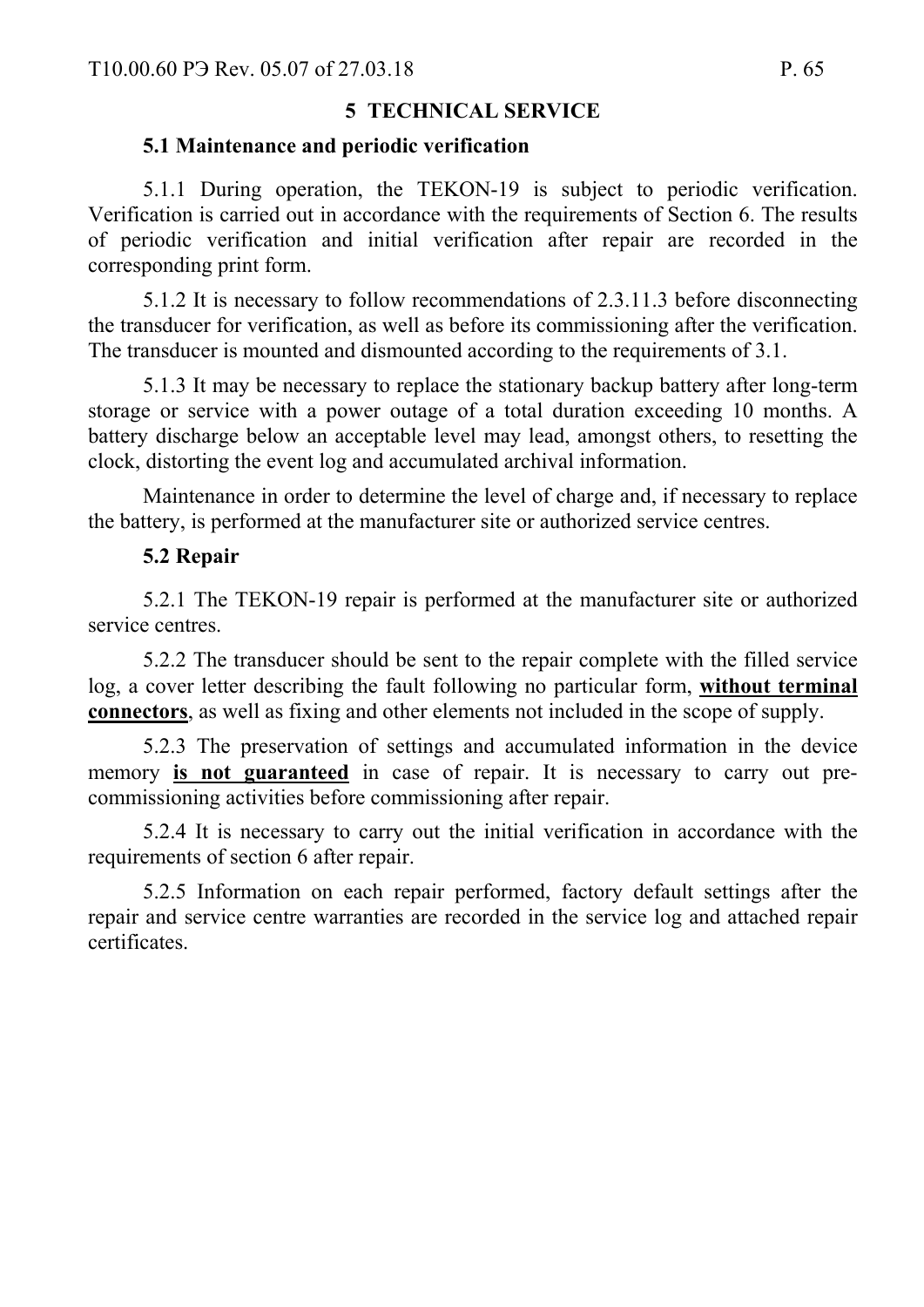## **6 VERIFICATION**

This section describes the procedure for initial, scheduled and unscheduled verification.

The procedure applies to the TEKON-19 calculation and measurement transducers of **all versions and modifications, regardless of the manufacturing date.** 

Not all MC and (or) not in all subranges of measurements are allowed to be verified in accordance with the statement of the TEKON-19 owner, indicating the information about the scope of performed verification in the verification certificate and (or) device certificate.

### *(Revision, Amendment No. 3).*

6.1 It is necessary to perform operations specified in Table 6.1 when performing the TEKON-19 verification.

When receiving negative results on any verification operation, the verification is stopped and the TEKON-19 is declared unfit for operation.

6.2 If the TEKON-19 was manufactured after 01.10.07, the interval between verifications is 4 years, for other transducers it is 2 years.

### *(Revision, Amendment No. 3).*

| Name of operation                                                                                      | Para.<br>No. | Operations during<br>verification |           |  |  |
|--------------------------------------------------------------------------------------------------------|--------------|-----------------------------------|-----------|--|--|
|                                                                                                        |              | initial                           | scheduled |  |  |
| Visual inspection                                                                                      | 6.7.1        | yes                               | yes       |  |  |
| <b>Testing</b>                                                                                         | 6.7.2        | yes                               | yes       |  |  |
| Determination of the insulation resistance and<br>strength                                             | 6.7.3        | yes                               | no        |  |  |
| Checking the measurement range and<br>determining the absolute error of the resistance<br><b>MC</b>    | 6.7.4        | yes                               | yes       |  |  |
| Checking the measurement range and<br>determining the absolute error of the current rate<br><b>MC</b>  | 6.7.5        | yes                               | yes       |  |  |
| Checking the measurement range and<br>determining the absolute error of the frequency<br>and pulses MC | 6.7.6        | yes                               | yes       |  |  |
| Determination of the watch rate (relative error in<br>the time measurement)                            | 6.7.7        | yes                               | yes       |  |  |
| Verification of the software identity $*)$                                                             | 6.7.8        | yes                               | yes       |  |  |
| $*$ ) - not performed for transducers with manufacturing date before 28.10.2013                        |              |                                   |           |  |  |

#### Table 6.1 – List of verification operations

*(Revision, Amendment No. 3).*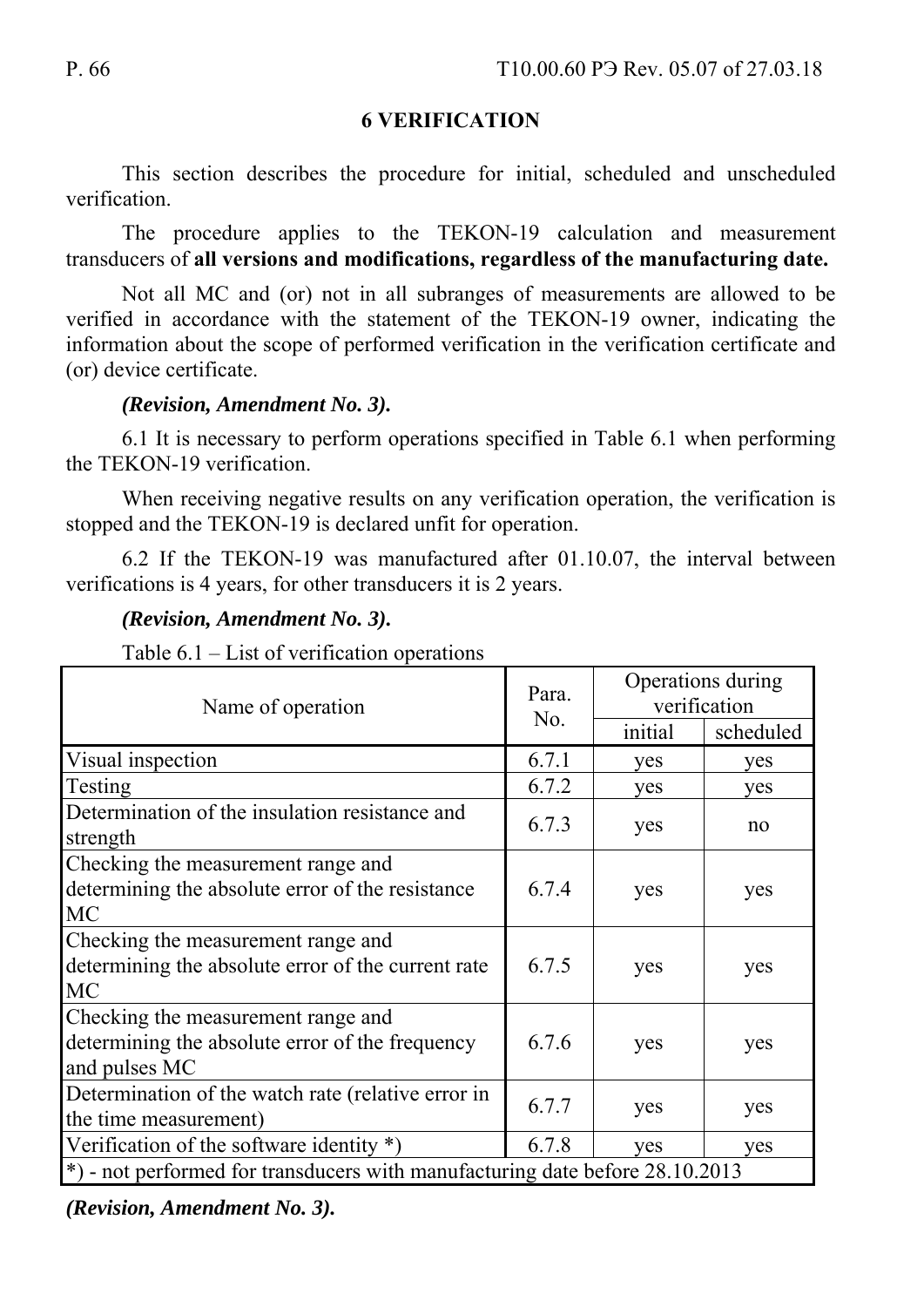T10.00.60 P<sub>3</sub> Rev. 05.07 of 27.03.18 P. 67

# *6.3 Verification means*

6.3.1 The following means are used during verification:

- direct current standard, category 3, within the range of values from  $1 \cdot 10^{-3}$  A to  $2 \cdot 10^{-2}$  A:
- working resistance standard, category 3, within the range of values from 50 Ohm to 4 kOhm;
- time standard within the range of values from  $1.8 \cdot 10^2$  seconds to  $1 \cdot 10^4$ seconds, standard of frequency within the range of values from 0.1 Hz to 1,000 Hz;
- M-67 type barometer, measurement range is from 600 to 800 mm Hg, accuracy of 1 mm Hg.;
- TL-1 thermometer, range: from 0 to  $50^{\circ}$ C, scale division is  $1^{\circ}$ C.
- Time server of FSUE 'VNIIFTRI' time servers group (ntp1.vniiftri.ru, ntp2.vniiftri.ru or ntp3.vniiftri.ru);

# *(Revision, Amendment No. 3).*

6.3.2 It is allowed to use similar means of verification, which ensure the determination of the TEKON-19 metrological characteristics with the required accuracy.

# *6.4 Safety requirements and qualifications of verification officers*

6.4.1 Only persons who have studied these procedures, TEKON-19 operating manuals and the verification tools, who are trained as measuring device verification officers and work in an organization accredited for verification are allowed to perform verification.

# *(Revision, Amendment No. 3).*

6.4.2 During the TEKON-19 verification it is necessary to comply with the safety requirements stipulated by the Order of the Ministry of Labor of Russia of 07.24.2013 No. 328n 'On Approval of Rules on Occupational Safety during Operation of Electrical Installations', GOST 12.2.007.0-75, GOST 12.1.019-2009, GOST 12.2.091-2012, as well as the safety requirements specified in the TEKON-19 technical documentation, verification tools and auxiliary equipment.

# *6.5 Verification conditions*

6.5.1 Verification is performed under the following conditions:

| $\bullet$ | ambient temperature, $\mathrm{C}$ | $20 \pm 5$ ;             |
|-----------|-----------------------------------|--------------------------|
| $\bullet$ | relative humidity, %              | $30 - 80$ ;              |
| $\bullet$ | atmospheric pressure, kPa (mm Hg) | $84 - 106.7(630 - 795);$ |
| $\bullet$ | voltage supply, V                 | $24 \pm 2.5$ .           |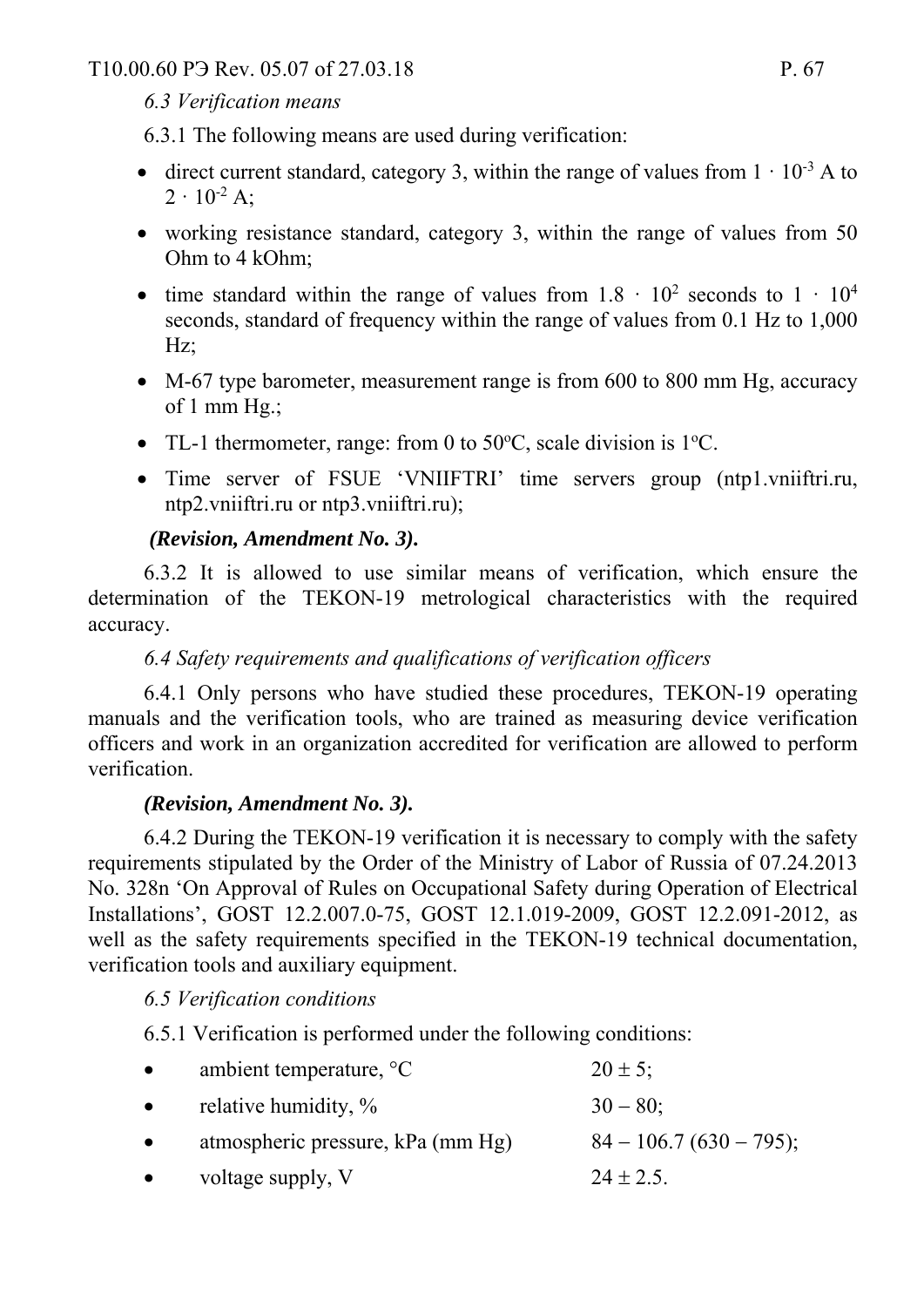6.5.2 The room should be free of dust, smoke, gases and vapours polluting equipment over the maximum allowable concentration for the radioelectronic industry.

6.5.3 The vibration level in the verification room should not exceed the norms established in the standards or technical specifications for specific types of verification means.

6.5.4 Connection of resistor banks to the TEKON-19 terminals is carried out with copper untinned wires.

# *6.6 Preparation for verification*

6.6.1 Means of verification and the TEKON-19 are prepared for operation in accordance with the operational documentation of these means. Before verification, the TEKON-19 is warmed up for 30 minutes minimum.

6.6.2 The setting of the TEKON-19 parameters is checked in accordance with Table 3.2 and the display of the measured parameters in the display menu of all MCs (resistance, current, frequency) is checked according to the guidelines of section 3 hereof. If necessary, adjust the parameters and the display menu using the 'Teleport' software (it is supplied on a CD with the TEKON-19), guided by the description and help functions of the program.

# *(Revision, Amendment No. 3).*

# *6.7 Verification performance*

# 6.7.1 Visual inspection

During visual inspection of the TEKON-19, it is required to check the marking, availability of necessary inscriptions on the outer panel, scope of supply, absence of mechanical damage. The TEKON-19 that have unsatisfactory fixation of connectors, gross mechanical damage to the external parts and other damage are not allowed for further verification.

# 6.7.2 Testing

6.7.2.1 The serviceability of the operating and display controls, compliance of the display of the transducer service information (serial number, software algorithms version number) with the data given in the operating documentation and on nameplate of the rear panel are checked during testing, and also the possibility of displaying of all the TEKON-19 parameters and service information programmed in the display menu is checked.

6.7.2.2 Testing is considered to be successful if the transducer service information, all names and parameter values are correctly displayed on the front panel display, there is no indication of critical failures, programming errors and emergency situations.

6.7.3 Determination of insulation resistance and strength

6.7.3.1 Determination of the resistance and dielectric strength of the insulation is carried out between the measuring circuits terminals and the transducer housing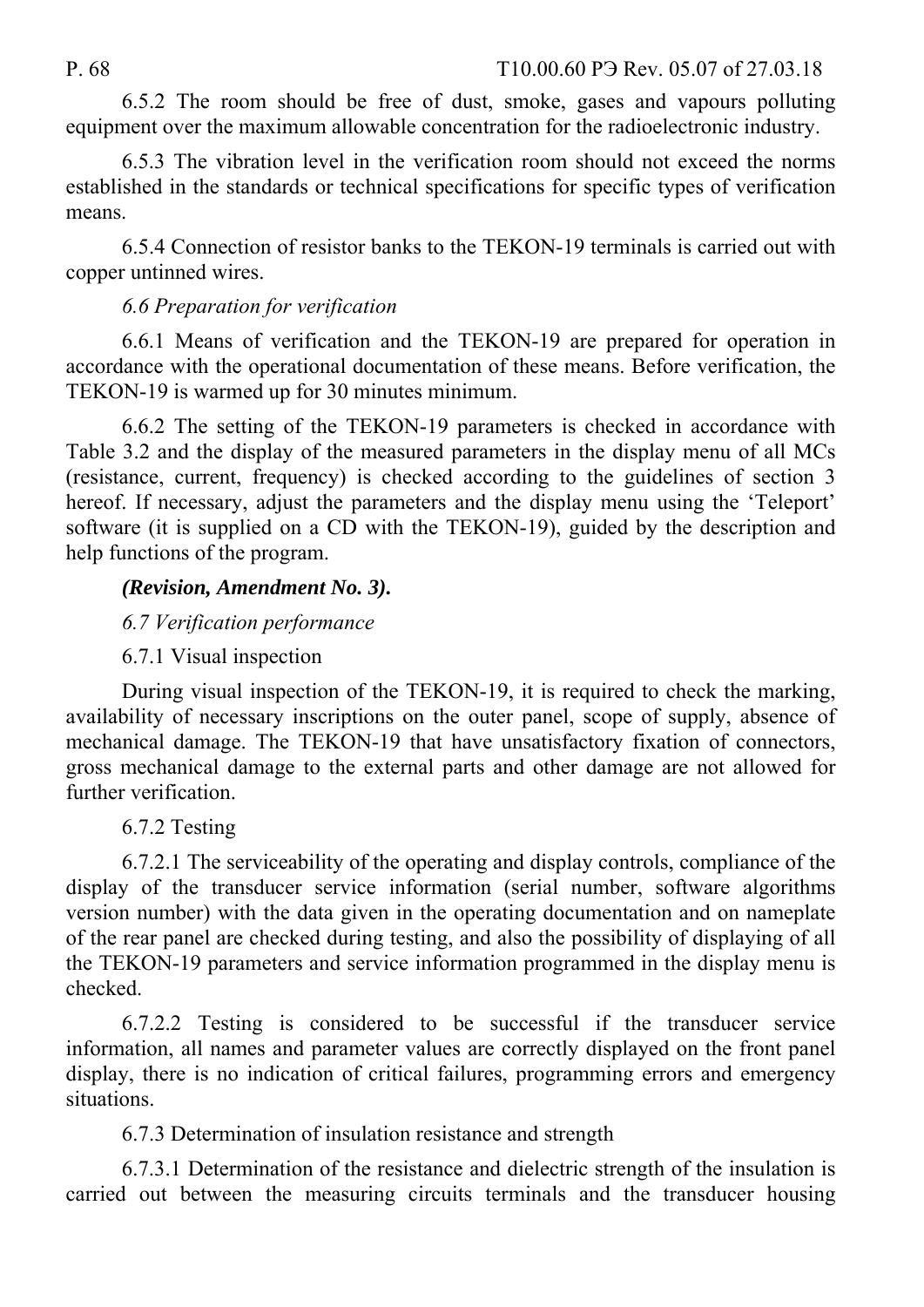T10.00.60 P3 Rev. 05.07 of 27.03.18 P. 69

according to GOST R 52931. The measurement results are recorded in the protocol of verification following no particular form.

6.7.3.2 The insulation of the measuring electrical circuits with respect to power supply circuits shall withstand a test voltage of almost sinusoidal shape with amplitude of 500 V, frequency from 45 to 65 Hz under normal climatic conditions for 1 minute, the insulation resistance shall be 20 MOhm minimum.

6.7.4 Checking the measurement range and determining the absolute error of the resistance MC

6.7.4.1 Make a wiring diagram as shown in Figure 6.1.

6.7.4.2 The resistance values ( $Ro6p_{ii}$ ) are sequentially set at five points on the resistor bank for each of the measurement ranges for two MC selected in accordance with the requirements of Recommended Practice MI 2539, and at three points for the other MC (resistance values are selected from Table 6.2). Counting of the measured signal parameters  $(R_{H3Mii})$  is made on the TEKON-19 front panel display or through the CAN-BUS interface.

Where *i* is the point number of the input signal range,

j is the number of MC of this type,

**ATTENTION!** The resistance values within the range of  $1,000 - 4,000$  Ohm are set only for transducers manufactured after 01.10.07.

# *(Revision, Amendment No. 3).*

Measurement results are recorded in the verification report following no particular form.

| Measuring ranges, Ohm | Checkpoints of resistance, Ohm                          |                     |  |
|-----------------------|---------------------------------------------------------|---------------------|--|
|                       | for two channels selected in<br>accordance with MI 2539 | for other channels  |  |
|                       |                                                         |                     |  |
| $50 - 250$            | 50, 100, 150, 200, 250                                  | 50, 150, 250        |  |
| $250 - 1,000$         | 300, 500, 700, 900, 1,000                               | 300, 700, 900       |  |
| $1,000 - 4,000$       | 1,500, 2,000, 2,500, 3,000, 4,000                       | 1,500, 2,500, 4,000 |  |

6.7.4.3 The absolute error of the resistance MC shall be within the following intervals:

- in the resistance range of  $50 250$  Ohm  $\pm 0.04$  Ohm;  $*$ )
- in the resistance range exceeding  $250 1,000$  Ohm  $\pm 0.2$  Ohm;

- 
- in the resistance range exceeding  $1,000 4,000$  Ohm  $\pm 2$  Ohm.

\* for transducers manufactured before  $01.10.07 \pm 0.05$  Ohm

*(Revision, Amendment No. 3).*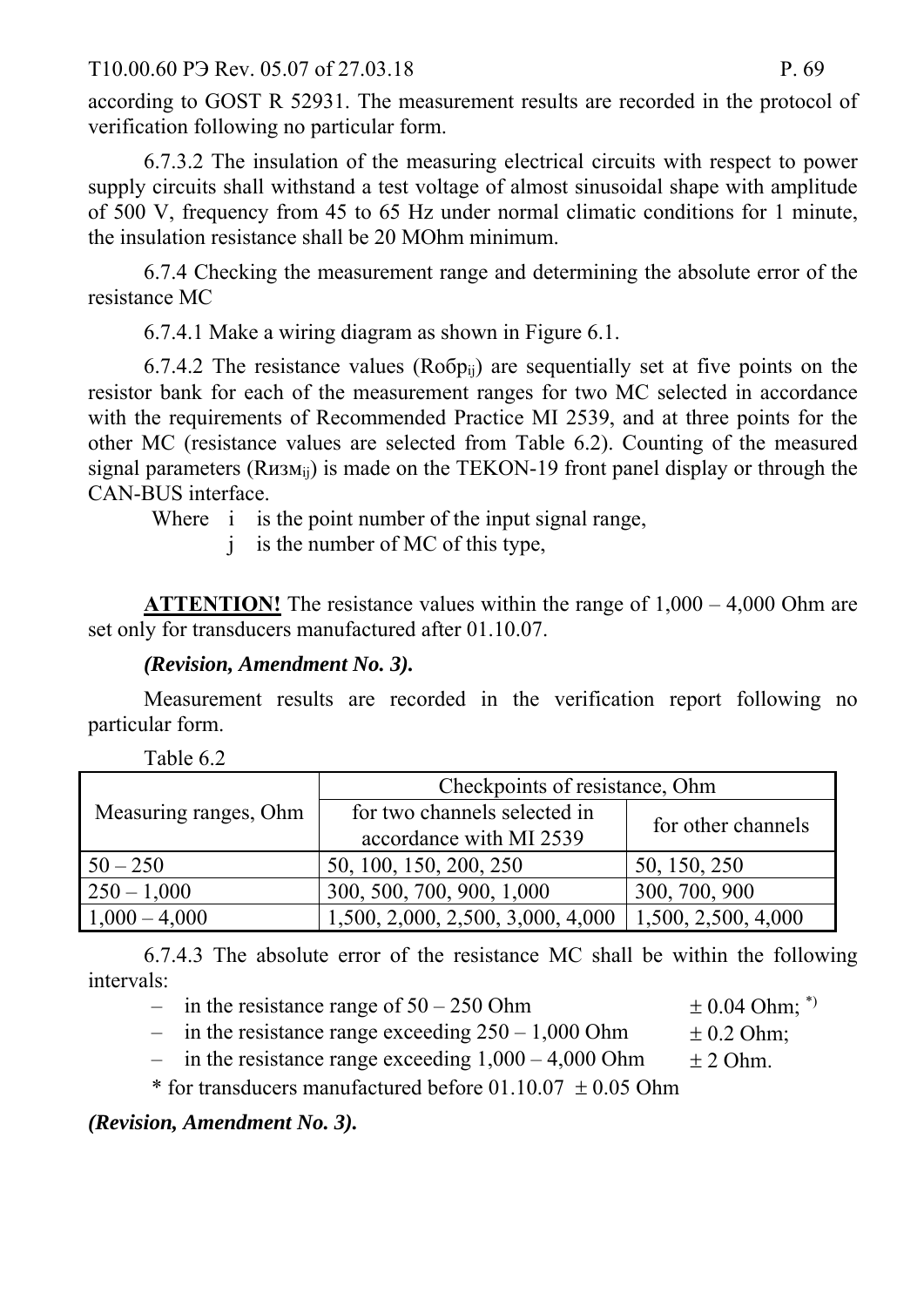

Figure 6.1 - Wiring diagram of the verification means during the verification of the resistance MC

 $M1$  – resistor bank,  $*$  – terminal numbers as per Table 3.1

6.7.5 Checking the measurement range and determining the absolute error of the current rate MC

6.7.5.1 Make a wiring diagram as shown in Figure 6.2.



Figure 6.2 - Wiring diagram of the verification means during the verification of the current rate MC.  $K$  – current rate,  $*$  – terminal numbers as per Table 3.1

6.7.5.2 The current rate values  $(Jo6p_{ii})$  are sequentially set on the current rate calibrator at five points for each of the measurement ranges  $(1, 2, 3, 4, 5, \text{mA})$  and  $(6, 8, 6)$ 10, 15, 20 mA) for two MC selected in accordance with the requirements of Recommended practice MI 2539, and at three points (1, 3, 5 mA and 6, 10, 20 мА) for the other MC. Counting of the measured signal parameters  $(Jm_{ii})$  is made on the TEKON-19 front panel display or through the CAN-BUS interface.

Where *i* is the point number of the input signal range,

j is the number of MC of this type

Measurement results are recorded in the verification report following no particular form.

6.7.5.3 The absolute error of the current rate MC shall be within the following intervals:

| in the current rate range of $0 - 5$ mA         | $\pm 0.005$ mA; |
|-------------------------------------------------|-----------------|
| in the current rate range exceeding $5 - 20$ mA | $\pm$ 0.02 mA.  |

6.7.6 Checking the measurement range and determining the absolute error of the frequency and pulses MC

#### *(Revision, Amendment No. 3).*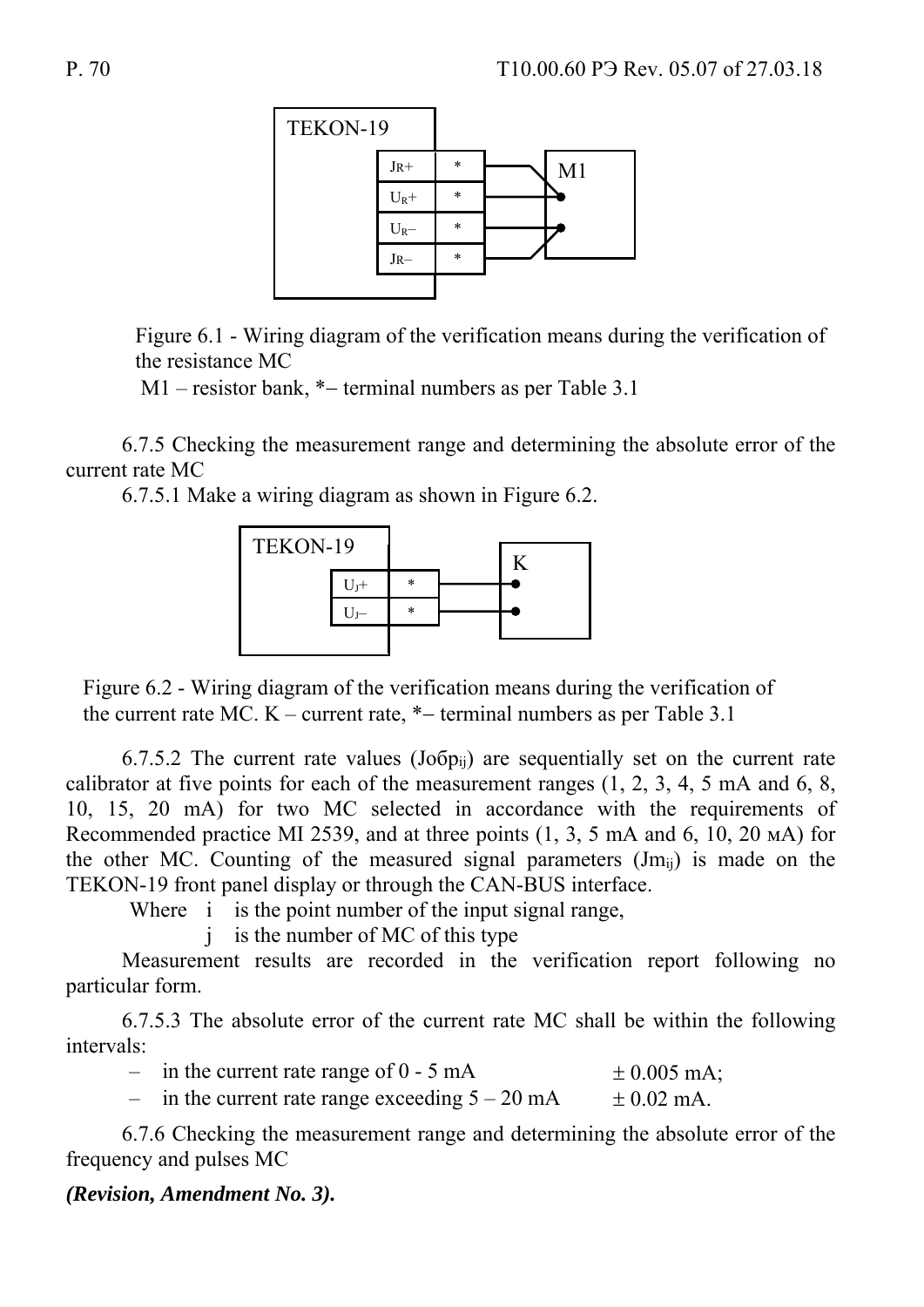#### T10.00.60 P $\overline{P}$  Rev. 05.07 of 27.03.18 P. 71

6.7.6.1 Make a wiring diagram as shown in Figure 6.3.

Set the jumpers for selecting the MT type to the position corresponding to the MT with an active output signal as shown in Figure 3.3, C).

6.7.6.2 Reset the frequency indicator and set it to measure the pulse repetition rate. The calculation time of frequency indicator for transducer manufactured before 30.10.2015 is set to 100 seconds minimum and for other transducers it is 10 seconds minimum. It is allowed to use the frequency standard without a frequency meter, if it provides the determination of the TEKON-19 metrological characteristics with the required level of accuracy.

#### *(Revision, Amendment No. 3).*

6.7.6.3 On the pulse generator, set the pulse duration of  $(500\pm50)$  μs with an amplitude of 10 V and the pulse frequency at five points for each of the measurement ranges (100, 300, 500, 800, 1,000 Hz) for two MCs selected in accordance with the requirements of Recommended practice MI 2539, and at three points (100, 500, 1,000 Hz) for other MCs. Counting of measured signal parameters (F $\mu$ 3M<sub>ii</sub>) is made on the TEKON-19 front panel display or through the CAN-BUS interface. The values of the input signal frequency  $(Fo6p_{ii})$  are measured using the frequency indicator. In case of using a frequency standard without the frequency indicator and the values specified in this standard are used as  $(Fo6p_{ii})$ .

Where *i* is the point number input signal range,

j is the number of MC of this type

Measurement results are recorded in the verification report following no particular form.

*(Revision, Amendment No. 3).* 



Figure 6.3 - Wiring diagram of the verification means during the verification of the frequency and pulses MC

 $F$  – frequency indicator in the pulse counting mode,

PG – pulse generator,

\* – terminal numbers as per Table 3.1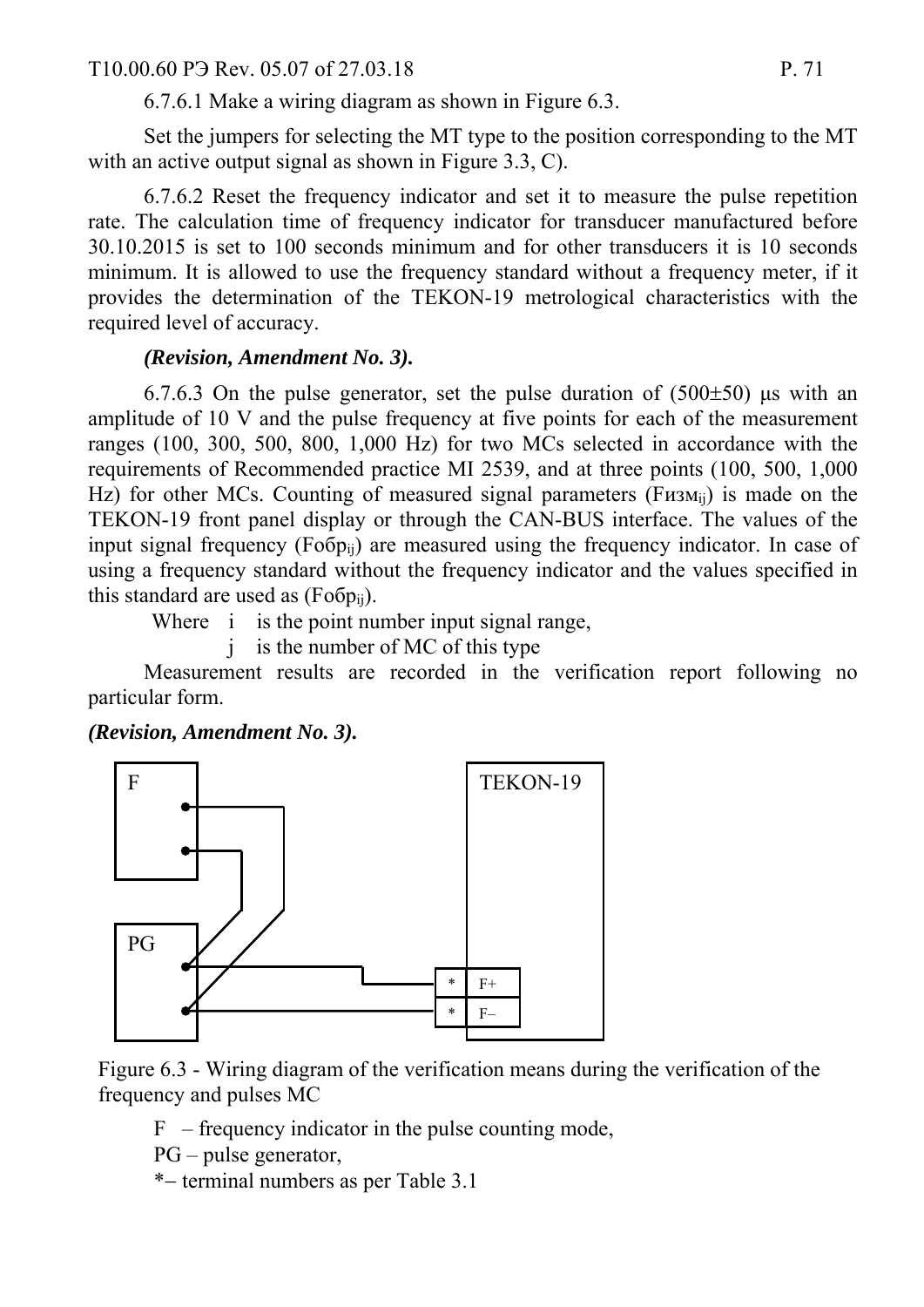P. 72 T10.00.60 P Rev. 05.07 of 27.03.18

6.7.6.4 The absolute error of the MC when measuring frequency shall be within the interval of  $\pm$  0.2 Hz.

6.7.6.5 The absolute error of the MC when measuring the number of pulses shall be within the interval of  $\pm 1$  pulse.

6.7.7 Determination of the watch rate (relative error in the time measurement)

6.7.7.1 The watch rate is determined by the TEKON-19 indicator or via CAN-BUS interface.

6.7.7.2 When determining the watch rate using the TEKON-19 indicator the indication of time is set on the TEKON-19 front panel display, the indication of the PC clock is set on the PC display, and the PC clock is set according to the standard (time server of the FSUE 'VNIIFTRI' time server group (ntp1.vniiftri.ru, ntp2.vniiftri.ru or ntp3.vniiftri.ru) using the NTP protocol).

6.7.7.3 When determining the watch rate via CAN-BUS interface, perform periodic reading of the parameter No. F018 'Time' via the interface, and waiting for its change, note the readings of the clock standard.

At the same time, the required time between the start and end of measurements is determined by  $\tau_{H3M}$ , which ensures the TEKON-19 watch rate determination with the required accuracy depending on the response time to the 'Time' parameter change received from the TEKON-19 via the CAN-BUS interface, but not less than 180 seconds.

6.7.7.4 When determining the watch rate using PC with the time server, the time between the start and end of measurements  $\tau_{H3M}$  is selected within the range of (16 – 24) hours.

6.7.7.5 The initial value  $\tau_{\text{Hau}}$  of the TEKON-19 clock correction is recorded as the difference between the readings of the TEKON-19 clock and the standard (PC clock) in seconds.

6.7.7.6 After  $\tau_{\text{H3M}}$  time, re-conduct the operations according to 6.7.7.2 (6.7.7.3).

6.7.7.7 Record the final value  $\tau_{KOH}$  of the TEKON-19 clock correction in the verification report as the difference between the readings of the TEKON-19 clock and the standard (PC clock) in seconds.

6.7.7.8 It is allowed to conduct verification under 6.7.7 simultaneously with other verifications.

6.7.7.9 Daily watch rate shall be within the interval of  $\pm$  9 seconds.

6.7.7.10 The nominal error in the time measurement is determined only for transducers manufactured before 31.10.2013, the obtained value shall be within the interval of  $\pm 0.01$  %.

# *(Revision, Amendment No. 3).*

6.7.8 Verification of the software identity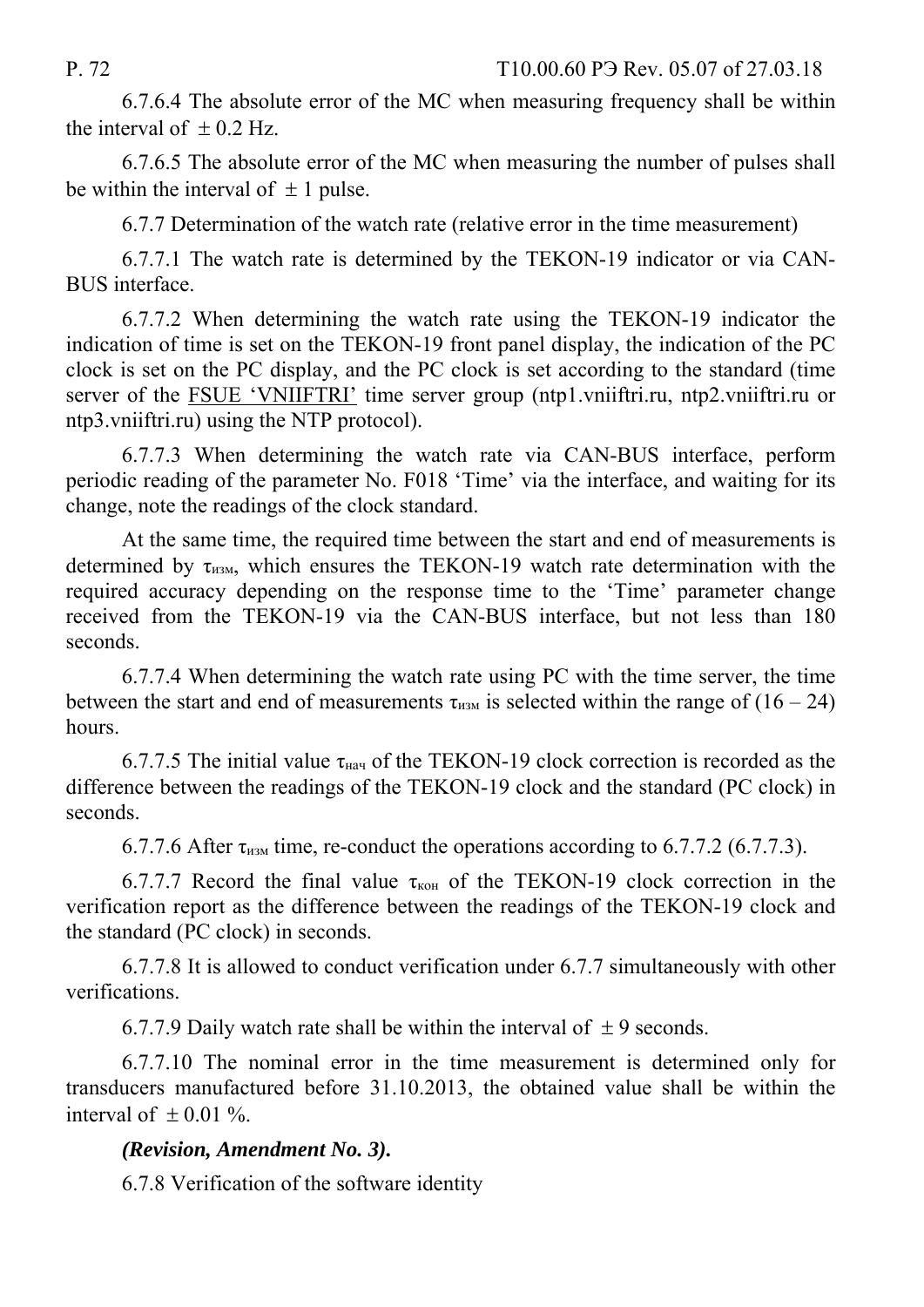Verification of the TEKON-19 software identity is carried out by comparing the software identification data on the TEKON-19 display with the identification data specified in table 2.2.

The results are considered to be positive if the software identification data corresponds to those specified in table 2.2.

6.8 Processing of measurement results

6.8.1 Processing of measurement results when determining the absolute error of the resistance MC

6.8.1.1 Calculate the absolute error value using the formula:

 $\Delta R_i = \max_i \{ (|R_{H3Mii} - R_0 \delta p_{ii}|) \}$  (6.1)

6.8.1.2 Check on inequation compliance:

| in the resistance range of $50 - 250$ Ohm           | $\Delta R_i \leq 0.04$ Ohm; <sup>*</sup> ) (6.2) |       |
|-----------------------------------------------------|--------------------------------------------------|-------|
| in the resistance range exceeding $250 - 1000$ Ohm  | $\Delta R_i \leq 0.2$ Ohm; (6.3)                 |       |
| in the resistance range exceeding $1000 - 4000$ Ohm | $\Delta R_i \leq 2$ Ohm. <sup>*</sup>            | (6.4) |

\* the inequation compliance (6.4) for the transducers manufactured before 01.10.07 is not checked, and the inequation (6.2) has the following form:

$$
\Delta R_j \leq 0.05 \text{ Ohm};\tag{6.5}
$$

#### *(Revision, Amendment No. 3).*

6.8.2 Processing of measurement results when determining the absolute error of the current rate MC

| 6.8.2.1 Calculate the absolute error value using the formula: |       |
|---------------------------------------------------------------|-------|
| $\Delta J_i = \max_i \{ ( J_{1}M_{i} - J_{0}O_{i} ) \}$       | (6.6) |

| 6.8.2.2 Check on inequation compliance:         |                                  |  |
|-------------------------------------------------|----------------------------------|--|
| in the current rate range of $0 - 5$ mA         | $\Delta J_i \le 0.005$ mA; (6.7) |  |
| in the current rate range exceeding $5 - 20$ mA | $\Delta J_i \le 0.02$ mA; (6.8)  |  |

6.8.3 Processing of measurement results when determining the absolute error of the frequency and pulses MC

6.8.3.1 Calculate the absolute error value of the frequency MC using the formula:  $\Delta F_i = \max_i \{ (|F_{H3Mii} - F_0 6p_{ii}|) \}$  (6.9)

6.8.3.2 Check on inequation compliance:

$$
\Delta F_j \leq 0.2 \text{ Hz} \tag{6.10}
$$

6.8.3.3 Calculate the absolute error value of the MC when measuring the number of pulses using a frequency indicator using the formula (6.11), and in case of using the frequency standard without a frequency indicator (pulse generator) using the formula (6.12):

$$
\Delta N_j = (\Delta F_j - 1/\tau_{\rm T}) \cdot \tau_{\rm T} \,, \tag{6.11}
$$

$$
\Delta N_j = \Delta F_j \cdot \tau_r, \qquad (6.12)
$$

Where  $\tau_{\text{y}}$  is counting time of the frequency meter in seconds,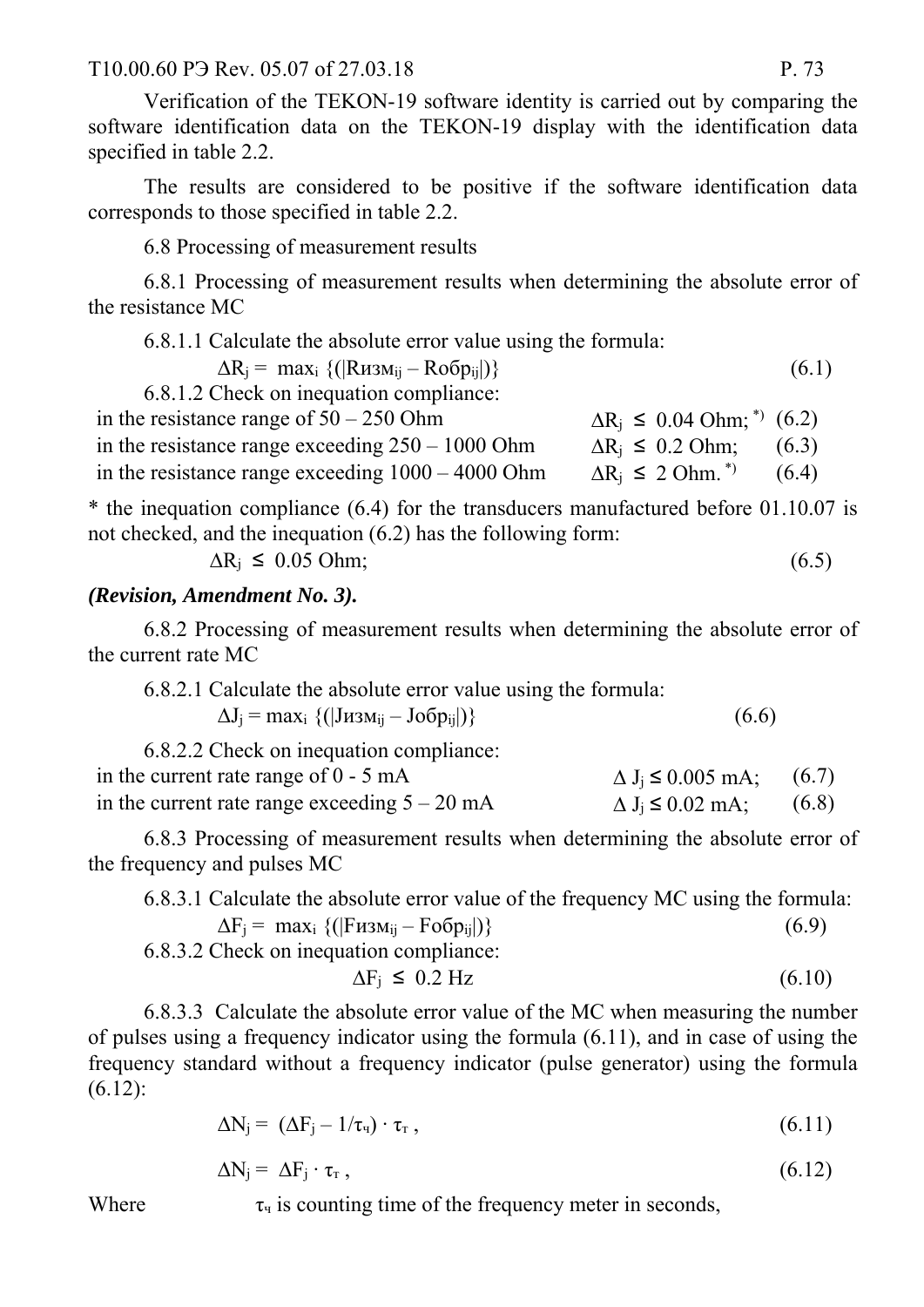$\tau_{\text{t}}$  is counting time of the TEKON-19 equal to 10 seconds when measuring the frequency for transducers manufactured after 30.10.2015 and for other transducers it is 8 seconds.

6.8.3.4 Check on inequation compliance:

$$
\Delta N_j \le 1 \text{ pulse} \tag{6.13}
$$

#### *(Revision, Amendment No. 3).*

6.8.4 Processing of measurement results when determining watch rate and nominal error when measuring the time

6.8.4.1 Calculate the watch rate value in seconds using the formula:

$$
\Delta(\tau) = (\tau_{\text{KOH}} - \tau_{\text{Hau}}) \cdot 24 \cdot 3600 / \tau_{\text{H3M}} \qquad , \qquad (6.14)
$$

where  $\tau_{\text{H3M}}$  is the time between the start and the end of measurements in seconds.

6.8.4.2 The nominal error when measuring the time, %, for the transducers manufactured before 31.10.2013, is calculated using the formula:

$$
\delta(\tau) = (\tau_{\text{KOH}} - \tau_{\text{Hau}}) \cdot 100 / \tau_{\text{H3M}} \tag{6.15}
$$

6.8.4.3 Check on inequation compliance:

$$
|\Delta(\tau)| \le 9 \,\mathrm{c} \tag{6.16}
$$

Check on inequation compliance for the transducers manufactured before 31.10.2013:

$$
|\delta(\tau)| \leq 0.01\,\% \tag{6.17}
$$

#### *(Revision, Amendment No. 3).*

6.8.5 The verification results are considered to be positive if the requirements of 6.8.1.2, 6.8.2.2, 6.8.3.2, 6.8.4.3 are met.

6.9 Registration of the verification results

6.9.1 In case of positive verification results, the TEKON-19 is recognized as serviceable and a verification certificate is drawn up in accordance with the Order of the Ministry of Industry and Trade No. 1815 of 02.07.2015, or the results are recorded in the device certificate (service log).

6.9.2 In case of negative verification results, the TEKON-19 is recognized as unserviceable and a notice of unworthiness indicating the reasons is issued in accordance with the Order of the Ministry of Industry and Trade No. 1815 of 02.07.2015, or the results are recorded in the device certificate (service log).

#### *(Revision, Amendment No. 3).*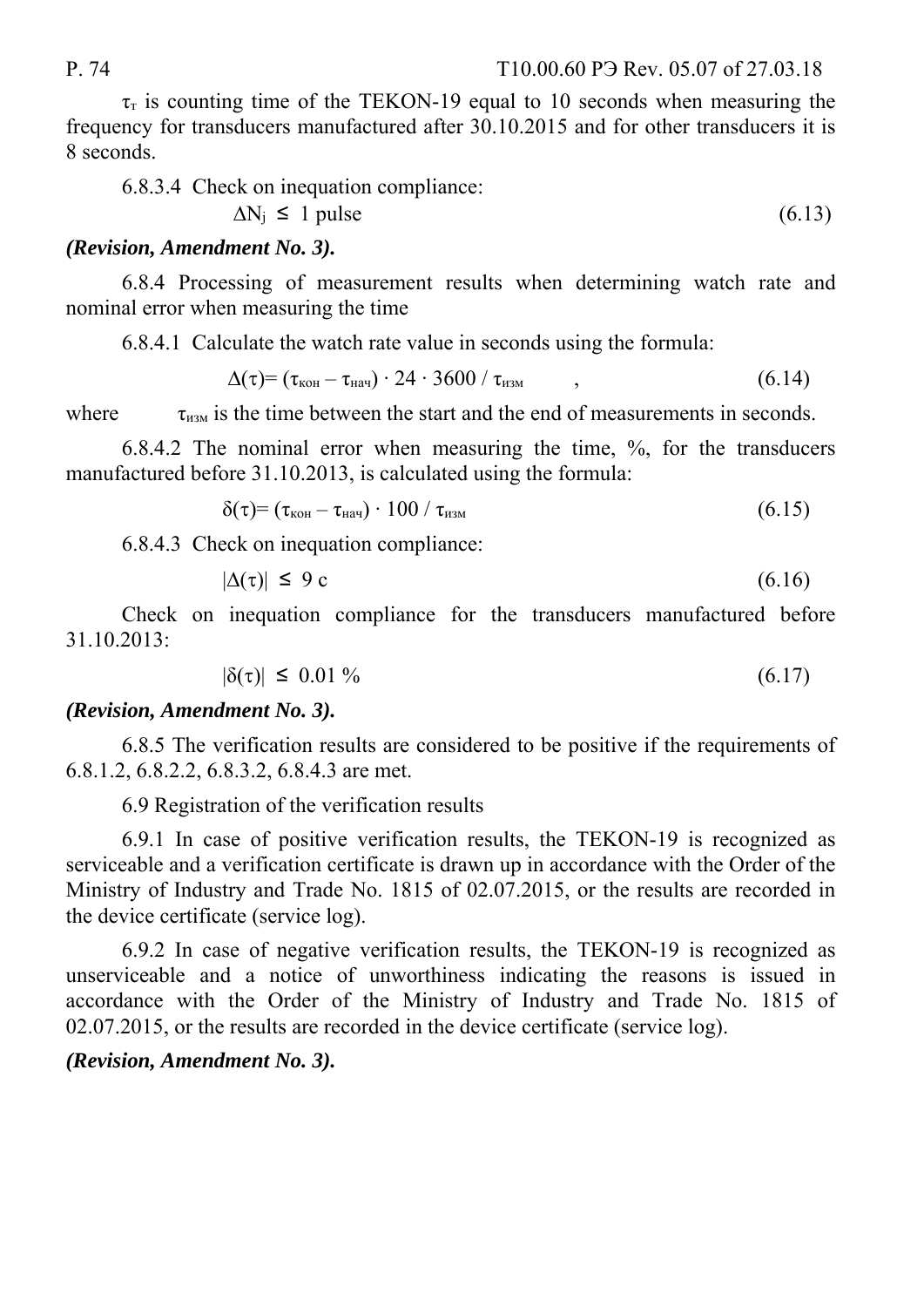#### **7 TRANSPORTATION AND STORAGE**

#### **7.1 Transportation**

Transportation of the packed TEKON-19 should be carried out in covered vehicles by all means of transportation, by air transport in sealed and heated compartments only in accordance with GOST R 52931.

#### **7.2 Storage**

The TEKON-19 storage should comply with the OZh4 storage conditions according to GOST 15150.

#### **8 DISPOSAL**

8.1 The TEKON-19 calculation and measuring transducer does not contain precious metals and materials posing hazard to life.

8.2 The TEKON-19 disposal is performed separately by groups of materials: plastic elements, metal fasteners.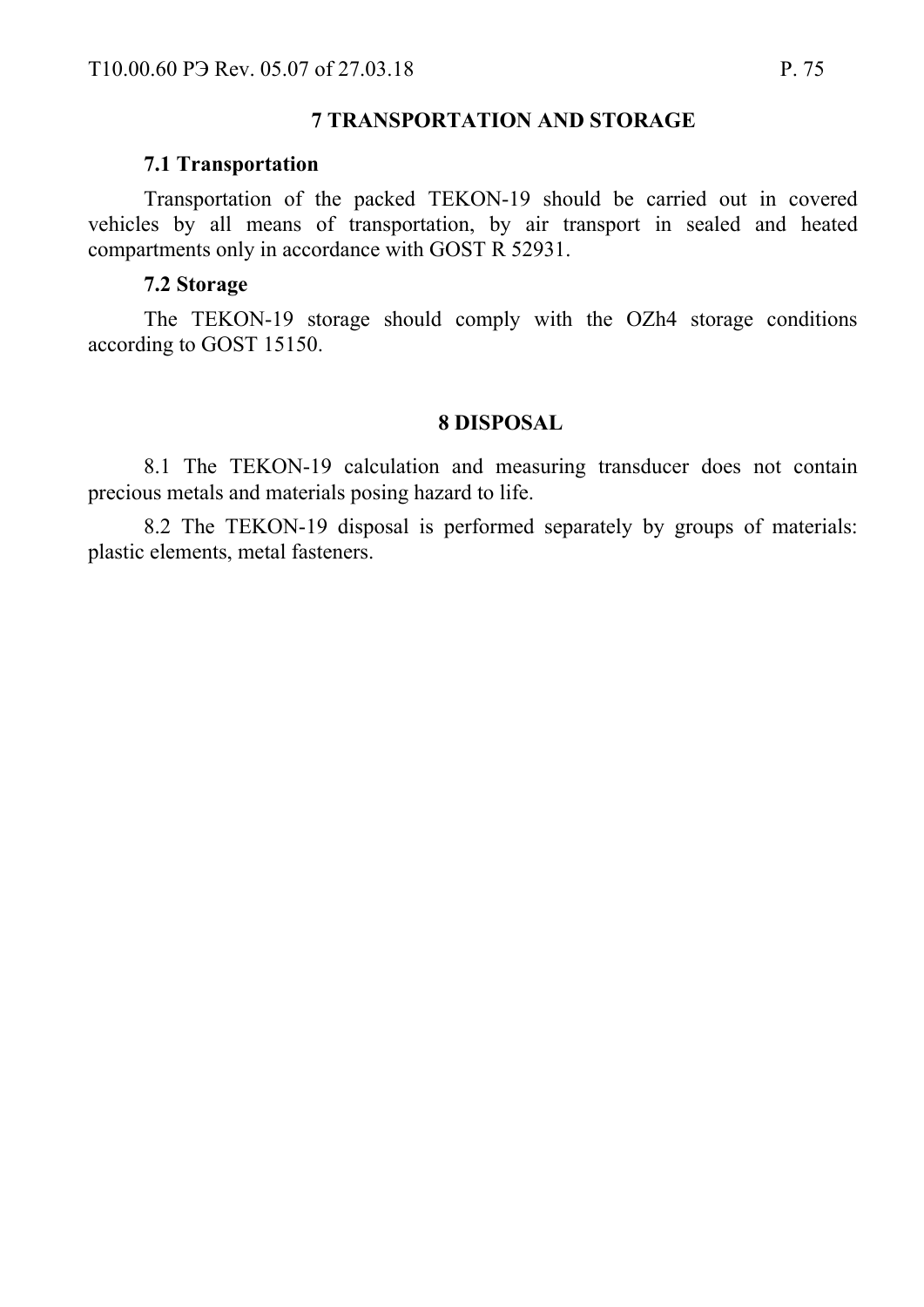#### **ANNEX A - List of regulatory and technical documents referenced in the Operation Manual**

| GOST R 52931-2008                                        | Technological processes monitoring and control instruments. General                                                                                                                                                |
|----------------------------------------------------------|--------------------------------------------------------------------------------------------------------------------------------------------------------------------------------------------------------------------|
| ГОСТ Р 52931-2008                                        | specifications.                                                                                                                                                                                                    |
| GOST 15150-69<br>ГОСТ 15150-69                           | Machines, instruments and other industrial products. Modifications for<br>different climatic regions. Categories, operating,<br>storage<br>and<br>transportation conditions in terms of ambient climatic condition |
|                                                          | influence.                                                                                                                                                                                                         |
| GOST 14254-2015<br>ГОСТ 14254-2015                       | Degrees of protection provided by enclosures (IP Code).                                                                                                                                                            |
| GOST 12.2.007.0-75<br>ГОСТ 12.2.007.0-75                 | Occupational safety standards system. Electrical equipment. General<br>safety requirements.                                                                                                                        |
| GOST 2.601-2013<br>ГОСТ 2.601-2013                       | Unified system for design documentation. Operational documents.                                                                                                                                                    |
| GOST 6651-2009<br>ГОСТ 6651-2009                         | Resistance temperature transducers. General specifications.                                                                                                                                                        |
| GOST R 8.740-2011<br>ГОСТ Р 8.740-2011                   | State system for ensuring the uniformity of measurements. Flow rate<br>and quantity of gas. Measurements procedure by turbine, rotary and<br>vortex flow meters and gas meters.                                    |
| GOST 8.586.5-2005<br>ГОСТ 8.586.5-2005                   | Measurements of liquids and gases flow rate and quantity by means of<br>orifice instruments. Principle of the method of measurements.                                                                              |
| GOST 30319.1-2015<br>ГОСТ 30319.1-2015                   | Natural gas. Methods of calculation of physical properties. General<br>statements.                                                                                                                                 |
| GOST 30319.2-2015<br>ГОСТ 30319.2-2015                   | Natural gas. Methods of calculation of physical properties. Calculation<br>of physical properties on the basis of information on density under<br>standards conditions and nitrogen and carbon dioxide contents.   |
| GOST 30319.3-2015<br>ГОСТ 30319.3-2015                   | Natural gas. Methods of calculation of physical properties. Calculation<br>of physical properties on the basis of information on component<br>composition.                                                         |
| <b>GOST R</b><br>IEC 870-5-1-95<br>ГОСТ Р МЭК 870-5-1-95 | Telecontrol equipment and systems. Part 5.<br>Transmission protocols. Section 1. Transmission frame formats.                                                                                                       |
| GOST R EN 1434-4-2011<br>ГОСТ Р ЕН 1434-4-2011           | Heat meters. Type approval tests.                                                                                                                                                                                  |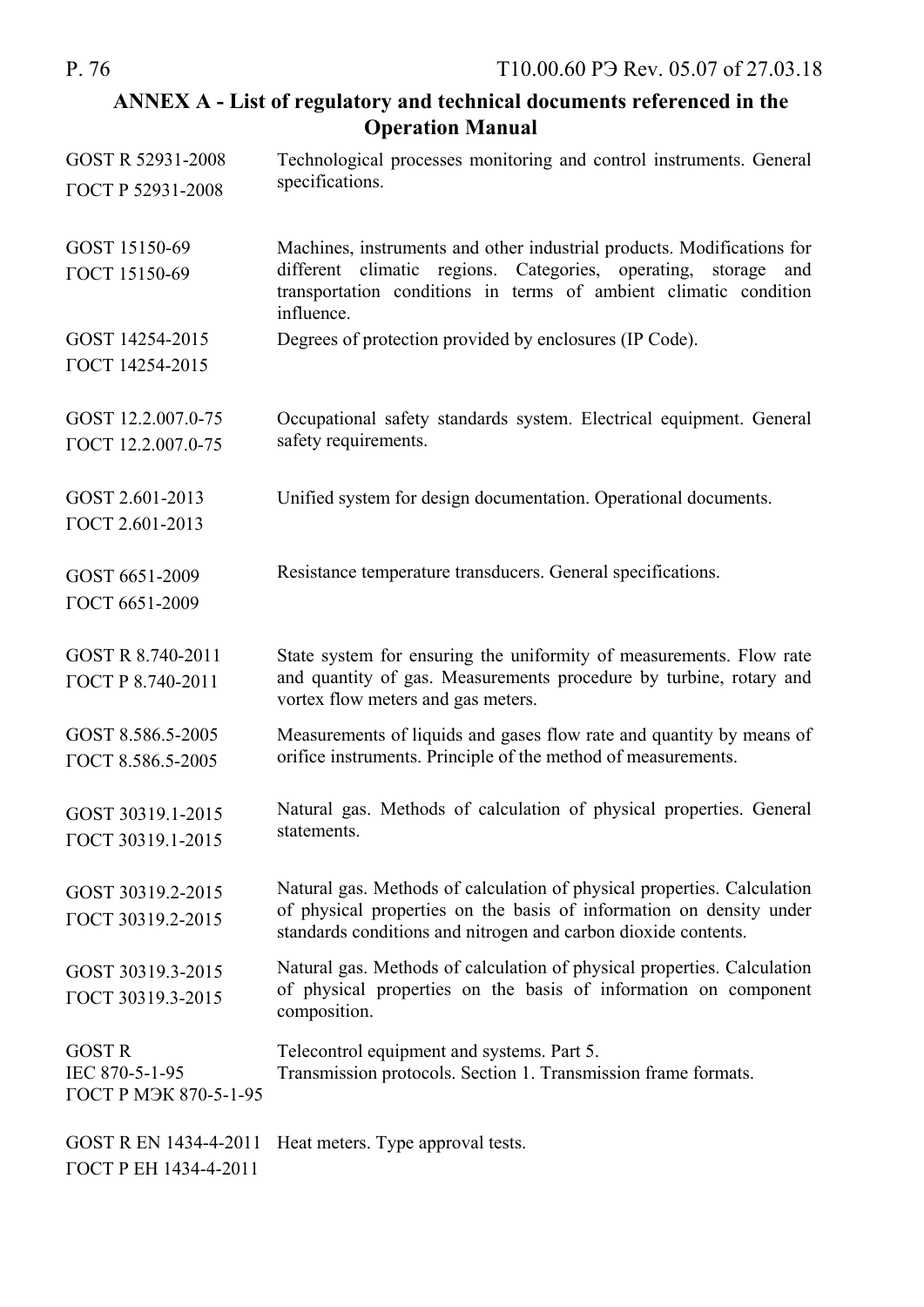| MI 2412-97                              | State system for ensuring the uniformity of measurements.                                                                                      |
|-----------------------------------------|------------------------------------------------------------------------------------------------------------------------------------------------|
| MH 2412-97                              | Recommended Practice. Piped Hot Water Heat Supply Systems.                                                                                     |
|                                         | Equations for Measurement of Thermal Energy and Quantity of Heat<br>Transfer Agent.                                                            |
| MI 2451-98                              | State system for ensuring the uniformity of measurements.                                                                                      |
| MH 2451-98                              | Recommended Practice. Steam Pipe Heat Supply Systems. Equations                                                                                |
|                                         | for Measuring Thermal Energy and Quantity of Heat Transfer Agent.                                                                              |
| MI 2539-99                              | Measuring channels of controllers, measuring and computing, control,                                                                           |
| MH 2539-99                              | software and hardware systems. Verification methods.                                                                                           |
| MI 3173-2008                            | State system for ensuring the uniformity of measurements.                                                                                      |
| MH 3173-2008                            | Recommended Practice. Liquids and gases flow rate and quantity.                                                                                |
|                                         | Principle of the method of measurements using TORBAR averaging<br>pressure tubes.                                                              |
| MI 3213-2009                            | State system for ensuring the uniformity of measurements. Gas flow                                                                             |
| MH 3213-2009                            | rate and quantity. Principle of the method of measurements using<br>ultrasonic flow transducer.                                                |
| (Revision, Amendment No. 3).            |                                                                                                                                                |
| MI 2667-2011                            | State system for ensuring the uniformity of measurements.                                                                                      |
| MH 2667-2011                            | Recommended Practice. Liquids and gases flow rate and quantity.                                                                                |
|                                         | Principle of the method of measurements using ANNUBAR<br>DIAMOND II+ and ANNUBAR 485 averaging pressure tubes.                                 |
|                                         | General statements.                                                                                                                            |
| <b>GSSSD MR 113-03</b>                  | Determination of density, compressibility factor, adiabatic exponent                                                                           |
| ГСССД МР 113-03                         | and dynamic viscosity coefficient of wet petroleum gas                                                                                         |
|                                         |                                                                                                                                                |
| <b>GSSSD MR 118-05</b>                  | Calculation of density, compressibility factor, adiabatic exponent and<br>dynamic viscosity coefficient of moderately compressed gas mixtures. |
| ГСССД МР 118-05                         |                                                                                                                                                |
| <b>GSSSD MR 122-06</b>                  | Calculation of the basic thermodynamic properties and dynamic                                                                                  |
| ГСССД МР 122-06                         | viscosity coefficients and thermal conductivity of nitrogen.                                                                                   |
|                                         |                                                                                                                                                |
| <b>GSSSD MR 134-07</b>                  | Calculation of density, compressibility factor, adiabatic exponent and                                                                         |
| ГСССД МР 134-07                         | dynamic viscosity coefficient of nitrogen, acetylene, oxygen, carbon<br>dioxide, ammonia, argon and hydrogen.                                  |
| R 50.2.077-2014                         | Recommended Practice. Type evaluations of a measuring instrument                                                                               |
| P 50.2.077-2014                         | for type approval. Software validation for protection assurance.                                                                               |
| R 50.2.076-2010                         | State system for ensuring the uniformity of measurements. Density of                                                                           |
| P 50.2.076-2010                         | petroleum and petroleum products. Methods of calculation. Programs<br>and tables of calculation.                                               |
|                                         | TU 4213-060-44147075-02 TEKON-19 calculating and measuring transducers.                                                                        |
| TV 4213-060-44147075-02 Specifications. |                                                                                                                                                |
| T10.06.59 RD                            | TEKON-10, TEKON-17 heat power controller. Exchange via serial                                                                                  |
| Т10.06.59 РД                            | link. Programmer manual.                                                                                                                       |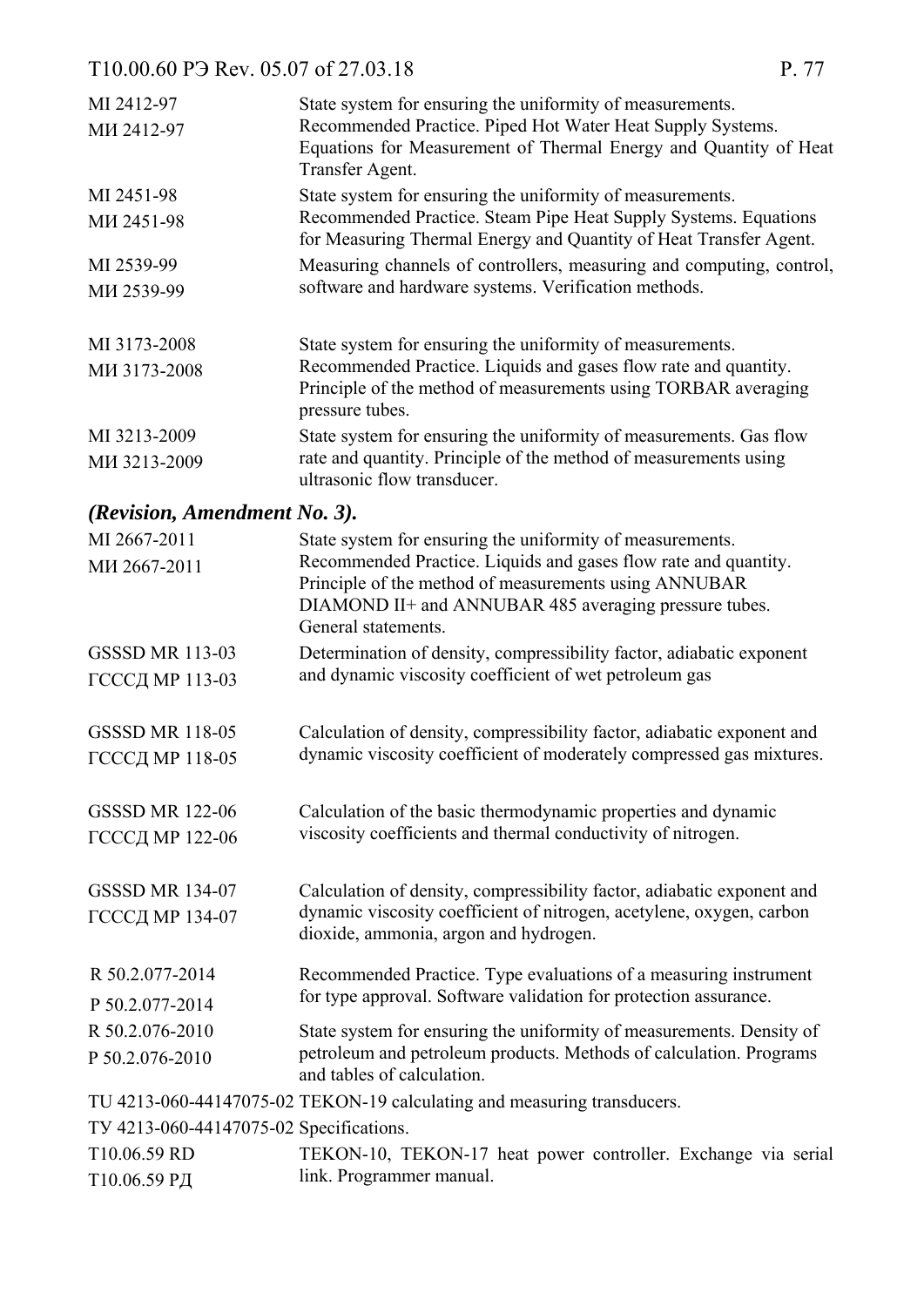## P. 78

# ANNEX B - Lists of the TEKON-19 parameters and algorithms

|  |  |  | Table B.1 –List of 'rigid' parameters of the TEKON-19 of all versions |  |
|--|--|--|-----------------------------------------------------------------------|--|

| Paramet |                                                         | Parameter name      |                                            | Desig  | Type               | Place                 | Acce | Availability in                 |
|---------|---------------------------------------------------------|---------------------|--------------------------------------------|--------|--------------------|-----------------------|------|---------------------------------|
| er      |                                                         |                     |                                            | nation |                    | 2)                    | SS   | version $^{12)}$                |
| number  | full                                                    |                     | short                                      | 7)     |                    |                       | 3)   | 11111                           |
|         |                                                         |                     |                                            |        |                    |                       |      | 12345678901234                  |
|         |                                                         |                     | 1 Task "Analogue measurements"             |        |                    |                       |      |                                 |
| 0101    | Измерительный ток на ТС, мА                             |                     | Ток ТС                                     | 3K     | $\boldsymbol{\Pi}$ | Program               | 23   | $++++-++++-+-$                  |
|         | Measuring current on the resistance                     |                     |                                            |        |                    | <b>ROM</b>            |      |                                 |
| 0102    | temperature transducer, mA                              |                     |                                            | 3K     | $\Pi$              |                       | 23   | $++++-+++--++-++$               |
|         | Опорное напряжение АЦП, мВ<br>ADC reference voltage, mV |                     | <b><i><u><u><b>U</b></u></u></i></b> ОПОРН |        |                    | Program<br><b>ROM</b> |      |                                 |
|         |                                                         |                     |                                            |        |                    |                       |      |                                 |
| 0103    | Порог переключения Кус АЦП                              |                     | <b><i><u>Uпорог</u></i></b>                | 3K     | III2               | Program<br><b>ROM</b> | 23   | $++++-++++-++-++$               |
|         | min, max                                                |                     |                                            |        |                    |                       |      |                                 |
|         | Switching threshold ADC GF min,<br>max                  |                     |                                            |        |                    |                       |      |                                 |
| 0104    | Кус для больших                                         | <b>АЦП0</b>         | Kyc Umax                                   | 3K     | $\Pi$              | Program               | 23   | $++++-+++--++-++$               |
|         | напряжений, i=1,2,3                                     | ADC0                |                                            |        |                    | <b>ROM</b>            |      |                                 |
| i104    | GF for high voltages, $i =$                             | АЦПі                | KycUmaxi                                   | 3K     | $\Pi$              | Program               | 23   |                                 |
|         | 1,2,3                                                   | <b>ADCi</b>         |                                            |        |                    | <b>ROM</b>            |      |                                 |
| 0105    | Кус для средних                                         | АЦП0                | Kyc Ucp                                    | 3K     | $\Pi$              | Program               | 23   | $++++-+++--++-++$               |
|         | напряжений, i=1,2,3                                     | ADC <sub>0</sub>    |                                            |        |                    | <b>ROM</b>            |      |                                 |
| i105    | GF for medium                                           | АЦПі                | Kyc Ucpi                                   | 3K     | $\Pi$              | Program               | 23   |                                 |
| 0106    | voltages, $i = 1,2,3$                                   | <b>ADCi</b>         |                                            |        |                    | <b>ROM</b>            |      |                                 |
|         |                                                         |                     |                                            |        |                    |                       |      |                                 |
|         |                                                         |                     |                                            |        |                    |                       |      |                                 |
|         |                                                         |                     |                                            |        |                    |                       |      |                                 |
|         | Кус для малых напряжений                                |                     | Kyc Umin                                   | 3K     | $\Pi$              | Program               | 23   | $++++-++++-+$                   |
|         | GF for low voltages                                     |                     |                                            |        |                    | <b>ROM</b>            |      |                                 |
| 0108    | Смещение Кус для                                        | АЦП0                | dK Umax                                    | 3K     | $\Pi$              | Program               | 23   | $++++-+++--++-++$               |
|         | больших напряжений,                                     | ADC0                |                                            |        |                    | <b>ROM</b>            |      |                                 |
| i108    | $MB$ , i=1,2,3                                          | АЦПі                | dK Umaxi                                   | 3K     | $\Pi$              | Program               | 23   |                                 |
|         | GF shift for high                                       | <b>ADCi</b>         |                                            |        |                    | <b>ROM</b>            |      |                                 |
|         | voltages, mV, $i = 1,2,3$                               |                     |                                            |        |                    |                       |      |                                 |
| 0109    | Смещение Кус для                                        | АЦП0                | dK Ucp                                     | 3K     | $\Pi$              | Program               | 23   | $++++-+++--++-++-$              |
|         | средних напряжений,                                     | ADC0                |                                            |        |                    | <b>ROM</b>            |      |                                 |
| i109    | $MB$ , i=1,2,3<br>GF shift for medium                   | АЦПі<br><b>ADCi</b> | dK Ucpi                                    | 3K     | $\Pi$              | Program<br><b>ROM</b> | 23   |                                 |
|         | voltages, mV, $i = 1,2,3$                               |                     |                                            |        |                    |                       |      |                                 |
| 010A    | Смещение Кус для малых                                  |                     | dK Umin                                    | 3K     | $\Pi$              | Program               | 23   | $++++-+-+$                      |
|         | напряжений, мВ                                          |                     |                                            |        |                    | <b>ROM</b>            |      |                                 |
|         | GF shift for low voltages, mV                           |                     |                                            |        |                    |                       |      |                                 |
| 0110    |                                                         |                     |                                            |        |                    |                       |      | ${++++}{-}{++}{+-}{+-}{+-}{+-}$ |
| 0111    | Смещение канала ИКО-ИК9, мВ                             |                     | $dU$ Ti $^{10}$ .                          | 3K     | $\boldsymbol{\Pi}$ | Program               | 23   | $+++ - + + + - + + -$           |
| 0112    |                                                         |                     | 10)<br>dU Ji                               |        |                    | <b>ROM</b>            |      | $++++-+++--++-++$               |
| 0113    | MC0-MC9 channel shift, mV                               |                     |                                            |        |                    |                       |      | $++-+ -++-++$<br>$^{++}$        |
| 0114    |                                                         |                     |                                            |        |                    |                       |      | $^{++}$                         |
| 0115    |                                                         |                     |                                            |        |                    |                       |      |                                 |
| 0116    |                                                         |                     |                                            |        |                    |                       |      |                                 |
| 010C    |                                                         |                     |                                            |        |                    |                       |      |                                 |
| 010D    | Входное сопротивление ИК, Ом                            |                     | RBX Ji $^{10}$                             | 3K     | $\boldsymbol{\Pi}$ | Program               | 23   |                                 |
| 010E    |                                                         |                     |                                            |        |                    | <b>ROM</b>            |      | $^{++}$<br>$++-+$               |
| 010F    | MC terminal impedance, Ohm                              |                     |                                            |        |                    |                       |      | $^{++}$                         |
|         |                                                         |                     |                                            |        |                    |                       |      |                                 |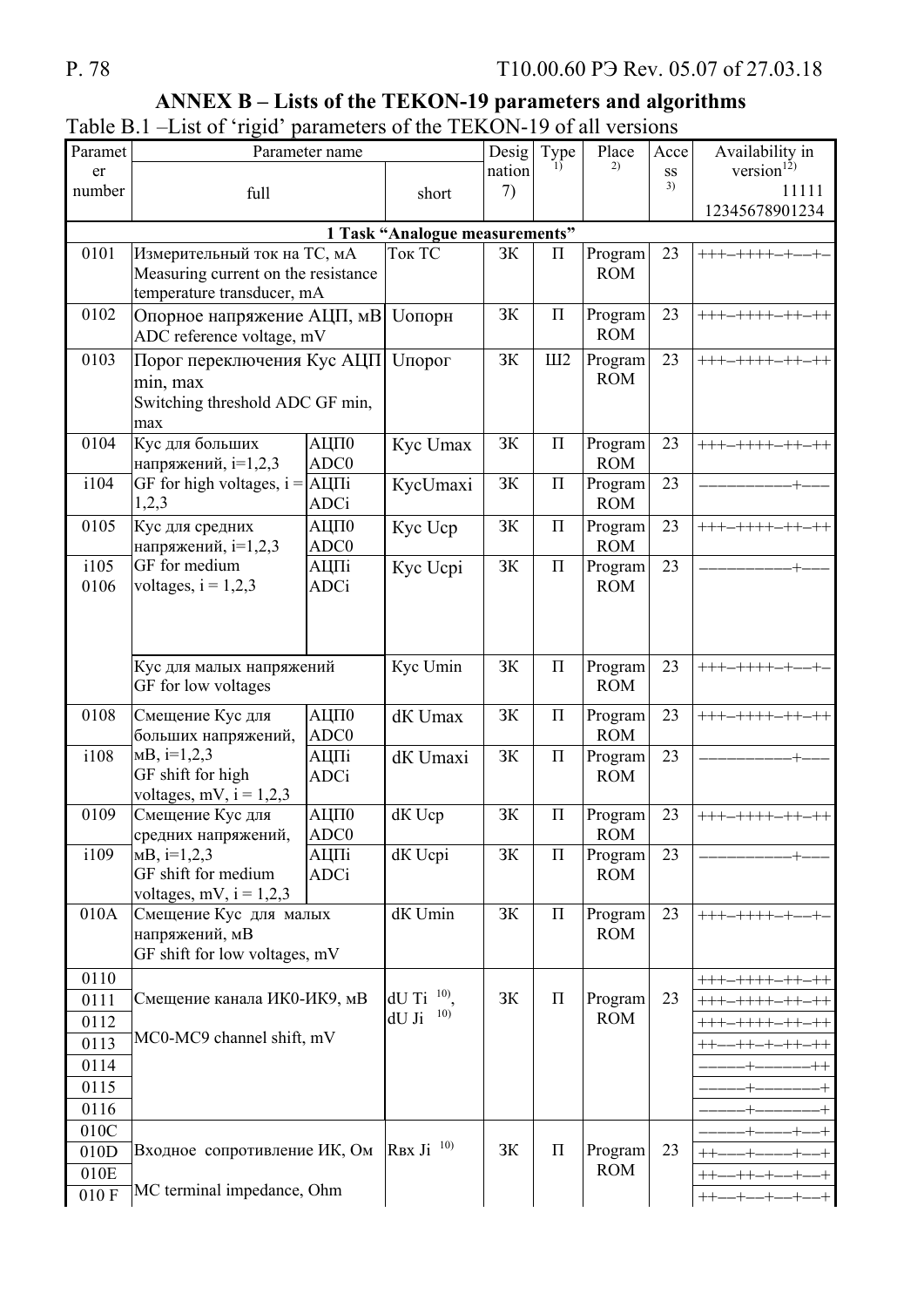| Paramet              | Parameter name                            |                               |                                                       | Desig          | Type     | Place           | Acce | Availability in                                  |
|----------------------|-------------------------------------------|-------------------------------|-------------------------------------------------------|----------------|----------|-----------------|------|--------------------------------------------------|
| er                   |                                           |                               |                                                       | nation         |          | 2)              | SS   | version $^{12)}$                                 |
| number               | full                                      |                               | short                                                 |                |          |                 | 3)   | 11111                                            |
|                      |                                           |                               |                                                       |                |          |                 |      | 12345678901234                                   |
| 0118<br>0119         | Калибровка ИК, мВ                         |                               | Калибр Јі <sup>10)</sup>                              | $H\Pi$         | $\Pi$    | Program         | 22   |                                                  |
| 011A                 |                                           |                               |                                                       |                |          | <b>ROM</b>      |      |                                                  |
| 011B                 | MC calibration, mV                        |                               |                                                       |                |          |                 |      | $^{++}$                                          |
| 011C                 | Напряжение на канале                      |                               | 10)<br>Uri                                            | $\mathcal{C}$  | $\Pi$    | <b>XRAM</b>     | 13   | +++-++++-++                                      |
| 011D                 | ИКО-ИК9, мВ                               |                               | 10)<br>Uji                                            |                |          |                 |      | +++-++++-++                                      |
| 011E                 |                                           |                               |                                                       |                |          |                 |      | +++-++++-++-++                                   |
| 011 F                | MC0-MC9 channel voltage, mV               |                               |                                                       |                |          |                 |      | +++-++++-++                                      |
| 0120                 |                                           |                               |                                                       |                |          |                 |      |                                                  |
| 0121                 |                                           |                               |                                                       |                |          |                 |      |                                                  |
| 0122                 |                                           |                               |                                                       |                |          |                 |      |                                                  |
| 0400                 | Ток в канале ИК, мА                       |                               | $\overline{I_1}$ $\overline{10)}$                     | $\overline{P}$ | $\Pi$    | <b>XRAM</b>     | 13   |                                                  |
| 0401                 |                                           |                               |                                                       |                |          |                 |      | $^{++}$                                          |
| 0402                 | MC channel current, mA                    |                               |                                                       |                |          |                 |      |                                                  |
| 0403                 |                                           |                               |                                                       |                |          |                 |      |                                                  |
| 0404                 | Сопротивление в                           | T <sub>0</sub>                | RTC 0                                                 | $\mathbf{P}$   | $\Pi$    | <b>XRAM</b>     | 13   | +++-++++-+                                       |
| 0405                 | канале «Ті», Ом.                          | T <sub>1</sub>                | RTC 1                                                 |                |          |                 |      | $+ - + + + + - +$                                |
| 0406                 | $I=0.4$                                   | T <sub>2</sub>                | RTC <sub>2</sub>                                      |                |          |                 |      | $-+ - - + + - - +$                               |
| 0407                 |                                           | T <sub>3</sub>                | R <sub>TC</sub> 3                                     |                |          |                 |      |                                                  |
|                      | 'Ti' channel                              |                               |                                                       |                |          |                 |      |                                                  |
|                      | resistance, Ohm.                          |                               |                                                       |                |          |                 |      |                                                  |
|                      | $I=0.4$                                   |                               |                                                       |                |          |                 |      |                                                  |
|                      |                                           |                               | 2 Task "Impulse-number and frequency measurements"    |                |          |                 |      | ++++++++++                                       |
| 0200                 | Цифровой фильтр                           | input 0                       | фильтр 0                                              | $H\Pi$         | bit      | Progra<br>m ROM | 22   |                                                  |
| 0201                 | 250 Гц на входе Fi<br>включен             | input 1                       | фильтр 1                                              |                |          |                 |      |                                                  |
| 0202<br>0203         |                                           | input 2                       | фильтр 2                                              |                |          |                 |      | ++++++++++                                       |
| 0204                 | $250$ Hz digital filter at $\overline{ }$ | input 3<br>input 4            | фильтр 3<br>фильтр 4                                  |                |          |                 |      | $++-+ -+ - -++- +$                               |
| 0205                 | Fi input is switched on                   | input 5                       |                                                       |                |          |                 |      | -+------+-+-<br>$+ - +$                          |
| 0206                 |                                           |                               | фильтр 5                                              |                |          |                 |      | $+ - + -$                                        |
| 0207                 |                                           | input 6                       | фильтр 6<br>фильтр 7                                  |                |          |                 |      |                                                  |
| 0408                 | Текущая частота                           | input 7<br>input $0$          | Frek 0                                                | $\mathbf{P}$   | $\Pi$    | <b>XRAM</b>     | 13   | ++++++++++                                       |
| 0409                 | на входе Fi, Гц                           | input 1                       | Frek 1                                                |                |          |                 |      | ++++++++++                                       |
| 040A                 |                                           | input 2                       | Fтек <sub>2</sub>                                     |                |          |                 |      | ++++++++++                                       |
| 040B                 | Current Fi input                          | input 3                       | <b>FTek 3</b>                                         |                |          |                 |      | $++-+--++-+$                                     |
| 040C                 | frequency, Hz                             | input 4                       | Frek 4                                                |                |          |                 |      | $+ - +$                                          |
| 040D                 |                                           | input 5                       | <b>FTek 5</b>                                         |                |          |                 |      | $+ - +$                                          |
| 040E                 |                                           | input 6                       | <b>FTek 6</b>                                         |                |          |                 |      |                                                  |
| 040 F                |                                           | input 7                       | <b>FTek 7</b>                                         |                |          |                 |      |                                                  |
| 0410                 | Число импульсов                           | input <sub>0</sub>            | <b>Nимп</b> ц 0                                       | $\, {\bf p}$   | $\Box$ 2 | <b>XRAM</b>     | 12   | ++++++++++                                       |
| 0411                 | за цикл на входе Fi                       | input 1                       | <b>Nимп</b> ц 1                                       |                |          |                 |      | ++++++++++                                       |
|                      |                                           |                               |                                                       |                |          |                 |      |                                                  |
|                      |                                           |                               |                                                       |                |          |                 |      |                                                  |
|                      |                                           |                               |                                                       |                |          |                 |      |                                                  |
| 0415                 |                                           | input 5                       | <b>Nимп</b> ц 5                                       |                |          |                 |      | $-+ - + -$                                       |
| 0412<br>0413<br>0414 | Number of pulses per<br>cycle at Fi input | input 2<br>input 3<br>input 4 | <b>Nимп</b> ц 2<br><b>Nимп</b> ц 3<br><b>Nимп</b> ц 4 |                |          |                 |      | ++++++++++<br>-++-+<br>++-+-+-<br>$+$ ------+-+- |
|                      |                                           |                               |                                                       |                |          |                 |      |                                                  |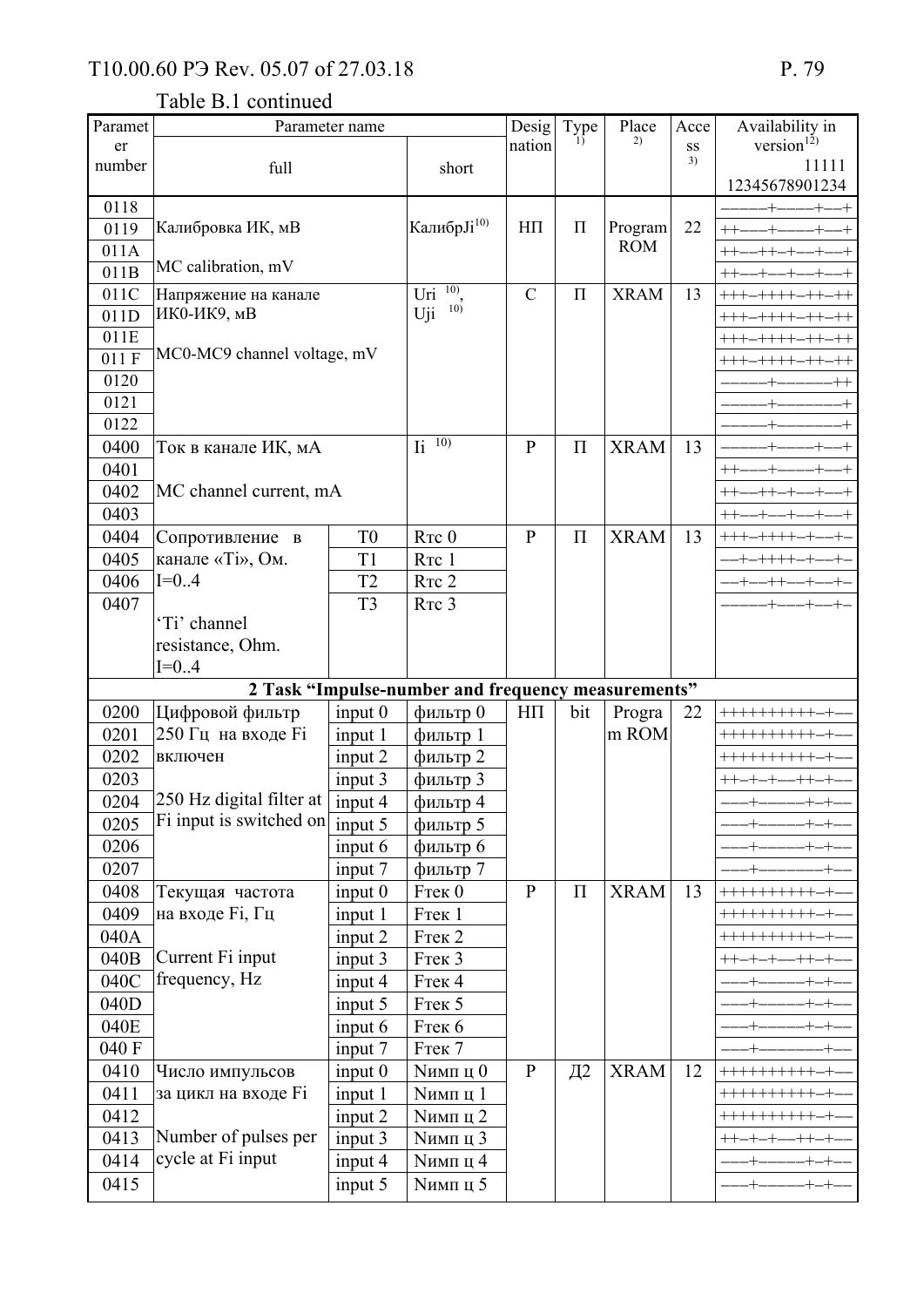$+$ 

Progra

 $\ln$  ROM

22

 $- + + + + +$ 

 $III2$ 

 $H\Pi$ 

| Paramet |                                       | Parameter name     |                     | Desig         | Type       | Place       | Acce | Availability in |
|---------|---------------------------------------|--------------------|---------------------|---------------|------------|-------------|------|-----------------|
| er      |                                       |                    |                     | natio         | $_{1}$     | 2)          | SS   | version $12)$   |
| number  | full                                  |                    | short               | n             |            |             | 3)   | 11111           |
|         |                                       |                    |                     |               |            |             |      | 12345678901234  |
| 0416    |                                       | input $6$          | <b>Nимп</b> ц 6     |               |            |             |      | -+-+            |
| 0417    |                                       | input 7            | <b>Nимп</b> ц 7     |               |            |             |      |                 |
| 0506    | Состояние                             | input <sub>0</sub> | Вход 0              | $\mathcal{C}$ | bit        | <b>RAM</b>  | 10   | +++++++++       |
| 0507    | дискретного входа                     | input 1            | Вход 1              |               |            |             |      | +++++++++       |
| 0508    | Fi                                    | input 2            | Вход 2              |               |            |             |      | ++++++++++      |
| 0509    |                                       | input 3            | Вход 3              |               |            |             |      | $++-+--+ -$     |
| 050A    | Discrete Fi input                     | input 4            | Вход 4              |               |            |             |      |                 |
| 050B    | status                                | input 5            | Вход 5              |               |            |             |      |                 |
| 050C    |                                       | input 6            | Вход 6              |               |            |             |      |                 |
| 050D    |                                       | input 7            | Вход 7              |               |            |             |      |                 |
| 0210    | Мгновенная целая                      | input 0            | <b>FMTHOB 0</b>     | $\mathcal{C}$ | $\Box$     | <b>XRAM</b> | 22   |                 |
| 0211    | частота на входе Fi,                  | input 1            | <b>FMTHOB 1</b>     |               |            |             |      |                 |
| 0212    | $\Gamma$ ц                            | input 2            | <b>FMTHOB 2</b>     |               |            |             |      | ++++++++++      |
| 0213    |                                       | input 3            | <b>FMTHOB 3</b>     |               |            |             |      | $++-+--$        |
|         | Instantaneous                         |                    |                     |               |            |             |      |                 |
|         | frequency at Fi input,                |                    |                     |               |            |             |      |                 |
|         | Hz                                    |                    |                     |               |            |             |      |                 |
| 0214    | Мгновенная целая                      | input 4            | <b>FMTHOB 4</b>     |               |            |             |      |                 |
| 0215    | частота на входе Fi,                  | input 5            | <b>FMTHOB 5</b>     |               |            |             |      |                 |
| 0216    | Γц                                    | input 6            | <b>FMTHOB 6</b>     |               |            |             |      |                 |
| 0217    |                                       | input 7            | <b>FMTHOB</b> 7     |               |            |             |      |                 |
|         | Instantaneous                         |                    |                     |               |            |             |      |                 |
|         | frequency at Fi input,                |                    |                     |               |            |             |      |                 |
|         | Hz                                    |                    |                     |               |            |             |      |                 |
| 0208    | Общее число                           | input <sub>0</sub> | общимп 0            | $\mathcal{C}$ | $\Box$     | <b>XRAM</b> | 12   |                 |
| 0209    | импульсов на входе                    | input 1            | общимп 1            |               |            |             |      |                 |
| 020A    | Fi                                    | input 2            | общимп 2            |               |            |             |      | ++++++++++      |
| 020B    |                                       | input 3            | общимп 3            |               |            |             |      |                 |
| 020C    | General number of                     | input 4            | общимп 4            |               |            |             |      |                 |
| 020D    | pulses at Fi input                    | input 5            | общимп 5            |               |            |             |      |                 |
| 020E    |                                       | input 6            | общимп 6            |               |            |             |      |                 |
| 020 F   |                                       | input 7            | общимп 7            |               |            |             |      |                 |
|         |                                       |                    | 3 Task "Indication" |               |            |             |      |                 |
|         |                                       |                    | 3.1 Main menu       |               |            |             |      |                 |
|         | 0700(1) Индицируемый параметр, i=0199 |                    | параметр            | $H\Pi$        | III2       | Progra      | 22   | $-$ +++++       |
|         | Displayed parameter, $i=0.199$        |                    |                     |               |            | m ROM       |      |                 |
|         | 0701(i) Число знаков после запятой,   |                    | точность            | $H\Pi$        | $\Box$     | Progra      | 22   | $- + + + + +$   |
|         | $i=0.199$                             |                    |                     |               |            | m ROM       |      |                 |
|         | Number of decimals, $i=0199$          |                    |                     |               |            |             |      |                 |
| 0702(i) | Наименование, <i>i</i> =02399         |                    | ИМЯ                 | $H\Pi$        | $III1^{8}$ | Progra      | 22   | $-$ +++++       |
|         | Name, i=02399                         |                    |                     |               |            | m ROM       |      |                 |
|         |                                       |                    | 3.2 Archives menu   |               |            |             |      |                 |

параметр

Table B.1 continued

0704(і) Индицируемый параметр,

Displayed parameter, i=0..55

 $i=0.55$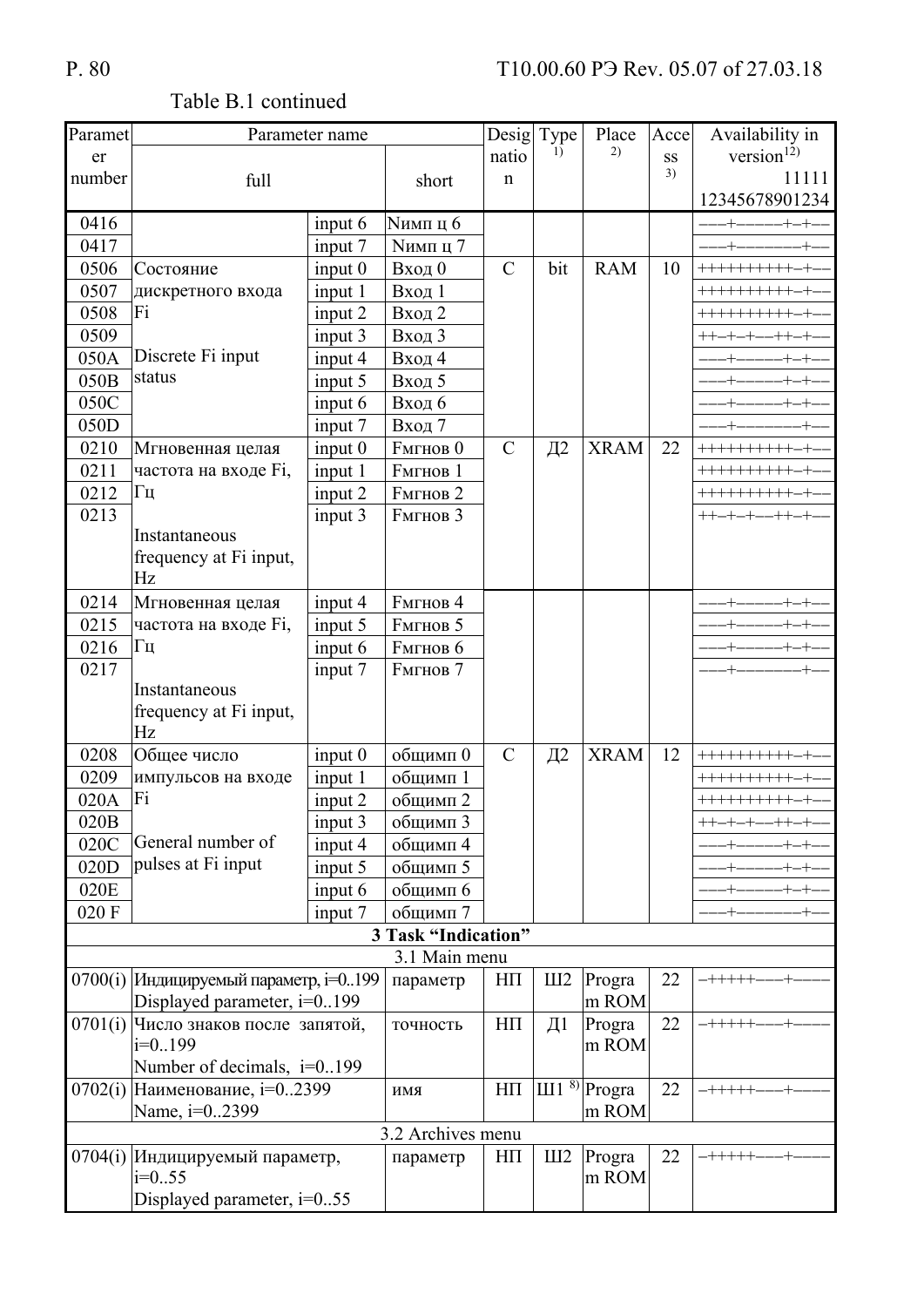## Table B.1 continued

| Paramet          | Parameter name                 |                                        |               | Desig Type       | Place                     | Acce | Availability in  |
|------------------|--------------------------------|----------------------------------------|---------------|------------------|---------------------------|------|------------------|
| er               |                                |                                        | natio         | $\mathbf{D}$     | 2)                        | SS   | version $^{12)}$ |
| number           | full                           | short                                  | n             |                  |                           | 3)   | 11111            |
|                  |                                |                                        |               |                  |                           |      | 12345678901234   |
| 0705(i)          | Число знаков после запятой,    | точность                               | $H\Pi$        | $\overline{\mu}$ | Progra                    | 22   | -+++++           |
|                  | $i=0.55$                       |                                        |               |                  | m ROM                     |      |                  |
|                  | Number of decimals, i=055      |                                        |               |                  |                           |      |                  |
| 0706(i)          | Наименование, i=0671           | ИМИ                                    | $H\Pi$        |                  | III18 <sup>)</sup> Progra | 22   | -+++++-          |
|                  | Name, i=0671                   |                                        |               |                  | m ROM                     |      |                  |
|                  |                                | 3.3 Cyclic menu                        |               |                  |                           |      |                  |
| 0707(i)          | Индицируемый параметр,         | параметр                               | $H\Pi$        | III2             | Progra                    | 22   | $- + + + + + -$  |
|                  | $i=0.9$                        |                                        |               |                  | m ROM                     |      |                  |
|                  | Displayed parameter, $i=0.9$   |                                        |               |                  |                           |      |                  |
| 0708(i)          | Число знаков после запятой,    | точность                               | $H\Pi$        | $\Box$           | Progra                    | 22   | $- + + + + + +$  |
|                  | $i=0.9$                        |                                        |               |                  | m ROM                     |      |                  |
|                  | Number of decimals, $i=0.9$    |                                        |               |                  |                           |      |                  |
| 0709(i)          | Наименование, i=0119           | ИМЯ                                    | $H\Pi$        |                  | $III1^{8}$ Progra         | 22   | $-$ +++++-       |
|                  | Name, i=0119                   |                                        |               |                  | m ROM                     |      |                  |
|                  |                                | 4 Task "System"                        |               |                  |                           |      |                  |
|                  |                                | 4.1 Description of the software module |               |                  |                           |      |                  |
| F <sub>000</sub> | Тип модуля                     | Тип                                    | $\mathcal{C}$ | III2             | Progra                    | 10   | +++++++++++++    |
|                  | Module type                    |                                        |               |                  | m ROM                     |      |                  |
| 0512             | Исполнение модуля              | Исполнен                               | <b>ЗК</b>     | III1             | Progra                    | 33   | ++++++++++       |
|                  | Module version                 |                                        |               |                  | m ROM                     |      |                  |
| F040             | Серия                          | Серия                                  | <b>ЗК</b>     | III2             | Data                      | 13   | $-$ +++++-       |
|                  | Series                         |                                        |               |                  | <b>ROM</b>                |      |                  |
| F001             | Заводской номер                | Зав N                                  | 3K            | III2             | Data                      | 13   | **************   |
|                  | Manufacturer number            |                                        |               |                  | <b>ROM</b>                |      |                  |
| F002             | Версия программы               | Прогр                                  | $\mathcal{C}$ | III1             | Progra                    | 10   | +++++++++++++    |
|                  | Program version                |                                        |               |                  | m ROM                     |      |                  |
| F004(i)          | Очередь загружаемых задач      | Очередь                                | $H\Pi$        | III4             | Progra                    | 22   | +++++++++        |
|                  | (массив 256 задач)             |                                        |               |                  | m ROM                     |      |                  |
|                  | Loadable tasks queue (array of |                                        |               |                  |                           |      |                  |
|                  | 256 tasks)                     |                                        |               |                  |                           |      |                  |
| F005-            | Начало таймерных задач         |                                        | 3K            | III2             | Progra                    | 22   | not applicable   |
| <b>F008</b>      | 512Гц, 64Гц, 8Гц, 1Гц          |                                        |               |                  | m ROM                     |      |                  |
|                  | Start of timer tasks 512Hz,    |                                        |               |                  |                           |      |                  |
|                  | 64Hz, 8Hz, 1Hz                 |                                        |               |                  |                           |      |                  |
| F <sub>009</sub> | Начало задач по запросу        | Ĭ.                                     | 3K            | III2             | Progra                    | 22   | not applicable   |
|                  | Start tasks on request         |                                        |               |                  | m ROM                     |      |                  |
|                  | F00A(i) Таблица параметров     | Пар зад                                | $H\Pi$        | III4             | Progra                    | 22   | ++++++++++       |
|                  | загружаемых задач,             |                                        |               |                  | m ROM                     |      |                  |
|                  | i=02047Table of parameters of  |                                        |               |                  |                           |      |                  |
|                  | loaded tasks, $i=02047$        |                                        |               |                  |                           |      |                  |
| F00B(i)          | Таблица описания               | опис гиб                               | $H\Pi$        | III4             | Progra                    | 22   | ++++++++++       |
|                  | гибких параметров, i=01019     |                                        |               |                  | m ROM                     |      |                  |
|                  | Table of flexible parameters,  |                                        |               |                  |                           |      |                  |
|                  | $i=0.1019$                     |                                        |               |                  |                           |      |                  |
|                  |                                |                                        |               |                  |                           |      |                  |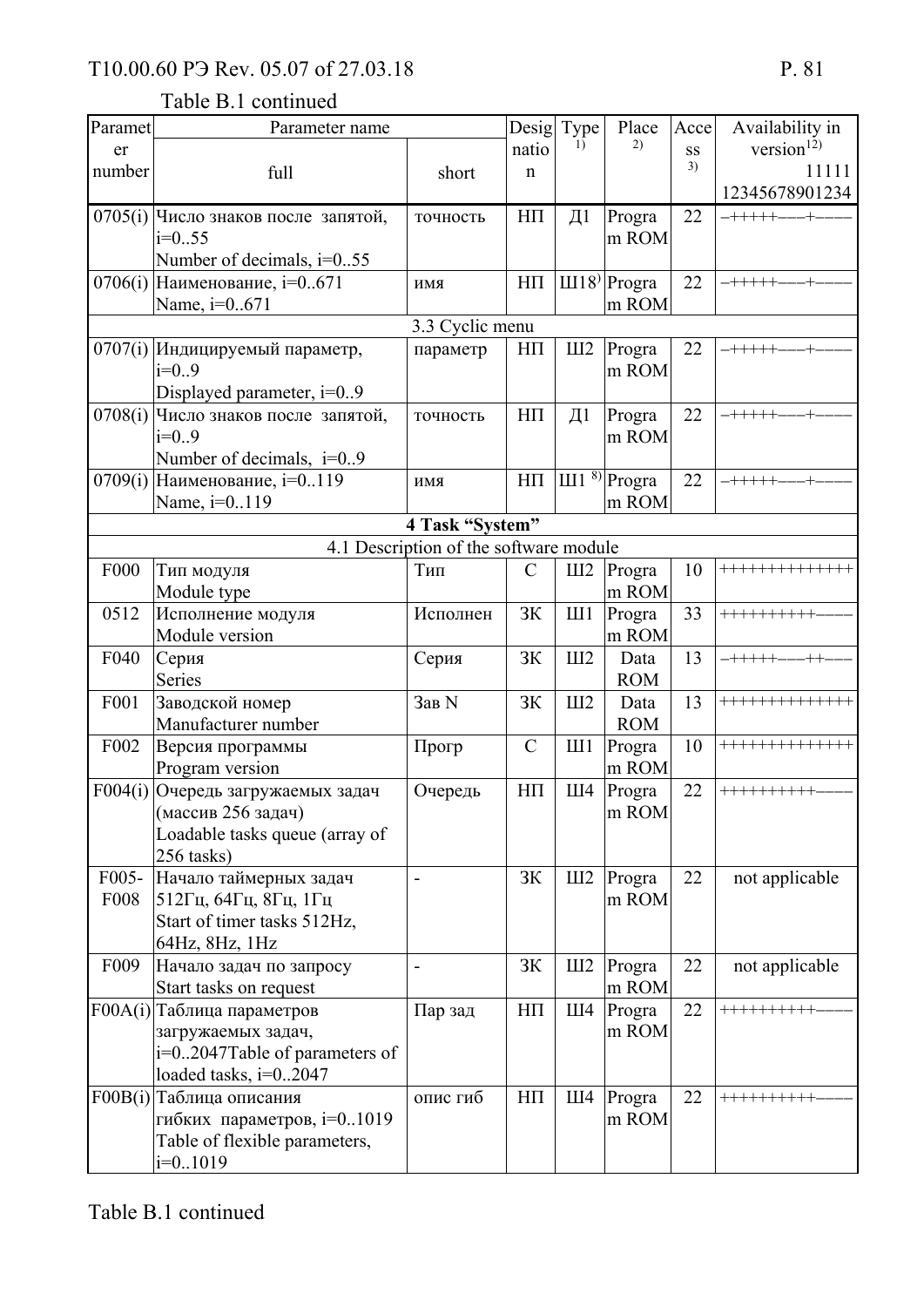| Paramet           |                                   | Parameter name                      |                 | Desigl        | Type            | Place           | Accel | Availability in         |
|-------------------|-----------------------------------|-------------------------------------|-----------------|---------------|-----------------|-----------------|-------|-------------------------|
| er                |                                   |                                     |                 | natio         | $\overline{1}$  | 2)              | SS    | version $^{12)}$        |
| number            |                                   | full                                | short           | $\mathbf n$   |                 |                 | 3)    | 11111                   |
|                   |                                   |                                     |                 |               |                 |                 |       | 12345678901234          |
| F <sub>0</sub> 0C |                                   | Длина области очереди задач         | дл очере        | 3K            | $\Box$ 2        | Progra          | 20    | ++++++++++              |
|                   | (=1024 байт)                      |                                     |                 |               |                 | m ROM           |       |                         |
|                   |                                   | Length of the task queue area $(=$  |                 |               |                 |                 |       |                         |
|                   | $1024$ bytes)                     |                                     |                 |               |                 |                 |       | ++++++++++              |
| F00D              |                                   | Длина таблицы параметров            | дл пар з        | 3K            | $\overline{A}2$ | Progra<br>m ROM | 20    |                         |
|                   | загружаемых задач (=4096<br>байт) |                                     |                 |               |                 |                 |       |                         |
|                   |                                   | Length of the table of parameters   |                 |               |                 |                 |       |                         |
|                   |                                   | for loadable tasks $(= 4096$ bytes) |                 |               |                 |                 |       |                         |
| F00E              | Длина области описания            |                                     | дл гиб п        | <b>ЗК</b>     | $\Box$ 2        | Progra          | 20    | ++++++++++              |
|                   | гибких параметров (=4080          |                                     |                 |               |                 | m ROM           |       |                         |
|                   | байт)                             |                                     |                 |               |                 |                 |       |                         |
|                   |                                   | Length of the flexible parameter    |                 |               |                 |                 |       |                         |
|                   |                                   | description area $(= 4080$ bytes)   |                 |               |                 |                 |       |                         |
| F00F              | Длина                             | in RAM $(=48$                       | гиб РПД         | <b>ЗК</b>     | $\Box$ 2        | Progra          | 20    | ++++++++++              |
|                   | области                           | bytes)                              |                 |               |                 | m ROM           |       |                         |
| F010              | размещения                        | in XRAM                             | гиб ОЗУ         | 3K            | $\overline{A2}$ | Progra          | 20    | ++++++++++              |
|                   | гибких                            | $( = 512000$ bytes)                 |                 |               |                 | m ROM           |       |                         |
| F011              | параметров<br>Length of           | in data ROM                         | гиб РПЗУ        | 3K            | Д2              | Progra          | 20    | ++++++++++              |
| F012              | flexible                          | $(=1024$ bytes)                     |                 | 3К            |                 | m ROM           | 20    | ++++++++++              |
|                   | parameter                         | in program ROM<br>$(=0)$            | гиб прог        |               | $\Box$ 2        | Progra<br>m ROM |       |                         |
|                   | placement                         |                                     |                 |               |                 |                 |       |                         |
|                   | area                              |                                     |                 |               |                 |                 |       |                         |
| F013              | Начальный                         | in RAM (=0080h)                     | Агиб РПД        | 3K            | III2            | Progra          | 20    | ++++++++++              |
|                   | адрес                             |                                     |                 |               |                 | m ROM           |       |                         |
| F014              | размещения                        | in XRAM                             | Агиб ОЗУ        | 3K            | III2            | Progra          | 20    | $+ + + + + + + + + + +$ |
|                   | гибких                            | $(=1000h)$                          |                 |               |                 | m ROM           |       |                         |
| F015              | параметров                        | in program ROM                      | <b>АгибРПЗУ</b> | 3K            | III2            | Progra          | 20    | ++++++++++              |
|                   | Initial address $  (=300h)$       |                                     |                 |               |                 | m ROM           |       |                         |
| F016              | for flexible                      | in program ROM                      |                 | 3K            | III2            | Progra          | 20    | ++++++++++              |
|                   | parameters<br>placement           |                                     |                 |               |                 | m ROM           |       |                         |
| F <sub>026</sub>  | Заводской пароль                  |                                     | Пароль3         | 3K            | III4            | Progra          | 30    | ***********-**          |
|                   | Manufacturer password             |                                     |                 |               |                 | m ROM           |       |                         |
| F028(i)           | Идентификатор, i=03               |                                     | Идентиф         | $H\Pi$        | III4            | Progra          | 23    | ++++++++++              |
|                   | Identifier, i=03                  |                                     |                 |               |                 | m ROM           |       |                         |
| F029(i)           | Символ короткого имени            |                                     | Зад имя         | $\rm HII$     | III1            | Progra          | 23    | ++++++++++              |
|                   | задачи, i=02047                   |                                     |                 |               |                 | m ROM           |       |                         |
|                   | Task short name symbol,           |                                     |                 |               |                 |                 |       |                         |
|                   | $i=0.2047$                        |                                     |                 |               |                 |                 |       |                         |
| F02A              | Дата останова                     |                                     | ДатаОст         | $\mathcal{C}$ | $\overline{5)}$ | <b>XRAM</b>     | 23    | ++++++++++              |
|                   | Stop date                         |                                     |                 |               |                 |                 |       |                         |
| F02B              | Время останова                    |                                     | ВремяОст        | $\mathcal{C}$ | 4)              | <b>XRAM</b>     | 23    | ++++++++++              |
|                   | Stop time                         |                                     |                 |               |                 |                 |       |                         |
|                   |                                   |                                     |                 |               |                 |                 |       |                         |
|                   | Table B.1 continued               |                                     |                 |               |                 |                 |       |                         |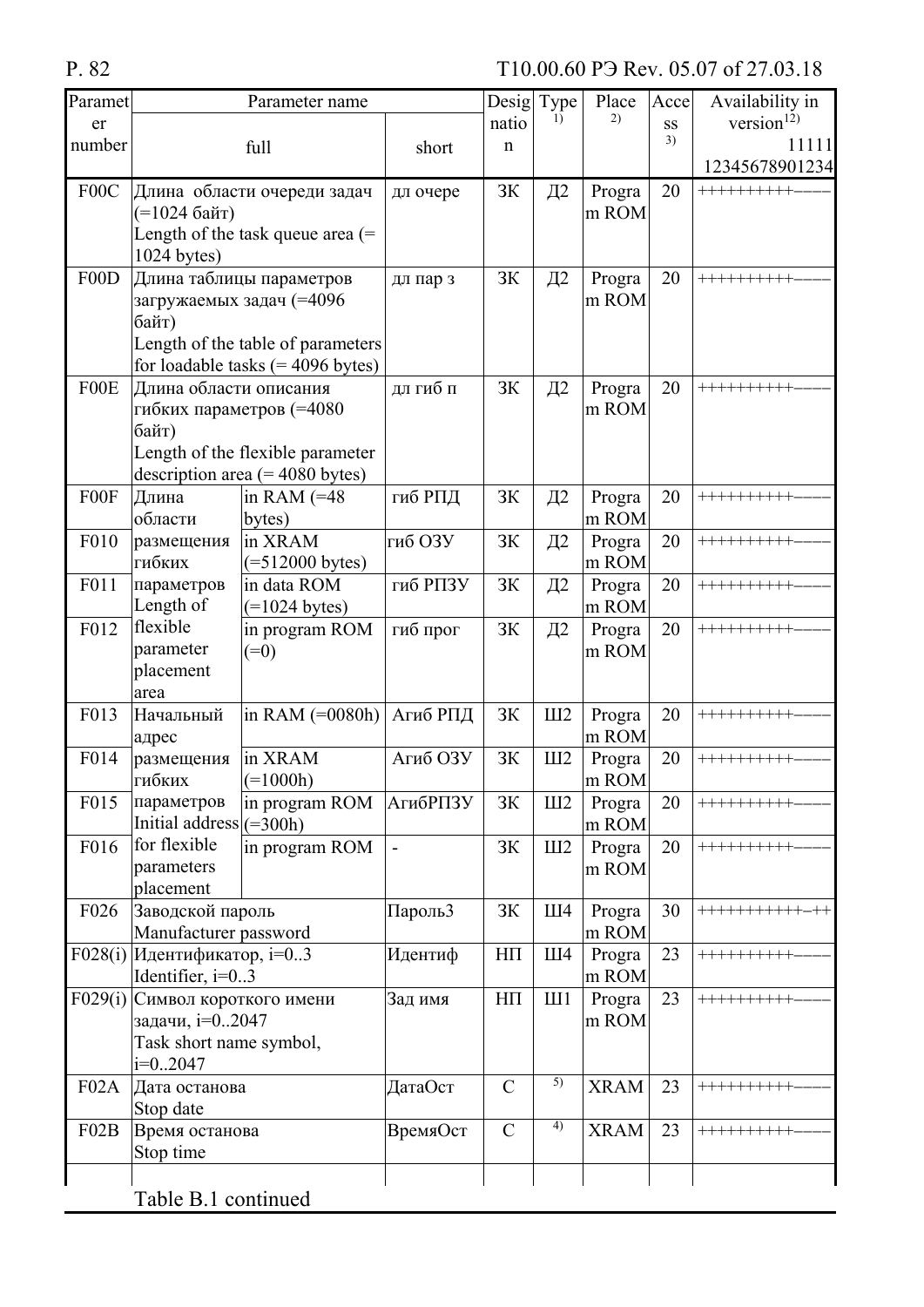| Paramet | Parameter name                               |                                       | Desigl        | Type             | Place       | Acce | Availability in  |
|---------|----------------------------------------------|---------------------------------------|---------------|------------------|-------------|------|------------------|
| er      |                                              |                                       | natio         | 1)               | 2)          | SS   | version $^{12)}$ |
| number  | full                                         | short                                 | $\mathbf n$   |                  |             | 3)   | 11111            |
|         |                                              |                                       |               |                  |             |      | 12345678901234   |
| F02C    | Маркеры останова                             | МаркОст                               | $\mathcal{C}$ | 9Ш2              | <b>XRAM</b> | 23   | ++++++++++       |
|         | Stop markers                                 |                                       |               |                  |             |      |                  |
| F02D    | Фиксация останова                            | ФиксОст                               | $\mathcal{C}$ | III2             | <b>XRAM</b> | 23   | ++++++++++       |
|         | Stop fixation                                |                                       |               |                  |             |      |                  |
|         |                                              | 4.2 Interfaces adjustment             |               |                  |             |      |                  |
| 0000    | Сетевой номер CAN-BUS                        | cer <sub>N</sub>                      | $H\Pi$        | III1             | Data        | 22   | +++++++++++++    |
|         | CAN-BUS network number                       |                                       |               |                  | <b>ROM</b>  |      |                  |
| 0004    | Конфигурация и скорость                      | скорость                              | $H\Pi$        | III2             | Data        | 22   | **************   |
|         | <b>CAN BUS</b>                               |                                       |               |                  | <b>ROM</b>  |      |                  |
|         | CAN BUS configuration and                    |                                       |               |                  |             |      |                  |
|         | rate                                         |                                       |               |                  |             |      |                  |
| 0005    | Сетевой номер RS-232 TTL                     | номер RS                              | $H\Pi$        | III1             | Data        | 22   | ++++++++++       |
|         | RS-232 TTL network number                    |                                       |               |                  | <b>ROM</b>  |      |                  |
| 0006    | Описатель интерфейса RS-232                  | интер RS                              | $H\Pi$        | III17            | Data        | 22   | ++++++++++       |
|         | RS-232 interface descriptor                  |                                       |               |                  | <b>ROM</b>  |      |                  |
| 0007    | Константа частоты RS-232                     | част RS                               | $H\Pi$        | III27            | Data        | 22   | ++++++++++       |
|         | RS-232 frequency constant                    |                                       |               |                  | <b>ROM</b>  |      |                  |
|         |                                              | 4.3 General settings for calculations |               |                  |             |      |                  |
| F025    | Пароль наладки                               | Пароль2                               | $H\Pi$        | III4             | Data        | 22   | +++++++++++-     |
|         | <b>Setup Password</b>                        |                                       |               |                  | <b>ROM</b>  |      |                  |
| 0300    | Стандартная температура                      | Тхи стан                              | $H\Pi$        | $\Pi$            | Data        | 12   | ++++++++++       |
|         | холодного источника, °С                      |                                       |               |                  | <b>ROM</b>  |      |                  |
|         | Standard cold source                         |                                       |               |                  |             |      |                  |
|         | temperature, °C                              |                                       |               |                  |             |      |                  |
| 0306    | Номер параметра,                             | номерТхи                              | $H\Pi$        | III2             | Data        | 12   | ++++++++++       |
|         | используемого как Тхи                        |                                       |               |                  | <b>ROM</b>  |      |                  |
|         | Number of parameter used as                  |                                       |               |                  |             |      |                  |
|         | Тхи                                          |                                       |               |                  |             |      |                  |
| 0308    | Используемая Тхи, °С                         | Тхи                                   | $\mathbf{P}$  | $\Pi$            | <b>XRAM</b> | 12   | ++++++++++       |
|         | Тхи used, °С                                 |                                       |               |                  |             |      |                  |
| 0301    | Стандартное атмосферное                      | Ратм ста                              | $\rm HII$     | $\Pi$            | Data        | 12   | ++++++++++       |
|         | давление                                     |                                       |               |                  | <b>ROM</b>  |      |                  |
|         | Standard atmospheric pressure                |                                       |               |                  |             |      |                  |
| 0307    | Номер параметра,                             | номерРат                              | $H\Pi$        | III2             | Data        | 12   | ++++++++++       |
|         | используемого как Ратм                       |                                       |               |                  | <b>ROM</b>  |      |                  |
|         | Number of parameter used as                  |                                       |               |                  |             |      |                  |
|         | Patm                                         |                                       |               |                  |             |      |                  |
| 0304    | Размерность Ратм: мм рт ст \                 | РазмРатм                              | $H\Pi$        | $\overline{\mu}$ | Data        | 12   | ++++++++++       |
|         | кгс/см2 \МПа $(0\1\2)$                       |                                       |               |                  | <b>ROM</b>  |      |                  |
|         | Patm dimension: mm                           |                                       |               |                  |             |      |                  |
|         | Hg\kgf/cm2 \ MPa $(0\backslash1\backslash2)$ |                                       |               |                  |             |      |                  |
| 0309    | Используемое Ратм                            | Ратм                                  | ${\bf P}$     | $\Pi$            | <b>XRAM</b> | 12   | ++++++++++       |
|         | Parm used                                    |                                       |               |                  |             |      |                  |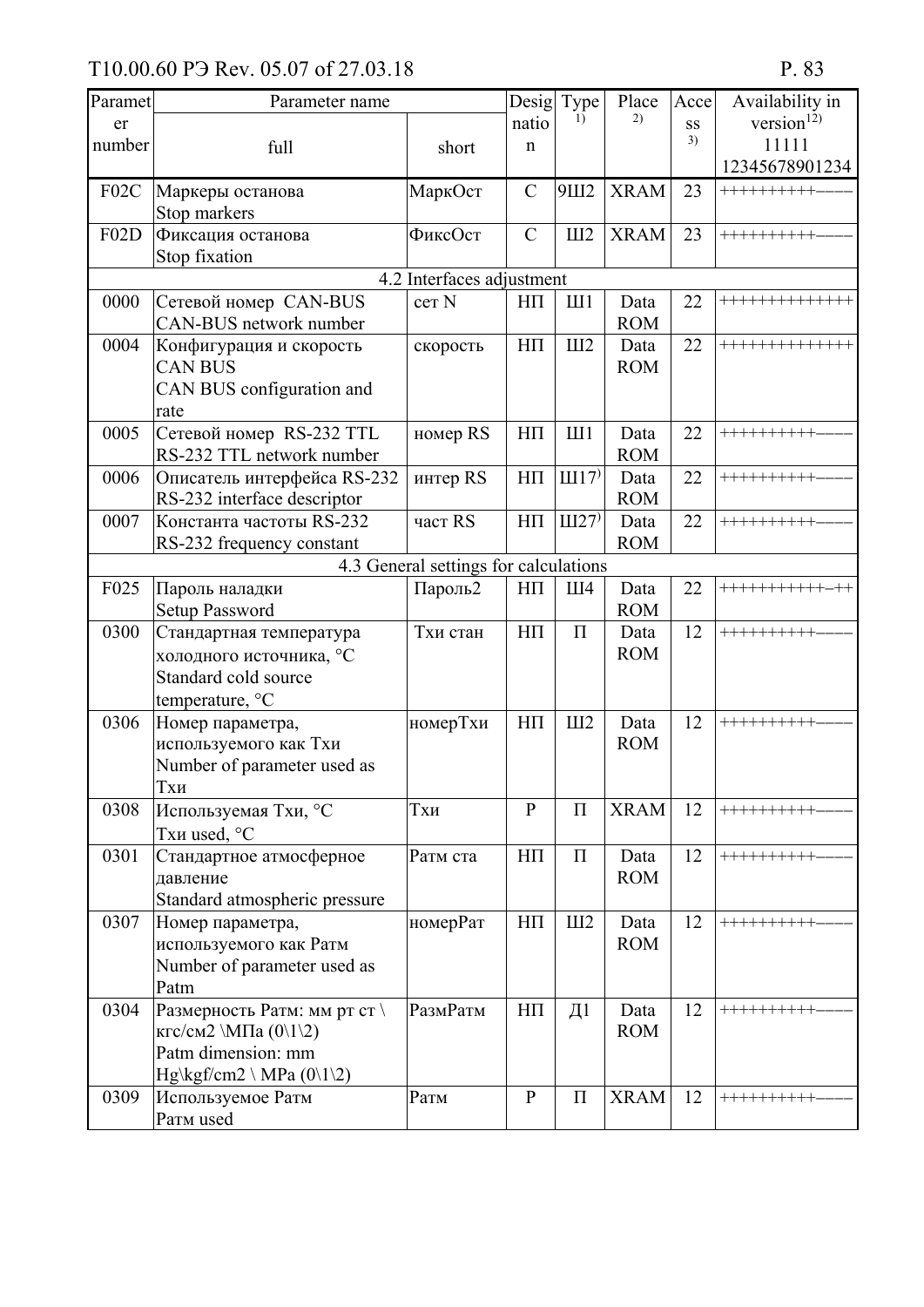## P. 84

| Paramet          |                                                          | Parameter name             |                                        | Desig          | Type              | Place              | Acce | Availability in  |
|------------------|----------------------------------------------------------|----------------------------|----------------------------------------|----------------|-------------------|--------------------|------|------------------|
| er               |                                                          |                            |                                        | nation         | $\left( \right)$  | 2)                 | SS   | version $^{12)}$ |
| number           | full                                                     |                            | short                                  |                |                   |                    | 3)   | 11111            |
|                  |                                                          |                            |                                        |                |                   |                    |      | 12345678901234   |
| F <sub>020</sub> | Длительность расчетного                                  |                            | интервал                               | $H\Pi$         | $\Pi$             | Data               | 12   | ++++++++++       |
|                  | интервала, минут                                         |                            |                                        |                |                   | <b>ROM</b>         |      |                  |
|                  | Duration of the estimated interval,                      |                            |                                        |                |                   |                    |      |                  |
|                  | minutes                                                  |                            |                                        |                |                   |                    |      |                  |
| F023             | Расчетный час                                            |                            | Расч час                               | $H\Pi$         | Д1                | Data               | 12   | ++++++++++       |
|                  | Checkout time                                            |                            |                                        |                |                   | <b>ROM</b>         |      |                  |
| F022             | Расчетный день месяца                                    |                            | Расч день                              | $H\Pi$         | $\overline{\mu}$  | Data               | 12   | ++++++++++       |
|                  |                                                          | Estimated day of the month |                                        | $\mathbf{P}$   | 5)                | <b>ROM</b>         | 12   |                  |
| F017             | Дата НН ДД ММ ГГ<br>Date HH DD MM YY                     |                            | Дата                                   |                |                   | <b>XRAM</b>        |      | ++++++++++       |
| F018             |                                                          |                            |                                        | $\overline{P}$ | 4)                |                    | 12   |                  |
|                  | Время 00 сс мм чч<br>Time 00 ss mm hh                    |                            | Время                                  |                |                   | <b>XRAM</b>        |      | ++++++++++       |
| 0302             | Очистка ХОЗУ                                             |                            |                                        | $H\Pi$         | bit               | <b>RAM</b>         | 22   | ++++++++++       |
|                  |                                                          |                            | очистка                                |                |                   |                    |      |                  |
| 0303             | <b>XRAM</b> Cleanup                                      |                            |                                        | $\rm HII$      | bit               |                    | 12   |                  |
|                  | Запрет \ разрешение летнего<br>времени $(0\backslash 1)$ |                            | Летн вр                                |                |                   | Data<br><b>ROM</b> |      | ++++++++++       |
|                  | Summer time allowance/ban (0/1)                          |                            |                                        |                |                   |                    |      |                  |
| 0501             | Отказ алгоритмический                                    |                            | АлгОтказ                               | ${\rm H}\Pi$   | bit               | <b>RAM</b>         | 12   | ++++++++++       |
|                  | Algorithmic failure                                      |                            |                                        |                |                   |                    |      |                  |
|                  |                                                          |                            | 4. Intermediate and service parameters |                |                   |                    |      |                  |
| 0305             | Энтальпия ХИ, МДж/кг                                     |                            | Энт ХИ                                 | $\mathbf{P}$   | $\Pi$             | <b>XRAM</b>        | 23   | ++++++++++       |
|                  | Enthalpy CI, MJ / kg                                     |                            |                                        |                |                   |                    |      |                  |
| F01A             | Режим работы                                             |                            | режим                                  | $\overline{C}$ | III1              | <b>RAM</b>         | 23   | ++++++++++       |
|                  | Operation mode                                           |                            |                                        |                |                   |                    |      |                  |
| F01C             | Код пользователя                                         |                            | ПОЛЬЗОВ                                | $\overline{C}$ | III1              | <b>RAM</b>         | 20   | ***********-**   |
|                  | User code                                                |                            |                                        |                |                   |                    |      |                  |
| F01E             | Длительность цикла                                       | hours                      | Цикл, ч                                | ${\bf P}$      | $\Pi$             | <b>XRAM</b>        | 13   | ++++++++++       |
| FO1F             | расчета                                                  | seconds                    | Цикл, с                                | $\overline{P}$ | $\Pi$             | <b>XRAM</b>        | 13   | ++++++++++       |
|                  | Calculation cycle length                                 |                            |                                        |                |                   |                    |      |                  |
| 0500             | Состояние отказов                                        |                            | отказы                                 | $\overline{C}$ | III2 <sup>6</sup> | <b>RAM</b>         | 10   | **************   |
|                  | <b>Failure Status</b>                                    |                            |                                        |                |                   |                    |      |                  |
| 0516             | Расширенные отказы                                       |                            | Расш отк                               | $\mathcal{C}$  | $III4^{6}$        | <b>RAM</b>         | 10   | +++++++++++++    |
|                  | <b>Extended failures</b>                                 |                            |                                        |                |                   |                    |      |                  |
| 0513             | Дополнительные отказы                                    |                            | ДопОтказ                               | $\mathcal{C}$  | III1 <sup>6</sup> | <b>RAM</b>         | 10   |                  |
|                  | <b>Additional failures</b>                               |                            |                                        |                |                   |                    |      |                  |
| 050E             | Общий отказ ТЭКОН-19                                     |                            | Общ отк                                | $\mathbf{P}$   | bit               | <b>RAM</b>         | 10   | $+++++++++++$    |
|                  | TEKON-19 general failure                                 |                            |                                        |                |                   |                    |      |                  |
| 0502             | Флаги времени                                            |                            | $\overline{\phantom{0}}$               | $\mathcal{C}$  | III1              | <b>RAM</b>         | 23   | $+++++++++++$    |
| 0503             | Time flags<br>Контрольный адрес                          |                            |                                        | $\mathcal{C}$  | Ш4                |                    | 22   |                  |
|                  | Control address                                          |                            | Пар∖адр                                |                |                   | <b>XRAM</b>        |      | ++++++++++       |
| 0504             |                                                          |                            |                                        | $\mathbf C$    | $\prod$           |                    | 23   | ++++++++++       |
| 0505             | Содержимое контрольного<br>параметра/адреса              |                            | Адр плав                               |                |                   | <b>XRAM</b>        |      |                  |
|                  | Content of the control                                   |                            | Адр 16                                 |                | Ш4                |                    |      |                  |
|                  | parameter/address                                        |                            |                                        |                |                   |                    |      |                  |
| 050 F            | Счет секунд за 30 минут                                  |                            | Т30 с                                  | $\mathcal{C}$  | Д1                | <b>XRAM</b>        | 23   | $+++++++++++$    |
|                  | Counting seconds in 30 minutes                           |                            |                                        |                |                   |                    |      |                  |
| 0510             | Счет секунд интервала                                    |                            | Сек инт                                | $\mathcal{C}$  | $\Box$ 2          | <b>XRAM</b>        | 23   | ++++++++++       |
|                  | Counting interval seconds                                |                            |                                        |                |                   |                    |      |                  |
|                  | Table B.1 continuation                                   |                            |                                        |                |                   |                    |      |                  |
|                  |                                                          |                            |                                        |                |                   |                    |      |                  |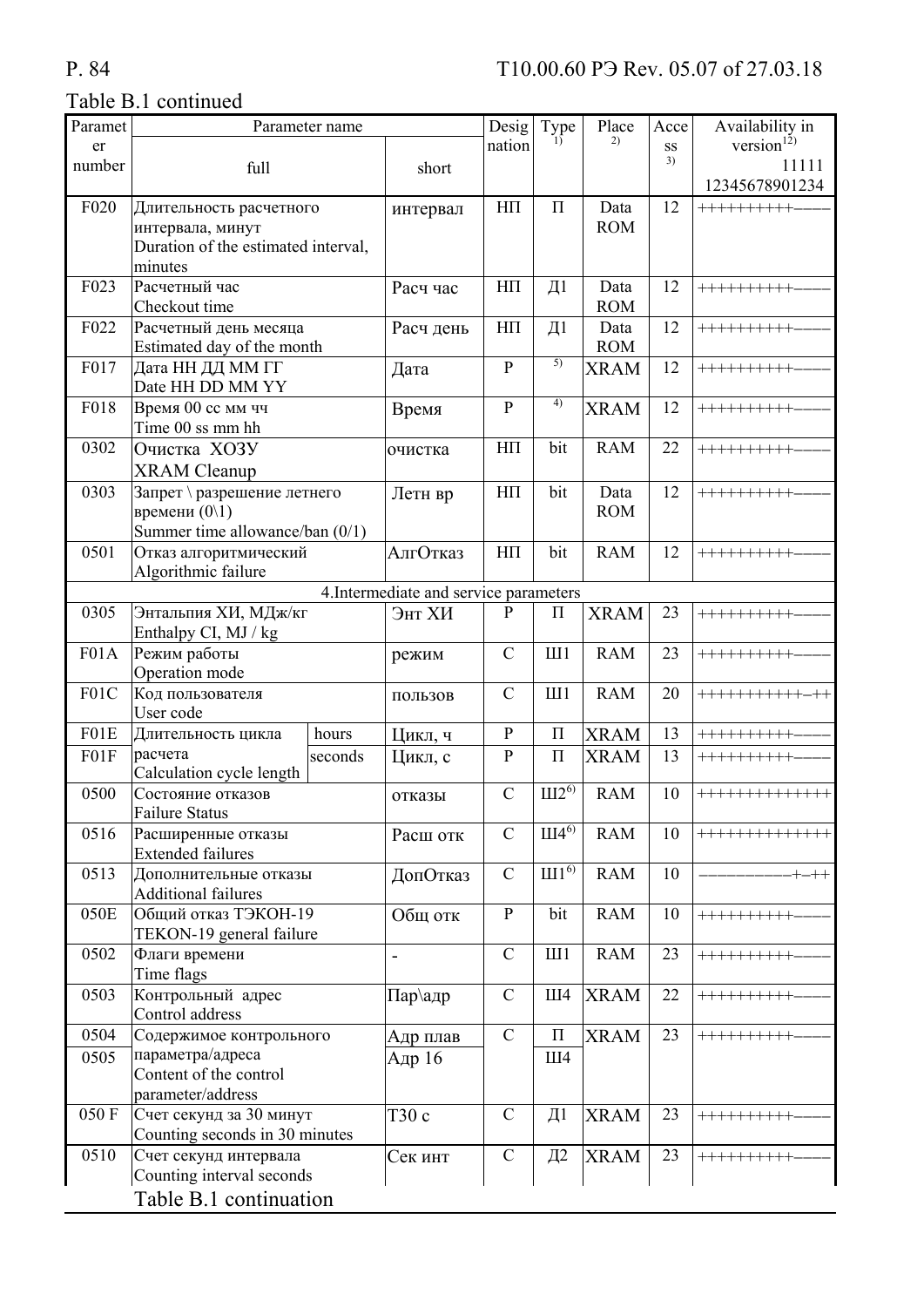| Paramet | Parameter name                                         |                                             | Desig          | Type             | Place       | Acce | Availability in         |
|---------|--------------------------------------------------------|---------------------------------------------|----------------|------------------|-------------|------|-------------------------|
| er      |                                                        |                                             | nation         | $\left( \right)$ | 2)          | SS   | version $^{12)}$        |
| number  | full                                                   | short                                       |                |                  |             | 3)   | 11111<br>12345678901234 |
| 0900    | Маркер системных событий<br><b>System Event Marker</b> | маркер                                      | $\mathcal{C}$  | $\overline{\mu}$ | <b>XRAM</b> | 20   | ++++++++++              |
|         |                                                        | 4.5 Testing parameters                      |                |                  |             |      |                         |
| 0511    | Технологическая перемычка                              | перемычк                                    | $\mathcal{C}$  | bit              | <b>RAM</b>  | 23   | ++++++++++              |
|         | Technological jumper                                   |                                             |                |                  |             |      |                         |
| F02A    | Дата останова                                          | ДатаОст                                     | $\mathcal{C}$  | $\overline{5)}$  | <b>XRAM</b> | 23   | ++++++++++              |
|         | Stop date                                              |                                             |                |                  |             |      |                         |
| F02B    | Время останова                                         | ВремяОст                                    | $\overline{C}$ | 4)               | <b>XRAM</b> | 23   | ++++++++++              |
|         | Stop time                                              |                                             |                |                  |             |      |                         |
| F02C    | Маркеры останова                                       | МаркОст                                     | $\mathcal{C}$  | 9Ш2              | <b>XRAM</b> | 23   | ++++++++++              |
|         | Stop markers                                           |                                             |                |                  |             |      |                         |
| F02D    | Фиксация останова                                      | ФиксОст                                     | $\mathcal{C}$  | III2             | <b>XRAM</b> | 23   | ++++++++++              |
|         | Stop fixation                                          | 4.6 System event log (256 elements)         |                |                  |             |      |                         |
| 0901    | Дата события                                           | дата соб                                    | $\mathcal{C}$  | 5)               | <b>XRAM</b> | 10   | ++++++++++              |
|         | Date of event                                          |                                             |                |                  |             |      |                         |
| 0902    | Время события                                          | врем соб                                    | $\overline{C}$ | 4)               | <b>XRAM</b> | 10   | ++++++++++              |
|         | Event time                                             |                                             |                |                  |             |      |                         |
| 0903    | Вид события                                            | ВИД                                         | $\mathcal{C}$  | 9)               | <b>XRAM</b> | 10   | ++++++++++              |
|         | Event type                                             |                                             |                |                  |             |      |                         |
| 0904    | Событие                                                | Событие                                     | $\mathcal{C}$  |                  | <b>XRAM</b> | 10   | ++++++++++              |
|         | Event                                                  |                                             |                |                  |             |      |                         |
|         |                                                        | 4.7 Interference system log (1024 elements) |                |                  |             |      |                         |
| 0906    | Дата вмешательства                                     | дата Вмеш                                   | $\mathcal{C}$  | 5)               | <b>XRAM</b> | 10   | ++++++++++              |
|         | Interference date                                      |                                             |                | 4)               |             |      |                         |
| 0907    | Время вмешательства                                    | врем Вмеш                                   | $\overline{C}$ |                  | <b>XRAM</b> | 10   | ++++++++++              |
| 0908    | Interference time<br>Номер параметра                   |                                             | $\mathcal{C}$  |                  | <b>XRAM</b> | 10   | ++++++++++              |
|         | Parameter number                                       | НомерПар                                    |                |                  |             |      |                         |
| 090A    | Старое значение параметра                              | СтарЗнач                                    | $\overline{C}$ |                  | <b>XRAM</b> | 10   | ++++++++++              |
|         | Previous parameter value                               |                                             |                |                  |             |      |                         |
| 090B    | Новое значение параметра                               | НовоеЗна                                    | $\mathcal{C}$  |                  | <b>XRAM</b> | 10   | ++++++++++              |
|         | New parameter value                                    |                                             |                |                  |             |      |                         |
|         |                                                        | 4.8 System expansion                        |                |                  |             |      |                         |
|         | F034(i) Стандартное имя очереди,                       | Имя очер                                    | $H\Pi$         | $S4^{11}$        | Program     | 13   | $+++++$                 |
|         | $i=0.6$                                                |                                             |                |                  | <b>ROM</b>  |      |                         |
|         | Queue standard name, $i=06$                            |                                             |                |                  |             |      |                         |
|         | $F035(i)$ Имя объекта, i=06                            | Имя объе                                    | $H\Pi$         | $S4^{11}$        | Program     | 12   | $- + + + + +$           |
|         | Object name, $i=0.6$                                   |                                             |                |                  | <b>ROM</b>  |      |                         |
| F036    | КС метрологич ПО эталон                                | М ПО эт                                     | 3K             | Ш4               | Program     | 10   | $- + + + + +$           |
|         | Standard software metrolog CS                          |                                             |                |                  | <b>ROM</b>  |      |                         |
| F037    | КС метрологич ПО реально                               | М ПОр                                       | $\mathcal{C}$  | III4             | <b>XRAM</b> | 10   | $- + + + + +$           |
|         | Actual software metrolog CS                            |                                             |                |                  |             |      |                         |
| F040    | Номер серии приборов                                   | серия                                       | <b>ЗК</b>      | III4             | Program     | 13   | $-$ +++++-              |
|         | <b>Instrument Series Number</b>                        |                                             |                |                  | <b>ROM</b>  |      |                         |
| 030A    | Частота процессора                                     | ЧастПроц                                    | $H\Pi$         | III1             | Data        | 22   | $- + + + + + +$         |
|         | CPU frequency                                          |                                             |                |                  | <b>ROM</b>  |      |                         |
|         |                                                        |                                             |                |                  |             |      |                         |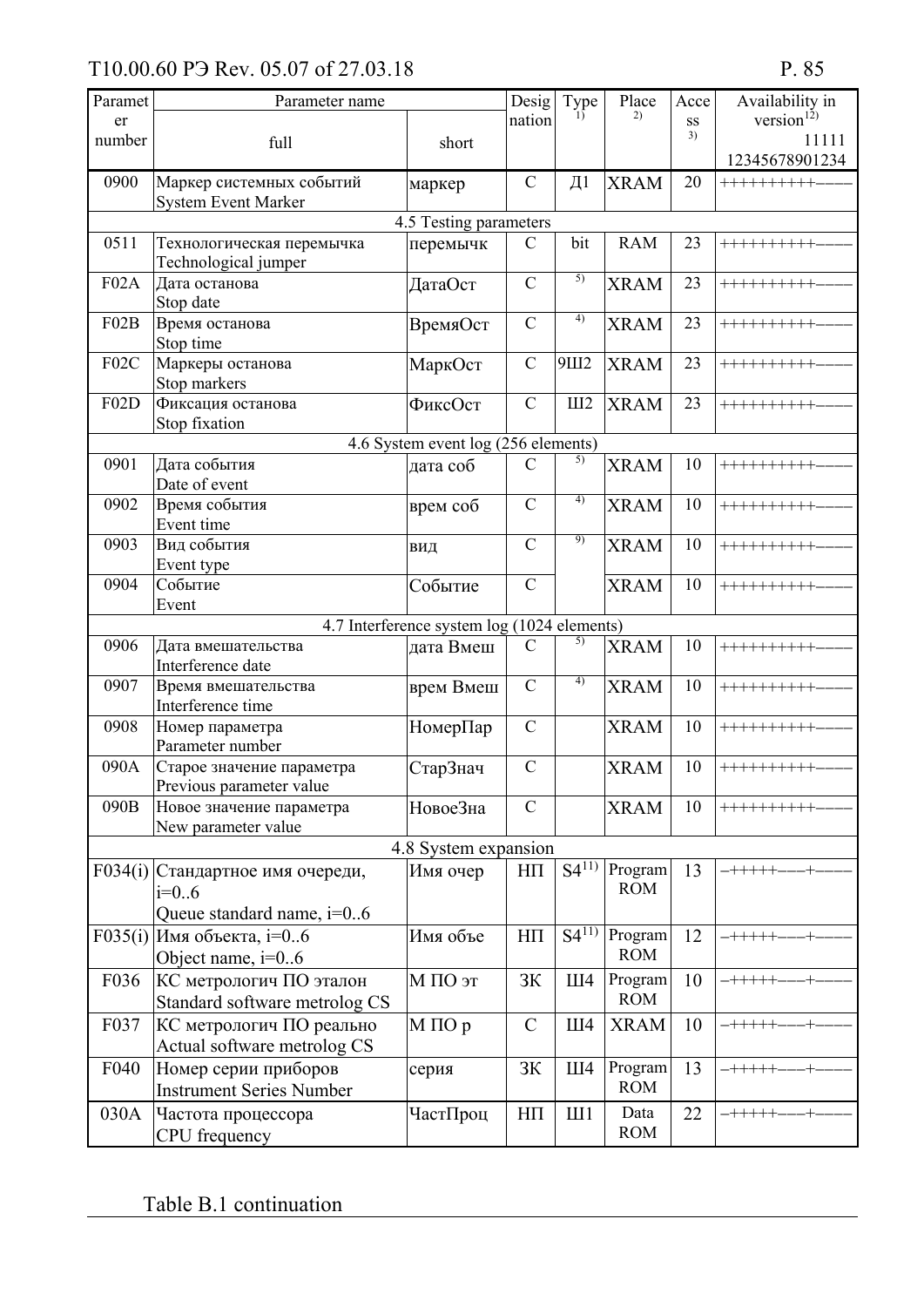| Paramet | Parameter name            |         | Desig  | Type | Place      | Acce | Availability in  |
|---------|---------------------------|---------|--------|------|------------|------|------------------|
| er      |                           |         | nation |      | 2)         | SS   | version $^{12)}$ |
| number  | full                      | short   |        |      |            | 3)   |                  |
|         |                           |         |        |      |            |      | 12345678901234   |
| 0518    | Первый цикл после         | Вкл пит |        | bit  | <b>RAM</b> | 3    |                  |
|         | перезапуска               |         |        |      |            |      |                  |
|         | First cycle after restart |         |        |      |            |      |                  |

**NOTES:** 

- 1.  $\Pi$  float-point number;  $III$  hexadecimal number,  $\overline{A}$  decimal number, S symbol. The number indicates the number of bytes in the internal representation of the number. Floating decimal numbers in IEEE-754 standard format (short real numbers, 4 bytes).
- 2. Data ROM, program ROM is a reprogrammable memory data and programs, respectively. XRAM is external RAM with power from an internal source. RAM is internal RAM, when external power is disconnected, information is not saved.
- 3. 3. The first digit indicates the access level for reading, the second for recording:  $0 \rightarrow$  no operation,  $1$  — user, 2 — service engineer, 3 — customer engineer (see 3.2).
- 4. Four bytes with a binary decimal time representation: empty, seconds from 00 to 59, minutes from 00 to 59, hours from 00 to 23.
- 5. Four bytes with a binary decimal representation of the date: the day of the week (00 Monday, ..., 06) Sunday), the date from 01 to 31, the month from 01 to 12, the minor digits of the year from 00 to 99.
- 6. A hexadecimal number whose binary digits are indicative of health (condition  $\langle 0 \rangle$ ) or malfunction (condition '1'). For bitwise decoding see tables 2.11 (parameters 0500 and 0516) and 2.12 (parameter 0513).
- 7. Designation see 2.3.1.8.
- 8. Every 12 consecutive elements of the array are the string of the parameter name in the text encoding of Windows.
- 9. Assignment see 2.3.8.
- 10. The distribution of channels by numbers and types depends on the version.
- 11. Groups of 4 characters.
- 12. Versions 01, 07-09 are discontinued. For versions, 12-14 there is separate documentation.

P.86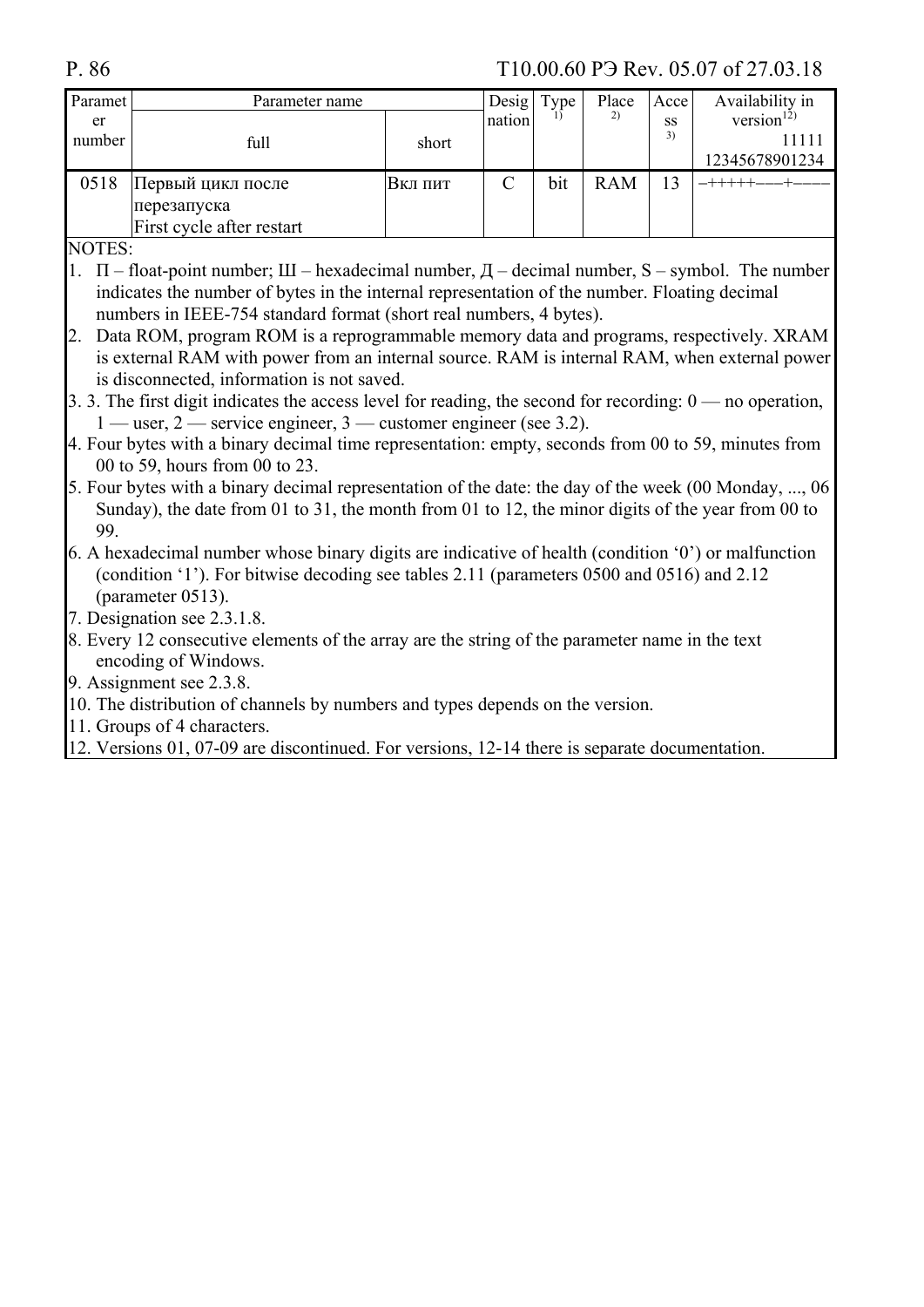Table B.2 – List of the TEKON-19 loadable algorithms in the database

| Algorithm       |                | Name                                                                      |                                      |                | Number of      | <b>XRAM</b>                  |                        |
|-----------------|----------------|---------------------------------------------------------------------------|--------------------------------------|----------------|----------------|------------------------------|------------------------|
| number          |                |                                                                           |                                      |                | parameters     | necessary                    | Note                   |
| internal extern |                |                                                                           |                                      | Input          | Output         | amount                       |                        |
| (in DB)         | al             | full                                                                      | short                                | 1)             | 2)             | (bytes)                      |                        |
|                 |                | Arithmetic operations on parameters and constants from a floating decimal |                                      |                |                |                              |                        |
| 0030            | 01             | $X1+X2->Y$                                                                | $Y = X1 + X2$                        | $\overline{2}$ | 1              | $\overline{4}$               |                        |
| 0031            | 02             | $X+K->Y$                                                                  | $Y = X + K$                          | $1(+1)$        | $\mathbf{1}$   | $\overline{4}$               |                        |
| 0032            | 03             | $X1-X2 \rightarrow Y$                                                     | $Y = X1 - X2$                        | $\overline{2}$ | 1              | $\overline{4}$               |                        |
| 0033            | 04             | $X-K > Y$                                                                 | $Y = X - K$                          | $1(+1)$        | $\mathbf{1}$   | $\overline{4}$               |                        |
| 003C            | 05             | $K-X > Y$                                                                 | $Y = K - X$                          | $1(+1)$        | $\mathbf{1}$   | $\overline{4}$               |                        |
| 0034            | 06             | $X1*X2 > Y$                                                               | $Y = X1 * X2$                        | $\overline{2}$ | 1              | $\overline{4}$               |                        |
| 0035            | 07             | $X*K > Y$                                                                 | $Y = X * K$                          | $1(+1)$        | $\mathbf{1}$   | $\overline{4}$               |                        |
| 0036            | 08             | $X1/X2 \rightarrow Y$                                                     | $Y = X1/X2$                          | $\overline{2}$ | 1              | $\overline{4}$               |                        |
| 0037            | 09             | X/K > Y                                                                   | $Y = X/K$                            | $1(+1)$        | $\mathbf{1}$   | $\overline{4}$               |                        |
| 0038            | 0A             | $K/X \rightarrow Y$                                                       | $Y = K/X$                            | $1(+1)$        | $\mathbf{1}$   | $\overline{4}$               |                        |
| 0089            | 0 F            | Comparison Sign(X2-X1)- $\text{Sig}(2-1)$                                 |                                      | $\overline{2}$ | $\mathbf{1}$   |                              | $Y - bit$              |
|                 |                | >Y                                                                        |                                      |                |                |                              |                        |
|                 |                |                                                                           | Logical operations on bit parameters |                |                |                              |                        |
| 0199            | 0B             | X1vX2vX3vX4->Y                                                            | X1v. vX4                             | 4              | $\mathbf{1}$   | $\qquad \qquad \blacksquare$ | "OR"                   |
| 019A            | 0 <sup>C</sup> | X1&X2>Y                                                                   | X1&X2                                | $\overline{2}$ | 1              | $\overline{a}$               | "AND"                  |
| 006A            | 1B             | $X1 (+) X2 > Y$                                                           | $X1(+)X2$                            | $\overline{2}$ | $\mathbf{1}$   |                              | excl. "OR"             |
| 006B            | 1B             | $X1 (+) X2 > Y$                                                           | $X1(+)X2$                            | $\overline{2}$ | $\mathbf{1}$   | $\blacksquare$               | EXCL. "OR",            |
|                 |                |                                                                           |                                      |                |                |                              | X2 in ROMD             |
| 0073            | 0 <sub>D</sub> | $^{\wedge}X$ ->Y                                                          | $Y = \hat{X}$                        | $\mathbf{1}$   | $\mathbf{1}$   | $\blacksquare$               | inversion              |
|                 |                | Measurement and conversion of physical quantities                         |                                      |                |                |                              |                        |
| 0190            | 10             | Расчет температуры с                                                      | t TC                                 | $\overline{4}$ | $\overline{2}$ | $\overline{4}$               | $R_{TC}$ $\geq$ t      |
|                 |                | <b>TCM\TCIT</b>                                                           |                                      |                |                |                              | With the failure       |
|                 |                | Temperature calculation                                                   |                                      |                |                |                              | monitoring             |
|                 |                | with RTC/RTP                                                              |                                      |                |                |                              |                        |
| 0191            | 11             | Токовый линейный                                                          | Лин X(I)                             | 5              | $\overline{2}$ | $\overline{4}$               | $Iд = > X$             |
|                 |                | датчик X(I)                                                               |                                      |                |                |                              | With the               |
|                 |                | Current Line Sensor X(I)                                                  |                                      |                |                |                              | failure                |
| 0192            | 12             | Токовый квадратичный                                                      | KB X(I)                              | 5              | $\overline{2}$ | $\overline{4}$               | monitoring             |
|                 |                | датчик X(I)                                                               |                                      |                |                |                              |                        |
|                 |                | <b>Current Squared Sensor</b>                                             |                                      |                |                |                              |                        |
|                 |                | X(I)                                                                      |                                      |                |                |                              |                        |
| 0193            | 13             | Частотный линейный                                                        | X(F)                                 | 6              | $\overline{2}$ | $\overline{4}$               | $F_{\text{A}}$ ат -> Х |
|                 |                | датчик Х(F)                                                               |                                      |                |                |                              |                        |
|                 |                | Frequency linear sensor                                                   |                                      |                |                |                              |                        |
|                 |                | X(F)                                                                      |                                      |                |                |                              |                        |
| 0197            | 14             | Расчет температуры                                                        | Т насыщ                              | $\mathbf{1}$   | $\mathbf{1}$   | $\overline{4}$               | Рабс -> Табс           |
|                 |                | насыщенного пара по                                                       |                                      |                |                |                              |                        |
|                 |                | давлению                                                                  |                                      |                |                |                              |                        |
|                 |                | Temperature calculation of                                                |                                      |                |                |                              |                        |
|                 |                | saturated vapour by                                                       |                                      |                |                |                              |                        |
|                 |                | pressure                                                                  |                                      |                |                |                              |                        |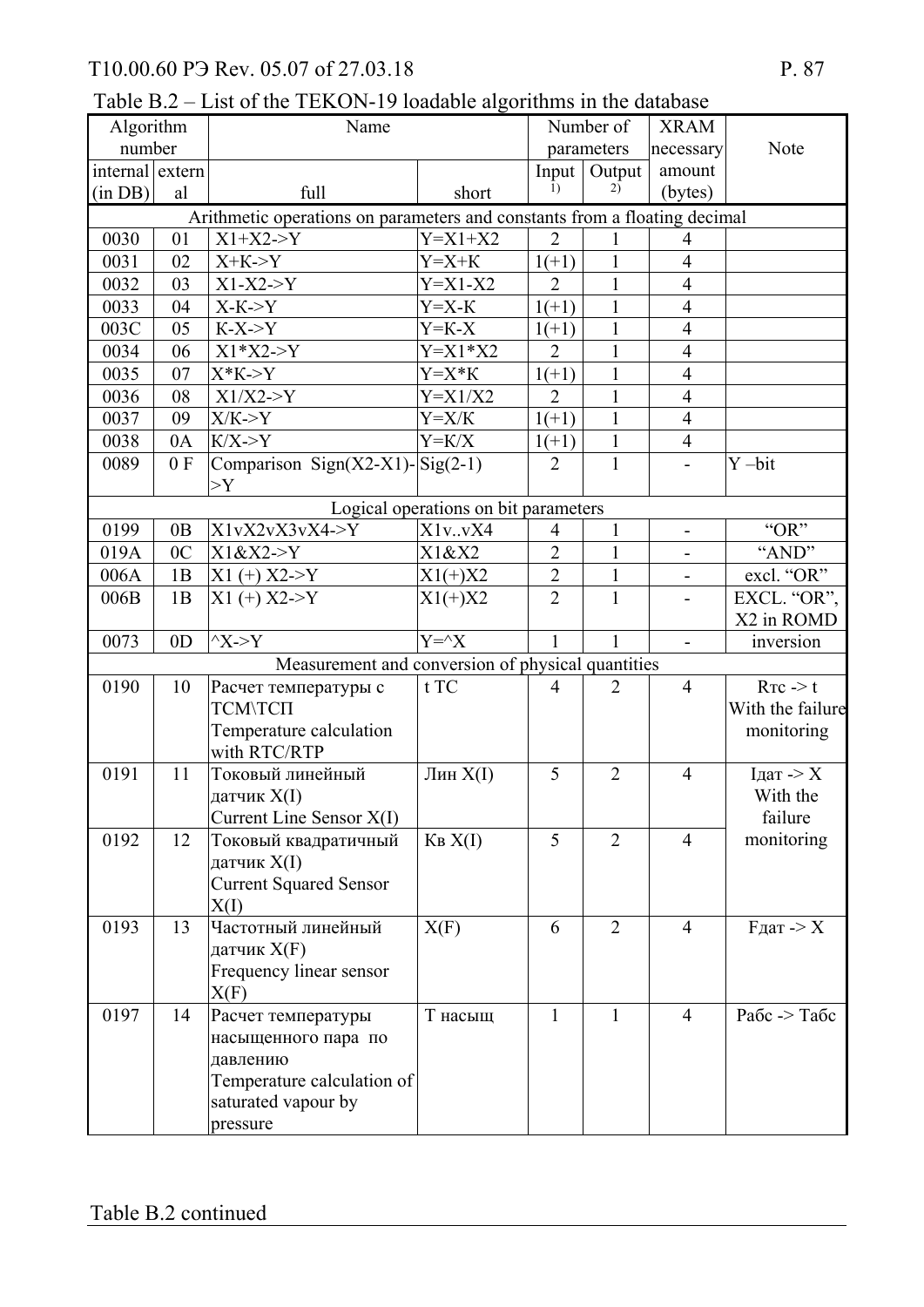| Algorithm       |           | Name                                                                                                                                                                                                    |          |                | Number of    | <b>XRAM</b>    |                |
|-----------------|-----------|---------------------------------------------------------------------------------------------------------------------------------------------------------------------------------------------------------|----------|----------------|--------------|----------------|----------------|
| number          |           |                                                                                                                                                                                                         |          |                | parameters   | necessary      | Note           |
| Internal extern |           |                                                                                                                                                                                                         |          |                | Output       | amount         |                |
| (in DB)         | al        | full                                                                                                                                                                                                    | short    | Input<br>1)    | 2)           | (bytes)        |                |
| 0198            | 15        | Расчет давления                                                                                                                                                                                         | Р насыщ  | $\mathbf{1}$   | $\mathbf{1}$ | $\overline{4}$ | Табс -> Рабс   |
|                 |           | насыщенного пара по                                                                                                                                                                                     |          |                |              |                |                |
|                 |           | температуре                                                                                                                                                                                             |          |                |              |                |                |
|                 |           | Pressure calculation of                                                                                                                                                                                 |          |                |              |                |                |
|                 |           | saturated vapour by                                                                                                                                                                                     |          |                |              |                |                |
|                 |           | temperature                                                                                                                                                                                             |          |                |              |                |                |
| 0194            | 16        | Ограничение параметра                                                                                                                                                                                   | Огранич  | 5              | 3            | $\overline{4}$ | With access    |
|                 |           | Parameter constraint                                                                                                                                                                                    |          |                |              |                | control        |
| 0195            | 17        | Перевод давления из<br>кгс/см <sup>2</sup> в МПа с                                                                                                                                                      | В абсМПа | $\overline{3}$ | $\mathbf{1}$ | $\overline{4}$ |                |
|                 |           |                                                                                                                                                                                                         |          |                |              |                |                |
|                 |           | приведением к<br>абсолютному                                                                                                                                                                            |          |                |              |                |                |
|                 |           | Pressure conversion from                                                                                                                                                                                |          |                |              |                |                |
|                 |           | kgf/cm <sup>2</sup> to MPa with                                                                                                                                                                         |          |                |              |                |                |
|                 |           | reduction to absolute                                                                                                                                                                                   |          |                |              |                |                |
| 0196            | 18        | Перевод перепада давления                                                                                                                                                                               | dP в кПа | $\overline{2}$ | 1            | $\overline{4}$ |                |
|                 |           | из кгс/м <sup>2</sup> в кПа Conversion                                                                                                                                                                  |          |                |              |                |                |
|                 |           | of pressure drop from kgf/m <sup>2</sup>                                                                                                                                                                |          |                |              |                |                |
|                 |           | to kPa                                                                                                                                                                                                  |          |                |              |                |                |
| 019B            | 19        | Выбор поддиапазона                                                                                                                                                                                      | Диап dP  | $\overline{4}$ | $\mathbf{1}$ | $\overline{4}$ | Choice of 1 of |
|                 |           | перепада                                                                                                                                                                                                |          |                |              |                | 2 sensors      |
|                 |           | Drop subrange selection                                                                                                                                                                                 |          |                |              |                |                |
|                 |           | Calculation of instantaneous and accumulated consumption by the method of variable differential:<br>$Gm$ , $Gv = f(dP, Tc, Pa6c)$ with angular, flange and three radius selection methods <sup>3)</sup> |          |                |              |                |                |
| 0210,           | 20,       | Расчет расхода воды                                                                                                                                                                                     | Water dP | 11             | $6(+4)$      | 256            | Cold, hot      |
| 02A0            | 70        | Calculation of water                                                                                                                                                                                    |          |                |              |                |                |
|                 |           | consumption                                                                                                                                                                                             |          |                |              |                |                |
| 0213,           | 21,       | Расчет расхода                                                                                                                                                                                          | Gas dP   | 14             | $4(+2)$      | 256            | Gv only        |
| 02A3            | 73        | природного газа Calculation                                                                                                                                                                             |          |                |              |                |                |
|                 |           | of natural gas consumption                                                                                                                                                                              |          |                |              |                |                |
| 02FB            | CE        | Расчет расхода природного                                                                                                                                                                               | ПрГазdР  | 28             | $6(+4)$      | 44             | Gv only        |
|                 |           | газа (ГОСТ 30319.3)                                                                                                                                                                                     |          |                |              |                |                |
|                 |           | Calculation of natural gas                                                                                                                                                                              |          |                |              |                |                |
|                 |           | consumption (GOST                                                                                                                                                                                       |          |                |              |                |                |
|                 |           | 30319.3)                                                                                                                                                                                                |          |                |              |                |                |
| 0211,           | 22,       |                                                                                                                                                                                                         |          | 11             | $6(+4)$      | 256            |                |
| 02A1            | 71        | Расчет расхода перегретого Ппар dP<br>пара Calculation of the                                                                                                                                           |          |                |              |                |                |
|                 |           | superheated vapour                                                                                                                                                                                      |          |                |              |                |                |
|                 |           | consumption                                                                                                                                                                                             |          |                |              |                |                |
|                 |           |                                                                                                                                                                                                         |          |                |              |                |                |
| 0212,           | 23,       | Расчет расхода                                                                                                                                                                                          | Нпар dP  | 11             | $6(+4)$      | 256            |                |
| 02A2,           | 72,       | насыщенного пара                                                                                                                                                                                        |          |                |              |                |                |
| 0850            | <b>B6</b> | Calculation of saturated                                                                                                                                                                                |          |                |              |                |                |
|                 |           | vapour consumption                                                                                                                                                                                      |          |                |              |                |                |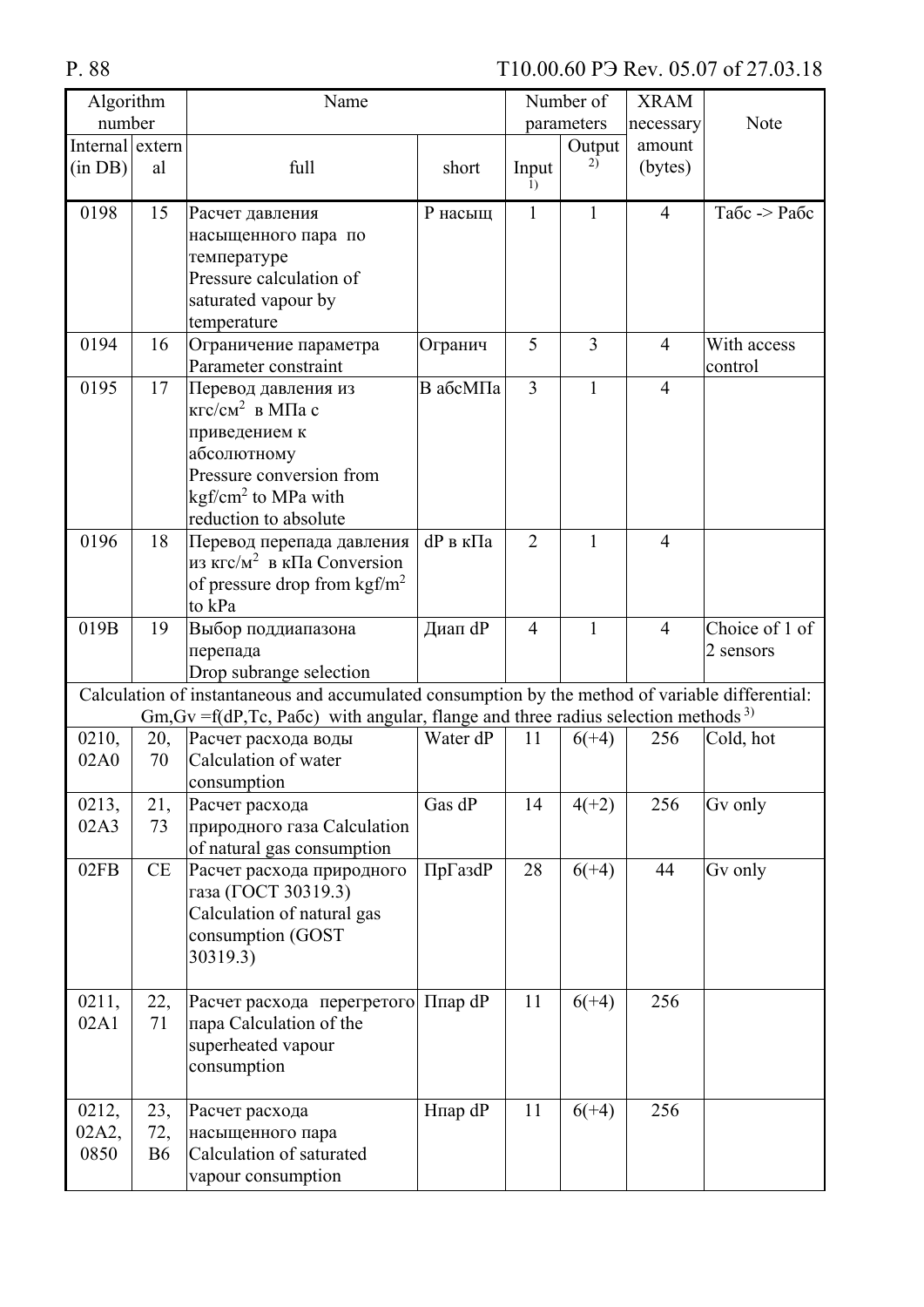| Algorithm                                                                                |                | Name                                               |                                              |              | Number of  | <b>XRAM</b> |                   |
|------------------------------------------------------------------------------------------|----------------|----------------------------------------------------|----------------------------------------------|--------------|------------|-------------|-------------------|
| number                                                                                   |                |                                                    |                                              |              | parameters | necessary   | Note              |
| Internal extern                                                                          |                |                                                    |                                              | Input        | Output     | amount      |                   |
| (in DB)                                                                                  | al             | full                                               | short                                        | 1)           | 2)         | (bytes)     |                   |
| 024A,                                                                                    | 44,            | Расчет расхода газа с                              | НГаз dP                                      | 14           | $6(+4)$    | 256         |                   |
| 02AA                                                                                     | 77             | заданными                                          |                                              |              |            |             |                   |
|                                                                                          |                | характеристиками                                   |                                              |              |            |             |                   |
|                                                                                          |                | Calculation of gas flow with                       |                                              |              |            |             |                   |
|                                                                                          |                | specified characteristics                          |                                              |              |            |             |                   |
| 0805                                                                                     | 91             | Расчет расхода                                     | $CO2$ dP                                     | 11           | $7(+4)$    | 256         |                   |
|                                                                                          |                | диоксида углерода                                  |                                              |              |            |             |                   |
|                                                                                          |                | Calculation of carbon dioxide                      |                                              |              |            |             |                   |
|                                                                                          |                | consumption                                        |                                              |              |            |             |                   |
| 0806                                                                                     | 92             | Расчет расхода                                     | $O2$ dP                                      | 11           | $7(+4)$    | 256         |                   |
|                                                                                          |                | Кислорода                                          |                                              |              |            |             |                   |
|                                                                                          |                | Calculation of oxygen                              |                                              |              |            |             |                   |
|                                                                                          |                | consumption                                        |                                              |              |            |             |                   |
| 0246,                                                                                    | 47,            | Расчет расхода                                     | возд dP                                      | 11           | $7(+4)$    | 256         |                   |
| 02A6                                                                                     | 76             | сжатого воздуха                                    |                                              |              |            |             |                   |
|                                                                                          |                | Calculation of the                                 |                                              |              |            |             |                   |
|                                                                                          |                | consumption of compressed                          |                                              |              |            |             |                   |
|                                                                                          |                | air                                                |                                              | 26           |            | 1024        |                   |
| 02F3                                                                                     | 94             | Расчет расхода влажного                            |                                              |              | $7(+12)$   |             | Gv, Gm            |
|                                                                                          |                | нефтяного газа<br>Calculation of wet petroleum     | НефГазdР                                     |              |            |             |                   |
|                                                                                          |                |                                                    |                                              |              |            |             |                   |
| 02F6                                                                                     | 97             | gas consumption<br>Расчет расхода смеси газов      | СмГазdР                                      | 30           | $9(+10)$   | 512         | Gv, Gm            |
|                                                                                          |                | Calculation of gas mixture                         |                                              |              |            |             |                   |
|                                                                                          |                | consumption                                        |                                              |              |            |             |                   |
| 0800                                                                                     | <b>9A</b>      | Расчет расхода азота                               | $N2$ dP                                      | 12           | $9(+10)$   | 256         | Gv, Gm            |
|                                                                                          |                | Nitrogen consumption                               |                                              |              |            |             |                   |
|                                                                                          |                | calculation                                        |                                              |              |            |             |                   |
| 0801                                                                                     | 9 <sub>B</sub> | Расчет расхода аргона                              | Ar dP                                        | 12           | $9(+10)$   | 256         | Gv, Gm            |
|                                                                                          |                | Argon consumption                                  |                                              |              |            |             |                   |
|                                                                                          |                | calculation                                        |                                              |              |            |             |                   |
| 0802                                                                                     | 9C             | Расчет расхода водорода                            | $H2$ dP                                      | 12           | $9(+10)$   | 256         | Gv, Gm            |
|                                                                                          |                | Hydrogen consumption                               |                                              |              |            |             |                   |
|                                                                                          |                | calculation                                        |                                              |              |            |             |                   |
| 0803                                                                                     | 9D             | Расчет расхода ацетилена                           | C <sub>2</sub> H <sub>2</sub> d <sub>P</sub> | 12           | $9(+10)$   | 256         | Gv, Gm            |
|                                                                                          |                | Acetylene consumption                              |                                              |              |            |             |                   |
|                                                                                          |                | calculation                                        |                                              |              |            |             |                   |
| 0804                                                                                     | 9E             | Расчет расхода аммиака                             | NH <sub>3</sub> dP                           | 12           | $9(+10)$   | 256         | Gv, Gm            |
|                                                                                          |                | Ammonia consumption                                |                                              |              |            |             |                   |
| calculation                                                                              |                |                                                    |                                              |              |            |             |                   |
| Calculation of the instantaneous and accumulated consumption using the "power" (current, |                |                                                    |                                              |              |            |             |                   |
|                                                                                          |                | frequency) flow sensor: Gm, Gv = f(Gдат, Tc, Рабс) |                                              |              |            |             |                   |
| 020 F                                                                                    | 43             | Произвольная среда                                 | ПроизСм                                      | $\mathbf{I}$ | $2(+1)$    | 256         | $Gv = G\pi a\tau$ |
|                                                                                          |                | Free medium                                        |                                              |              |            |             |                   |
|                                                                                          |                |                                                    |                                              |              |            |             |                   |
| Table B.2 continued                                                                      |                |                                                    |                                              |              |            |             |                   |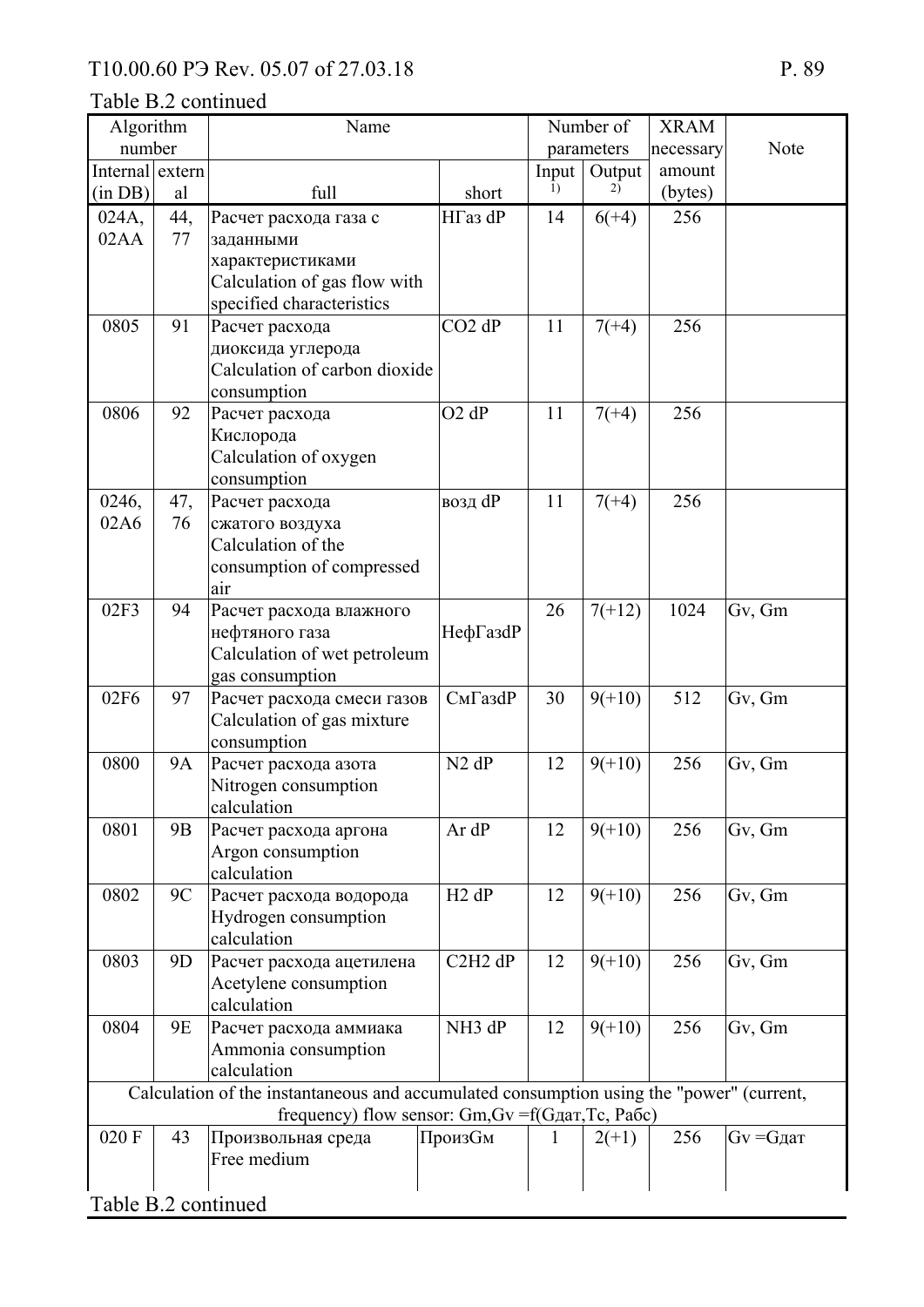| Algorithm           |                  | Name                                                                                                                                             |                                |                | Number of  | <b>XRAM</b> |                                                  |
|---------------------|------------------|--------------------------------------------------------------------------------------------------------------------------------------------------|--------------------------------|----------------|------------|-------------|--------------------------------------------------|
| number              |                  |                                                                                                                                                  |                                |                | parameters | necessary   | Note                                             |
| Internal extern     |                  |                                                                                                                                                  |                                | Input          | Output     | amount      |                                                  |
| (in DB)             | al               | full                                                                                                                                             | short                          | 1)             | 2)         | (bytes)     |                                                  |
| 0214                | 24               | Расчет расхода воды<br>Calculation of water<br>consumption                                                                                       | <b>Вода Gм</b>                 | 4              | $6(+4)$    | 256         | Cold, hot                                        |
| 0217                | 25               | Расчет расхода<br>природного газа<br>Calculation of natural gas<br>consumption                                                                   | Газ См                         | $\overline{7}$ | $4(+2)$    | 256         | Gv only                                          |
| 02FC                | <b>CF</b>        | Расчет расхода<br>природного газа (ГОСТ<br>30319.3)<br>Calculation of natural gas<br>consumption (GOST<br>30319.3)                               | Газ См                         | 21             | $7(+2)$    | 36          | Gv only                                          |
| 0215                | 26               | Расчет расхода<br>перегретого пара<br>Calculation of the<br>superheated vapour<br>consumption                                                    | Ппар См                        | $\overline{4}$ | $6(+4)$    | 256         |                                                  |
| 0216,<br>0852       | 27,<br><b>B8</b> | Расчет расхода<br>насыщенного пара<br>Calculation of saturated<br>vapour consumption                                                             | <b>Нпар Gм</b>                 | $\overline{4}$ | $6(+4)$    | 256         |                                                  |
| 024B                | 48               | Расчет расхода газа с<br>заданными<br>характеристиками<br>Calculation of gas flow<br>with specified<br>characteristics                           | НГаз См                        | 5              | $6(+4)$    | 256         |                                                  |
| 0825                | AC               | Расчет расхода<br>диоксида углерода<br>Calculation of carbon<br>dioxide consumption                                                              | CO <sub>2</sub> G <sub>M</sub> | $\overline{4}$ | $7(+4)$    | 256         |                                                  |
| 0826                | AD               | Расчет расхода<br>кислорода<br>Calculation of oxygen<br>consumption                                                                              | O <sub>2</sub> Gм              | $\overline{4}$ | $7(+4)$    | 256         |                                                  |
| 0249                | 4B               | Расчет расхода<br>сжатого воздуха<br>Calculation of the<br>consumption of<br>compressed air                                                      | возд См                        | $\overline{4}$ | $7(+4)$    | 256         |                                                  |
| 02D3                | 83               | Расчет расхода природного газИРВИС<br>газа от преобразователя<br>ИРВИС Calculation of<br>natural gas consumption from<br><b>IRVIS</b> transducer |                                | 17             | $7(+6)$    | 256         | Gv in<br>operating and<br>standard<br>conditions |
| Table B.2 continued |                  |                                                                                                                                                  |                                |                |            |             |                                                  |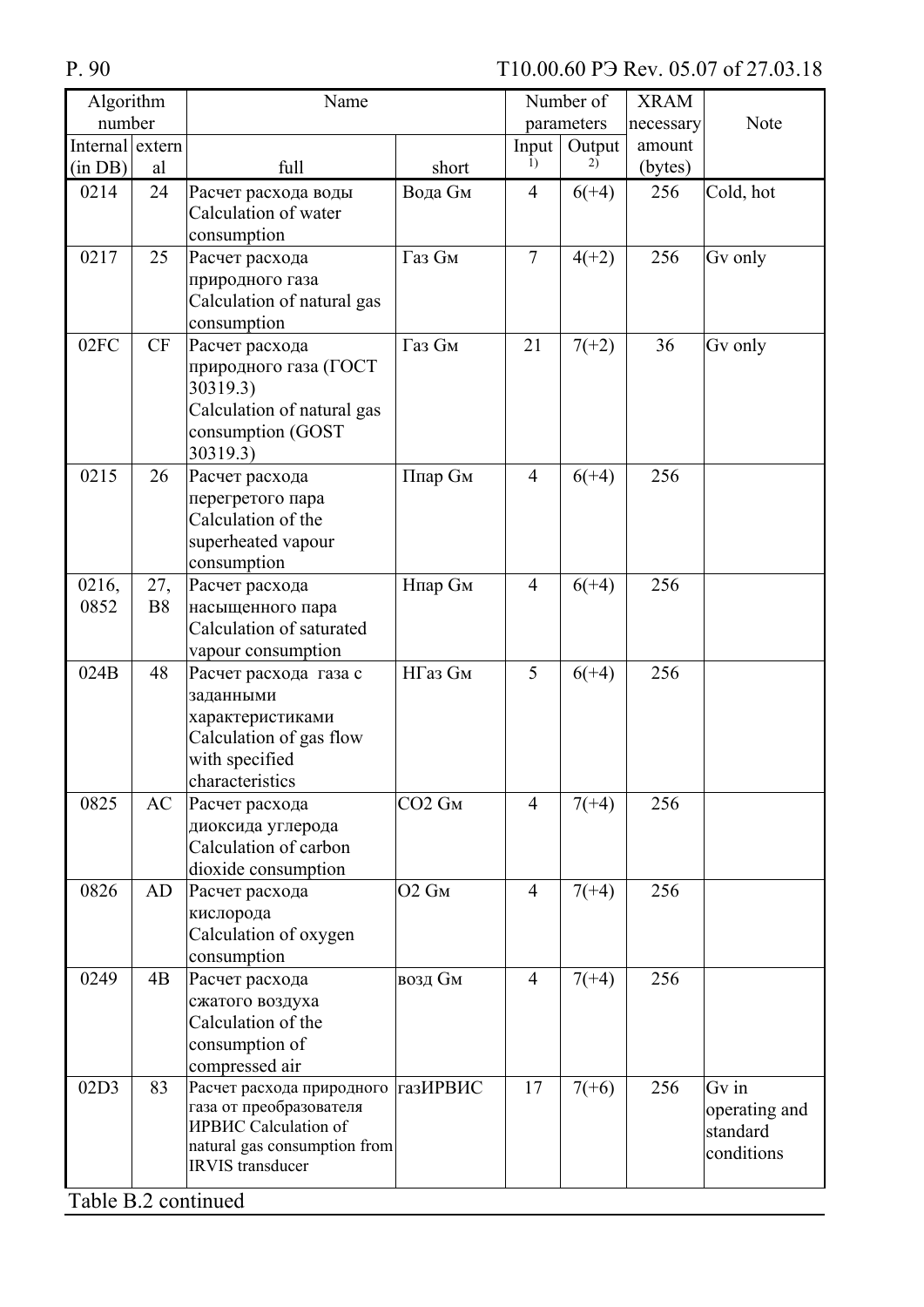| Algorithm       |                | Name                                                      |                                  |                | Number of  | <b>XRAM</b> |               |
|-----------------|----------------|-----------------------------------------------------------|----------------------------------|----------------|------------|-------------|---------------|
| number          |                |                                                           |                                  |                | parameters | necessary   | Note          |
| Internal extern |                |                                                           |                                  | Input          | Output     | amount      |               |
| (in DB)         | al             | full                                                      | short                            | 1)             | 2)         | (bytes)     |               |
| 02FF            | D <sub>2</sub> | Расчет расхода                                            | <b>газИРВИС</b>                  | 31             | $6(+8)$    | 68          | $Gv$ in       |
|                 |                | природного газа от                                        |                                  |                |            |             | operating and |
|                 |                | преобразователя ИРВИС                                     |                                  |                |            |             | standard      |
|                 |                | (ГОСТ 30319.3)                                            |                                  |                |            |             | conditions    |
|                 |                | Calculation of natural gas                                |                                  |                |            |             |               |
|                 |                | consumption from IRVIS                                    |                                  |                |            |             |               |
|                 |                | transducer                                                |                                  |                |            |             |               |
| 0820            |                | (GOST 30319.3)                                            | $N2$ Gm                          | $\overline{4}$ |            | 256         |               |
|                 | A4             | Расчет расхода азота<br>Nitrogen consumption              |                                  |                | $9(+10)$   |             | Gv, Gm        |
|                 |                | calculation                                               |                                  |                |            |             |               |
| 0821            | A <sub>5</sub> | Расчет расхода аргона                                     | Ar Gm                            | $\overline{4}$ | $9(+10)$   | 256         | Gv, Gm        |
|                 |                | Argon consumption                                         |                                  |                |            |             |               |
|                 |                | calculation                                               |                                  |                |            |             |               |
| 0822            | A6             | Расчет расхода водорода                                   | H <sub>2</sub> Gm                | $\overline{4}$ | $9(+10)$   | 256         | Gv, Gm        |
|                 |                | Hydrogen consumption                                      |                                  |                |            |             |               |
|                 |                | calculation                                               |                                  |                |            |             |               |
| 0823            | A7             | Расчет расхода                                            | C <sub>2</sub> H <sub>2</sub> Gm | $\overline{4}$ | $9(+10)$   | 256         | Gv, Gm        |
|                 |                | ацетилена Acetylene                                       |                                  |                |            |             |               |
|                 |                | consumption calculation                                   |                                  |                |            |             |               |
| 0824            | A8             | Расчет расхода аммиака                                    | NH <sub>3</sub> Gm               | $\overline{4}$ | $9(+10)$   | 256         | Gv, Gm        |
|                 |                | Ammonia consumption                                       |                                  |                |            |             |               |
|                 |                | calculation                                               |                                  |                |            |             |               |
| 02F8            | 99             | Расчет расхода смеси                                      | СмГаз Gm                         | 22             | $9(+10)$   | 512         | Gv, Gm        |
|                 |                | газов                                                     |                                  |                |            |             |               |
|                 |                | Calculation of gas mixture                                |                                  |                |            |             |               |
| 02F5            | 96             | consumption<br>Расчет влажного                            | НефГазСм                         | 18             | $8(+10)$   | 1024        | Gv, Gm        |
|                 |                | нефтяного газа                                            |                                  |                |            |             |               |
|                 |                | Calculation of wet                                        |                                  |                |            |             |               |
|                 |                | petroleum gas                                             |                                  |                |            |             |               |
| 02FA            | CA             | Расчет сжиженного газа                                    | СжГаз Gm                         | 8              | $9(+9)$    | 68          | Gv, Gm        |
|                 |                | (жидкая фаза)                                             |                                  |                |            |             |               |
|                 |                | Calculation of liquefied                                  |                                  |                |            |             |               |
|                 |                | gas (liquid phase)                                        |                                  |                |            |             |               |
|                 |                | Calculation of instant and accumulated consumption        |                                  |                |            |             |               |
|                 |                | $Gm$ , $Gv = f(dP, Tc, Pa6c)$ using TORBAR pressure tubes |                                  |                |            |             |               |
| 02C0            | 78             | Расчет расхода воды                                       | <b>ВодаТОR</b>                   | 10             | $6(+4)$    | 256         |               |
|                 |                | Calculation of water                                      |                                  |                |            |             |               |
|                 |                | consumption                                               |                                  |                |            |             |               |
| 02C3            |                |                                                           | Газ TOR                          | 12             |            | 256         |               |
|                 | 79             | Расчет расхода                                            |                                  |                | $4(+2)$    |             | Gv only       |
|                 |                | природного газа<br>Calculation of natural gas             |                                  |                |            |             |               |
|                 |                | consumption                                               |                                  |                |            |             |               |
|                 |                |                                                           |                                  |                |            |             |               |
| $T - 11 - D$    |                |                                                           |                                  |                |            |             |               |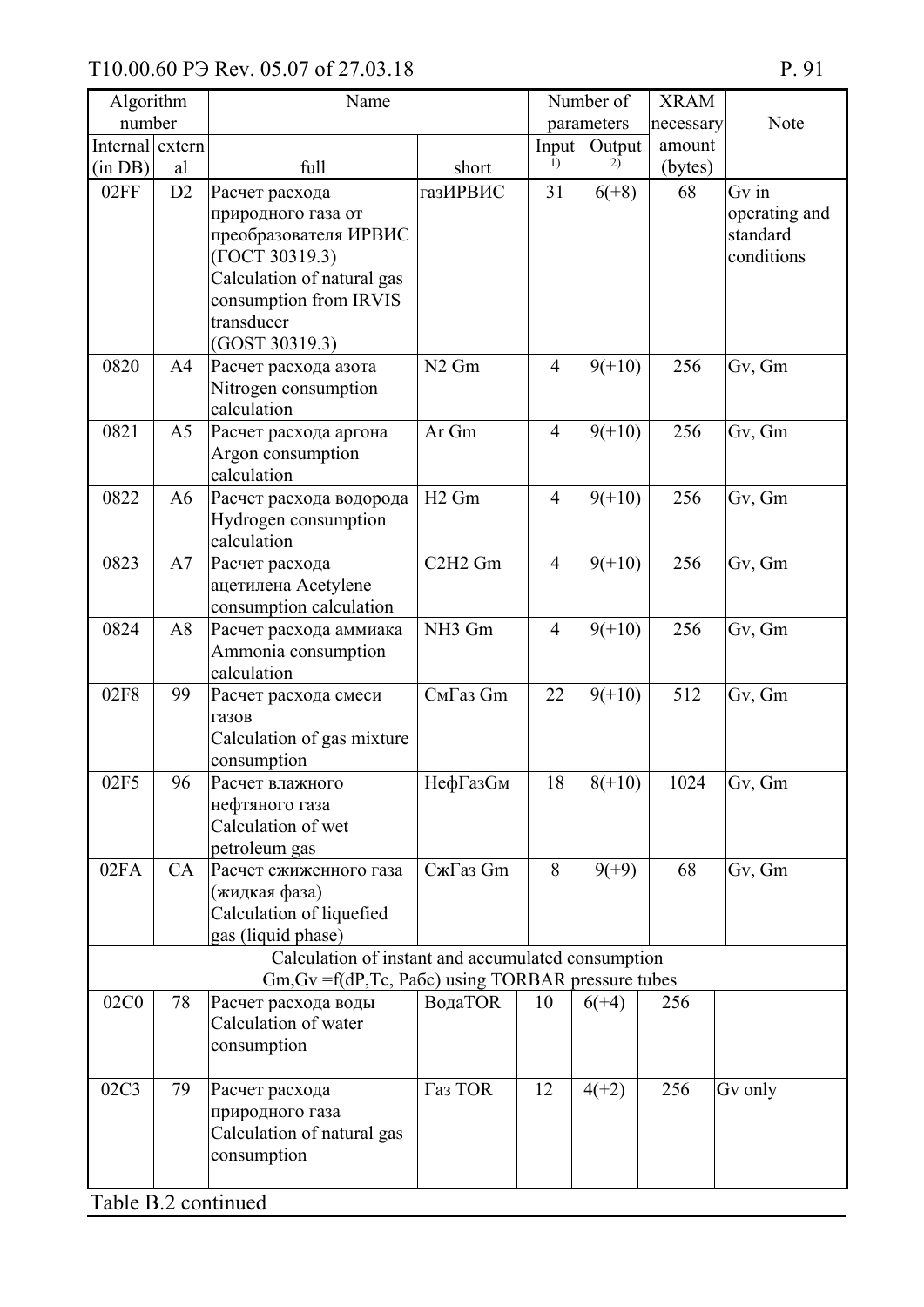| Algorithm                                                                                                                                                                                           |                  | Name                                                                                                                   |                    |       | Number of  | <b>XRAM</b> |           |
|-----------------------------------------------------------------------------------------------------------------------------------------------------------------------------------------------------|------------------|------------------------------------------------------------------------------------------------------------------------|--------------------|-------|------------|-------------|-----------|
| number                                                                                                                                                                                              |                  |                                                                                                                        |                    |       | parameters | necessary   | Note      |
| Internal extern                                                                                                                                                                                     |                  |                                                                                                                        |                    | Input | Output     | amount      |           |
| (in DB)                                                                                                                                                                                             | al               | full                                                                                                                   | short              | 1)    | 2)         | (bytes)     |           |
| 02FE                                                                                                                                                                                                | D1               | Расчет расхода<br>природного газа (ГОСТ<br>30319.3)<br>Calculation of natural gas<br>consumption (GOST<br>30319.3)     | газTOR             | 26    | $7(+6)$    | 52          |           |
| 02C1                                                                                                                                                                                                | 7A               | Расчет расхода<br>перегретого пара<br>Calculation of the<br>superheated vapour<br>consumption                          | ПпарТOR            | 10    | $6(+4)$    | 256         |           |
| 02C2,<br>0853                                                                                                                                                                                       | 7B,<br><b>B9</b> | Расчет расхода<br>насыщенного пара<br>Calculation of saturated<br>vapour consumption                                   | НпарТОR            | 10    | $6(+4)$    | 256         |           |
| 02CA                                                                                                                                                                                                | 7F               | Расчет расхода газа с<br>заданными<br>характеристиками<br>Calculation of gas flow<br>with specified<br>characteristics | <b>HГазТОR</b>     | 13    | $6(+4)$    | 256         |           |
| 02C4                                                                                                                                                                                                | 7C               | Расчет расхода<br>диоксида углерода<br>Calculation of carbon<br>dioxide consumption                                    | <b>CO2 TOR</b>     | 10    | $6(+4)$    | 256         |           |
| 02C5                                                                                                                                                                                                | 7D               | Расчет расхода<br>кислорода<br>Calculation of oxygen<br>consumption                                                    | O <sub>2</sub> TOR | 10    | $6(+4)$    | 256         |           |
| 02C6                                                                                                                                                                                                | 7E               | Расчет расхода<br>сжатого воздуха<br>Calculation of the<br>consumption of<br>compressed air                            | возд TOR           | 10    | $6(+4)$    | 256         |           |
| Calculation of the accumulated flow rate using an integrating number-pulse flow sensor:<br>$Gm$ , $Gv = f(N$ имп, Tc, Pa <sub>0</sub> for water, vapour, gases; $G = f(N$ имп) in the rest of cases |                  |                                                                                                                        |                    |       |            |             |           |
| 0218                                                                                                                                                                                                | 28               | Расчет расхода воды<br>Calculation of water<br>consumption                                                             | Вода имп           | 5     | $4(+4)$    | 256         | Cold, hot |
| 021B<br>Table B.2 continued                                                                                                                                                                         | 29               | Расчет расхода<br>природного газа<br>Calculation of natural gas<br>consumption                                         | Газ имп            | 8     | $2(+2)$    | 256         | Gv only   |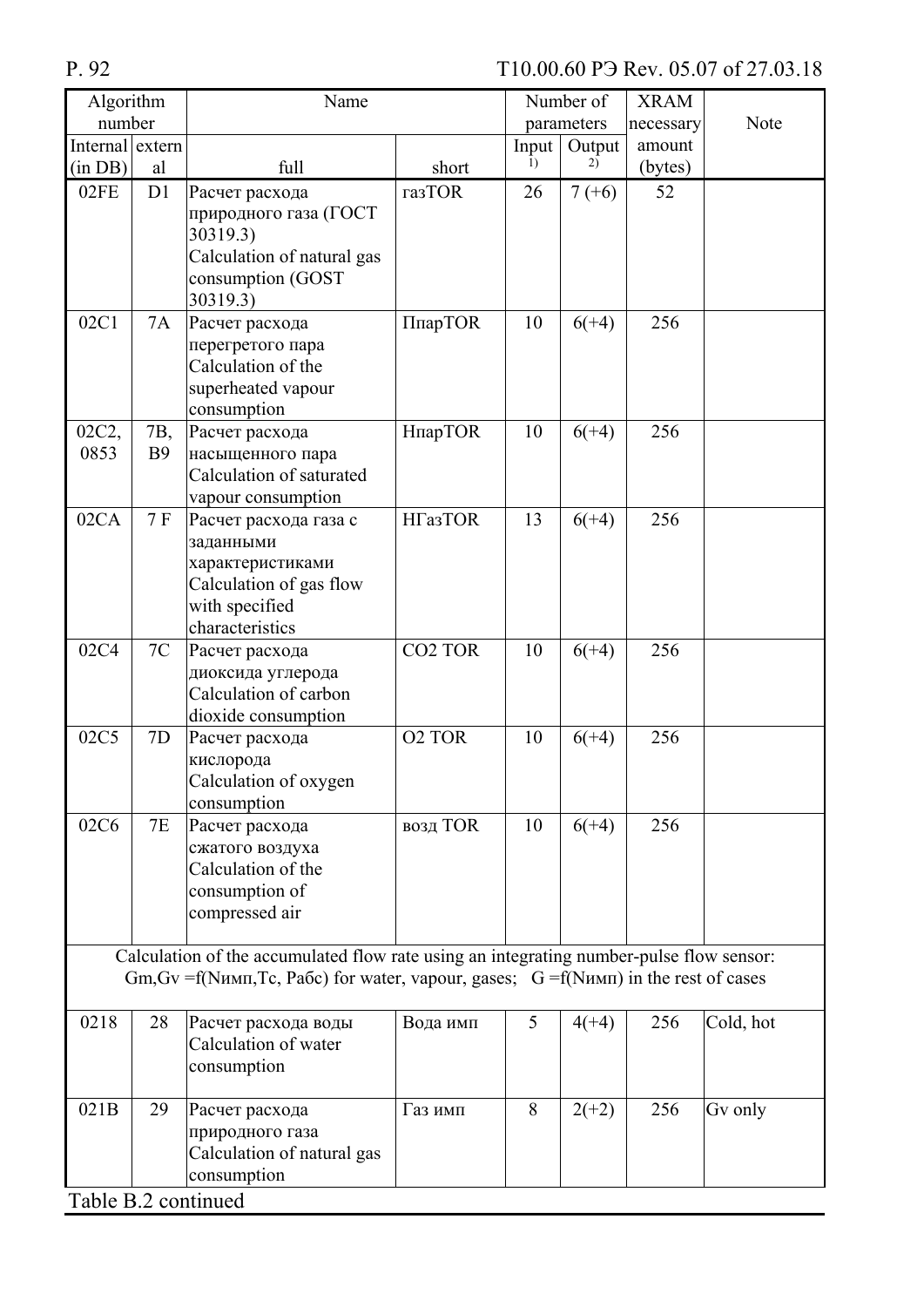| Algorithm                   |                | Name                                                                                                                   |              |       | Number of  | <b>XRAM</b> |        |
|-----------------------------|----------------|------------------------------------------------------------------------------------------------------------------------|--------------|-------|------------|-------------|--------|
| number                      |                |                                                                                                                        |              |       | parameters | necessary   | Note   |
| Internal extern             |                |                                                                                                                        |              | Input | Output     | amount      |        |
| (in DB)                     | al             | full                                                                                                                   | short        | 1)    | 2)         | (bytes)     |        |
| 02FD                        | D <sub>0</sub> | Расчет расхода<br>природного газа (ГОСТ<br>30319.3)<br>Calculation of natural gas<br>consumption (GOST<br>30319.3)     | Газ Сч       | 22    | $6(+2)$    | 36          |        |
| 0219                        | 2A             | Расчет расхода<br>перегретого пара<br>Calculation of the<br>superheated vapour<br>consumption                          | Ппар имп     | 5     | $4(+4)$    | 256         |        |
| 021A,<br>0851               | 2B,<br>B7      | Расчет расхода<br>насыщенного пара<br>Calculation of saturated<br>vapour consumption                                   | Нпар имп     | 5     | $4(+4)$    | 256         |        |
| 024C                        | 4C             | Расчет расхода газа с<br>заданными<br>характеристиками<br>Calculation of gas flow<br>with specified<br>characteristics | НГаз имп     | 6     | $4(+4)$    | 256         |        |
| 0815                        | A <sup>9</sup> | Расчет расхода<br>диоксида углерода<br>Calculation of carbon<br>dioxide consumption                                    | СО2 имп      | 5     | $5(+4)$    | 256         |        |
| 0816                        | AA             | Расчет расхода<br>кислорода<br>Calculation of oxygen<br>consumption                                                    | О2 имп       | 5     | $5(+4)$    | 256         |        |
| 0252                        | 4 F            | Расчет расхода<br>сжатого воздуха<br>Calculation of the<br>consumption of<br>compressed air                            | ВОЗД ИМП     | 5     | $5(+4)$    | 256         |        |
| 0810                        | 9 F            | Расчет расхода азота<br>Nitrogen consumption<br>calculation                                                            | $N2$ $Gn$    | 5     | $9(+10)$   | 256         | Gv, Gm |
| 0811                        | A <sub>0</sub> | Расчет расхода аргона<br>Argon consumption<br>calculation                                                              | Aг Gи        | 5     | $9(+10)$   | 256         | Gv, Gm |
| 0812                        | A1             | Расчет расхода водорода<br>Hydrogen consumption<br>calculation                                                         | <b>Н2 Gи</b> | 5     | $9(+10)$   | 256         | Gv, Gm |
| 0813<br>$TableD2$ continued | A2             | Расчет расхода<br>ацетилена Acetylene<br>consumption calculation                                                       | С2Н2 Gи      | 5     | $9(+10)$   | 256         | Gv, Gm |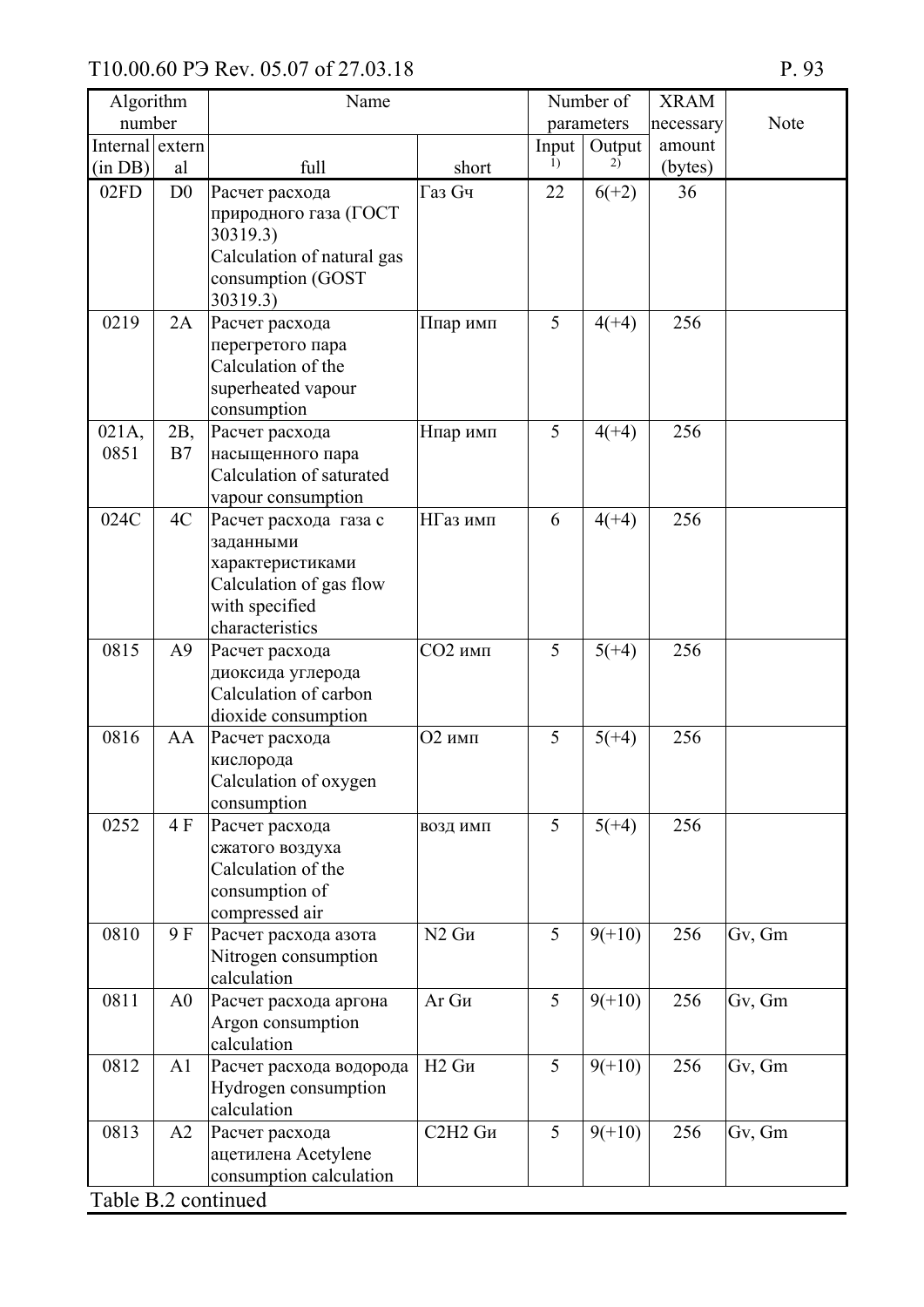| Algorithm                           |                | Name                                           |                    |                | Number of  | <b>XRAM</b>    |                 |
|-------------------------------------|----------------|------------------------------------------------|--------------------|----------------|------------|----------------|-----------------|
| number                              |                |                                                |                    |                | parameters | necessary      | Note            |
| $\overline{\text{Internal}}$ extern |                |                                                |                    | Input          | Output     | amount         |                 |
| (in DB)                             | al             | full                                           | short              | 1)             | 2)         | (bytes)        |                 |
| 0814                                | A <sub>3</sub> | Расчет расхода аммиака                         | NH <sub>3</sub> Gи | 5              | $9(+10)$   | 256            | Gv, Gm          |
|                                     |                | Ammonia consumption                            |                    |                |            |                |                 |
|                                     |                | calculation                                    |                    |                |            |                |                 |
| 02F7                                | 98             | Расчет расхода смеси                           | СмГаз Си           | 23             | $9(+10)$   | 512            | Gv, Gm          |
|                                     |                | газов                                          |                    |                |            |                |                 |
|                                     |                | Calculation of gas mixture                     |                    |                |            |                |                 |
|                                     |                | consumption                                    |                    |                |            |                |                 |
| 02F4                                | 95             | Расчет влажного                                | НефГазИм           | 19             | $5(+10)$   | 1024           | Gv, Gm          |
|                                     |                | нефтяного газа                                 |                    |                |            |                |                 |
|                                     |                | Calculation of wet                             |                    |                |            |                |                 |
|                                     |                | petroleum gas                                  |                    |                |            |                |                 |
| 02F9                                | C9             | Расчет сжиженного газа                         | СжГазИм            | 9              | $4(+9)$    | 62             | Gv, Gm          |
|                                     |                | (жидкая фаза)                                  |                    |                |            |                |                 |
|                                     |                | Calculation of liquefied                       |                    |                |            |                |                 |
|                                     |                | gas (liquid phase)                             |                    |                |            |                |                 |
| 021C                                | 2C             | Произвольный счетчик                           | Люб имп            | $\overline{2}$ | $2(+2)$    | 16             |                 |
|                                     |                | Custom counter                                 |                    |                |            |                |                 |
| 021D                                | 2D             | Расчет расхода                                 | Электр 1           | $\overline{2}$ | $2(+2)$    | 16             |                 |
|                                     |                | электроэнергии по                              |                    |                |            |                |                 |
|                                     |                | однотарифной схеме                             |                    |                |            |                |                 |
|                                     |                | Calculation of electricity                     |                    |                |            |                |                 |
|                                     |                | consumption on a single                        |                    |                |            |                |                 |
|                                     |                | rate scheme                                    |                    |                |            |                |                 |
| 021E                                | 2E             | Расчет расхода                                 | Электр 2           |                |            |                | Individuals     |
|                                     |                | электроэнергии по                              |                    | 3              | $6(+4)$    | 40             | (with holidays) |
| 020E                                | <b>8E</b>      | двухтарифной схеме                             | Элек 2т            |                |            |                | Legal entities  |
|                                     |                | Calculation of power                           |                    |                |            |                | (without        |
|                                     |                | consumption in a two-rate                      |                    |                |            |                | holidays)       |
|                                     |                | scheme                                         |                    |                |            |                |                 |
| 021 F                               | 33             | Расчет расхода                                 | Электр30           | $\overline{4}$ | $6(+4)$    | 256            |                 |
|                                     |                | электроэнергии с 30-                           |                    |                |            |                |                 |
|                                     |                | минутками                                      |                    |                |            |                |                 |
|                                     |                | 30-minute power                                |                    |                |            |                |                 |
|                                     |                | consumption calculation                        |                    |                |            |                |                 |
|                                     |                | Calculation and accumulation of thermal energy |                    |                |            |                |                 |
| 019C                                | 1 <sup>C</sup> | Расчет энтальпии                               | Энт воды           | $\overline{2}$ | 1          | $\overline{4}$ | Function from   |
|                                     |                | горячей воды                                   |                    |                |            |                | Тс, Рабс        |
|                                     |                | Calculating the enthalpy of<br>hot water       |                    |                |            |                |                 |
| 019D                                |                |                                                |                    | $\overline{2}$ |            |                | Function from   |
|                                     | 1 <sub>D</sub> | Расчет энтальпии                               | Энт ппар           |                | 1          | $\overline{4}$ |                 |
|                                     |                | перегретого пара<br>Calculation of the         |                    |                |            |                | Тс, Рабс        |
|                                     |                | superheated vapour                             |                    |                |            |                |                 |
|                                     |                | enthalpy                                       |                    |                |            |                |                 |
|                                     |                |                                                |                    |                |            |                |                 |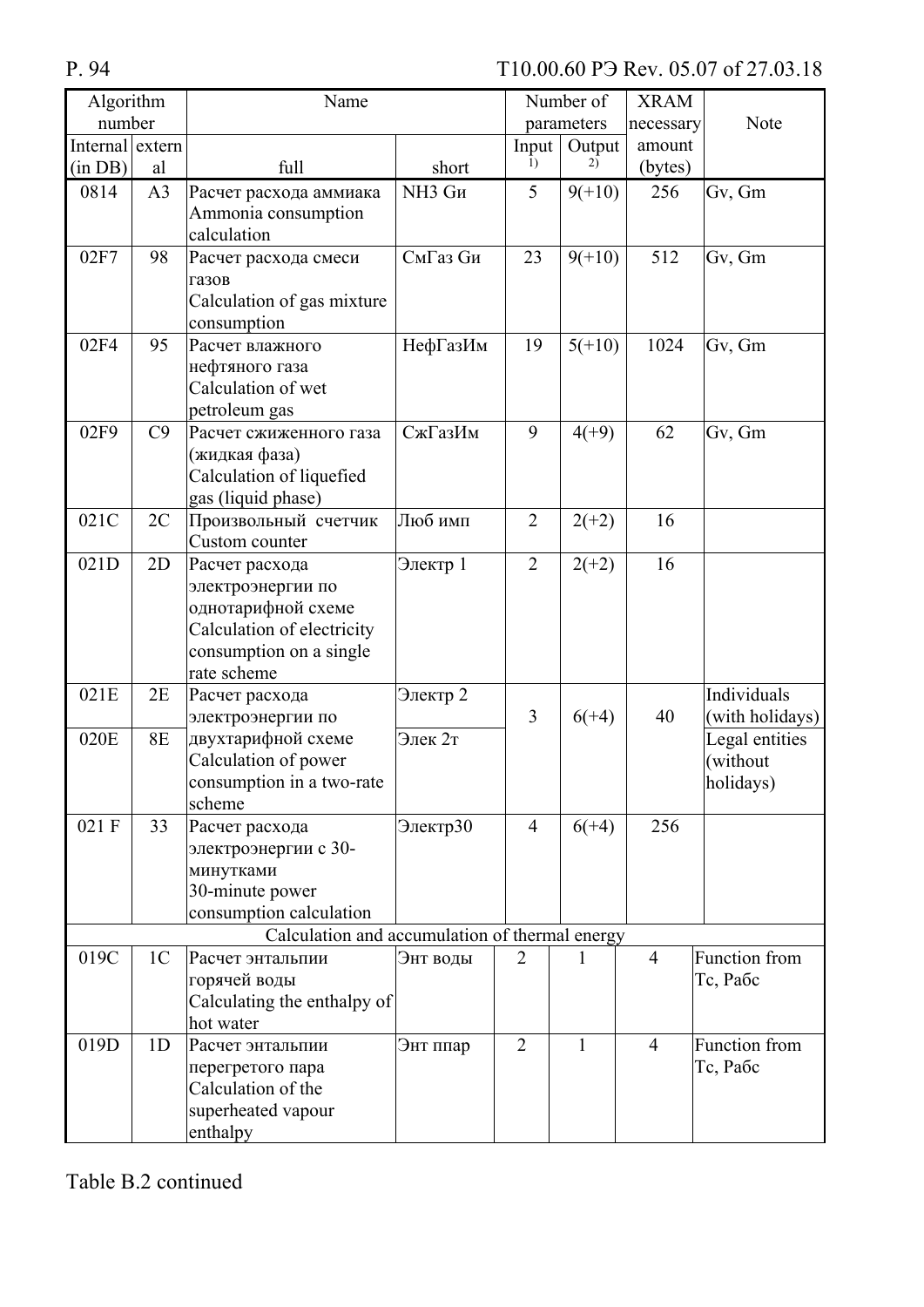| Algorithm                         |                | Name                                           |                  |                | Number of    | <b>XRAM</b>    |                     |
|-----------------------------------|----------------|------------------------------------------------|------------------|----------------|--------------|----------------|---------------------|
| number                            |                |                                                |                  |                | parameters   | necessary      | Note                |
| Internal extern                   |                |                                                |                  | Input<br>1)    | Output<br>2) | amount         |                     |
| (in DB)                           | al             | full                                           | short            |                |              | (bytes)        |                     |
| 019E,                             | 1E,            | Расчет энтальпии                               | Энт нпар         | $\overline{2}$ | 1            | $\overline{4}$ | Function from       |
| 0855                              | <b>BB</b>      | насыщенного пара                               |                  |                |              |                | Тс, Рабс            |
|                                   |                | Calculation of saturated                       |                  |                |              |                |                     |
|                                   |                | vapour enthalpy                                |                  |                |              |                |                     |
| 01A1                              | D7             | Этиленгликоль,                                 | ЭглколИ          | 8              | $10(+6)$     | 76             | By mass flow        |
|                                   |                | числоимпульсный                                |                  |                |              |                | and                 |
|                                   |                | датчик Ethylene Glycol,<br><b>Pulse Sensor</b> |                  |                |              |                | temperature         |
|                                   |                |                                                |                  | 8              |              |                |                     |
| 01A2                              | D <sub>8</sub> | Этиленгликоль,                                 | ЭглколМ          |                | $10(+6)$     | 76             | By mass flow<br>and |
|                                   |                | мощностной датчик<br>Ethylene glycol, power    |                  |                |              |                |                     |
|                                   |                | sensor                                         |                  |                |              |                | temperature         |
| 0220,                             | 2 F            | Тепловая энергия в                             | Тепло тр         | $\overline{4}$ | $2(+2)$      | $4*4$          | By mass flow        |
| $12204$ <sup><math>)</math></sup> | C <sub>4</sub> | трубопроводе                                   | Отр откл         | 5              | $2(+2)$      | $4*4$          | and enthalpy        |
|                                   |                | относительно холодного                         |                  |                |              |                |                     |
|                                   |                | источника                                      |                  |                |              |                |                     |
|                                   |                | Thermal energy in the                          |                  |                |              |                |                     |
|                                   |                | pipeline relative to a cold                    |                  |                |              |                |                     |
|                                   |                | source                                         |                  |                |              |                |                     |
| 0221,                             | 30             | Тепловая энергия в                             | Закр теп         | $\overline{7}$ | $4(+2)$      | $4(+2)$        | By mass flow,       |
| $12214$ <sup><math>)</math></sup> | C <sub>5</sub> | закрытой водяной                               | <b>Q</b> закр    | 8              | $4(+2)$      | $4(+2)$        | temperature         |
|                                   |                | системе отопления                              |                  |                |              |                | and pressure        |
|                                   |                | Thermal energy in a closed                     |                  |                |              |                |                     |
|                                   |                | water heating system                           |                  |                |              |                |                     |
| 0222,                             | 31             | Тепловая энергия в                             | Откр теп         | 8              | $10(+8)$     | 18*4           |                     |
| $12224$ <sup><math>)</math></sup> | C6             | открытой водяной                               | <b>Q</b> откр    | 9              | $10(+8)$     | 18*4           |                     |
|                                   |                | системе отопления                              |                  |                |              |                |                     |
|                                   |                | Thermal energy in open                         |                  |                |              |                |                     |
|                                   |                | water heating system                           |                  |                |              |                |                     |
|                                   |                |                                                |                  |                |              |                |                     |
| 02B2,                             | 42             | Тепловая энергия ГВС                           | ГВС+утеч         | 6              | $9(+1)$      | $17*4$         |                     |
| 12B24'                            | C7             | суммарное с утечками                           | Огвс ут          | 7              | $10(+1)$     | $17*4$         |                     |
|                                   |                | Total gas-air mixture                          |                  |                |              |                |                     |
|                                   |                | thermal energy with leaks                      |                  |                |              |                |                     |
|                                   |                |                                                |                  |                |              |                |                     |
|                                   |                |                                                | Other operations |                |              |                |                     |
| 0200                              | 32             | Расчет и накопление                            | Врем раб         | $\mathbf{1}$   | $4(+4)$      | $8*4$          |                     |
|                                   |                | времени исправной и                            |                  |                |              |                |                     |
|                                   |                | неисправной работы узла                        |                  |                |              |                |                     |
|                                   |                | учета                                          |                  |                |              |                |                     |
|                                   |                | Calculation and                                |                  |                |              |                |                     |
|                                   |                | accumulation of time of                        |                  |                |              |                |                     |
|                                   |                | serviceable and                                |                  |                |              |                |                     |
|                                   |                | malfunctioning operation                       |                  |                |              |                |                     |
|                                   |                | of the accounting unit                         |                  |                |              |                |                     |
|                                   |                |                                                |                  |                |              |                |                     |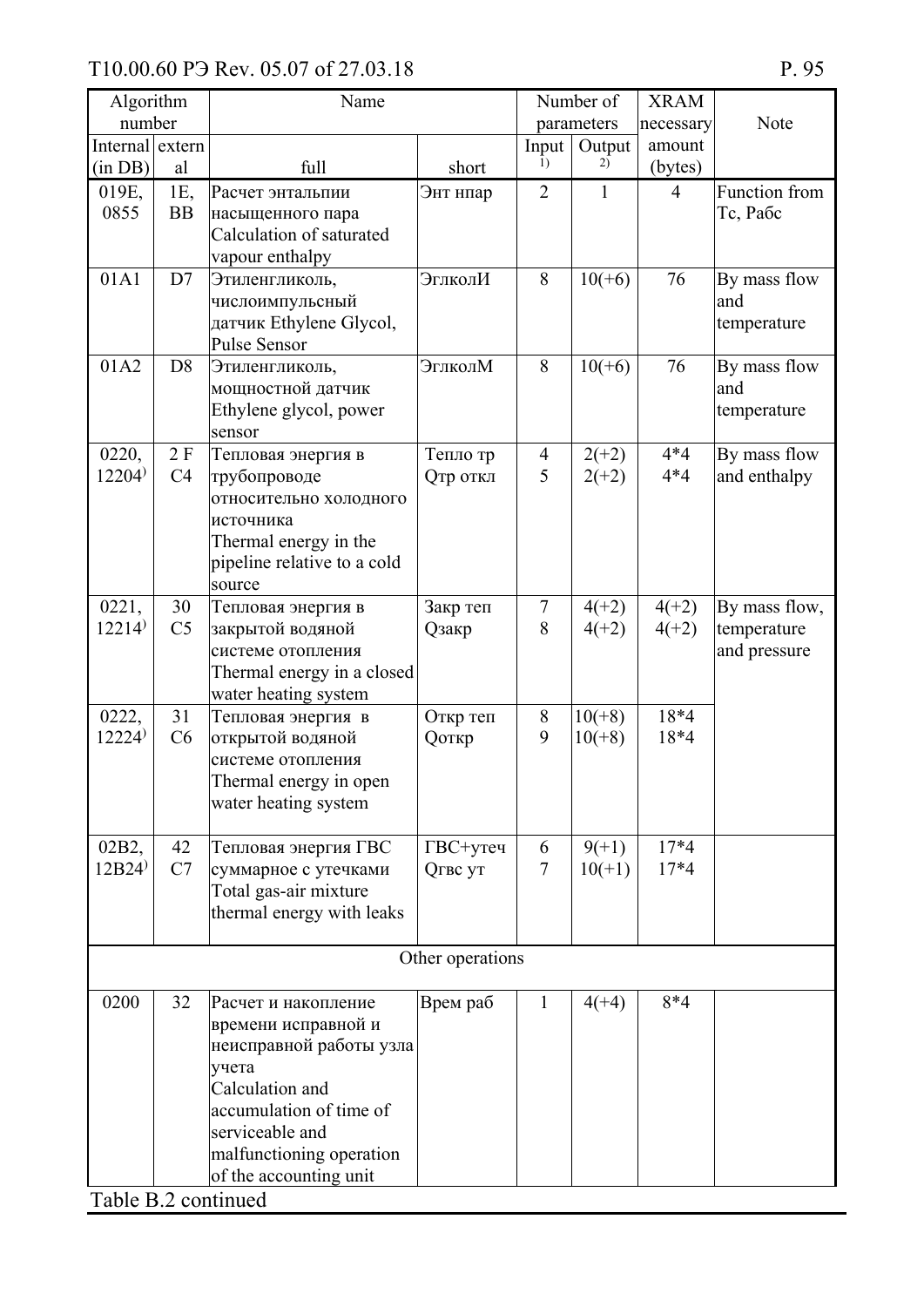| Algorithm           |    | Name                                                      |                                     |                | Number of      | <b>XRAM</b>    |              |
|---------------------|----|-----------------------------------------------------------|-------------------------------------|----------------|----------------|----------------|--------------|
| number              |    |                                                           |                                     |                | parameters     | necessary      | Note         |
| Internal extern     |    |                                                           |                                     | Input          | Output         | amount         |              |
| (in DB)             | al | full                                                      | short                               | 1)             | 2)             | (bytes)        |              |
| 0201                | 1A | Выбор тарифа при                                          | Rate                                | 5              | $\mathbf{1}$   | $4*4$          |              |
|                     |    | двухтарифном учете                                        |                                     |                |                |                |              |
|                     |    | Tariff selection for two-                                 |                                     |                |                |                |              |
|                     |    | rate accounting                                           |                                     |                |                |                |              |
| 0289                | 0E | Объединение 32 битовых                                    | Тариф                               | 32             | $\mathbf{1}$   | 8              |              |
| 0299                | 67 | параметров в 4-                                           | Сбор бит                            | 33             | $\overline{2}$ | 8              |              |
|                     |    | байтовый                                                  |                                     |                |                |                |              |
|                     |    | Combining 32 bit                                          |                                     |                |                |                |              |
|                     |    | parameters into 4-byte                                    |                                     |                |                |                |              |
| 028B                | 40 | Архив событий                                             | СбБитС                              | $\overline{2}$ | $\overline{7}$ | 3*256*4        |              |
|                     |    | пользователя                                              |                                     |                |                | $+8$           |              |
|                     |    | <b>User Event Archive</b>                                 |                                     |                |                |                |              |
|                     |    |                                                           | Auxiliary floating-point operations |                |                |                |              |
| 0121                | 80 | Переключатель                                             | перекл                              | 3              | $\mathbf{1}$   | $\overline{4}$ |              |
|                     |    | Switcher                                                  |                                     |                |                |                |              |
| 02B3                | 81 | Чтение элемента массива                                   | Чт элем                             | $\overline{2}$ | $\mathbf{1}$   |                |              |
|                     |    | Reading array element                                     |                                     |                |                |                |              |
|                     |    | Accumulation, averaging and archiving over time intervals |                                     |                |                |                |              |
| 028A                | 36 | Интегрирование                                            | Интегр                              | 1              | $1(+2)$        | 12             |              |
|                     |    | Integration                                               |                                     |                |                |                |              |
| 0223                | 34 | Накопление расхода                                        | Накоплен                            | $\mathbf{1}$   | $8(+8)$        | 18*4           | By estimated |
|                     |    | (любого интегрируемого                                    |                                     |                |                |                | intervals,   |
|                     |    | параметра)                                                |                                     |                |                |                | hours, days, |
|                     |    | Accumulation of                                           |                                     |                |                |                | months       |
|                     |    | consumption (of any                                       |                                     |                |                |                |              |
|                     |    | integrated parameter)                                     |                                     |                |                |                |              |
| 0224                | 35 | Усреднение параметра                                      | Усреднен                            | $\mathbf{1}$   | $8(+12)$       | $20*4$         |              |
|                     |    | Parameter averaging                                       |                                     |                |                |                |              |
| 0844                | 8F | Средневзвешенный по                                       | Взвешен                             | $\overline{2}$ | $8(+16)$       | $24*4$         |              |
|                     |    | расходу параметр                                          |                                     |                |                |                |              |
|                     |    | Flow weighted average                                     |                                     |                |                |                |              |
| 0225                | 37 | Архив месяцев, на 12                                      | Арх меся                            | $\mathbf{1}$   | $\mathbf{1}$   | $12*4$         | From         |
|                     |    | месяцев                                                   |                                     |                |                |                | calculation  |
|                     |    | Archive of months for 12                                  |                                     |                |                |                | dates        |
|                     |    | months                                                    |                                     |                |                |                |              |
| 0235                | 3F | Архив месяцев, на 48                                      | Архмес48                            | $\mathbf{1}$   | $\mathbf{1}$   | 48*4           | From         |
|                     |    | месяцев                                                   |                                     |                |                |                | calculation  |
|                     |    | Archive of months for 48                                  |                                     |                |                |                | dates        |
|                     |    | months                                                    |                                     |                |                |                |              |
| 0226                | 38 | Архив суток на 365/366                                    | Арх суто                            | 1              | $\mathbf{1}$   | 366*4          | From         |
|                     |    | дней                                                      |                                     |                |                |                | calculation  |
|                     |    | Archive of the day for                                    |                                     |                |                |                | hours        |
|                     |    | 365/366 days                                              |                                     |                |                |                |              |
| 0227                | 39 | Архив часов, на 16 суток Архчас16                         |                                     | $\mathbf{1}$   | $\mathbf{1}$   | 384*4          |              |
|                     |    | Archive hours for 16 days                                 |                                     |                |                |                |              |
| Table B.2 continued |    |                                                           |                                     |                |                |                |              |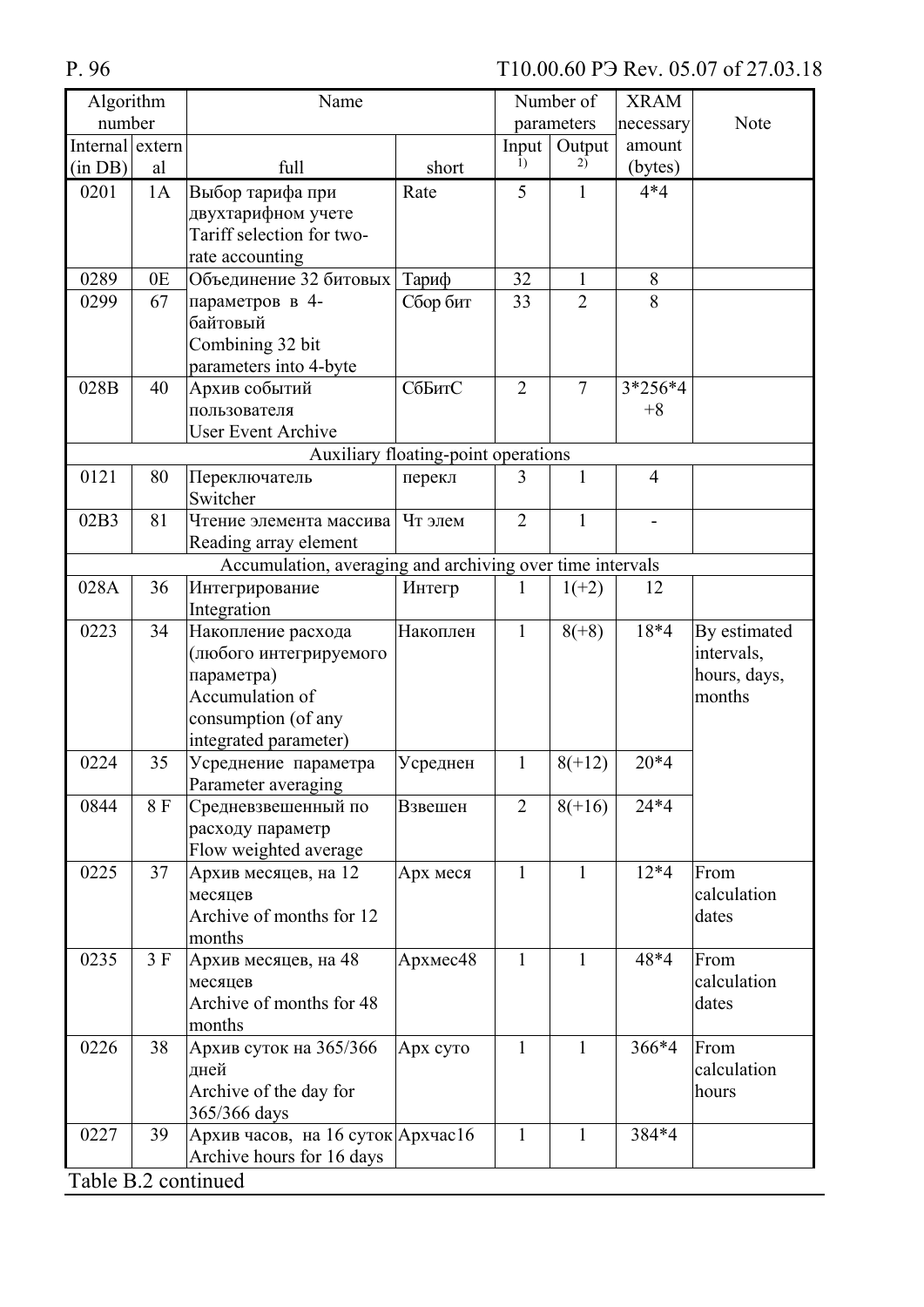| Algorithm           |            | Name                                                                                                      |                           |                | Number of      | <b>XRAM</b>                      |                   |
|---------------------|------------|-----------------------------------------------------------------------------------------------------------|---------------------------|----------------|----------------|----------------------------------|-------------------|
| number              |            |                                                                                                           |                           |                | parameters     | necessary                        | Note              |
| Internal extern     |            |                                                                                                           |                           | Input          | Output         | amount                           |                   |
| (in DB)             | al         | full                                                                                                      | short                     | 1)             | 2)             | (bytes)                          |                   |
| 0228                | 3A         | Архив часов, на 32 суток Архчас32<br>Archive hours for 32 days                                            |                           | $\mathbf{1}$   | 1              | 768*4                            |                   |
| 0229                | 3B         | Архив часов, на 64 суток Архчасб4<br>Archive hours for 64 days                                            |                           | $\mathbf{1}$   | $\mathbf{1}$   | 1536*4                           |                   |
| 0233                | 3D         | Архив 30-минуток, на 16 Арх 30-16<br>суток<br>Archive 30-minute, for 16<br>days                           |                           | $\mathbf{1}$   | $\mathbf{1}$   | 768*4                            |                   |
| 0234                | 3E         | Архив 30-минуток,<br>на 96 суток<br>Archive 30-minute, for 96<br>days                                     | Apx30-96                  | $\mathbf{1}$   | $\mathbf{1}$   | 4608*4                           |                   |
| 0230                | 3C         | Архив расчетных<br>интервалов, на 1440<br>значений<br>Archive of calculated<br>intervals, for 1440 values | Арх инте                  | 1              | 1              | 1440*4                           |                   |
|                     |            | Exchange with other modules via CAN-BUS                                                                   |                           |                |                |                                  |                   |
| 027B,<br>0290       | 50,<br>1 F | Ввод параметра с<br>плавающей запятой<br>Parameter entry with<br>floating decimal                         | Вв плав<br><b>Ввпл</b> dT | 2<br>3         | 2<br>3         | $\overline{4}$<br>$\overline{4}$ | <b>XRAM</b> inout |
| 027C                | 51         | Ввод целого<br>двухбайтового параметра<br>Enter the whole two-byte<br>parameter                           | Ввод 2                    | $\overline{2}$ | $\overline{2}$ | $\overline{2}$                   | <b>XRAM</b> input |
| 027D                | 52         | Ввод целого<br>однобайтового параметра<br>Entering the entire one-<br>byte parameter                      | Ввод 1                    | $\overline{2}$ | $\overline{2}$ | $\mathbf{1}$                     | <b>XRAM</b> input |
| 027E                | 53         | Ввод битового параметра Ввод бит<br>Input bit parameter                                                   |                           | $\overline{2}$ | $\overline{2}$ |                                  | RAM input         |
| 027 F               | 54         | Ввод 16-ричного 4-<br>байтового параметра<br>Entering a hexadecimal 4-<br>byte parameter                  | <b>BB4 HEX</b>            | $\overline{2}$ | $\overline{2}$ | $\overline{4}$                   | <b>XRAM</b> input |
| 0280                | 55         | Ввод параметра<br>в формате времени<br>Entering the parameter in<br>time format                           | Вв4врем                   | $\overline{2}$ | $\overline{2}$ | $\overline{4}$                   | <b>XRAM</b> input |
| 0281                | 56         | Ввод параметра<br>в формате даты<br>Entering the parameter in<br>date format                              | Вв4дата                   | $\overline{2}$ | $\overline{2}$ | $\overline{4}$                   | XRAM input        |
| 0282                | 57         | Ввод числа импульсов<br>Enter the number of pulses                                                        | Ввод имп                  | $\overline{2}$ | $\overline{3}$ | 8                                | <b>XRAM</b> input |
| Table B.2 continued |            |                                                                                                           |                           |                |                |                                  |                   |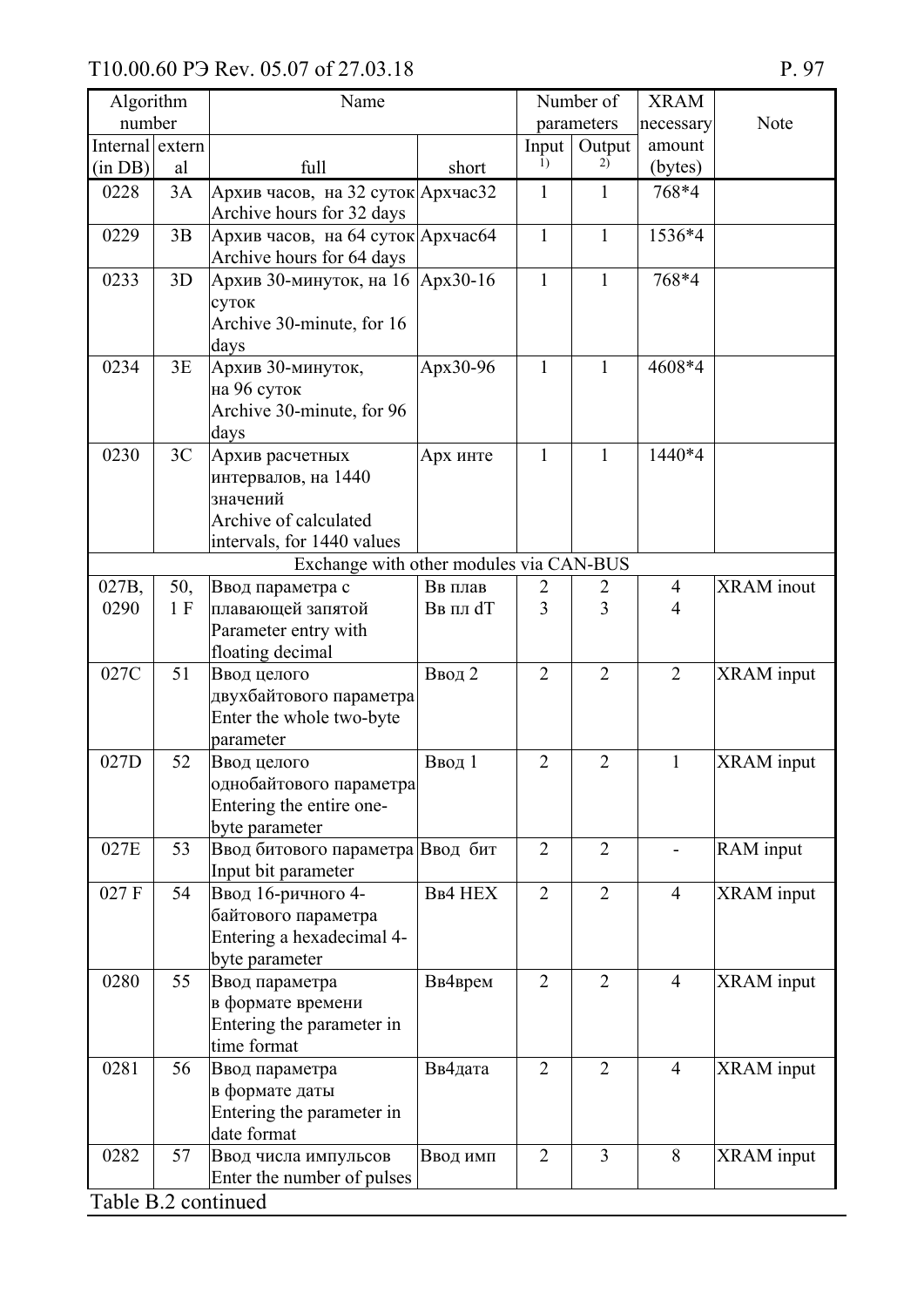P. 98

| Algorithm           |     | Name                                                                                            |            |                | Number of      | <b>XRAM</b> |                   |
|---------------------|-----|-------------------------------------------------------------------------------------------------|------------|----------------|----------------|-------------|-------------------|
| number              |     |                                                                                                 |            |                | parameters     | necessary   | Note              |
| Internal extern     |     |                                                                                                 |            | Input          | Output         | amount      |                   |
| (in DB)             | al  | full                                                                                            | short      | 1)             | 2)             | (bytes)     |                   |
| 0292                | 90  | Ввод числа импульсов<br>модернизированный<br>Enter the number of pulses<br>modernized           | Ввимпм     | $\overline{3}$ | 5              | 16          | <b>XRAM</b> input |
| 0283                | 58  | Часовой архив внешнего<br>параметра, 16 суток<br>Hour archive of external<br>parameter, 16 days | АЧ16внеш   | $\overline{2}$ | $\overline{4}$ | 384*4       |                   |
| 0284                | 59  | Часовой архив внешнего<br>параметра, 32 суток<br>Hour archive of external<br>parameter, 32 days | АЧ32внеш   | $\overline{2}$ | $\overline{4}$ | 768*4       |                   |
| 0285                | 5A  | Часовой архив внешнего<br>параметра, 64 суток<br>Hour archive of external<br>parameter, 64 days | АЧ64внеш   | $\overline{2}$ | $\overline{4}$ | 1536*4      |                   |
| 0286                | 5B  | Суточный архив<br>внешнего параметра<br>Daily archive external<br>parameter                     | АСУТвнеш   | 2              | $\overline{4}$ | 366*4       |                   |
| 0287                | 5C  | Архив внешнего<br>параметра на 12<br>месяцев<br>External parameter archive<br>for 12 months     | АМ12внеш   | $\overline{2}$ | $\overline{4}$ | $12*4$      |                   |
| 0288                | 5D  | Архив внешнего<br>параметра на 48<br>месяцев<br>External parameter archive<br>for 48 months     | АМ48внеш   | $\overline{2}$ | $\overline{4}$ | 48*4        |                   |
| 029A                | 5E  | Изменение битового<br>параметра<br>Change the bit parameter                                     | Изм бит    | 3              | 3              | 6           |                   |
| 029B                | 5 F | Изменение<br>четырехбайтового<br>параметра<br>Four-byte parameter<br>change                     | Изм байт   | $\overline{3}$ | $\overline{3}$ | 9           |                   |
| 02B4                | 82  | Синхронизация времени<br>Time synchronization                                                   | Синхр Т    | $\mathbf{1}$   |                |             |                   |
|                     |     | Calculate extremums for floating decimal parameters                                             |            |                |                |             |                   |
| 028C                | 6E  | Максимум<br>Maximum                                                                             | <b>MAX</b> | $\mathbf{1}$   | 18             | 76          |                   |
| 028D                | 6 F | Минимум<br>Minimum                                                                              | <b>MIN</b> | $\mathbf{1}$   | 18             | 76          |                   |
| Table B.2 continued |     |                                                                                                 |            |                |                |             |                   |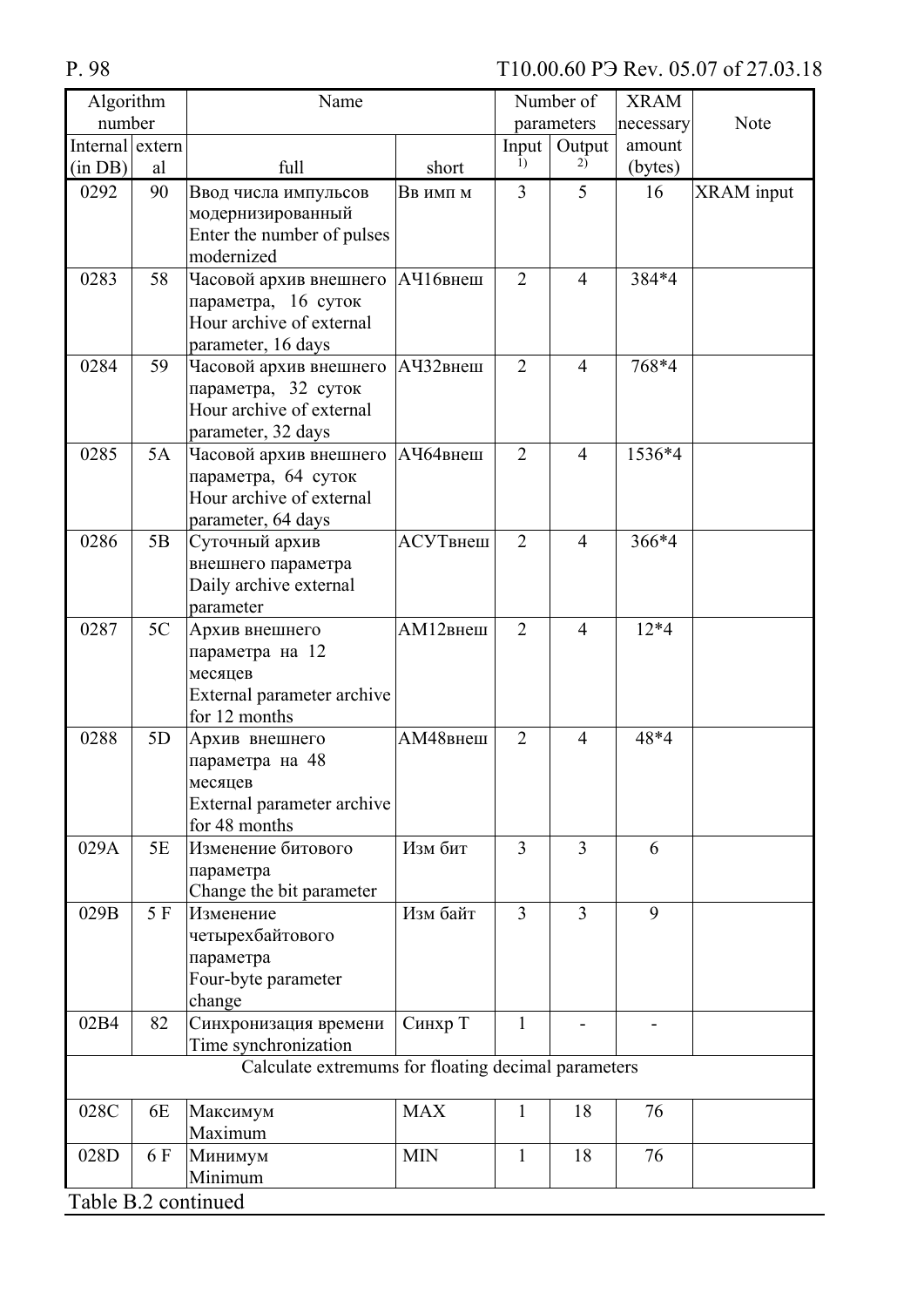| Algorithm           |    | Name                                                                                          |                                  |                | Number of    | <b>XRAM</b> |                |
|---------------------|----|-----------------------------------------------------------------------------------------------|----------------------------------|----------------|--------------|-------------|----------------|
| number              |    |                                                                                               |                                  |                | parameters   | necessary   | Note           |
| Internal extern     |    |                                                                                               |                                  | Input          | Output       | amount      |                |
| (in DB)             | al | full                                                                                          | short                            | 1)             | 2)           | (bytes)     |                |
|                     |    | Calculation of instantaneous and accumulated consumption using a multi-parametric sensor like |                                  |                |              |             |                |
|                     |    | "Metran-33x" Gv, Gm = $f$ (G <sub>A</sub> ar, Tc, Pa <sub>6c</sub> )                          |                                  |                |              |             |                |
| 0255                | 60 | Расчет расхода воды                                                                           | Вода МЗЗ                         | $\overline{2}$ | $9(+1)$      | 256         | Cold, hot      |
|                     |    | Calculation of water<br>consumption                                                           |                                  |                |              |             |                |
| 0258                | 63 | Расчет расхода                                                                                | Газ МЗЗ                          | 5              | $8(+1)$      | 256         | Gv only        |
|                     |    | природного газа                                                                               |                                  |                |              |             |                |
|                     |    | Calculation of natural gas                                                                    |                                  |                |              |             |                |
|                     |    | consumption                                                                                   |                                  |                |              |             |                |
| 0256                | 61 | Расчет расхода                                                                                | Ппар М33                         | $\overline{2}$ | $9(+1)$      | 256         |                |
|                     |    | перегретого пара                                                                              |                                  |                |              |             |                |
|                     |    | Calculation of the                                                                            |                                  |                |              |             |                |
|                     |    | superheated vapour                                                                            |                                  |                |              |             |                |
|                     |    | consumption                                                                                   |                                  |                |              |             |                |
| 025A                | 64 | Расчет расхода                                                                                | CO <sub>2</sub> M <sub>3</sub> 3 | $\overline{2}$ | $11(+1)$     | 256         |                |
|                     |    | диоксида углерода                                                                             |                                  |                |              |             |                |
|                     |    | Calculation of carbon                                                                         |                                  |                |              |             |                |
|                     |    | dioxide consumption                                                                           |                                  |                |              |             |                |
| 025B                | 65 | Расчет расхода                                                                                | O <sub>2</sub> M <sub>33</sub>   | $\overline{2}$ | $11(+1)$     | 256         |                |
|                     |    | кислорода                                                                                     |                                  |                |              |             |                |
|                     |    | Calculation of oxygen                                                                         |                                  |                |              |             |                |
|                     |    | consumption                                                                                   |                                  |                |              |             |                |
| 025C                | 66 | Расчет расхода                                                                                | возд МЗЗ                         | $\overline{2}$ | $11(+1)$     | 256         |                |
|                     |    | сжатого воздуха                                                                               |                                  |                |              |             |                |
|                     |    | Calculation of the                                                                            |                                  |                |              |             |                |
|                     |    | consumption of                                                                                |                                  |                |              |             |                |
|                     |    | compressed air                                                                                |                                  |                |              |             |                |
|                     |    | Algebraic operations on floating decimal parameters                                           |                                  |                |              |             |                |
| 0082                | 68 | Natural logarithm                                                                             | $Y=lnX$                          | 1              | 1            | 8           |                |
| 0083                | 69 | Logarithmic decimal                                                                           | $Y = \lg X$                      | 1              | 1            | 8           |                |
| 0084                | 6A | Exponent                                                                                      | $Y=expX$                         | $\mathbf{1}$   | 1            | 8           |                |
| 0081                | 6B | Square root                                                                                   | $Y = \sqrt{S}$                   | $\mathbf{1}$   | 1            | 8           |                |
| 0087                | 6C | Power function                                                                                | $Y = X1**X2$                     | $\overline{2}$ | 1            | 12          |                |
| 008C                | 6D | Exponentiation                                                                                | $Y = X1**N$                      | $\overline{2}$ | $\mathbf{1}$ | 9           | $N$ – integral |
| 028E                | 41 | Кусочно-линейная                                                                              | Кус-лин                          | 105            | 1            | 8           | Up to $100$    |
|                     |    | аппроксимация                                                                                 |                                  |                |              |             | segments       |
|                     |    | Piecewise-linear                                                                              |                                  |                |              |             |                |
|                     |    | approximation                                                                                 |                                  |                |              |             |                |
| 01A0                | C8 | Оценка разности                                                                               | ОценРазн                         | $\overline{3}$ | $2(+1)$      | 6           |                |
|                     |    | Difference estimate                                                                           |                                  |                |              |             |                |
|                     |    | $dX = X1 - X2$                                                                                |                                  |                |              |             |                |
|                     |    | Calculation of consumption and heat dissipation in the refrigeration industry                 |                                  |                |              |             |                |
|                     |    |                                                                                               |                                  |                |              |             |                |
| Table B.2 continued |    |                                                                                               |                                  |                |              |             |                |

P. 99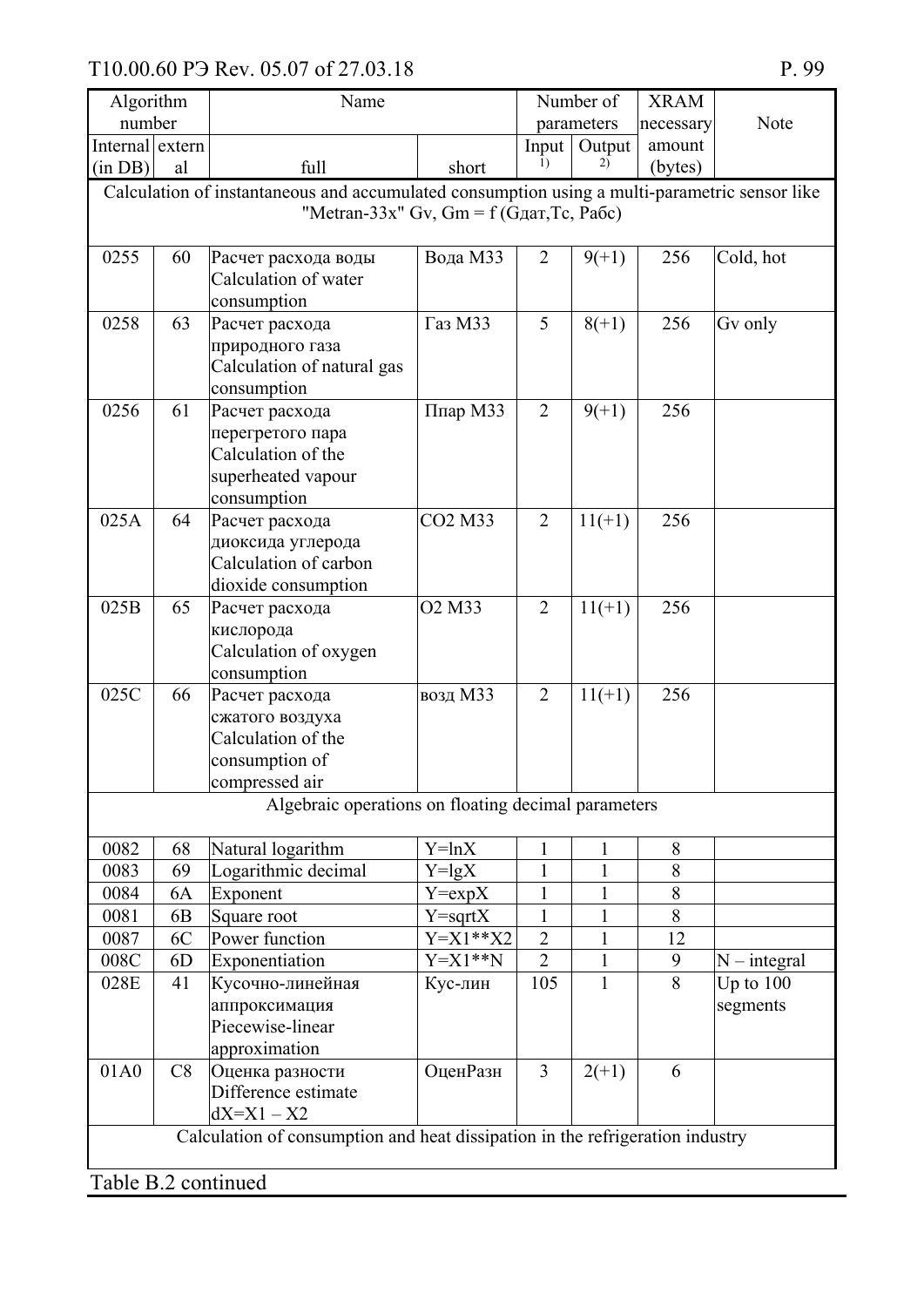| Algorithm        |                               | Name                                                                                              |                |       | Number of  | <b>XRAM</b> |                     |
|------------------|-------------------------------|---------------------------------------------------------------------------------------------------|----------------|-------|------------|-------------|---------------------|
| number           |                               |                                                                                                   |                |       | parameters | necessary   | Note                |
| Internal extern  |                               |                                                                                                   |                | Input | Output     | amount      |                     |
| (in DB)          | al                            | full                                                                                              | short          | 1)    | 2)         | (bytes)     |                     |
| 02E <sub>0</sub> | 8C                            | Углекислота жидкая,<br>числоимпульсный<br>датчик Carbon dioxide<br>liquid, pulse number<br>sensor | СО2жид И       | 5     | $8(+2)$    | 40          | Gv, Gm              |
| 02E1             | 8D                            | Углекислота жидкая,<br>мощностной датчик<br>Liquid carbon dioxide,<br>power sensor                | СО2жид М       | 5     | $8(+2)$    | 40          | Gv, Gm              |
| 02E2             | 88                            | Пропиленгликоль,<br>числоимпульсный<br>датчик Propylene glycol,<br>pulse number sensor            | ГликольИ       | 8     | $12(+4)$   | 64          | Gv, Gm, Q           |
| 02E3             | 89                            | Пропиленгликоль,<br>мощностной датчик<br>Propylene glycol, power<br>sensor                        | ГликольМ       | 8     | $12(+4)$   | 64          | Gv, Gm, Q           |
| 02E4             | 8A                            | Аммиак жидкий,<br>числоимпульсный<br>датчик Ammonia liquid,<br>pulse number sensor                | Аммиак И       | 6     | $12(+4)$   | 64          | Gv, Gm, Q           |
| 02E5             | 8 <sub>B</sub>                | Аммиак жидкий,<br>мощностной датчик<br>Ammonia liquid, power<br>sensor                            | Аммиак М       | 6     | $12(+4)$   | 64          | Gv, Gm, Q           |
|                  |                               | Principle of the method of measurements using ANNUBAR 485 averaging pressure tubes.               |                |       |            |             |                     |
| 0830             | B <sub>0</sub>                | Вода<br>Water                                                                                     | ВодаANN        | 8     | $8(+4)$    | 128*4       | Gv, Gm              |
| 0831             | B1                            | Пар перегретый<br>Superheated vapour                                                              | ΠΠapANN        | 8     | $8(+4)$    | 128*4       | Gv, Gm              |
| 0832,<br>0854    | B <sub>2</sub> ,<br><b>BA</b> | Пар насыщенный<br>Saturated vapour                                                                | <b>ΗΠapANN</b> | 8     | $8(+4)$    | 128*4       | Gv, Gm              |
| 0833             | B <sub>3</sub>                | Газ природный<br>Natural gas                                                                      | Газ ANN        | 12    | $6(+2)$    | 128*4       | Gv                  |
| 02F2             | D3                            | Газ природный<br>(TOCT 30319.3)<br>Natural gas<br>(GOST 30319.3)                                  | Газ ANN        | 26    | $5(+2)$    | 36          | Gv                  |
| 0834             | <b>B4</b>                     | Воздух<br>Air                                                                                     | Возд ANN       | 9     | $7(+2)$    | 128*4       | Gv, Gm              |
|                  |                               | Calculation of consumption of petroleum and petroleum products                                    |                |       |            |             |                     |
| 0860             | BC                            | Нефтепродукты,<br>числоимпульсный<br>датчик Petroleum<br>products, pulse number                   | МазутИмп       | 5     | $7(+2)$    | $8*4$       | Gv, Gm<br>without P |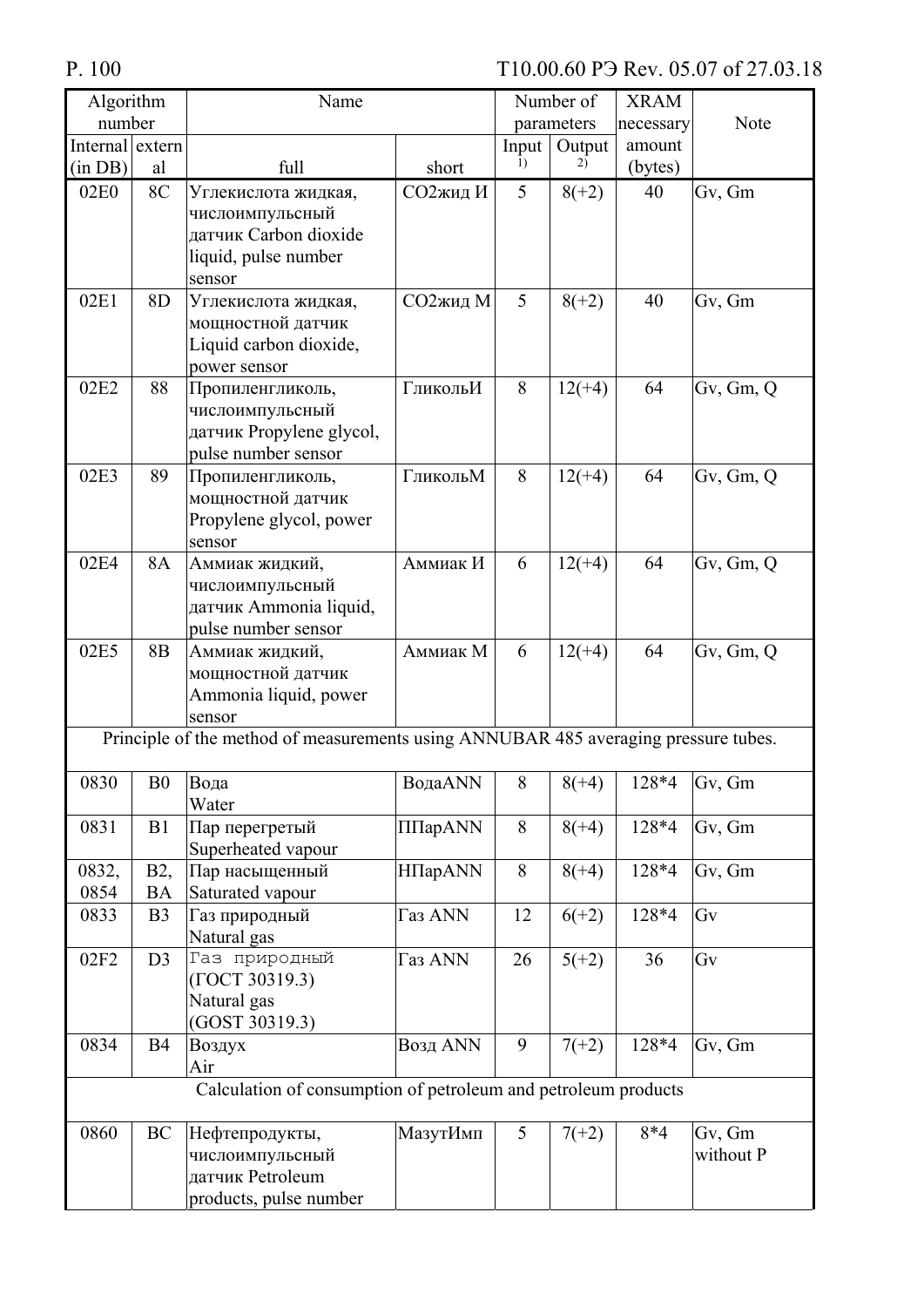|                     |                | 110.00.00 PJ KEV. 00.07 01 27.00.18                                                          |                     |       |                |             | P. 101       |
|---------------------|----------------|----------------------------------------------------------------------------------------------|---------------------|-------|----------------|-------------|--------------|
|                     |                | sensor                                                                                       |                     |       |                |             |              |
| Table B.2 continued |                |                                                                                              |                     |       |                |             |              |
| Algorithm           |                | Name                                                                                         |                     |       | Number of      | <b>XRAM</b> |              |
| number              |                |                                                                                              |                     |       | parameters     | necessary   | Note         |
| Internal extern     |                |                                                                                              |                     | Input | Output         | amount      |              |
| (in DB)             | al             | full                                                                                         | short               | 1)    | 2)             | (bytes)     |              |
| 0861                | <b>BC</b>      | Нефть и нефтепродукты,                                                                       | <b>НефИмпtР</b>     | 7     | $7(+2)$        | $8*4$       | Gv, Gm       |
|                     |                | числоимпульсный                                                                              |                     |       |                |             | accounting t |
|                     |                | датчик Petroleum and                                                                         |                     |       |                |             | and P        |
|                     |                | petroleum products, pulse                                                                    |                     |       |                |             |              |
|                     |                | number sensor                                                                                |                     |       |                |             |              |
| 0862                | <b>BD</b>      | Нефть и нефтепродукты,                                                                       | НефМощtP            | 5     | $9(+2)$        | $9*4$       | Gv, Gm       |
|                     |                | мощностной датчик                                                                            |                     |       |                |             | accounting t |
|                     |                | Petroleum and petroleum                                                                      |                     |       |                |             | and P        |
|                     |                | products, power sensor                                                                       |                     |       |                |             |              |
|                     |                | Flow calculation with ISA 1932 nozzle                                                        |                     |       |                |             |              |
| 02A7                | C <sub>0</sub> | Вода                                                                                         | Вода ИСА            | 8     | 8              | $8*4$       | Gv, Gm       |
|                     |                | Water                                                                                        |                     |       |                |             |              |
| 02A8                | C <sub>1</sub> | Пар перегретый                                                                               | ППар ИСА            | 8     | 8              | $8*4$       | Gv, Gm       |
|                     |                | Superheated vapour                                                                           |                     |       |                |             |              |
| 02A9                | C <sub>2</sub> | Пар насыщенный                                                                               | НПар ИСА            | 9     | 8              | $8*4$       | Gv, Gm       |
|                     |                | Saturated vapour                                                                             |                     |       |                |             |              |
|                     |                |                                                                                              | Algorithms of SCADA |       |                |             |              |
| 0863                | D <sub>9</sub> | Дублированный сигнал 1 ДублСиг1                                                              |                     | 12    | $\overline{3}$ | 9           |              |
|                     |                | Duplicate signal 1                                                                           |                     |       |                |             |              |
| 0864                | DA             | Дублированный сигнал 2 ДублСиг2                                                              |                     | 17    | 5              | 9           |              |
|                     |                | Duplicate signal 2                                                                           |                     |       |                |             |              |
| NOTES:              |                |                                                                                              |                     |       |                |             |              |
| 1.                  |                | Number of constants is indicated in brackets                                                 |                     |       |                |             |              |
| 2.                  |                | The number of auxiliary internal parameters is indicated in brackets.                        |                     |       |                |             |              |
| 3                   |                | In algorithms with numbers like 02Ah, there is an additional output parameter of algorithmic |                     |       |                |             |              |

lgorithms with numbers like 02Ah, there is an additional output parameter of algorithmic failure.

4. Comply with the 'Rules of commercial accounting of heat energy', introduced by the Government of the Russian Federation No. 1034 of  $18.11.2013$ .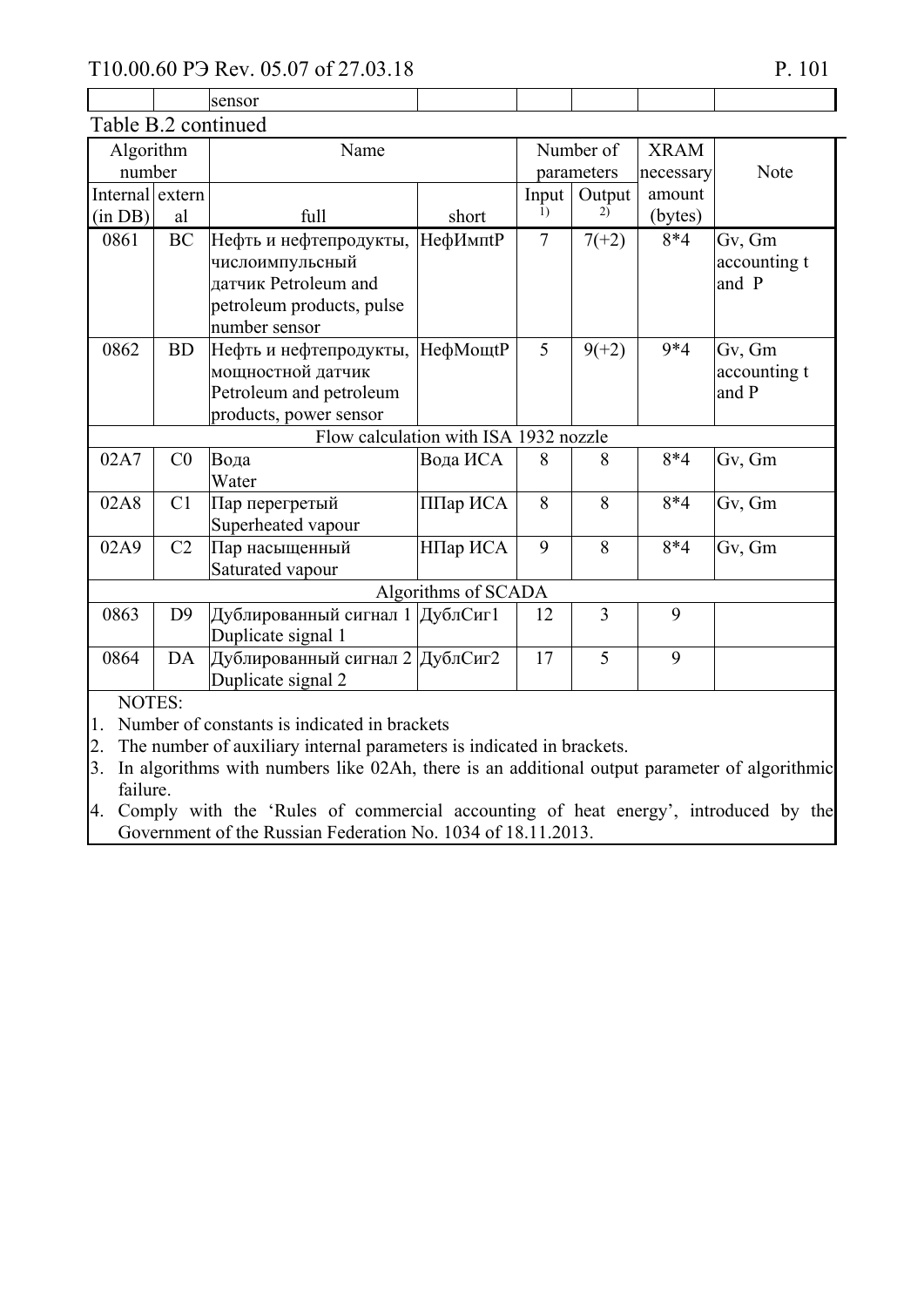| $\sim$ $\sim$ $\sim$ $\sim$ $\sim$ $\sim$ | -----          |                        |                |                             |                |                        |                |
|-------------------------------------------|----------------|------------------------|----------------|-----------------------------|----------------|------------------------|----------------|
| hexadecim<br>al number                    | binary<br>code | hexadecim<br>al number | binary<br>code | hexadecim<br>Ш<br>al number | binary<br>code | hexadecim<br>al number | binary<br>code |
|                                           | 0000           |                        | 0100           |                             | 1000           |                        | 1100           |
|                                           | 0001           |                        | 0101           |                             | 1001           |                        | 1101           |
|                                           | 0010           |                        | 0110           |                             | 1010           |                        | 1110           |
|                                           | 0011           |                        | 0111           |                             | 1011           |                        | $111^{\circ}$  |

 **ANNEX C (reference) - Binary and hexadecimal codes** 

| Table $C.1$ – Binary codes for hexadecimal numbers |  |  |  |  |
|----------------------------------------------------|--|--|--|--|
|----------------------------------------------------|--|--|--|--|

Hexadecimal numbers are a shortcut for writing binary codes. Each data byte consists of eight binary digits (bits), numbered from right to left from 0 to 7 (0 lower order, 7th order upper order). Every four binary digits are called a tetrad, which can be displayed in hexadecimal form. A byte consists of two tetrads, on the right (binary digits 3-0) is minor, on the left (binary digits 7-4) is greater. Thus, each byte is represented by two hexadecimal digits. In the hexadecimal image of parameters consisting of several bytes, bytes are numbered from left to right: the leftmost byte has the conditional number 0, the rightmost byte has number 1 in two-byte parameters and number 3 in fourbyte parameters (see Table B.2).

The transition from hexadecimal to binary encoding and vice versa can be performed using table C.1. For example, in hexadecimal form, bytes are displayed as A5. Using data from rows "A" and "5" of table C.1, we obtain the binary number 1010 0101, containing codes "1" in bits 7,5,2,0 and codes "0" in the other bits.

Table C.2 – Location of bytes and binary digits when displaying hexadecimal numbers

|  | ngle byte |     |  |  |
|--|-----------|-----|--|--|
|  | n         | vte |  |  |
|  |           |     |  |  |

Two byte

| Byte 1 (right)<br>Byte $0$ (left)                                                                              |
|----------------------------------------------------------------------------------------------------------------|
| $4$   3   2   1   0   1   1   1   1   1   1   9<br>$\begin{array}{c c c c c c c} \hline 3 & 2 & 1 \end{array}$ |

Four byte

| left)<br><b>Byte</b><br>$\mathbf v$ |          |                          |  |  |        | Byte 1 |                          |   |        |   | Byte<br>∠<br>◡ |   |          |                     | right)<br>Byte<br>ັ   |        |   |   |          |                                            |     |   |        |   |               |                                                      |   |   |   |
|-------------------------------------|----------|--------------------------|--|--|--------|--------|--------------------------|---|--------|---|----------------|---|----------|---------------------|-----------------------|--------|---|---|----------|--------------------------------------------|-----|---|--------|---|---------------|------------------------------------------------------|---|---|---|
|                                     | $\sigma$ | $\overline{\phantom{0}}$ |  |  | ∽<br>∽ |        | $\overline{\phantom{0}}$ |   | $\sim$ | - |                |   | $\Omega$ | $\Omega$<br>$\circ$ | $\sim$<br>∽<br>$\sim$ | ⌒<br>∼ | ∸ | ∽ | $\Omega$ | $\overline{\phantom{a}}$<br>$\overline{ }$ | . . | ັ | ∽<br>ັ | ∽ | ∼<br>$\Omega$ | $\sim$<br>$\overline{\phantom{0}}$<br>$\overline{ }$ | ∼ | ∽ | - |
|                                     |          |                          |  |  |        |        | ັ                        | ୵ |        | ∼ |                | v |          |                     | ັ                     | -      |   | v | $\circ$  |                                            | r   |   |        |   | v             |                                                      |   |   | 4 |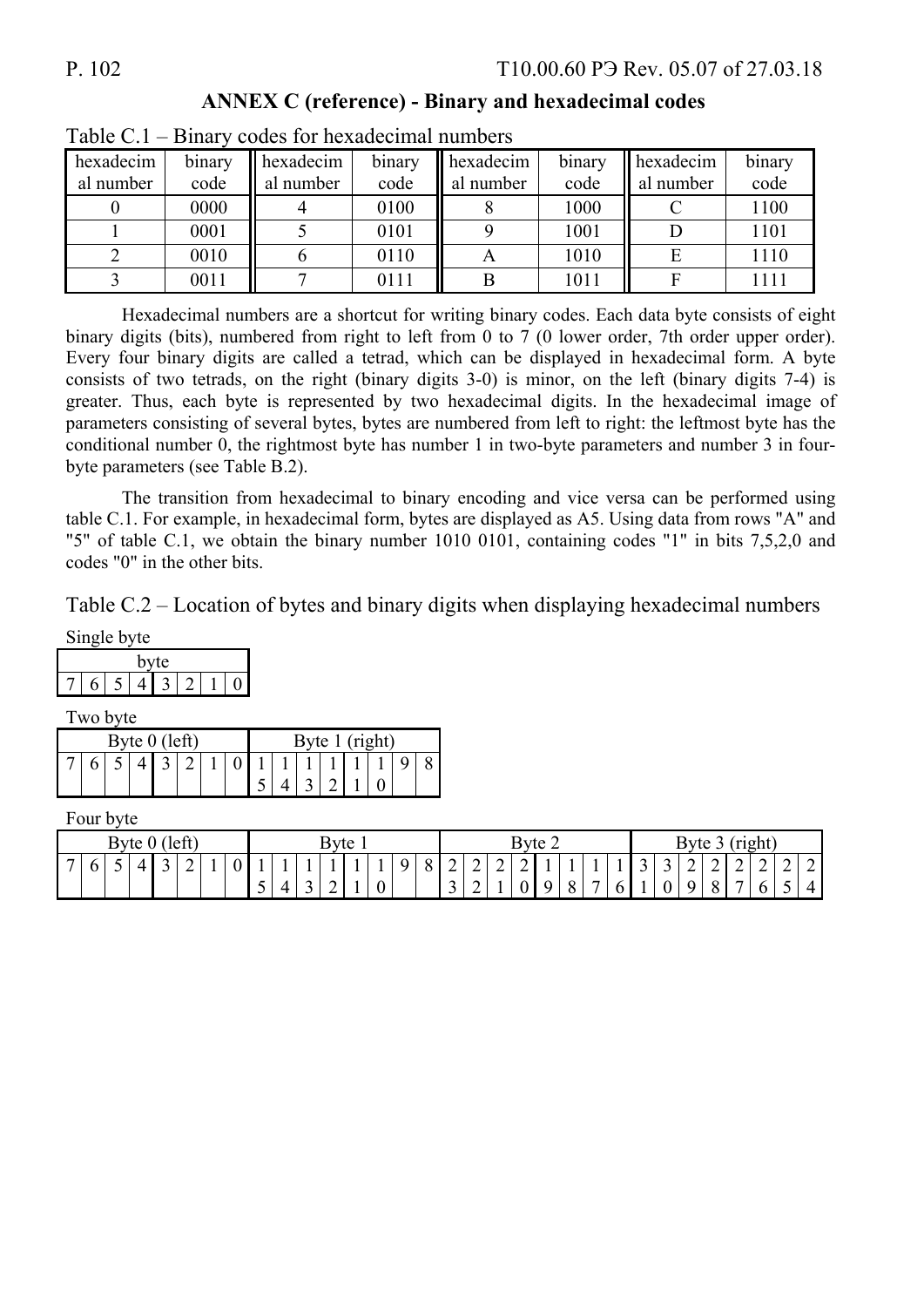| $1 \text{ and } 1 \text{ and } 1$    |                   | Linnes of permissione machenal cribi of calculation (011) |                         |              |                            |
|--------------------------------------|-------------------|-----------------------------------------------------------|-------------------------|--------------|----------------------------|
| Calculation                          | Flow              |                                                           | Algorithm               |              | $\delta$ <sub>II</sub> , % |
| parameter                            | measurement       | Medium                                                    | in the DB               | volume       | weight                     |
|                                      | method            |                                                           |                         |              |                            |
| Consumption and                      | MT of             | water                                                     | 0214, 0218              | $\pm 0.0001$ | $\pm 0.02$                 |
| volume and mass of                   | consumption or    | superheated vapour                                        | 0215, 0219              | $\pm 0.0001$ | $\pm 0.001$                |
| the medium, $m^3/h$ ,                | volume 'with      | saturated vapour                                          | 0216, 021A $\pm$ 0.0001 |              | $\pm 0.014$                |
| $m^3$ , t/h (kg/h), t                | unified output    | natural gas                                               | 0217, 021B              | $\pm 0.003$  | $\pm 0.004^{1}$            |
| (kg)                                 | signals' with     |                                                           | 02FC, $02FD \pm 0.001$  |              | $\pm$ 0.001 <sup>-1)</sup> |
| (for gases -                         | linear            | air                                                       | 0249, 0252              | $\pm 0.003$  | $\pm 0.003$                |
| consumption and<br>volume reduced to | characteristic    | oxygen                                                    | 0826, 0816              | $\pm 0.001$  | $\pm 0.001$                |
| standard                             |                   | carbon dioxide                                            | 0825, 0815              | $\pm 0.001$  | $\pm 0.001$                |
| conditions, $m^3/h$ ,                |                   | petroleum gas                                             | 02F5, 02F4              | $\pm 0.001$  | $\pm 0.001$                |
| $m3$ )                               |                   |                                                           | 0818, 0819              |              |                            |
|                                      |                   | nitrogen                                                  | 0810, 0820              | $\pm 0.005$  | $\pm 0.005$                |
|                                      |                   | argon                                                     | 0811, 0821              | $\pm 0.004$  | ± 0.004                    |
|                                      |                   | hydrogen                                                  | 0812, 0822              | $\pm 0.002$  | $\pm 0.002$                |
|                                      |                   | acetylene                                                 | 0813, 0823              | $\pm 0.001$  | $\pm 0.001$                |
|                                      |                   | ammonia: gas                                              | 0814, 0824              | $\pm 0.004$  | $\pm 0.001$                |
|                                      |                   | liquid                                                    |                         | $\pm 0.004$  | $\pm 0.001$                |
|                                      |                   | gas mixture                                               | 02F7, 02F8              | $\pm 0.001$  | $\pm 0.001$                |
|                                      |                   | petroleum, petroleum                                      | 0861, 0862              | $\pm 0.03$   | $\pm 0.03$                 |
|                                      |                   | products                                                  |                         |              |                            |
|                                      | variable pressure | water                                                     | 0210, 02A0 $\pm$ 0.021  |              | $\pm 0.02$                 |
|                                      | drop method at    | superheated vapour                                        | 0211, 02A1              | $\pm 0.008$  | $\pm 0.008$                |
|                                      | standard          | saturated vapour                                          | 0850                    | $\pm 0.019$  | ± 0.017                    |
|                                      | restriction       | natural gas                                               | 0213, 02A3, $\pm$ 0.001 |              | $\pm$ 0.001 <sup>-1)</sup> |
|                                      | devices           |                                                           | 02FB                    |              |                            |
|                                      | (diaphragm)       | oxygen                                                    | 0806                    | ± 0.001      | $\pm 0.001$                |
|                                      |                   | carbon dioxide                                            | 0805                    | $\pm 0.002$  | $\pm 0.003$                |
|                                      |                   | petroleum gas                                             | 02F3, 0817              | $\pm 0.001$  | $\pm 0.001$                |
|                                      |                   | nitrogen                                                  | 0800                    | $\pm 0.003$  | $\pm 0.002$                |
|                                      |                   | argon                                                     | 0801                    | $\pm 0.002$  | $\pm 0.001$                |
|                                      |                   | hydrogen                                                  | 0802                    | $\pm 0.005$  | $\pm 0.001$                |
|                                      |                   | acetylene                                                 | 0803                    | $\pm 0.003$  | $\pm 0.001$                |
|                                      |                   | ammonia: gas                                              | 0804                    | $\pm 0.001$  | $\pm 0.001$                |
|                                      |                   | liquid                                                    |                         | $\pm 0.003$  | $\pm 0.003$                |
|                                      |                   | gas mixture                                               | 02F6                    | $\pm 0.001$  | $\pm 0.001$                |
|                                      | using TORBAR      | water                                                     | 02C0                    | ± 0.05       | $\pm 0.05$                 |
|                                      | averaging         | superheated vapour                                        | 02C1                    | ± 0.05       | $\pm 0.05$                 |
|                                      | pressure tube     | saturated vapour                                          | 02C2                    | $\pm 0.05$   | $\pm 0.05$                 |
|                                      |                   | natural gas                                               | 02C3                    | $\pm 0.08$   | $\pm 0.08$ <sup>1)</sup>   |
|                                      |                   | compressed air                                            | 02C6                    | $\pm 0.1$    | $\pm 0.1$                  |
|                                      |                   | carbon dioxide                                            | 02C4                    | $\pm 0.036$  | $\pm 0.025$                |
|                                      | using ISA 1932    | water                                                     | 02A7                    | $\pm 0.011$  | $\pm 0.011$                |

superheated vapour  $\begin{array}{|c|c|c|c|c|c|} \hline 0.012 & \pm 0.012 & \pm 0.012 \hline \end{array}$ saturated vapour  $\begin{array}{|c|c|c|c|c|c|}\n\hline\n02A9 & \pm 0.033 & \pm 0.033\n\end{array}$ 

nozzle

**ANNEX D (reference) -** Calculation errors Table D.1 – Limits of permissible fractional error of calculation  $(\delta_{\bf n})$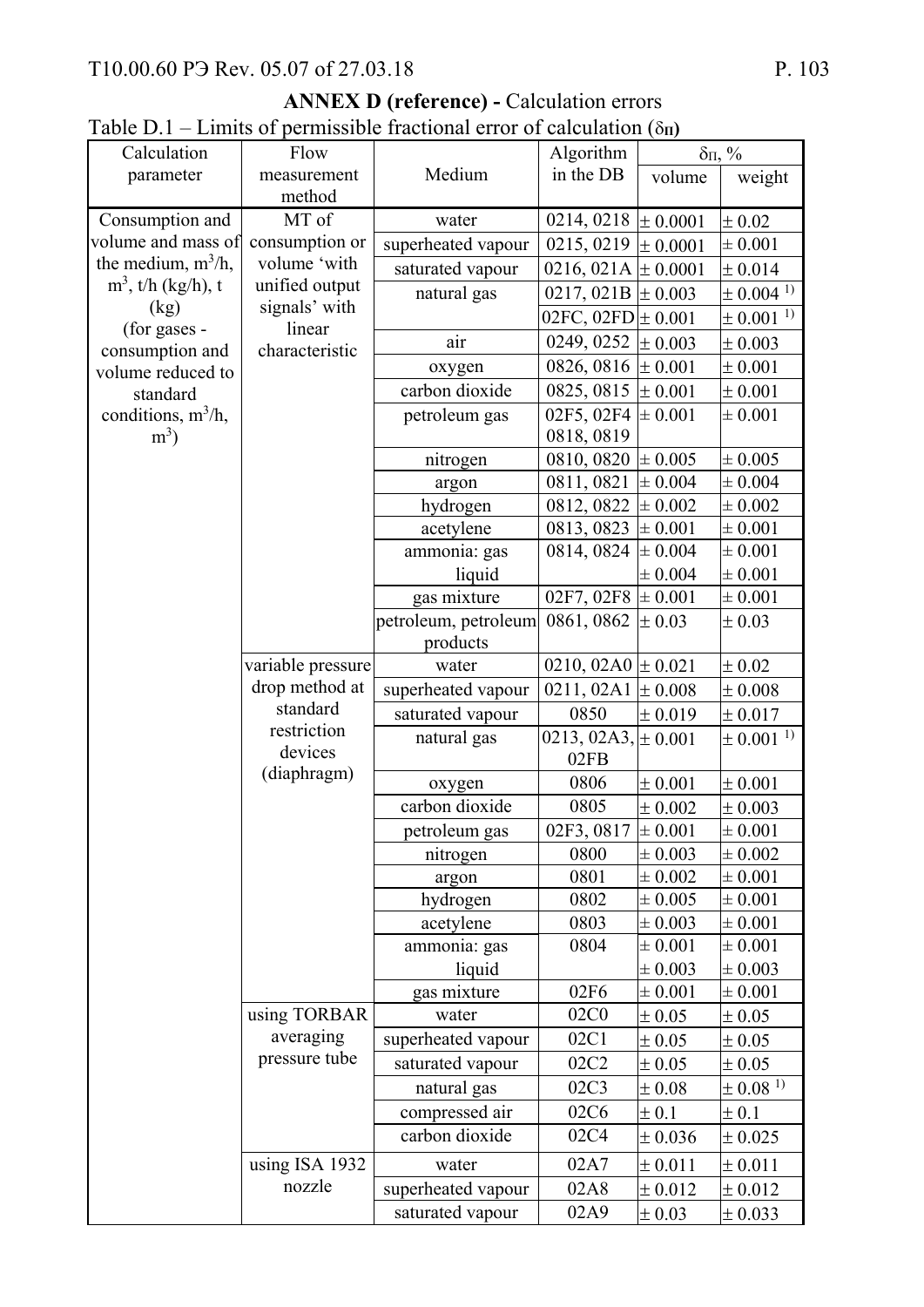## Table D.1 continued

| Calculation                      | Flow               |                    | Algorithm   | $\delta \Pi$ , % |                          |  |  |  |
|----------------------------------|--------------------|--------------------|-------------|------------------|--------------------------|--|--|--|
| parameter                        | measurement        | Medium             | in the DB   | volume           | weight                   |  |  |  |
|                                  | method             |                    |             |                  |                          |  |  |  |
|                                  | using the          | water              | 0830        | $\pm 0.03$       | $\pm 0.03$               |  |  |  |
|                                  | <b>ANNUBAR</b>     | superheated vapour | 0831        | $\pm 0.025$      | $\pm 0.025$              |  |  |  |
|                                  | flow averaging     | saturated vapour   | 0832        | $\pm 0.016$      | $\pm 0.016$              |  |  |  |
|                                  | tube               | natural gas        | 0833        | $\pm 0.002$      | $\pm$ 0.002 <sup>1</sup> |  |  |  |
|                                  |                    | air                | 0834        | $\pm 0.06$       | $\pm 0.06$               |  |  |  |
|                                  | <b>IRVIS-K-300</b> | natural gas        | 02D3        | $\pm 0.026$      | $\pm$ 0.026 <sup>1</sup> |  |  |  |
|                                  | flow meter         |                    |             |                  |                          |  |  |  |
|                                  |                    |                    |             |                  |                          |  |  |  |
| Heat energy, Gcal,               | any                | water              | $019C+0220$ | ± 0.1            |                          |  |  |  |
| MJ                               |                    | superheated vapour | $019D+0220$ | ± 0.07           |                          |  |  |  |
|                                  |                    | saturated vapour   | 019E+0220   | ± 0.13           |                          |  |  |  |
| Electricity, kWh,                | Electricity, kWh,  |                    | 021D,       | ± 0.0001         |                          |  |  |  |
| according to 1 and               | according to 1     |                    | 021E        |                  |                          |  |  |  |
| 2-rate schemes                   | and 2-rate         |                    |             |                  |                          |  |  |  |
|                                  | schemes            |                    |             |                  |                          |  |  |  |
| Arithmetic                       |                    | any                | 0030        | ± 0.0001         |                          |  |  |  |
| operations on                    |                    |                    | 0038        |                  |                          |  |  |  |
| parameters                       |                    |                    |             |                  |                          |  |  |  |
| Note:                            |                    |                    |             |                  |                          |  |  |  |
| In tons of reference fuel.<br>1. |                    |                    |             |                  |                          |  |  |  |

*(Revision, Amendment No. 3).*